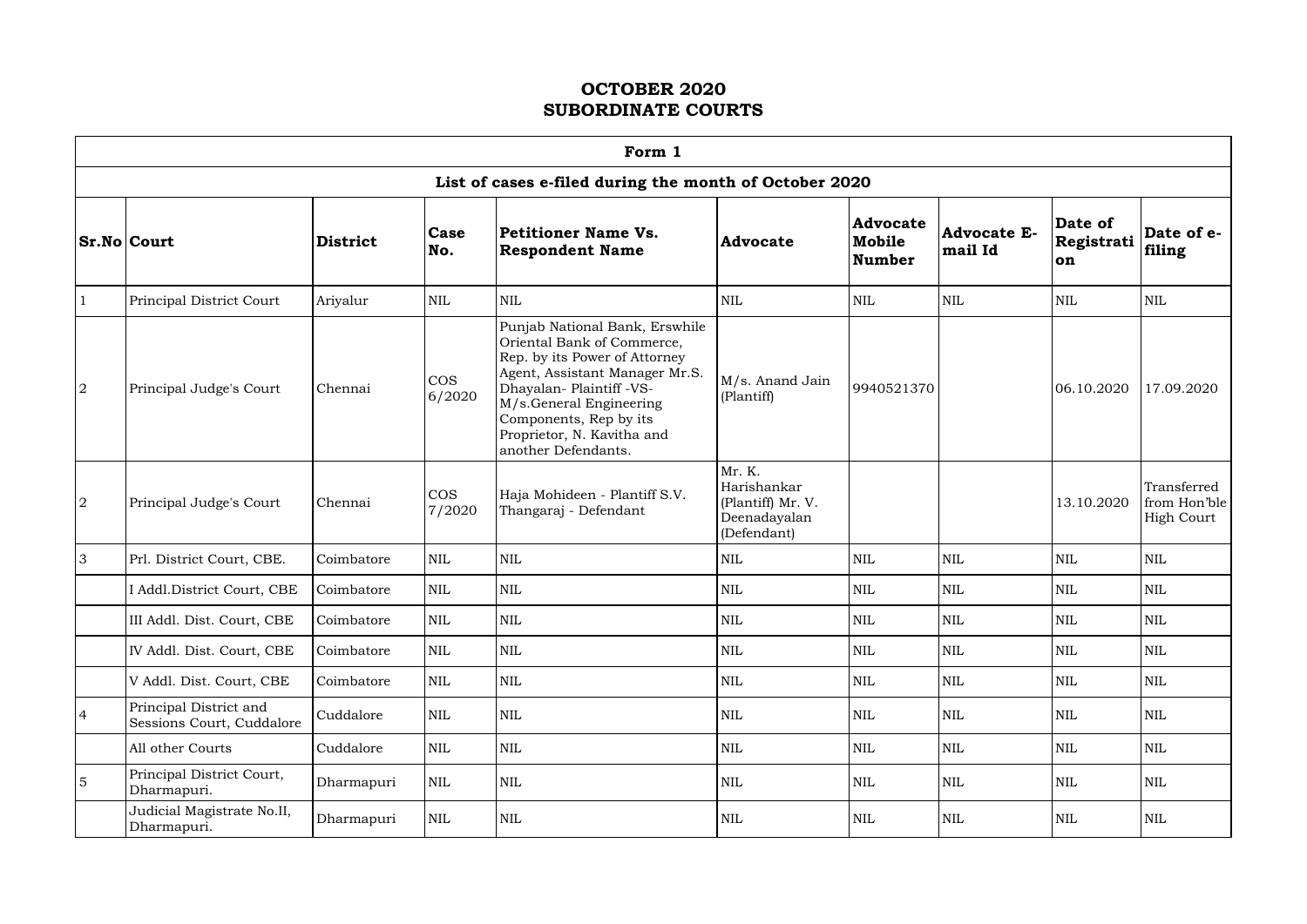|                | Form 1                                                     |                   |              |                                                        |            |                                            |                               |                             |                      |  |  |
|----------------|------------------------------------------------------------|-------------------|--------------|--------------------------------------------------------|------------|--------------------------------------------|-------------------------------|-----------------------------|----------------------|--|--|
|                |                                                            |                   |              | List of cases e-filed during the month of October 2020 |            |                                            |                               |                             |                      |  |  |
|                | <b>Sr.No Court</b>                                         | <b>District</b>   | Case<br>No.  | Petitioner Name Vs.<br><b>Respondent Name</b>          | Advocate   | <b>Advocate</b><br>Mobile<br><b>Number</b> | <b>Advocate E-</b><br>mail Id | Date of<br>Registrati<br>on | Date of e-<br>filing |  |  |
| 6              | Principal District Court,<br>Dindigul                      | Dindigul          | <b>NIL</b>   | <b>NIL</b>                                             | <b>NIL</b> | <b>NIL</b>                                 | $\mbox{NIL}$                  | <b>NIL</b>                  | <b>NIL</b>           |  |  |
| $\overline{7}$ | Principal District<br>Court, Erode                         | Erode             | $\mbox{NIL}$ | <b>NIL</b>                                             | <b>NIL</b> | <b>NIL</b>                                 | <b>NIL</b>                    | <b>NIL</b>                  | <b>NIL</b>           |  |  |
|                | <b>I</b> Additional District<br>Court, Erode               | Erode             | <b>NIL</b>   | $\mbox{NIL}$                                           | <b>NIL</b> | $\mbox{NIL}$                               | <b>NIL</b>                    | <b>NIL</b>                  | <b>NIL</b>           |  |  |
|                | <b>II Additional District</b><br>Court, Erode              | Erode             | $\mbox{NIL}$ | $\mbox{NIL}$                                           | <b>NIL</b> | $\mbox{NIL}$                               | $\mbox{NIL}$                  | $\mbox{NIL}$                | <b>NIL</b>           |  |  |
|                | <b>III Additional District</b><br>Court, Gobichettipalayam | Erode             | <b>NIL</b>   | <b>NIL</b>                                             | <b>NIL</b> | NIL                                        | <b>NIL</b>                    | <b>NIL</b>                  | <b>NIL</b>           |  |  |
|                | <b>IV</b> Additional District<br>Court, Bhavani.           | Erode             | <b>NIL</b>   | $\mbox{NIL}$                                           | <b>NIL</b> | <b>NIL</b>                                 | <b>NIL</b>                    | <b>NIL</b>                  | <b>NIL</b>           |  |  |
|                | Principal Subordinate<br>Court, Erode                      | Erode             | $\mbox{NIL}$ | <b>NIL</b>                                             | <b>NIL</b> | <b>NIL</b>                                 | <b>NIL</b>                    | <b>NIL</b>                  | <b>NIL</b>           |  |  |
|                | <b>I</b> Additional Subordinate<br>Court, Erode            | Erode             | <b>NIL</b>   | <b>NIL</b>                                             | <b>NIL</b> | <b>NIL</b>                                 | <b>NIL</b>                    | <b>NIL</b>                  | <b>NIL</b>           |  |  |
|                | <b>II Additional Subordinate</b><br>Court, Erode           | Erode             | $\mbox{NIL}$ | $\mbox{NIL}$                                           | <b>NIL</b> | $\mbox{NIL}$                               | $\text{NIL}$                  | $\mbox{NIL}$                | $\mbox{NIL}$         |  |  |
|                | Sub Court,<br>Gobichettipalayam                            | Erode             | $\mbox{NIL}$ | <b>NIL</b>                                             | <b>NIL</b> | $\mbox{NIL}$                               | $\mbox{NIL}$                  | <b>NIL</b>                  | <b>NIL</b>           |  |  |
| $\,8\,$        | Principal District<br>Court, Chengalpattu                  | Kancheepuram      | $\mbox{NIL}$ | $\mbox{NIL}$                                           | <b>NIL</b> | $\mbox{NIL}$                               | $\text{NIL}$                  | <b>NIL</b>                  | <b>NIL</b>           |  |  |
| 9              | Principal District Court                                   | Kanniya<br>Kumari | $\mbox{NIL}$ | $\mbox{NIL}$                                           | <b>NIL</b> | $\mbox{NIL}$                               | $\mbox{NIL}$                  | <b>NIL</b>                  | <b>NIL</b>           |  |  |
| 10             | Principal District Court                                   | Karur             | $\mbox{NIL}$ | $\mbox{NIL}$                                           | <b>NIL</b> | $\mbox{NIL}$                               | $\mbox{NIL}$                  | <b>NIL</b>                  | <b>NIL</b>           |  |  |
| 11             | Principal District Court,<br>Krishnagiri                   | Krishnagiri       | $\mbox{NIL}$ | NIL                                                    | <b>NIL</b> | $\mbox{NIL}$                               | $\mbox{NIL}$                  | <b>NIL</b>                  | NIL                  |  |  |
|                | Additional District Court,<br>Krishnagiri                  | Krishnagiri       | <b>NIL</b>   | NIL                                                    | <b>NIL</b> | $\mbox{NIL}$                               | $\mbox{NIL}$                  | <b>NIL</b>                  | <b>NIL</b>           |  |  |
|                | Additional District Court,<br>Hosur.                       | Krishnagiri       | $\mbox{NIL}$ | $\mbox{NIL}$                                           | <b>NIL</b> | $\mbox{NIL}$                               | $\mbox{NIL}$                  | <b>NIL</b>                  | <b>NIL</b>           |  |  |
| <b>12</b>      | Prl. Dist. & Sessions Court                                | Madurai           | $\mbox{NIL}$ | $\mbox{NIL}$                                           | <b>NIL</b> | $\mbox{NIL}$                               | $\mbox{NIL}$                  | NIL                         | <b>NIL</b>           |  |  |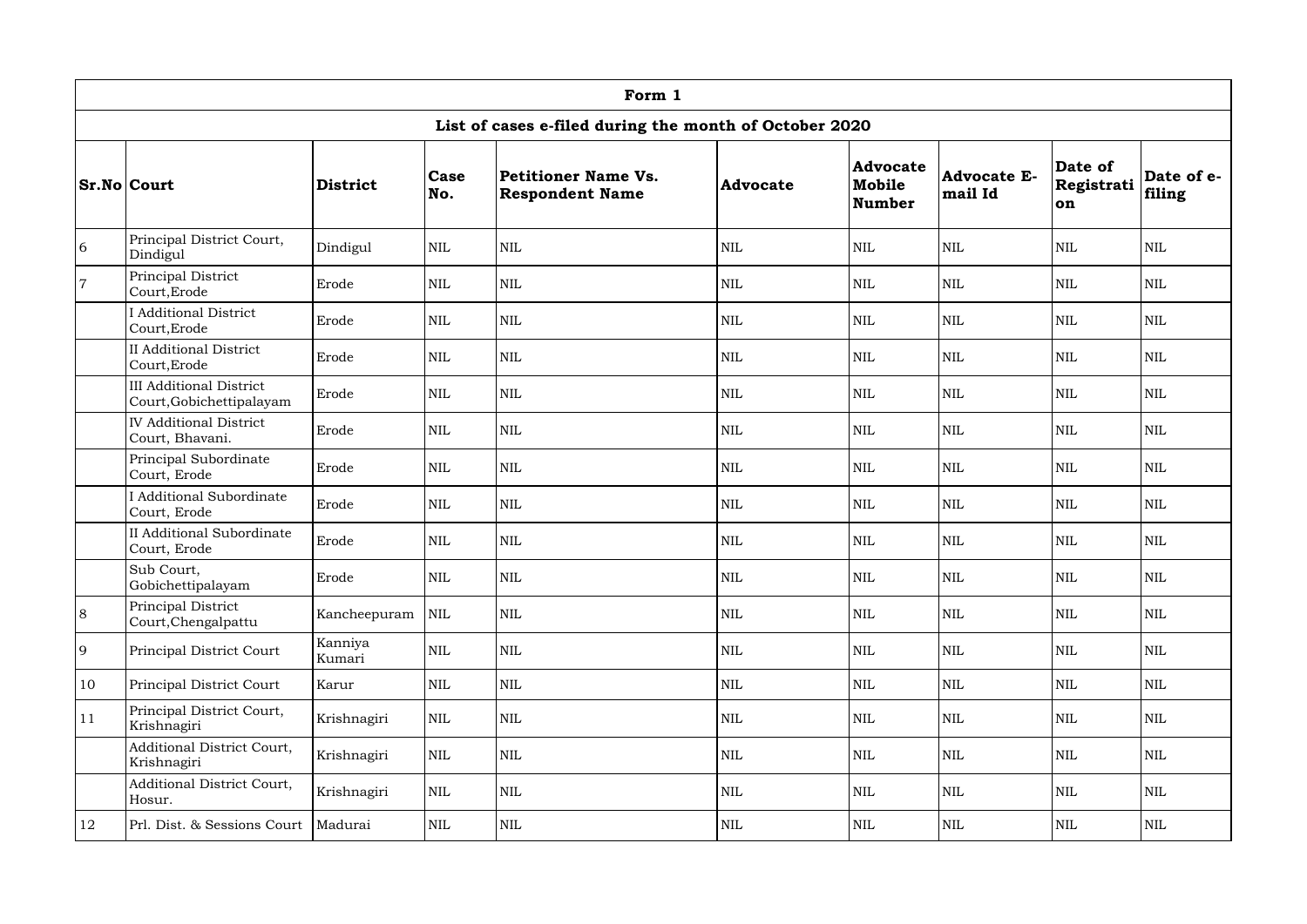|    | Form 1                                              |                 |              |                                                        |                 |                                     |                               |                                    |                      |  |  |  |
|----|-----------------------------------------------------|-----------------|--------------|--------------------------------------------------------|-----------------|-------------------------------------|-------------------------------|------------------------------------|----------------------|--|--|--|
|    |                                                     |                 |              | List of cases e-filed during the month of October 2020 |                 |                                     |                               |                                    |                      |  |  |  |
|    | <b>Sr.No Court</b>                                  | <b>District</b> | Case<br>No.  | Petitioner Name Vs.<br><b>Respondent Name</b>          | <b>Advocate</b> | <b>Advocate</b><br>Mobile<br>Number | <b>Advocate E-</b><br>mail Id | Date of<br>Registrati<br><b>on</b> | Date of e-<br>filing |  |  |  |
|    | I Addl. Dist. & Sessions<br>Court                   | Madurai         | <b>NIL</b>   | <b>NIL</b>                                             | <b>NIL</b>      | $\mbox{NIL}$                        | <b>NIL</b>                    | <b>NIL</b>                         | <b>NIL</b>           |  |  |  |
|    | I Addl. Sub Court                                   | Madurai         | NIL          | <b>NIL</b>                                             | <b>NIL</b>      | $\mbox{NIL}$                        | <b>NIL</b>                    | <b>NIL</b>                         | <b>NIL</b>           |  |  |  |
|    | II Addl. Sub Court                                  | Madurai         | $\mbox{NIL}$ | $\mbox{NIL}$                                           | NIL             | $\mbox{NIL}$                        | $\mbox{NIL}$                  | <b>NIL</b>                         | <b>NIL</b>           |  |  |  |
| 13 | District Court,<br>Nagapattinam                     | Nagapattinam    | $\mbox{NIL}$ | <b>NIL</b>                                             | <b>NIL</b>      | <b>NIL</b>                          | <b>NIL</b>                    | <b>NIL</b>                         | <b>NIL</b>           |  |  |  |
|    | Fast Track Mahila Court,<br>Nagapattinam            | Nagapattinam    | $\mbox{NIL}$ | $\mbox{NIL}$                                           | <b>NIL</b>      | <b>NIL</b>                          | <b>NIL</b>                    | <b>NIL</b>                         | <b>NIL</b>           |  |  |  |
|    | <b>Additional District Court,</b><br>Mayiladuthurai | Nagapattinam    | $\mbox{NIL}$ | $\mbox{NIL}$                                           | <b>NIL</b>      | $\mbox{NIL}$                        | $\mbox{NIL}$                  | <b>NIL</b>                         | <b>NIL</b>           |  |  |  |
|    | Sub Court, Nagapattinam                             | Nagapattinam    | $\mbox{NIL}$ | $\mbox{NIL}$                                           | <b>NIL</b>      | <b>NIL</b>                          | <b>NIL</b>                    | <b>NIL</b>                         | $\mbox{NIL}$         |  |  |  |
|    | Principal Sub Court,<br>Mayiladuthurai              | Nagapattinam    | $\mbox{NIL}$ | $\mbox{NIL}$                                           | <b>NIL</b>      | $\mbox{NIL}$                        | <b>NIL</b>                    | <b>NIL</b>                         | <b>NIL</b>           |  |  |  |
|    | Additional Sub Court,<br>Mayiladuthurai             | Nagapattinam    | $\mbox{NIL}$ | <b>NIL</b>                                             | <b>NIL</b>      | $\mbox{NIL}$                        | <b>NIL</b>                    | <b>NIL</b>                         | <b>NIL</b>           |  |  |  |
| 14 | The Principal District<br>Judge                     | Namakkal        | $\mbox{NIL}$ | $\mbox{NIL}$                                           | <b>NIL</b>      | $\mbox{NIL}$                        | $\mbox{NIL}$                  | <b>NIL</b>                         | $\mbox{NIL}$         |  |  |  |
| 15 | District Court<br>Udhagamandalam, Nilgris           | Nilgris         | <b>NIL</b>   | <b>NIL</b>                                             | <b>NIL</b>      | $\mbox{NIL}$                        | $\mbox{NIL}$                  | <b>NIL</b>                         | <b>NIL</b>           |  |  |  |
| 16 | Principal District Court                            | Perambalur      | $\mbox{NIL}$ | $\mbox{NIL}$                                           | <b>NIL</b>      | $\mbox{NIL}$                        | $\mbox{NIL}$                  | <b>NIL</b>                         | <b>NIL</b>           |  |  |  |
|    | Mahila Court                                        | Perambalur      | $\mbox{NIL}$ | NIL                                                    | <b>NIL</b>      | $\mbox{NIL}$                        | $\mbox{NIL}$                  | <b>NIL</b>                         | <b>NIL</b>           |  |  |  |
|    | Sub Court                                           | Perambalur      | $\mbox{NIL}$ | NIL                                                    | <b>NIL</b>      | <b>NIL</b>                          | <b>NIL</b>                    | <b>NIL</b>                         | <b>NIL</b>           |  |  |  |
| 17 | The Principal District Court Pudukottai             |                 | NIL          | <b>NIL</b>                                             | <b>NIL</b>      | NIL                                 | $\mbox{NIL}$                  | <b>NIL</b>                         | <b>NIL</b>           |  |  |  |
|    | The Mahila Court                                    | Pudukottai      | $\mbox{NIL}$ | NIL                                                    | <b>NIL</b>      | $\mbox{NIL}$                        | $\mbox{NIL}$                  | <b>NIL</b>                         | $\mbox{NIL}$         |  |  |  |
|    | The Principal Sub Court                             | Pudukottai      | $\mbox{NIL}$ | NIL                                                    | <b>NIL</b>      | $\mbox{NIL}$                        | <b>NIL</b>                    | <b>NIL</b>                         | <b>NIL</b>           |  |  |  |
|    | The Additional Sub Court                            | Pudukottai      | $\mbox{NIL}$ | NIL                                                    | <b>NIL</b>      | $\mbox{NIL}$                        | $\mbox{NIL}$                  | <b>NIL</b>                         | <b>NIL</b>           |  |  |  |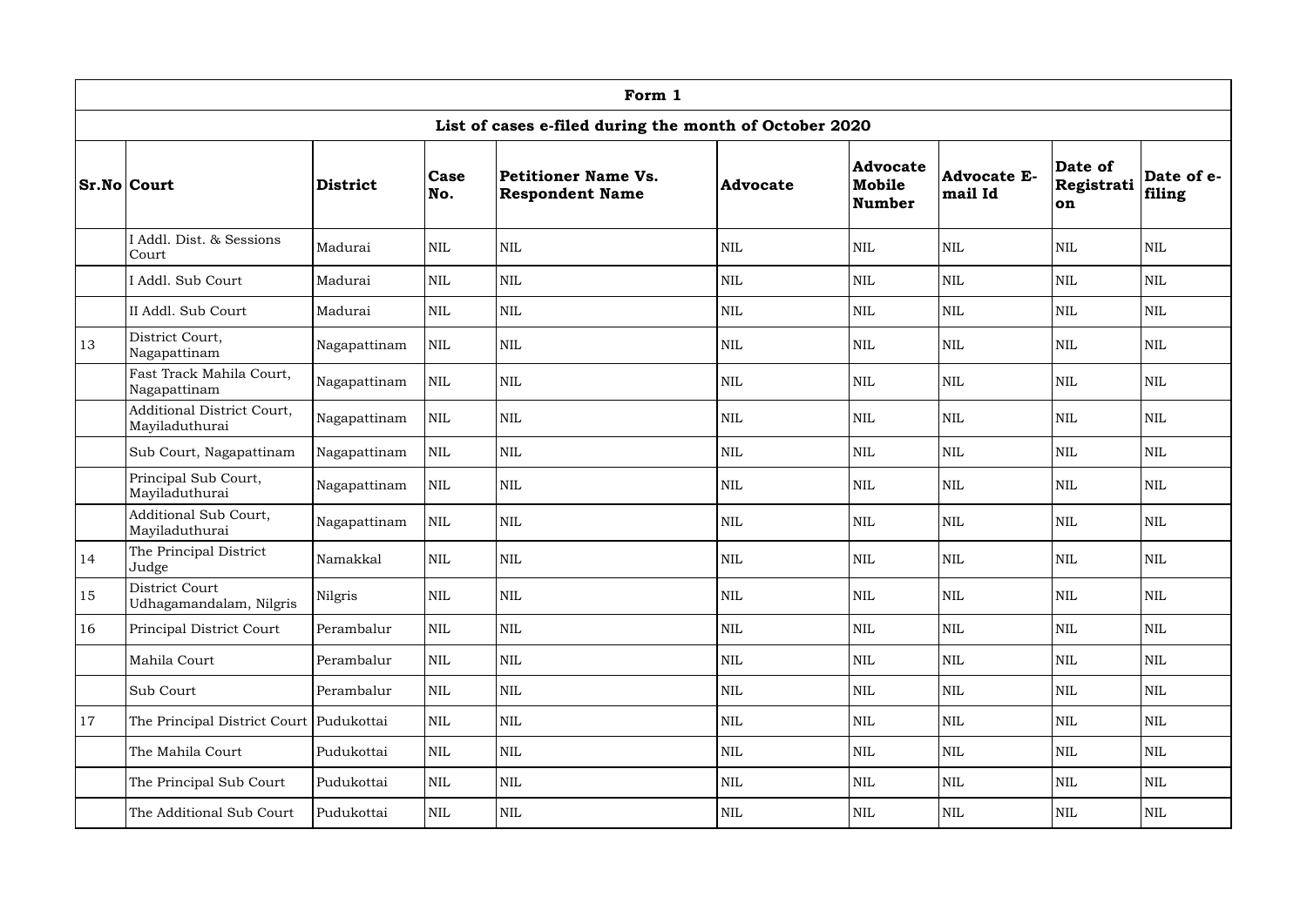|    | Form 1                                                          |                    |              |                                                        |            |                                     |                               |                             |                      |  |  |  |
|----|-----------------------------------------------------------------|--------------------|--------------|--------------------------------------------------------|------------|-------------------------------------|-------------------------------|-----------------------------|----------------------|--|--|--|
|    |                                                                 |                    |              | List of cases e-filed during the month of October 2020 |            |                                     |                               |                             |                      |  |  |  |
|    | <b>Sr.No Court</b>                                              | <b>District</b>    | Case<br>No.  | Petitioner Name Vs.<br><b>Respondent Name</b>          | Advocate   | <b>Advocate</b><br>Mobile<br>Number | <b>Advocate E-</b><br>mail Id | Date of<br>Registrati<br>on | Date of e-<br>filing |  |  |  |
|    | The Additional District<br>Court                                | Pudukottai         | <b>NIL</b>   | <b>NIL</b>                                             | <b>NIL</b> | <b>NIL</b>                          | $\mbox{NIL}$                  | <b>NIL</b>                  | <b>NIL</b>           |  |  |  |
|    | The Sub Court, Aranthangi                                       | Pudukottai         | <b>NIL</b>   | $\mbox{NIL}$                                           | <b>NIL</b> | <b>NIL</b>                          | <b>NIL</b>                    | <b>NIL</b>                  | <b>NIL</b>           |  |  |  |
| 18 | Principal District Court                                        | Ramanathapur<br>am | <b>NIL</b>   | $\mbox{NIL}$                                           | <b>NIL</b> | $\mbox{NIL}$                        | $\mbox{NIL}$                  | <b>NIL</b>                  | <b>NIL</b>           |  |  |  |
| 19 | Principal District Court,<br>Salem.                             | Salem              | <b>NIL</b>   | <b>NIL</b>                                             | <b>NIL</b> | <b>NIL</b>                          | <b>NIL</b>                    | <b>NIL</b>                  | <b>NIL</b>           |  |  |  |
| 20 | Principal District and<br><b>Sessions Court</b>                 | Sivagangai         | <b>NIL</b>   | <b>NIL</b>                                             | <b>NIL</b> | <b>NIL</b>                          | <b>NIL</b>                    | <b>NIL</b>                  | <b>NIL</b>           |  |  |  |
| 21 | Prl. District Court                                             | Thanjavur          | Nil          | Nil                                                    | Nil        | Nil                                 | Nil                           | Nil                         | Nil                  |  |  |  |
|    | <b>III Additional District</b><br>Judge, Pattukkottai.          | Thanjavur          | Nil          | Nil                                                    | Nil        | Nil                                 | Nil                           | Nil                         | Nil                  |  |  |  |
| 22 | Principal District Court                                        | Theni              | <b>NIL</b>   | $\mbox{NIL}$                                           | <b>NIL</b> | <b>NIL</b>                          | <b>NIL</b>                    | <b>NIL</b>                  | <b>NIL</b>           |  |  |  |
| 23 | Principal District Court,<br>Thoothukudi                        | Thoothukudi        | <b>NIL</b>   | <b>NIL</b>                                             | <b>NIL</b> | <b>NIL</b>                          | <b>NIL</b>                    | <b>NIL</b>                  | <b>NIL</b>           |  |  |  |
| 24 | Principal District Court                                        | Tiruchirappalli    | <b>NIL</b>   | $\mbox{NIL}$                                           | <b>NIL</b> | $\mbox{NIL}$                        | <b>NIL</b>                    | <b>NIL</b>                  | <b>NIL</b>           |  |  |  |
|    | <b>II Additional District Court</b>                             | Tiruchirappalli    | $\mbox{NIL}$ | $\mbox{NIL}$                                           | <b>NIL</b> | $\mbox{NIL}$                        | $\mbox{NIL}$                  | $\mbox{NIL}$                | <b>NIL</b>           |  |  |  |
| 25 | Principal District Court                                        | Tirunelveli        | $\mbox{NIL}$ | <b>NIL</b>                                             | <b>NIL</b> | <b>NIL</b>                          | <b>NIL</b>                    | <b>NIL</b>                  | <b>NIL</b>           |  |  |  |
| 26 | Principal Subordinate<br>Court, Tiruppur                        | Tiruppur           | $\mbox{NIL}$ | <b>NIL</b>                                             | <b>NIL</b> | $\mbox{NIL}$                        | <b>NIL</b>                    | <b>NIL</b>                  | <b>NIL</b>           |  |  |  |
|    | Additional Sub Court,<br>Tiruppur                               | Tiruppur           | $\mbox{NIL}$ | <b>NIL</b>                                             | <b>NIL</b> | $\mbox{NIL}$                        | <b>NIL</b>                    | <b>NIL</b>                  | <b>NIL</b>           |  |  |  |
| 27 | Principal District Court,<br>Tiruvallur                         | Tiruvallur         | <b>NIL</b>   | <b>NIL</b>                                             | <b>NIL</b> | <b>NIL</b>                          | $\mbox{NIL}$                  | <b>NIL</b>                  | <b>NIL</b>           |  |  |  |
|    | The I Additional District<br>and Sessions Court,<br>Tiruvallur. | Tiruvallur         | $\mbox{NIL}$ | $\mbox{NIL}$                                           | <b>NIL</b> | $\mbox{NIL}$                        | <b>NIL</b>                    | <b>NIL</b>                  | <b>NIL</b>           |  |  |  |
|    | The II Additional District<br>and Sessions Court,               | Tiruvallur         | $\mbox{NIL}$ | NIL                                                    | <b>NIL</b> | <b>NIL</b>                          | <b>NIL</b>                    | <b>NIL</b>                  | $\mbox{NIL}$         |  |  |  |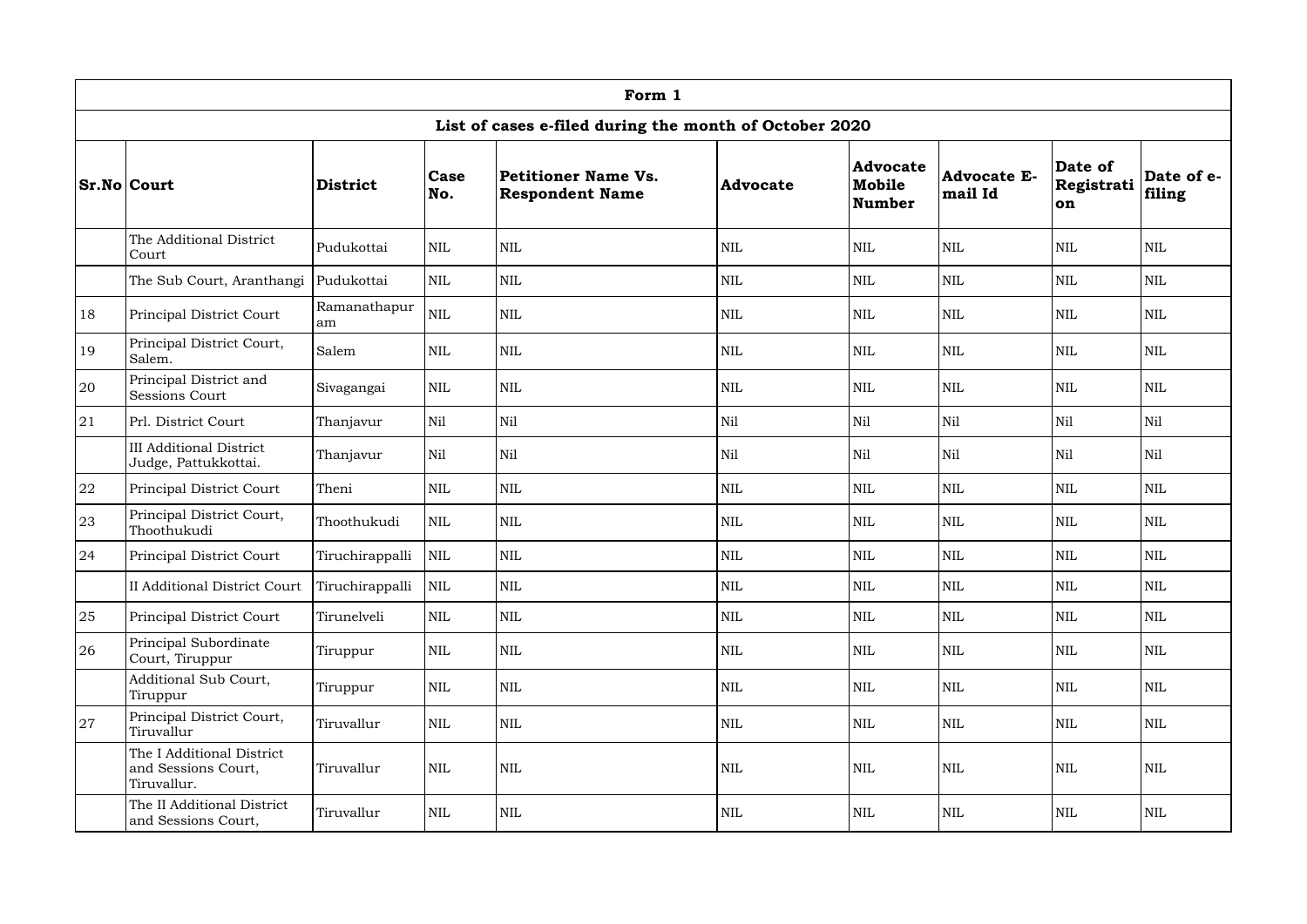|    | Form 1                                                             |                    |              |                                                        |                 |                                     |                               |                             |                      |  |  |  |
|----|--------------------------------------------------------------------|--------------------|--------------|--------------------------------------------------------|-----------------|-------------------------------------|-------------------------------|-----------------------------|----------------------|--|--|--|
|    |                                                                    |                    |              | List of cases e-filed during the month of October 2020 |                 |                                     |                               |                             |                      |  |  |  |
|    | <b>Sr.No Court</b>                                                 | <b>District</b>    | Case<br>No.  | Petitioner Name Vs.<br><b>Respondent Name</b>          | <b>Advocate</b> | <b>Advocate</b><br>Mobile<br>Number | <b>Advocate E-</b><br>mail Id | Date of<br>Registrati<br>on | Date of e-<br>filing |  |  |  |
|    | Poonamallee.                                                       |                    |              |                                                        |                 |                                     |                               |                             |                      |  |  |  |
|    | The III Additional District<br>and Sessions Court,<br>Poonamallee. | Tiruvallur         | <b>NIL</b>   | <b>NIL</b>                                             | <b>NIL</b>      | $\mbox{NIL}$                        | <b>NIL</b>                    | <b>NIL</b>                  | <b>NIL</b>           |  |  |  |
|    | The IV Additional District<br>and Sessions Court,<br>Ponneri.      | Tiruvallur         | <b>NIL</b>   | <b>NIL</b>                                             | <b>NIL</b>      | <b>NIL</b>                          | <b>NIL</b>                    | <b>NIL</b>                  | <b>NIL</b>           |  |  |  |
|    | The Sub Court, Tiruvallur.                                         | Tiruvallur         | $\mbox{NIL}$ | <b>NIL</b>                                             | <b>NIL</b>      | $\mbox{NIL}$                        | <b>NIL</b>                    | <b>NIL</b>                  | <b>NIL</b>           |  |  |  |
|    | The Sub Court,<br>Poonamallee.                                     | Tiruvallur         | <b>NIL</b>   | <b>NIL</b>                                             | $\mbox{NIL}$    | $\mbox{NIL}$                        | <b>NIL</b>                    | <b>NIL</b>                  | $\mbox{NIL}$         |  |  |  |
|    | The Sub Court, Tiruttani.                                          | Tiruvallur         | <b>NIL</b>   | $\mbox{NIL}$                                           | <b>NIL</b>      | <b>NIL</b>                          | <b>NIL</b>                    | <b>NIL</b>                  | <b>NIL</b>           |  |  |  |
| 28 | Principal District Court,<br>Tiruvannamalai.                       | Tiruvannamalai NIL |              | <b>NIL</b>                                             | $\mbox{NIL}$    | $\mbox{NIL}$                        | $\mbox{NIL}$                  | <b>NIL</b>                  | <b>NIL</b>           |  |  |  |
|    | <b>Additional District Court</b><br>(FTC), Arni                    | Tiruvannamalai NIL |              | <b>NIL</b>                                             | <b>NIL</b>      | <b>NIL</b>                          | <b>NIL</b>                    | <b>NIL</b>                  | <b>NIL</b>           |  |  |  |
| 29 | Principal District Court                                           | Tiruvarur          | <b>NIL</b>   | <b>NIL</b>                                             | <b>NIL</b>      | <b>NIL</b>                          | <b>NIL</b>                    | <b>NIL</b>                  | <b>NIL</b>           |  |  |  |
| 30 | Principal District Court,<br>Vellore                               | Vellore            | $\mbox{NIL}$ | $\mbox{NIL}$                                           | $\mbox{NIL}$    | $\mbox{NIL}$                        | <b>NIL</b>                    | $\mbox{NIL}$                | $\mbox{NIL}$         |  |  |  |
| 31 | Principal District Court                                           | Villupuram         | $\mbox{NIL}$ | $\mbox{NIL}$                                           | $\mbox{NIL}$    | <b>NIL</b>                          | <b>NIL</b>                    | <b>NIL</b>                  | <b>NIL</b>           |  |  |  |
| 32 | Principal District Court,<br>Srivillliputtur                       | Virudhunagar       | $\mbox{NIL}$ | $\mbox{NIL}$                                           | $\mbox{NIL}$    | <b>NIL</b>                          | <b>NIL</b>                    | <b>NIL</b>                  | NIL                  |  |  |  |
|    | Sub Court, Sivakasi                                                | Virudhunagar       | NIL          | $\mbox{NIL}$                                           | $\mbox{NIL}$    | $\mbox{NIL}$                        | <b>NIL</b>                    | <b>NIL</b>                  | <b>NIL</b>           |  |  |  |
| 33 | PDJ                                                                | Puducherry         | $\mbox{NIL}$ | $\mbox{NIL}$                                           | $\mbox{NIL}$    | $\mbox{NIL}$                        | NIL                           | <b>NIL</b>                  | <b>NIL</b>           |  |  |  |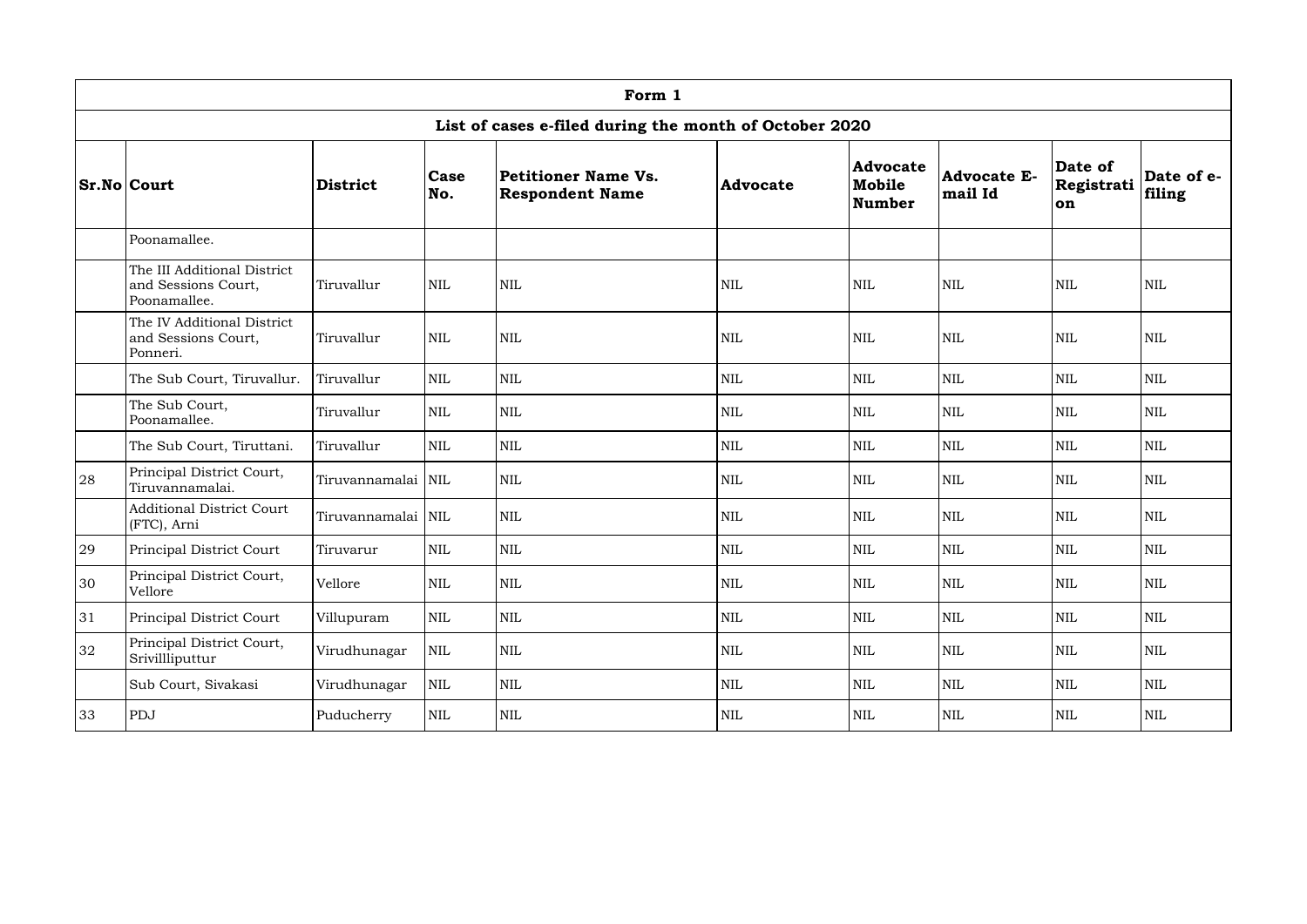|                | Form 2                                              |                 |              |                                                                                                                                                                                                                                                                 |                                                                        |                                |                                                                                                      |  |  |  |  |
|----------------|-----------------------------------------------------|-----------------|--------------|-----------------------------------------------------------------------------------------------------------------------------------------------------------------------------------------------------------------------------------------------------------------|------------------------------------------------------------------------|--------------------------------|------------------------------------------------------------------------------------------------------|--|--|--|--|
|                |                                                     |                 |              | List of cases in which e-payment of Court fees was made during the month of October 2020                                                                                                                                                                        |                                                                        |                                |                                                                                                      |  |  |  |  |
|                | <b>Sr.No Court</b>                                  | <b>District</b> | Case No.     | <b>Petitioner Name Vs. Respondent</b><br>Name                                                                                                                                                                                                                   | <b>Advocate</b>                                                        | Date of<br><b>Registration</b> | Date of e-payment<br>of Court Fees                                                                   |  |  |  |  |
|                | Principal District Court                            | Ariyalur        | <b>NIL</b>   | <b>NIL</b>                                                                                                                                                                                                                                                      | <b>NIL</b>                                                             | <b>NIL</b>                     | <b>NIL</b>                                                                                           |  |  |  |  |
| $\overline{2}$ | Principal Judge's Court                             | Chennai         | COS 6/2020   | Punjab National Bank, Erswhile Oriental<br>Bank of Commerce, Rep. by its Power of<br>Attorney Agent, Assistant Manager Mr.S.<br>Dhayalan- Plaintiff -VS- M/s.General<br>Engineering Components, Rep by its<br>Proprietor, N. Kavitha and another<br>Defendants. | M/s. Anand Jain<br>(Plantiff)                                          | 06.10.2020                     | e-payment of court fee<br>facility is yet to be<br>commenced. Non-<br>Judicial Stamp only<br>affixed |  |  |  |  |
|                | Principal Judge's Court                             | Chennai         | COS 7/2020   | Haja Mohideen - Plantiff S.V. Thangaraj<br>- Defendant                                                                                                                                                                                                          | Mr. K. Harishankar<br>(Plantiff) Mr. V.<br>Deenadayalan<br>(Defendant) | 13.10.2020                     | Transferred from<br>Hon'ble High Court                                                               |  |  |  |  |
| $\overline{3}$ | Prl. District Court, CBE.                           | Coimbatore      | <b>NIL</b>   | <b>NIL</b>                                                                                                                                                                                                                                                      | <b>NIL</b>                                                             | <b>NIL</b>                     | <b>NIL</b>                                                                                           |  |  |  |  |
|                | I Addl.District Court, CBE                          | Coimbatore      | <b>NIL</b>   | <b>NIL</b>                                                                                                                                                                                                                                                      | $\mbox{NIL}$                                                           | <b>NIL</b>                     | <b>NIL</b>                                                                                           |  |  |  |  |
|                | III Addl. Dist. Court, CBE                          | Coimbatore      | <b>NIL</b>   | <b>NIL</b>                                                                                                                                                                                                                                                      | <b>NIL</b>                                                             | <b>NIL</b>                     | <b>NIL</b>                                                                                           |  |  |  |  |
|                | IV Addl. Dist. Court, CBE                           | Coimbatore      | $\mbox{NIL}$ | <b>NIL</b>                                                                                                                                                                                                                                                      | <b>NIL</b>                                                             | <b>NIL</b>                     | <b>NIL</b>                                                                                           |  |  |  |  |
|                | V Addl. Dist. Court, CBE                            | Coimbatore      | $\mbox{NIL}$ | NIL                                                                                                                                                                                                                                                             | $\mbox{NIL}$                                                           | $\mbox{NIL}$                   | NIL                                                                                                  |  |  |  |  |
| $\overline{4}$ | Principal District and<br>Sessions Court, Cuddalore | Cuddalore       | <b>NIL</b>   | NIL                                                                                                                                                                                                                                                             | <b>NIL</b>                                                             | <b>NIL</b>                     | <b>NIL</b>                                                                                           |  |  |  |  |
|                | All other Courts                                    | Cuddalore       | <b>NIL</b>   | NIL                                                                                                                                                                                                                                                             | NIL                                                                    | <b>NIL</b>                     | <b>NIL</b>                                                                                           |  |  |  |  |
| $\overline{5}$ | Principal District Court,<br>Dharmapuri.            | Dharmapuri      | $\mbox{NIL}$ | NIL                                                                                                                                                                                                                                                             | NIL                                                                    | <b>NIL</b>                     | <b>NIL</b>                                                                                           |  |  |  |  |
|                | Judicial Magistrate No.II,<br>Dharmapuri.           | Dharmapuri      | $\mbox{NIL}$ | NIL                                                                                                                                                                                                                                                             | <b>NIL</b>                                                             | <b>NIL</b>                     | <b>NIL</b>                                                                                           |  |  |  |  |
| 6              | Principal District Court,<br>Dindigul               | Dindigul        | NIL          | <b>NIL</b>                                                                                                                                                                                                                                                      | NIL                                                                    | NIL                            | <b>NIL</b>                                                                                           |  |  |  |  |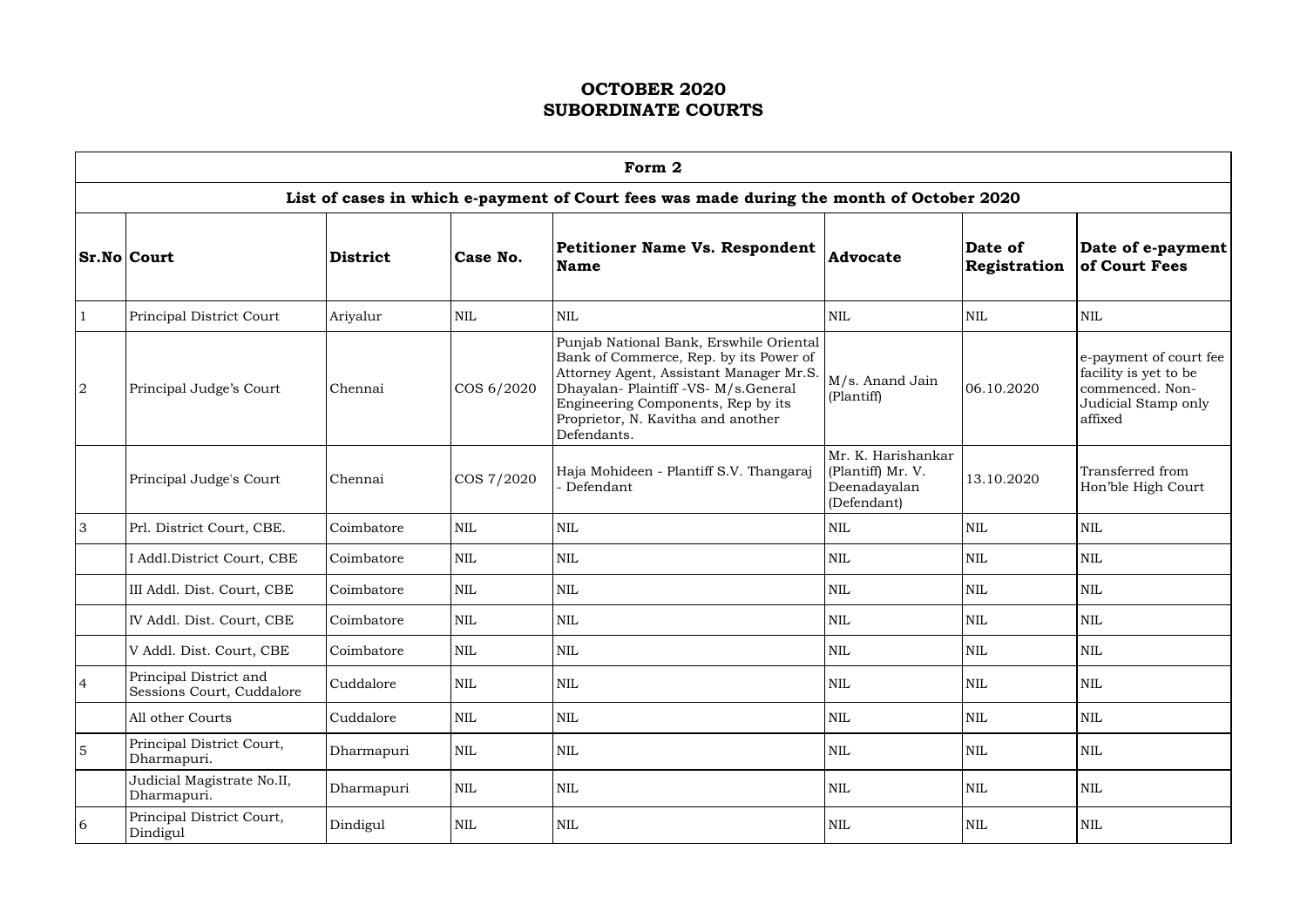|                |                                                            |                 |              | Form 2                                                                                   |                 |                         |                                    |
|----------------|------------------------------------------------------------|-----------------|--------------|------------------------------------------------------------------------------------------|-----------------|-------------------------|------------------------------------|
|                |                                                            |                 |              | List of cases in which e-payment of Court fees was made during the month of October 2020 |                 |                         |                                    |
|                | <b>Sr.No Court</b>                                         | <b>District</b> | Case No.     | Petitioner Name Vs. Respondent<br><b>Name</b>                                            | <b>Advocate</b> | Date of<br>Registration | Date of e-payment<br>of Court Fees |
| $\overline{7}$ | Principal District Court, Erode Erode                      |                 | <b>NIL</b>   | <b>NIL</b>                                                                               | <b>NIL</b>      | <b>NIL</b>              | <b>NIL</b>                         |
|                | <b>I</b> Additional District<br>Court, Erode               | Erode           | <b>NIL</b>   | <b>NIL</b>                                                                               | <b>NIL</b>      | <b>NIL</b>              | <b>NIL</b>                         |
|                | <b>II Additional District</b><br>Court, Erode              | Erode           | <b>NIL</b>   | <b>NIL</b>                                                                               | <b>NIL</b>      | <b>NIL</b>              | <b>NIL</b>                         |
|                | <b>III Additional District</b><br>Court, Gobichettipalayam | Erode           | <b>NIL</b>   | <b>NIL</b>                                                                               | $\mbox{NIL}$    | <b>NIL</b>              | <b>NIL</b>                         |
|                | IV Additional District Court,<br>Bhavani.                  | Erode           | $\mbox{NIL}$ | <b>NIL</b>                                                                               | $\mbox{NIL}$    | <b>NIL</b>              | <b>NIL</b>                         |
|                | Principal Subordinate Court,<br>Erode                      | Erode           | NIL          | <b>NIL</b>                                                                               | <b>NIL</b>      | <b>NIL</b>              | <b>NIL</b>                         |
|                | I Additional Subordinate<br>Court, Erode                   | Erode           | <b>NIL</b>   | <b>NIL</b>                                                                               | <b>NIL</b>      | <b>NIL</b>              | <b>NIL</b>                         |
|                | <b>II</b> Additional Subordinate<br>Court, Erode           | Erode           | $\mbox{NIL}$ | <b>NIL</b>                                                                               | <b>NIL</b>      | <b>NIL</b>              | <b>NIL</b>                         |
|                | Sub Court,<br>Gobichettipalayam                            | Erode           | <b>NIL</b>   | <b>NIL</b>                                                                               | <b>NIL</b>      | <b>NIL</b>              | <b>NIL</b>                         |
| 8              | Principal District<br>Court, Chengal pattu                 | Kancheepuram    | $\text{NIL}$ | NIL                                                                                      | <b>NIL</b>      | <b>NIL</b>              | <b>NIL</b>                         |
| 9              | Principal District Court                                   | Kanniya Kumari  | $\mbox{NIL}$ | <b>NIL</b>                                                                               | <b>NIL</b>      | $\mbox{NIL}$            | <b>NIL</b>                         |
| 10             | Principal District Court                                   | Karur           | NIL          | <b>NIL</b>                                                                               | <b>NIL</b>      | <b>NIL</b>              | <b>NIL</b>                         |
| 11             | Principal District Court,<br>Krishnagiri                   | Krishnagiri     | $\mbox{NIL}$ | <b>NIL</b>                                                                               | <b>NIL</b>      | <b>NIL</b>              | <b>NIL</b>                         |
|                | Additional District Court,<br>Krishnagiri                  | Krishnagiri     | $\mbox{NIL}$ | <b>NIL</b>                                                                               | <b>NIL</b>      | <b>NIL</b>              | <b>NIL</b>                         |
|                | Additional District Court,<br>Hosur.                       | Krishnagiri     | $\mbox{NIL}$ | <b>NIL</b>                                                                               | <b>NIL</b>      | <b>NIL</b>              | <b>NIL</b>                         |
| 12             | Prl. Dist. & Sessions Court                                | Madurai         | $\mbox{NIL}$ | NIL                                                                                      | <b>NIL</b>      | <b>NIL</b>              | <b>NIL</b>                         |
|                | I Addl. Dist. & Sessions Court   Madurai                   |                 | NIL          | <b>NIL</b>                                                                               | $\mbox{NIL}$    | NIL                     | <b>NIL</b>                         |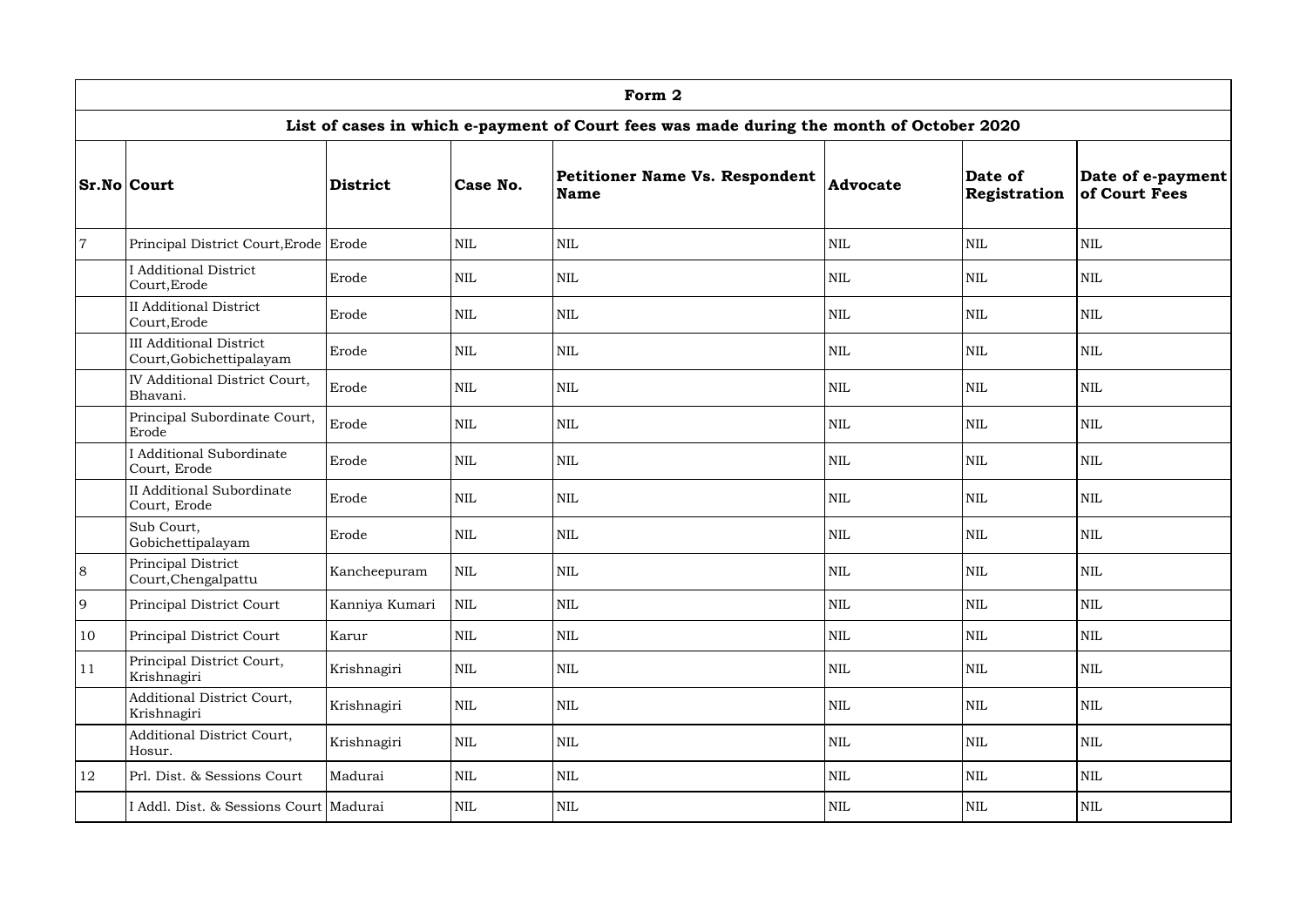|               |                                              |                 |              | Form 2                                                                                   |                 |                         |                                    |
|---------------|----------------------------------------------|-----------------|--------------|------------------------------------------------------------------------------------------|-----------------|-------------------------|------------------------------------|
|               |                                              |                 |              | List of cases in which e-payment of Court fees was made during the month of October 2020 |                 |                         |                                    |
|               | <b>Sr.No Court</b>                           | <b>District</b> | Case No.     | Petitioner Name Vs. Respondent<br>Name                                                   | <b>Advocate</b> | Date of<br>Registration | Date of e-payment<br>of Court Fees |
|               | I Addl. Sub Court                            | Madurai         | <b>NIL</b>   | <b>NIL</b>                                                                               | <b>NIL</b>      | <b>NIL</b>              | <b>NIL</b>                         |
|               | II Addl. Sub Court                           | Madurai         | <b>NIL</b>   | <b>NIL</b>                                                                               | <b>NIL</b>      | <b>NIL</b>              | $\mbox{NIL}$                       |
| 13            | District Court, Nagapattinam                 | Nagapattinam    | <b>NIL</b>   | <b>NIL</b>                                                                               | <b>NIL</b>      | <b>NIL</b>              | <b>NIL</b>                         |
|               | Fast Track Mahila Court,<br>Nagapattinam     | Nagapattinam    | $\mbox{NIL}$ | <b>NIL</b>                                                                               | <b>NIL</b>      | <b>NIL</b>              | <b>NIL</b>                         |
|               | Additional District Court,<br>Mayiladuthurai | Nagapattinam    | <b>NIL</b>   | <b>NIL</b>                                                                               | <b>NIL</b>      | <b>NIL</b>              | <b>NIL</b>                         |
|               | Sub Court, Nagapattinam                      | Nagapattinam    | <b>NIL</b>   | <b>NIL</b>                                                                               | <b>NIL</b>      | <b>NIL</b>              | <b>NIL</b>                         |
|               | Principal Sub Court,<br>Mayiladuthurai       | Nagapattinam    | <b>NIL</b>   | <b>NIL</b>                                                                               | <b>NIL</b>      | <b>NIL</b>              | <b>NIL</b>                         |
|               | Additional Sub Court,<br>Mayiladuthurai      | Nagapattinam    | $\mbox{NIL}$ | <b>NIL</b>                                                                               | <b>NIL</b>      | <b>NIL</b>              | <b>NIL</b>                         |
| 14            | The Principal District Judge                 | Namakkal        | $\mbox{NIL}$ | <b>NIL</b>                                                                               | <b>NIL</b>      | <b>NIL</b>              | <b>NIL</b>                         |
| 15            | District Court<br>Udhagamandalam, Nilgris    | Nilgris         | <b>NIL</b>   | <b>NIL</b>                                                                               | <b>NIL</b>      | <b>NIL</b>              | <b>NIL</b>                         |
| <sup>16</sup> | Principal District Court                     | Perambalur      | $\mbox{NIL}$ | $\mbox{NIL}$                                                                             | $\mbox{NIL}$    | $\mbox{NIL}$            | <b>NIL</b>                         |
|               | Mahila Court                                 | Perambalur      | $\mbox{NIL}$ | $\mbox{NIL}$                                                                             | <b>NIL</b>      | <b>NIL</b>              | <b>NIL</b>                         |
|               | Sub Court                                    | Perambalur      | $\mbox{NIL}$ | $\mbox{NIL}$                                                                             | <b>NIL</b>      | <b>NIL</b>              | <b>NIL</b>                         |
| 17            | The Principal District Court                 | Pudukottai      | $\mbox{NIL}$ | <b>NIL</b>                                                                               | <b>NIL</b>      | <b>NIL</b>              | <b>NIL</b>                         |
|               | The Mahila Court                             | Pudukottai      | NIL          | $\mbox{NIL}$                                                                             | <b>NIL</b>      | <b>NIL</b>              | <b>NIL</b>                         |
|               | The Principal Sub Court                      | Pudukottai      | NIL          | <b>NIL</b>                                                                               | <b>NIL</b>      | <b>NIL</b>              | <b>NIL</b>                         |
|               | The Additional Sub Court                     | Pudukottai      | $\mbox{NIL}$ | <b>NIL</b>                                                                               | <b>NIL</b>      | <b>NIL</b>              | <b>NIL</b>                         |
|               | The Additional District Court                | Pudukottai      | $\mbox{NIL}$ | <b>NIL</b>                                                                               | $\mbox{NIL}$    | <b>NIL</b>              | <b>NIL</b>                         |
|               | The Sub Court, Aranthangi                    | Pudukottai      | NIL          | NIL                                                                                      | <b>NIL</b>      | $\mbox{NIL}$            | <b>NIL</b>                         |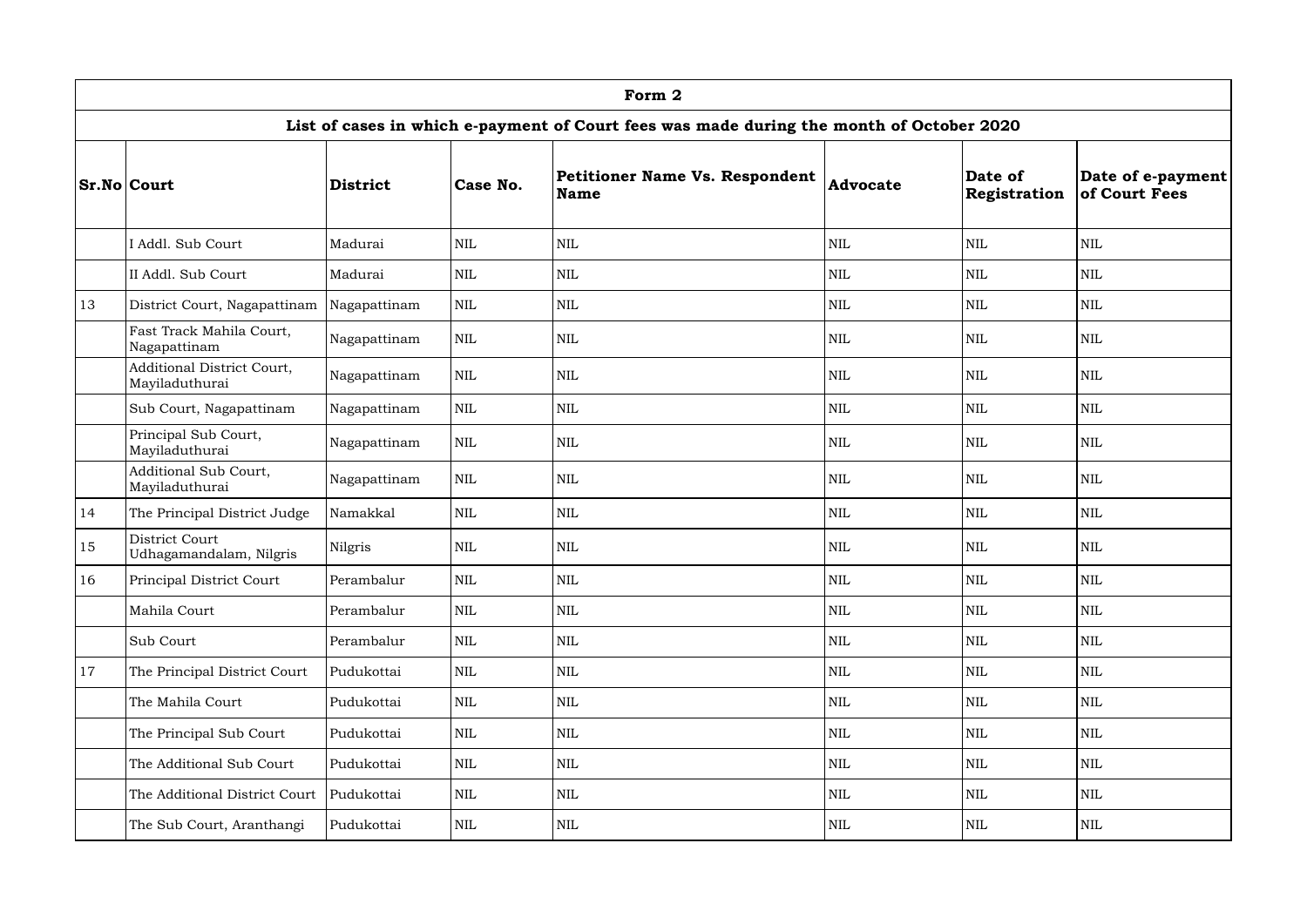|    |                                                                            |                    |              | Form 2                                                                                   |                 |                         |                                    |
|----|----------------------------------------------------------------------------|--------------------|--------------|------------------------------------------------------------------------------------------|-----------------|-------------------------|------------------------------------|
|    |                                                                            |                    |              | List of cases in which e-payment of Court fees was made during the month of October 2020 |                 |                         |                                    |
|    | <b>Sr.No Court</b>                                                         | <b>District</b>    | Case No.     | <b>Petitioner Name Vs. Respondent</b><br><b>Name</b>                                     | <b>Advocate</b> | Date of<br>Registration | Date of e-payment<br>of Court Fees |
| 18 | Principal District Court                                                   | Ramanathapuram NIL |              | <b>NIL</b>                                                                               | <b>NIL</b>      | <b>NIL</b>              | <b>NIL</b>                         |
| 19 | Principal District Court,<br>Salem.                                        | Salem              | <b>NIL</b>   | <b>NIL</b>                                                                               | <b>NIL</b>      | <b>NIL</b>              | <b>NIL</b>                         |
| 20 | Principal District and<br><b>Sessions Court</b>                            | Sivagangai         | $\mbox{NIL}$ | <b>NIL</b>                                                                               | $\mbox{NIL}$    | <b>NIL</b>              | <b>NIL</b>                         |
| 21 | Prl. District Court                                                        | Thanjavur          | NIL          | <b>NIL</b>                                                                               | <b>NIL</b>      | <b>NIL</b>              | <b>NIL</b>                         |
|    | III Additional District Judge,<br>Pattukkottai.                            | Thanjavur          | NIL          | <b>NIL</b>                                                                               | $\mbox{NIL}$    | <b>NIL</b>              | <b>NIL</b>                         |
| 22 | Principal District Court                                                   | Theni              | <b>NIL</b>   | <b>NIL</b>                                                                               | <b>NIL</b>      | <b>NIL</b>              | <b>NIL</b>                         |
| 23 | Principal District Court,<br>Thoothukudi                                   | Thoothukudi        | <b>NIL</b>   | <b>NIL</b>                                                                               | <b>NIL</b>      | <b>NIL</b>              | <b>NIL</b>                         |
| 24 | Principal District Court                                                   | Tiruchirappalli    | NIL          | <b>NIL</b>                                                                               | <b>NIL</b>      | <b>NIL</b>              | <b>NIL</b>                         |
|    | <b>II Additional District Court</b>                                        | Tiruchirappalli    | $\mbox{NIL}$ | $\mbox{NIL}$                                                                             | <b>NIL</b>      | <b>NIL</b>              | <b>NIL</b>                         |
| 25 | Principal District Court                                                   | Tirunelveli        | NIL          | <b>NIL</b>                                                                               | <b>NIL</b>      | <b>NIL</b>              | <b>NIL</b>                         |
| 26 | Principal Subordinate Court,<br>Tiruppur                                   | Tiruppur           | $\mbox{NIL}$ | NIL                                                                                      | $\mbox{NIL}$    | $\mbox{NIL}$            | <b>NIL</b>                         |
|    | Additional Sub Court,<br>Tiruppur                                          | Tiruppur           | $\mbox{NIL}$ | NIL                                                                                      | <b>NIL</b>      | <b>NIL</b>              | <b>NIL</b>                         |
| 27 | Principal District Court,<br>Tiruvallur                                    | Tiruvallur         | $\mbox{NIL}$ | <b>NIL</b>                                                                               | <b>NIL</b>      | <b>NIL</b>              | <b>NIL</b>                         |
|    | The I Additional District and<br>Sessions Court, Tiruvallur.               | Tiruvallur         | $\mbox{NIL}$ | NIL                                                                                      | <b>NIL</b>      | <b>NIL</b>              | <b>NIL</b>                         |
|    | The II Additional District and<br>Sessions Court, Poonamallee.             | Tiruvallur         | <b>NIL</b>   | NIL                                                                                      | <b>NIL</b>      | <b>NIL</b>              | <b>NIL</b>                         |
|    | The III Additional District and Tiruvallur<br>Sessions Court, Poonamallee. |                    | NIL          | <b>NIL</b>                                                                               | <b>NIL</b>      | <b>NIL</b>              | <b>NIL</b>                         |
|    | The IV Additional District and Tiruvallur<br>Sessions Court, Ponneri.      |                    | $\mbox{NIL}$ | NIL                                                                                      | NIL             | NIL                     | NIL                                |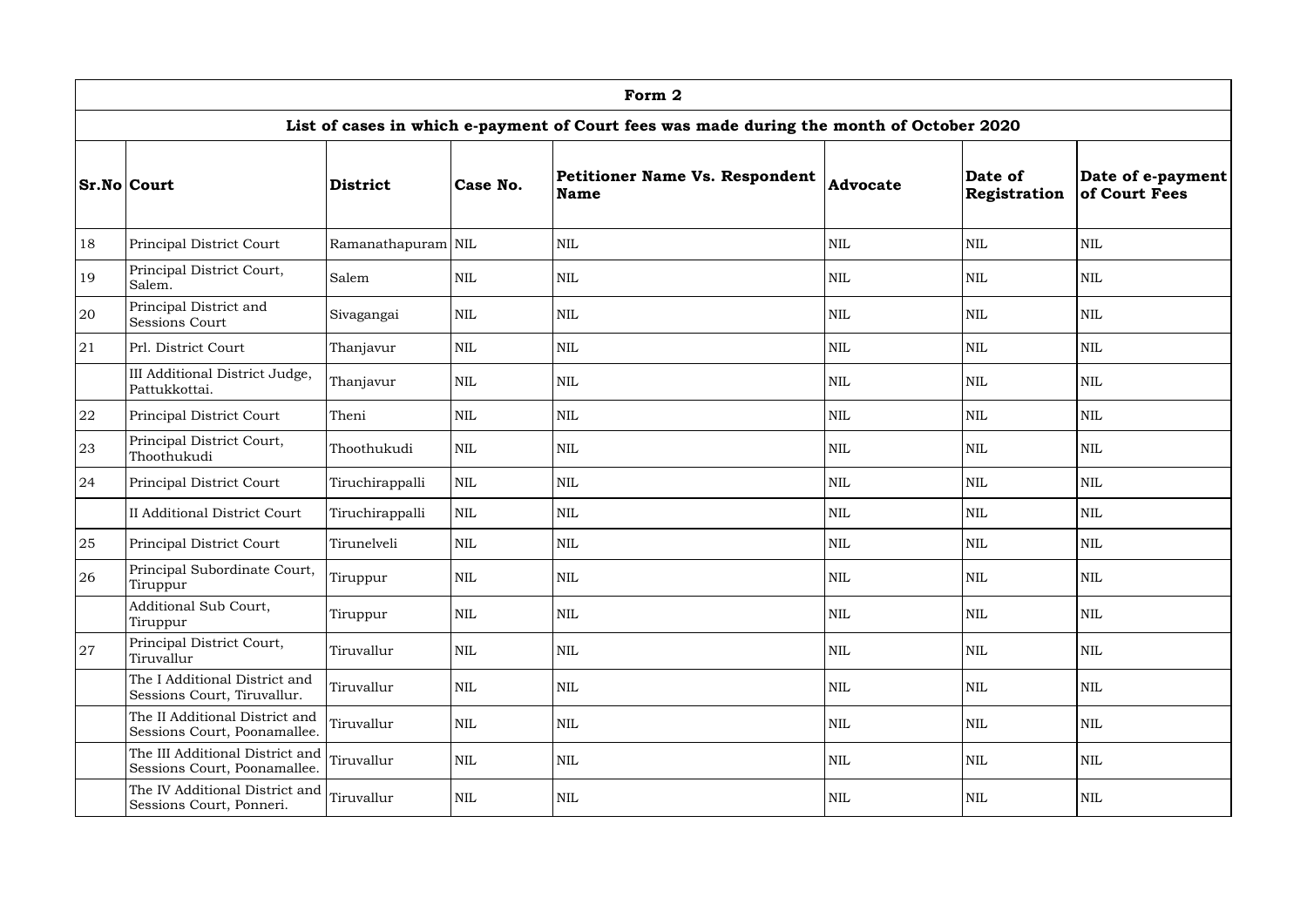|    | Form 2                                                                                                                                                                                        |                |            |            |            |            |            |  |  |  |  |
|----|-----------------------------------------------------------------------------------------------------------------------------------------------------------------------------------------------|----------------|------------|------------|------------|------------|------------|--|--|--|--|
|    | List of cases in which e-payment of Court fees was made during the month of October 2020                                                                                                      |                |            |            |            |            |            |  |  |  |  |
|    | Petitioner Name Vs. Respondent<br>Date of<br>Date of e-payment<br><b>Sr.No Court</b><br>Case No.<br><b>Advocate</b><br><b>District</b><br>of Court Fees<br><b>Name</b><br><b>Registration</b> |                |            |            |            |            |            |  |  |  |  |
|    | The Sub Court, Tiruvallur.                                                                                                                                                                    | Tiruvallur     | <b>NIL</b> | <b>NIL</b> | <b>NIL</b> | <b>NIL</b> | <b>NIL</b> |  |  |  |  |
|    | The Sub Court, Poonamallee.                                                                                                                                                                   | Tiruvallur     | NIL        | <b>NIL</b> | <b>NIL</b> | <b>NIL</b> | <b>NIL</b> |  |  |  |  |
|    | The Sub Court, Tiruttani.                                                                                                                                                                     | Tiruvallur     | NIL        | <b>NIL</b> | <b>NIL</b> | <b>NIL</b> | <b>NIL</b> |  |  |  |  |
| 28 | Principal District Court,<br>Tiruvannamalai.                                                                                                                                                  | Tiruvannamalai | <b>NIL</b> | <b>NIL</b> | <b>NIL</b> | <b>NIL</b> | <b>NIL</b> |  |  |  |  |
|    | <b>Additional District Court</b><br>(FTC), Arni                                                                                                                                               | Tiruvannamalai | <b>NIL</b> | <b>NIL</b> | <b>NIL</b> | <b>NIL</b> | <b>NIL</b> |  |  |  |  |
| 29 | Principal District Court                                                                                                                                                                      | Tiruvarur      | NIL        | <b>NIL</b> | <b>NIL</b> | <b>NIL</b> | <b>NIL</b> |  |  |  |  |
| 30 | Principal District Court,<br>Vellore                                                                                                                                                          | Vellore        | NIL        | <b>NIL</b> | <b>NIL</b> | <b>NIL</b> | <b>NIL</b> |  |  |  |  |
| 31 | Principal District Court                                                                                                                                                                      | Villupuram     | NIL        | <b>NIL</b> | <b>NIL</b> | <b>NIL</b> | <b>NIL</b> |  |  |  |  |
| 32 | Principal District Court,<br>Srivillliputtur                                                                                                                                                  | Virudhunagar   | NIL        | <b>NIL</b> | <b>NIL</b> | <b>NIL</b> | <b>NIL</b> |  |  |  |  |
|    | Sub Court, Sivakasi                                                                                                                                                                           | Virudhunagar   | <b>NIL</b> | <b>NIL</b> | <b>NIL</b> | <b>NIL</b> | <b>NIL</b> |  |  |  |  |
| 33 | PDJ                                                                                                                                                                                           | Puducherry     | <b>NIL</b> | <b>NIL</b> | <b>NIL</b> | <b>NIL</b> | <b>NIL</b> |  |  |  |  |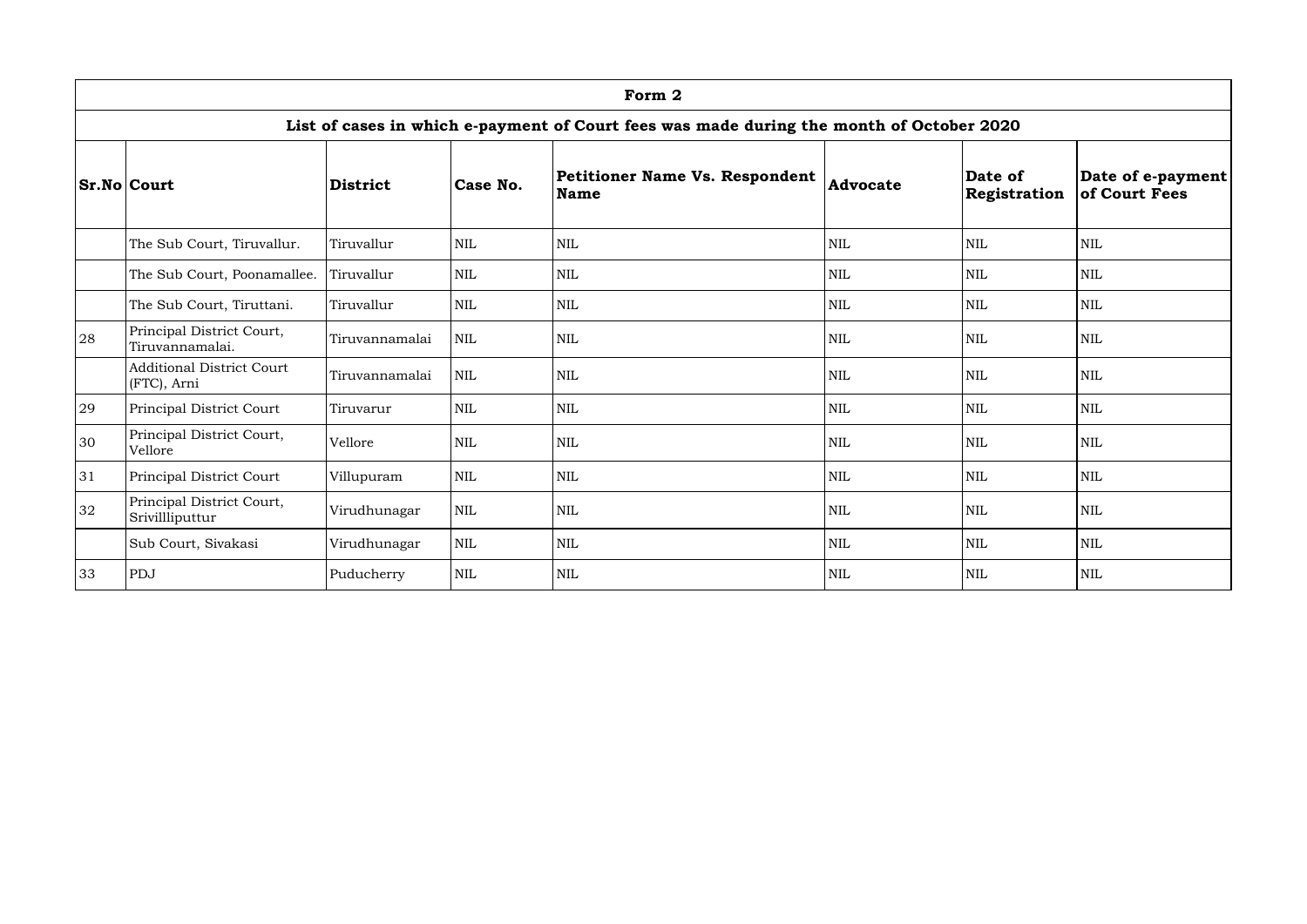|                | Form 3                                              |                 |              |                                                                                                                                                                                                                                                                 |                                                                        |                                |                                                       |  |  |  |  |  |
|----------------|-----------------------------------------------------|-----------------|--------------|-----------------------------------------------------------------------------------------------------------------------------------------------------------------------------------------------------------------------------------------------------------------|------------------------------------------------------------------------|--------------------------------|-------------------------------------------------------|--|--|--|--|--|
|                |                                                     |                 |              | List of cases in which Electronic Service of Process has taken place during the month of October 2020                                                                                                                                                           |                                                                        |                                |                                                       |  |  |  |  |  |
|                | <b>Sr.No Court</b>                                  | <b>District</b> | Case No.     | <b>Petitioner Name Vs. Respondent</b><br><b>Name</b>                                                                                                                                                                                                            | <b>Advocate</b>                                                        | Date of<br><b>Registration</b> | Date of<br>Electronic<br>Service of<br><b>Process</b> |  |  |  |  |  |
| $\mathbf{1}$   | Principal District Court                            | Ariyalur        | <b>NIL</b>   | <b>NIL</b>                                                                                                                                                                                                                                                      | <b>NIL</b>                                                             | <b>NIL</b>                     | <b>NIL</b>                                            |  |  |  |  |  |
| 2              | Principal Judge's Court                             | Chennai         | COS 6/2020   | Punjab National Bank, Erswhile Oriental<br>Bank of Commerce, Rep. by its Power of<br>Attorney Agent, Assistant Manager Mr.S.<br>Dhayalan- Plaintiff -VS- M/s.General<br>Engineering Components, Rep by its<br>Proprietor, N. Kavitha and another<br>Defendants. | M/s. Anand Jain<br>(Plantiff)                                          | 06.10.2020                     | Manual Process<br>effected                            |  |  |  |  |  |
|                | Principal Judge's Court                             | Chennai         | COS 7/2020   | Haja Mohideen - Plantiff S.V. Thangaraj -<br>Defendant                                                                                                                                                                                                          | Mr. K. Harishankar<br>(Plantiff) Mr. V.<br>Deenadayalan<br>(Defendant) | 13.10.2020                     | Transferred from<br>Hon'ble High<br>Court             |  |  |  |  |  |
| $\overline{3}$ | Prl. District Court, CBE.                           | Coimbatore      | <b>NIL</b>   | <b>NIL</b>                                                                                                                                                                                                                                                      | <b>NIL</b>                                                             | <b>NIL</b>                     | <b>NIL</b>                                            |  |  |  |  |  |
|                | I Addl. District Court, CBE                         | Coimbatore      | <b>NIL</b>   | <b>NIL</b>                                                                                                                                                                                                                                                      | <b>NIL</b>                                                             | <b>NIL</b>                     | <b>NIL</b>                                            |  |  |  |  |  |
|                | III Addl. Dist. Court, CBE                          | Coimbatore      | <b>NIL</b>   | <b>NIL</b>                                                                                                                                                                                                                                                      | <b>NIL</b>                                                             | <b>NIL</b>                     | <b>NIL</b>                                            |  |  |  |  |  |
|                | IV Addl. Dist. Court, CBE                           | Coimbatore      | <b>NIL</b>   | <b>NIL</b>                                                                                                                                                                                                                                                      | $\mbox{NIL}$                                                           | <b>NIL</b>                     | <b>NIL</b>                                            |  |  |  |  |  |
|                | V Addl. Dist. Court, CBE                            | Coimbatore      | <b>NIL</b>   | <b>NIL</b>                                                                                                                                                                                                                                                      | NIL                                                                    | <b>NIL</b>                     | <b>NIL</b>                                            |  |  |  |  |  |
| $\overline{4}$ | Principal District and<br>Sessions Court, Cuddalore | Cuddalore       | NIL          | $\mbox{NIL}$                                                                                                                                                                                                                                                    | $\mbox{NIL}$                                                           | <b>NIL</b>                     | <b>NIL</b>                                            |  |  |  |  |  |
|                | All other Courts                                    | Cuddalore       | $\mbox{NIL}$ | <b>NIL</b>                                                                                                                                                                                                                                                      | $\mbox{NIL}$                                                           | <b>NIL</b>                     | $\mbox{NIL}$                                          |  |  |  |  |  |
| $\overline{5}$ | Principal District Court,<br>Dharmapuri.            | Dharmapuri      | <b>NIL</b>   | <b>NIL</b>                                                                                                                                                                                                                                                      | <b>NIL</b>                                                             | <b>NIL</b>                     | <b>NIL</b>                                            |  |  |  |  |  |
|                | Judicial Magistrate No.II,<br>Dharmapuri.           | Dharmapuri      | <b>NIL</b>   | <b>NIL</b>                                                                                                                                                                                                                                                      | <b>NIL</b>                                                             | <b>NIL</b>                     | <b>NIL</b>                                            |  |  |  |  |  |
| 6              | Principal District Court,<br>Dindigul               | Dindigul        | $\mbox{NIL}$ | $\mbox{NIL}$                                                                                                                                                                                                                                                    | $\mbox{NIL}$                                                           | <b>NIL</b>                     | <b>NIL</b>                                            |  |  |  |  |  |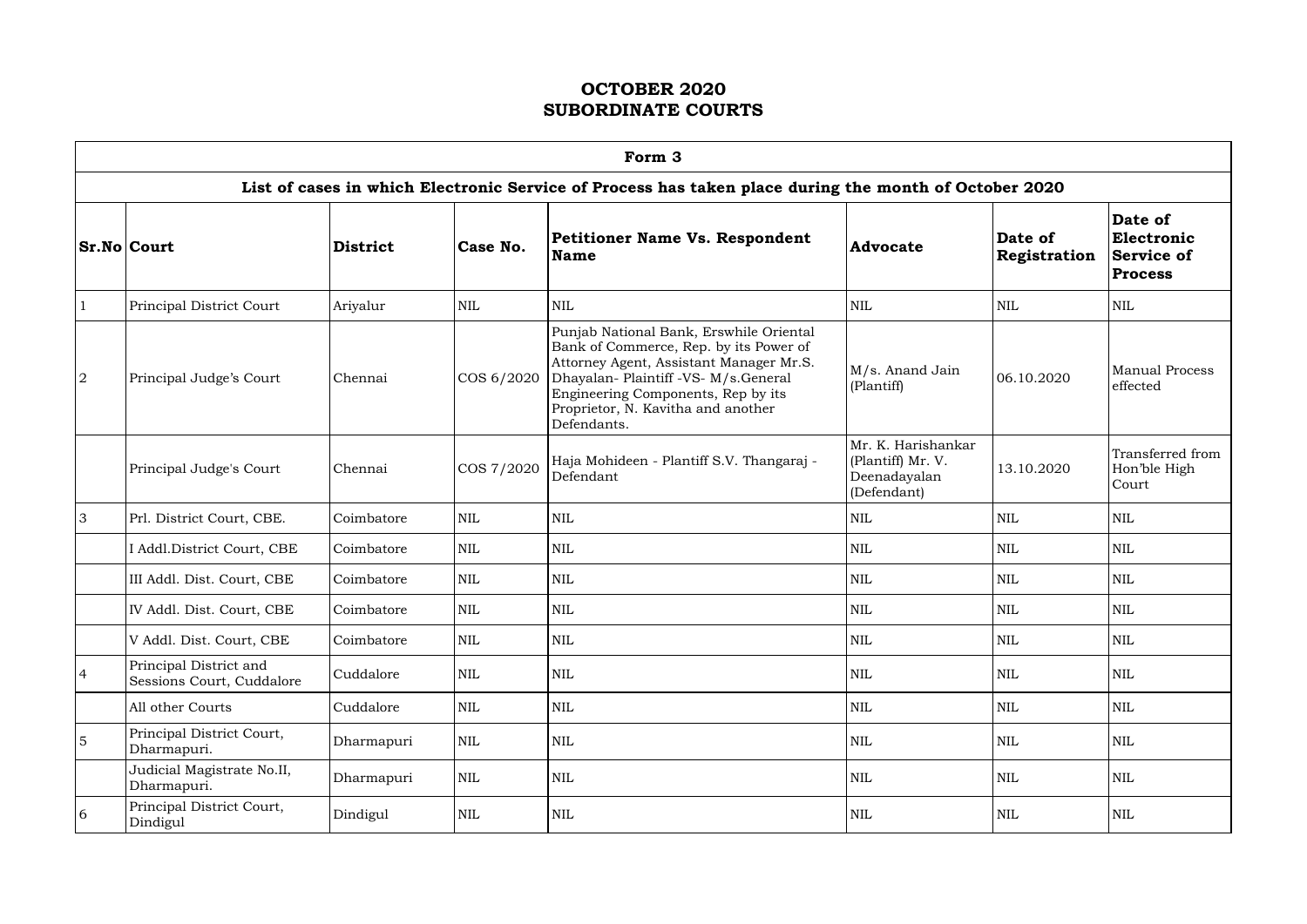|                | Form 3                                                     |                |            |                                                                                                       |                 |                                |                                                              |  |  |  |  |  |
|----------------|------------------------------------------------------------|----------------|------------|-------------------------------------------------------------------------------------------------------|-----------------|--------------------------------|--------------------------------------------------------------|--|--|--|--|--|
|                |                                                            |                |            | List of cases in which Electronic Service of Process has taken place during the month of October 2020 |                 |                                |                                                              |  |  |  |  |  |
|                | <b>Sr.No Court</b>                                         | District       | Case No.   | <b>Petitioner Name Vs. Respondent</b><br>Name                                                         | <b>Advocate</b> | Date of<br><b>Registration</b> | Date of<br>Electronic<br><b>Service of</b><br><b>Process</b> |  |  |  |  |  |
| $\overline{7}$ | Principal District Court, Erode                            | Erode          | <b>NIL</b> | $\mbox{NIL}$                                                                                          | $\mbox{NIL}$    | <b>NIL</b>                     | <b>NIL</b>                                                   |  |  |  |  |  |
|                | <b>Additional District</b><br>Court, Erode                 | Erode          | <b>NIL</b> | <b>NIL</b>                                                                                            | <b>NIL</b>      | <b>NIL</b>                     | <b>NIL</b>                                                   |  |  |  |  |  |
|                | <b>II</b> Additional District<br>Court, Erode              | Erode          | <b>NIL</b> | <b>NIL</b>                                                                                            | <b>NIL</b>      | <b>NIL</b>                     | <b>NIL</b>                                                   |  |  |  |  |  |
|                | <b>III Additional District</b><br>Court, Gobichettipalayam | Erode          | <b>NIL</b> | $\mbox{NIL}$                                                                                          | $\mbox{NIL}$    | <b>NIL</b>                     | <b>NIL</b>                                                   |  |  |  |  |  |
|                | <b>IV Additional District Court,</b><br>Bhavani.           | Erode          | <b>NIL</b> | $\text{NIL}$                                                                                          | <b>NIL</b>      | <b>NIL</b>                     | <b>NIL</b>                                                   |  |  |  |  |  |
|                | Principal Subordinate Court,<br>Erode                      | Erode          | <b>NIL</b> | $\mbox{NIL}$                                                                                          | <b>NIL</b>      | <b>NIL</b>                     | <b>NIL</b>                                                   |  |  |  |  |  |
|                | <b>I</b> Additional Subordinate<br>Court, Erode            | Erode          | <b>NIL</b> | $\text{NIL}$                                                                                          | <b>NIL</b>      | <b>NIL</b>                     | <b>NIL</b>                                                   |  |  |  |  |  |
|                | <b>II Additional Subordinate</b><br>Court, Erode           | Erode          | <b>NIL</b> | $\text{NIL}$                                                                                          | <b>NIL</b>      | <b>NIL</b>                     | <b>NIL</b>                                                   |  |  |  |  |  |
|                | Sub Court, Gobichettipalayam Erode                         |                | <b>NIL</b> | $\text{NIL}$                                                                                          | <b>NIL</b>      | <b>NIL</b>                     | <b>NIL</b>                                                   |  |  |  |  |  |
| 8              | Principal District<br>Court, Chengalpattu                  | Kancheepuram   | <b>NIL</b> | <b>NIL</b>                                                                                            | <b>NIL</b>      | <b>NIL</b>                     | <b>NIL</b>                                                   |  |  |  |  |  |
| 9              | Principal District Court                                   | Kanniya Kumari | <b>NIL</b> | $\mbox{NIL}$                                                                                          | <b>NIL</b>      | <b>NIL</b>                     | $\mbox{NIL}$                                                 |  |  |  |  |  |
| 10             | Principal District Court                                   | Karur          | <b>NIL</b> | $\mbox{NIL}$                                                                                          | <b>NIL</b>      | <b>NIL</b>                     | <b>NIL</b>                                                   |  |  |  |  |  |
| 11             | Principal District Court,<br>Krishnagiri                   | Krishnagiri    | <b>NIL</b> | $\mbox{NIL}$                                                                                          | <b>NIL</b>      | <b>NIL</b>                     | <b>NIL</b>                                                   |  |  |  |  |  |
|                | Additional District Court,<br>Krishnagiri                  | Krishnagiri    | <b>NIL</b> | $\mbox{NIL}$                                                                                          | $\mbox{NIL}$    | <b>NIL</b>                     | $\mbox{NIL}$                                                 |  |  |  |  |  |
|                | Additional District Court,<br>Hosur.                       | Krishnagiri    | <b>NIL</b> | $\mbox{NIL}$                                                                                          | $\mbox{NIL}$    | <b>NIL</b>                     | $\mbox{NIL}$                                                 |  |  |  |  |  |
| 12             | Prl. Dist. & Sessions Court                                | Madurai        | <b>NIL</b> | $\mbox{NIL}$                                                                                          | <b>NIL</b>      | <b>NIL</b>                     | <b>NIL</b>                                                   |  |  |  |  |  |
|                | I Addl. Dist. & Sessions Court   Madurai                   |                | NIL        | NIL                                                                                                   | <b>NIL</b>      | <b>NIL</b>                     | <b>NIL</b>                                                   |  |  |  |  |  |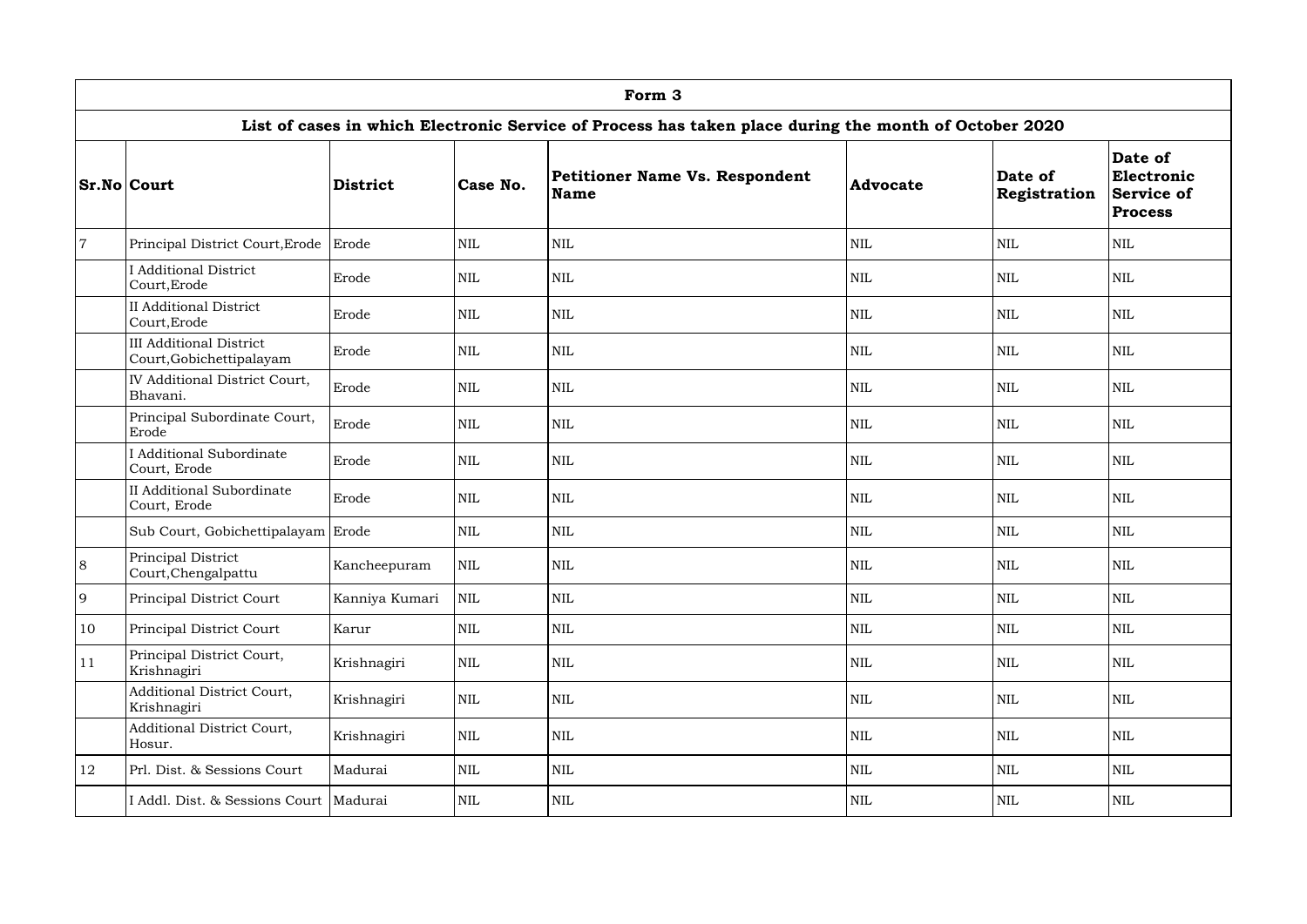|    | Form 3                                       |              |            |                                                                                                       |                 |                         |                                                              |  |  |  |  |
|----|----------------------------------------------|--------------|------------|-------------------------------------------------------------------------------------------------------|-----------------|-------------------------|--------------------------------------------------------------|--|--|--|--|
|    |                                              |              |            | List of cases in which Electronic Service of Process has taken place during the month of October 2020 |                 |                         |                                                              |  |  |  |  |
|    | <b>Sr.No Court</b>                           | District     | Case No.   | <b>Petitioner Name Vs. Respondent</b><br>Name                                                         | <b>Advocate</b> | Date of<br>Registration | Date of<br>Electronic<br><b>Service of</b><br><b>Process</b> |  |  |  |  |
|    | I Addl. Sub Court                            | Madurai      | <b>NIL</b> | $\text{NIL}$                                                                                          | $\mbox{NIL}$    | <b>NIL</b>              | <b>NIL</b>                                                   |  |  |  |  |
|    | II Addl. Sub Court                           | Madurai      | <b>NIL</b> | <b>NIL</b>                                                                                            | <b>NIL</b>      | <b>NIL</b>              | <b>NIL</b>                                                   |  |  |  |  |
| 13 | District Court, Nagapattinam                 | Nagapattinam | <b>NIL</b> | $\text{NIL}$                                                                                          | <b>NIL</b>      | <b>NIL</b>              | <b>NIL</b>                                                   |  |  |  |  |
|    | Fast Track Mahila Court,<br>Nagapattinam     | Nagapattinam | <b>NIL</b> | $\text{NIL}$                                                                                          | <b>NIL</b>      | <b>NIL</b>              | <b>NIL</b>                                                   |  |  |  |  |
|    | Additional District Court,<br>Mayiladuthurai | Nagapattinam | <b>NIL</b> | <b>NIL</b>                                                                                            | $\mbox{NIL}$    | <b>NIL</b>              | <b>NIL</b>                                                   |  |  |  |  |
|    | Sub Court, Nagapattinam                      | Nagapattinam | <b>NIL</b> | $\text{NIL}$                                                                                          | <b>NIL</b>      | <b>NIL</b>              | <b>NIL</b>                                                   |  |  |  |  |
|    | Principal Sub Court,<br>Mayiladuthurai       | Nagapattinam | <b>NIL</b> | $\text{NIL}$                                                                                          | <b>NIL</b>      | <b>NIL</b>              | <b>NIL</b>                                                   |  |  |  |  |
|    | Additional Sub Court,<br>Mayiladuthurai      | Nagapattinam | <b>NIL</b> | <b>NIL</b>                                                                                            | <b>NIL</b>      | <b>NIL</b>              | <b>NIL</b>                                                   |  |  |  |  |
| 14 | The Principal District Judge                 | Namakkal     | <b>NIL</b> | <b>NIL</b>                                                                                            | <b>NIL</b>      | <b>NIL</b>              | <b>NIL</b>                                                   |  |  |  |  |
| 15 | District Court<br>Udhagamandalam, Nilgris    | Nilgris      | <b>NIL</b> | $\text{NIL}$                                                                                          | <b>NIL</b>      | <b>NIL</b>              | NIL                                                          |  |  |  |  |
| 16 | Principal District Court                     | Perambalur   | <b>NIL</b> | $\mbox{NIL}$                                                                                          | $\mbox{NIL}$    | $\mbox{NIL}$            | $\mbox{NIL}$                                                 |  |  |  |  |
|    | Mahila Court                                 | Perambalur   | <b>NIL</b> | $\mbox{NIL}$                                                                                          | <b>NIL</b>      | <b>NIL</b>              | $\mbox{NIL}$                                                 |  |  |  |  |
|    | Sub Court                                    | Perambalur   | <b>NIL</b> | $\mbox{NIL}$                                                                                          | <b>NIL</b>      | <b>NIL</b>              | $\mbox{NIL}$                                                 |  |  |  |  |
| 17 | The Principal District Court                 | Pudukottai   | <b>NIL</b> | $\mbox{NIL}$                                                                                          | <b>NIL</b>      | <b>NIL</b>              | <b>NIL</b>                                                   |  |  |  |  |
|    | The Mahila Court                             | Pudukottai   | <b>NIL</b> | $\mbox{NIL}$                                                                                          | $\mbox{NIL}$    | <b>NIL</b>              | $\mbox{NIL}$                                                 |  |  |  |  |
|    | The Principal Sub Court                      | Pudukottai   | <b>NIL</b> | $\mbox{NIL}$                                                                                          | <b>NIL</b>      | <b>NIL</b>              | $\mbox{NIL}$                                                 |  |  |  |  |
|    | The Additional Sub Court                     | Pudukottai   | <b>NIL</b> | $\mbox{NIL}$                                                                                          | $\mbox{NIL}$    | <b>NIL</b>              | $\mbox{NIL}$                                                 |  |  |  |  |
|    | The Additional District Court                | Pudukottai   | <b>NIL</b> | $\mbox{NIL}$                                                                                          | $\mbox{NIL}$    | <b>NIL</b>              | <b>NIL</b>                                                   |  |  |  |  |
|    | The Sub Court, Aranthangi                    | Pudukottai   | NIL        | NIL                                                                                                   | <b>NIL</b>      | <b>NIL</b>              | $\mbox{NIL}$                                                 |  |  |  |  |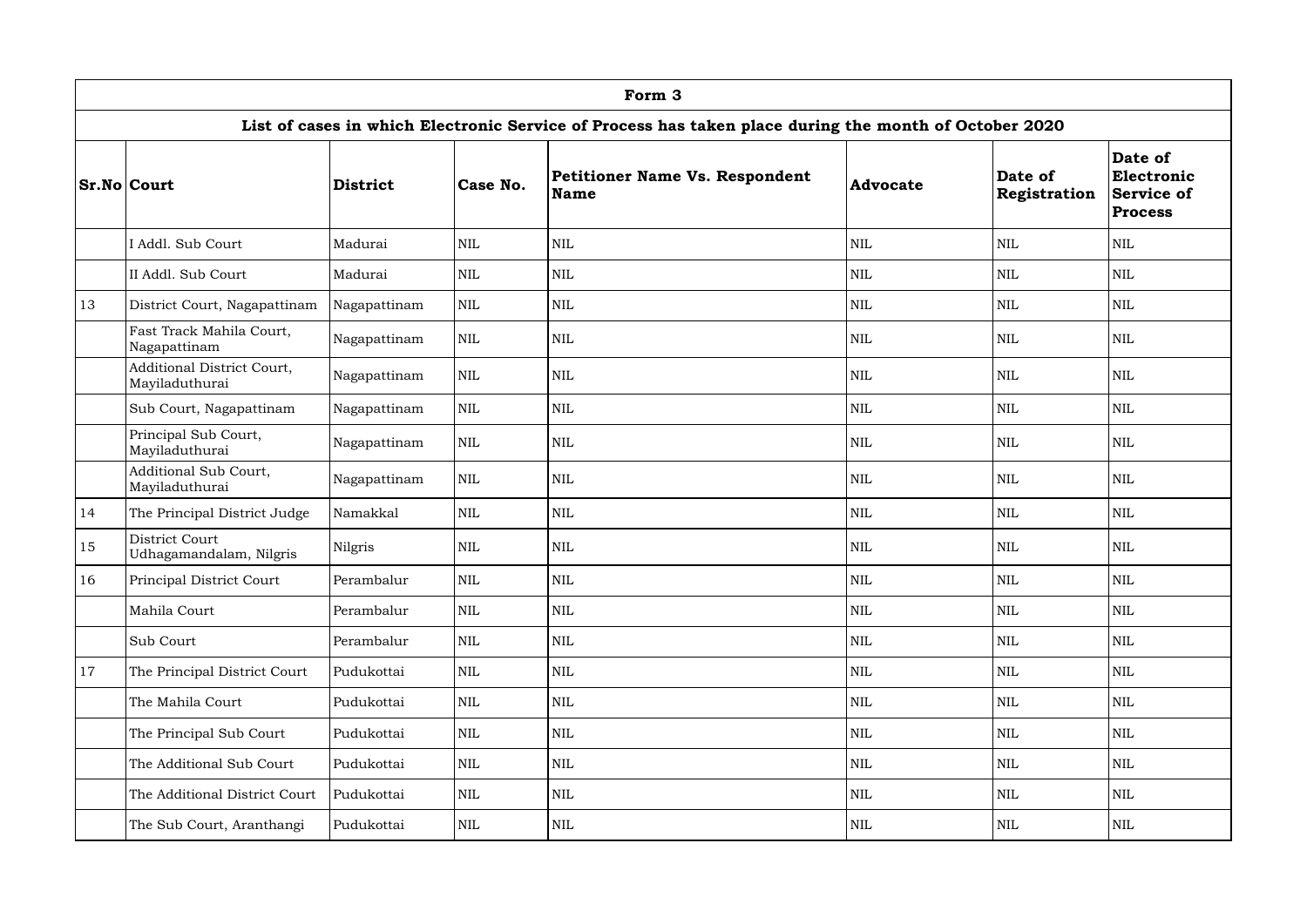|    | Form 3                                                          |                    |            |                                                                                                       |                 |                         |                                                              |  |  |  |  |
|----|-----------------------------------------------------------------|--------------------|------------|-------------------------------------------------------------------------------------------------------|-----------------|-------------------------|--------------------------------------------------------------|--|--|--|--|
|    |                                                                 |                    |            | List of cases in which Electronic Service of Process has taken place during the month of October 2020 |                 |                         |                                                              |  |  |  |  |
|    | <b>Sr.No Court</b>                                              | <b>District</b>    | Case No.   | <b>Petitioner Name Vs. Respondent</b><br>Name                                                         | <b>Advocate</b> | Date of<br>Registration | Date of<br>Electronic<br><b>Service of</b><br><b>Process</b> |  |  |  |  |
| 18 | Principal District Court                                        | Ramanathapuram NIL |            | <b>NIL</b>                                                                                            | <b>NIL</b>      | <b>NIL</b>              | <b>NIL</b>                                                   |  |  |  |  |
| 19 | Principal District Court,<br>Salem.                             | Salem              | <b>NIL</b> | $\mbox{NIL}$                                                                                          | <b>NIL</b>      | <b>NIL</b>              | <b>NIL</b>                                                   |  |  |  |  |
| 20 | Principal District and<br><b>Sessions Court</b>                 | Sivagangai         | <b>NIL</b> | $\text{NIL}$                                                                                          | <b>NIL</b>      | <b>NIL</b>              | <b>NIL</b>                                                   |  |  |  |  |
| 21 | Prl. District Court                                             | Thanjavur          | <b>NIL</b> | <b>NIL</b>                                                                                            | <b>NIL</b>      | <b>NIL</b>              | <b>NIL</b>                                                   |  |  |  |  |
|    | III Additional District Judge,<br>Pattukkottai.                 | Thanjavur          | <b>NIL</b> | $\text{NIL}$                                                                                          | <b>NIL</b>      | <b>NIL</b>              | <b>NIL</b>                                                   |  |  |  |  |
| 22 | Principal District Court                                        | Theni              | <b>NIL</b> | <b>NIL</b>                                                                                            | <b>NIL</b>      | <b>NIL</b>              | <b>NIL</b>                                                   |  |  |  |  |
| 23 | Principal District Court,<br>Thoothukudi                        | Thoothukudi        | <b>NIL</b> | $\mbox{NIL}$                                                                                          | <b>NIL</b>      | <b>NIL</b>              | <b>NIL</b>                                                   |  |  |  |  |
| 24 | Principal District Court                                        | Tiruchirappalli    | <b>NIL</b> | <b>NIL</b>                                                                                            | $\mbox{NIL}$    | <b>NIL</b>              | <b>NIL</b>                                                   |  |  |  |  |
|    | <b>II Additional District Court</b>                             | Tiruchirappalli    | <b>NIL</b> | <b>NIL</b>                                                                                            | <b>NIL</b>      | <b>NIL</b>              | <b>NIL</b>                                                   |  |  |  |  |
| 25 | Principal District Court                                        | Tirunelveli        | <b>NIL</b> | $\text{NIL}$                                                                                          | <b>NIL</b>      | <b>NIL</b>              | <b>NIL</b>                                                   |  |  |  |  |
| 26 | Principal Subordinate Court,<br>Tiruppur                        | Tiruppur           | NIL        | <b>NIL</b>                                                                                            | NIL             | <b>NIL</b>              | <b>NIL</b>                                                   |  |  |  |  |
|    | Additional Sub Court,<br>Tiruppur                               | Tiruppur           | <b>NIL</b> | $\mbox{NIL}$                                                                                          | <b>NIL</b>      | <b>NIL</b>              | <b>NIL</b>                                                   |  |  |  |  |
| 27 | Principal District Court,<br>Tiruvallur                         | Tiruvallur         | <b>NIL</b> | <b>NIL</b>                                                                                            | $\mbox{NIL}$    | <b>NIL</b>              | $\mbox{NIL}$                                                 |  |  |  |  |
|    | The I Additional District and<br>Sessions Court, Tiruvallur.    | Tiruvallur         | <b>NIL</b> | $\mbox{NIL}$                                                                                          | $\mbox{NIL}$    | <b>NIL</b>              | $\mbox{NIL}$                                                 |  |  |  |  |
|    | The II Additional District and<br>Sessions Court, Poonamallee.  | Tiruvallur         | <b>NIL</b> | $\text{NIL}$                                                                                          | <b>NIL</b>      | <b>NIL</b>              | $\mbox{NIL}$                                                 |  |  |  |  |
|    | The III Additional District and<br>Sessions Court, Poonamallee. | Tiruvallur         | <b>NIL</b> | $\mbox{NIL}$                                                                                          | $\mbox{NIL}$    | <b>NIL</b>              | <b>NIL</b>                                                   |  |  |  |  |
|    | The IV Additional District and<br>Sessions Court, Ponneri.      | Tiruvallur         | <b>NIL</b> | $\mbox{NIL}$                                                                                          | $\mbox{NIL}$    | <b>NIL</b>              | $\mbox{NIL}$                                                 |  |  |  |  |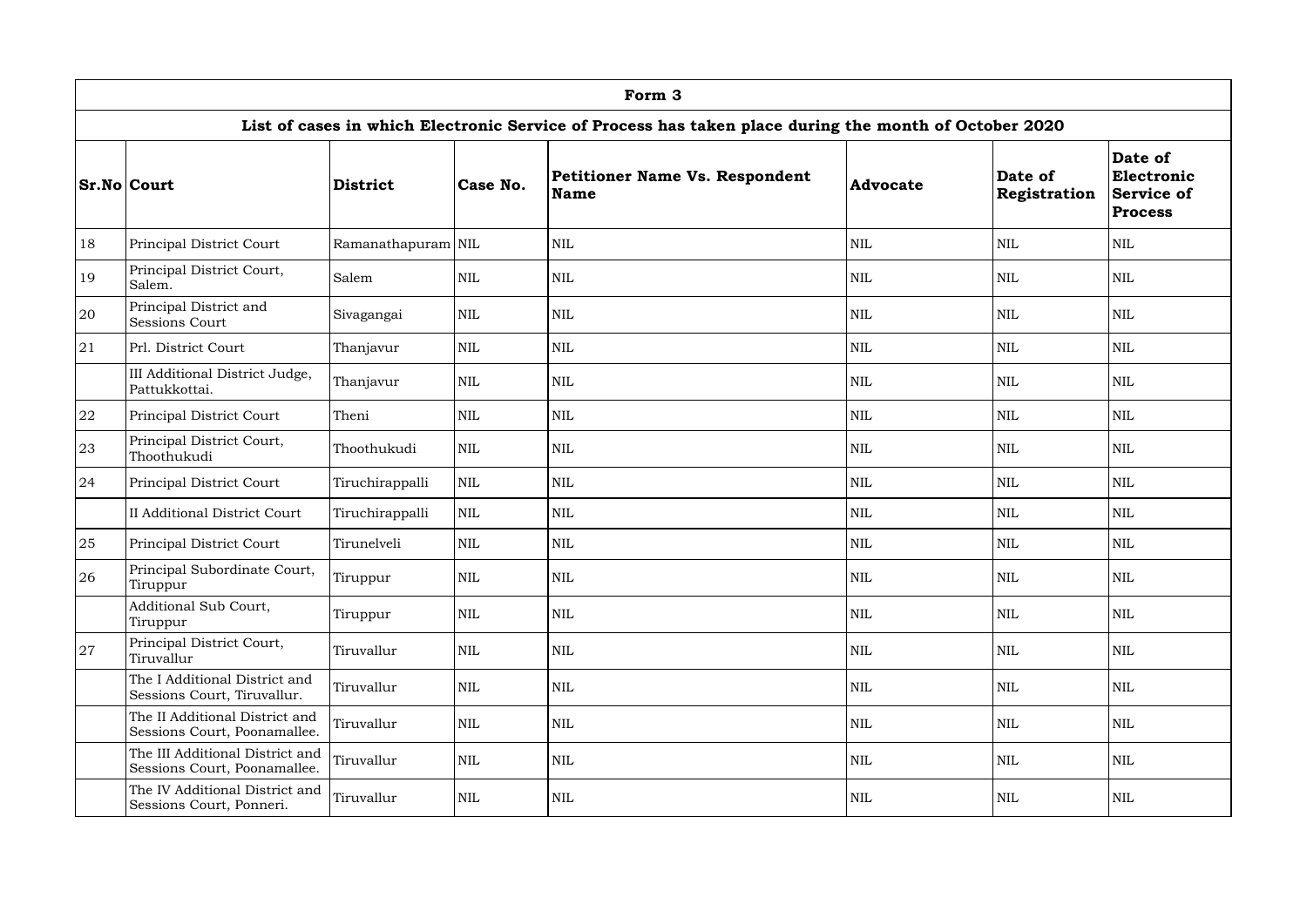|    | Form 3                                                                                                |                 |              |                                                      |                 |                         |                                                              |  |  |  |  |
|----|-------------------------------------------------------------------------------------------------------|-----------------|--------------|------------------------------------------------------|-----------------|-------------------------|--------------------------------------------------------------|--|--|--|--|
|    | List of cases in which Electronic Service of Process has taken place during the month of October 2020 |                 |              |                                                      |                 |                         |                                                              |  |  |  |  |
|    | <b>Sr.No Court</b>                                                                                    | <b>District</b> | Case No.     | <b>Petitioner Name Vs. Respondent</b><br><b>Name</b> | <b>Advocate</b> | Date of<br>Registration | Date of<br>Electronic<br><b>Service of</b><br><b>Process</b> |  |  |  |  |
|    | The Sub Court, Tiruvallur.                                                                            | Tiruvallur      | <b>NIL</b>   | <b>NIL</b>                                           | <b>NIL</b>      | <b>NIL</b>              | $\mbox{NIL}$                                                 |  |  |  |  |
|    | The Sub Court, Poonamallee.                                                                           | Tiruvallur      | $\mbox{NIL}$ | $\text{NIL}$                                         | <b>NIL</b>      | <b>NIL</b>              | <b>NIL</b>                                                   |  |  |  |  |
|    | The Sub Court, Tiruttani.                                                                             | Tiruvallur      | <b>NIL</b>   | $\text{NIL}$                                         | <b>NIL</b>      | <b>NIL</b>              | $\mbox{NIL}$                                                 |  |  |  |  |
| 28 | Principal District Court,<br>Tiruvannamalai.                                                          | Tiruvannamalai  | <b>NIL</b>   | $\mbox{NIL}$                                         | <b>NIL</b>      | <b>NIL</b>              | <b>NIL</b>                                                   |  |  |  |  |
|    | <b>Additional District Court</b><br>(FTC), Arni                                                       | Tiruvannamalai  | $\mbox{NIL}$ | $\text{NIL}$                                         | <b>NIL</b>      | <b>NIL</b>              | $\mbox{NIL}$                                                 |  |  |  |  |
| 29 | Principal District Court                                                                              | Tiruvarur       | <b>NIL</b>   | $\text{NIL}$                                         | <b>NIL</b>      | <b>NIL</b>              | <b>NIL</b>                                                   |  |  |  |  |
| 30 | Principal District Court,<br>Vellore                                                                  | Vellore         | <b>NIL</b>   | <b>NIL</b>                                           | <b>NIL</b>      | <b>NIL</b>              | <b>NIL</b>                                                   |  |  |  |  |
| 31 | Principal District Court                                                                              | Villupuram      | <b>NIL</b>   | <b>NIL</b>                                           | <b>NIL</b>      | <b>NIL</b>              | $\text{NIL}$                                                 |  |  |  |  |
| 32 | Principal District Court,<br>Srivillliputtur                                                          | Virudhunagar    | <b>NIL</b>   | $\text{NIL}$                                         | <b>NIL</b>      | <b>NIL</b>              | <b>NIL</b>                                                   |  |  |  |  |
|    | Sub Court, Sivakasi                                                                                   | Virudhunagar    | <b>NIL</b>   | <b>NIL</b>                                           | <b>NIL</b>      | <b>NIL</b>              | <b>NIL</b>                                                   |  |  |  |  |
| 33 | PDJ                                                                                                   | Puducherry      | <b>NIL</b>   | $\text{NIL}$                                         | <b>NIL</b>      | <b>NIL</b>              | <b>NIL</b>                                                   |  |  |  |  |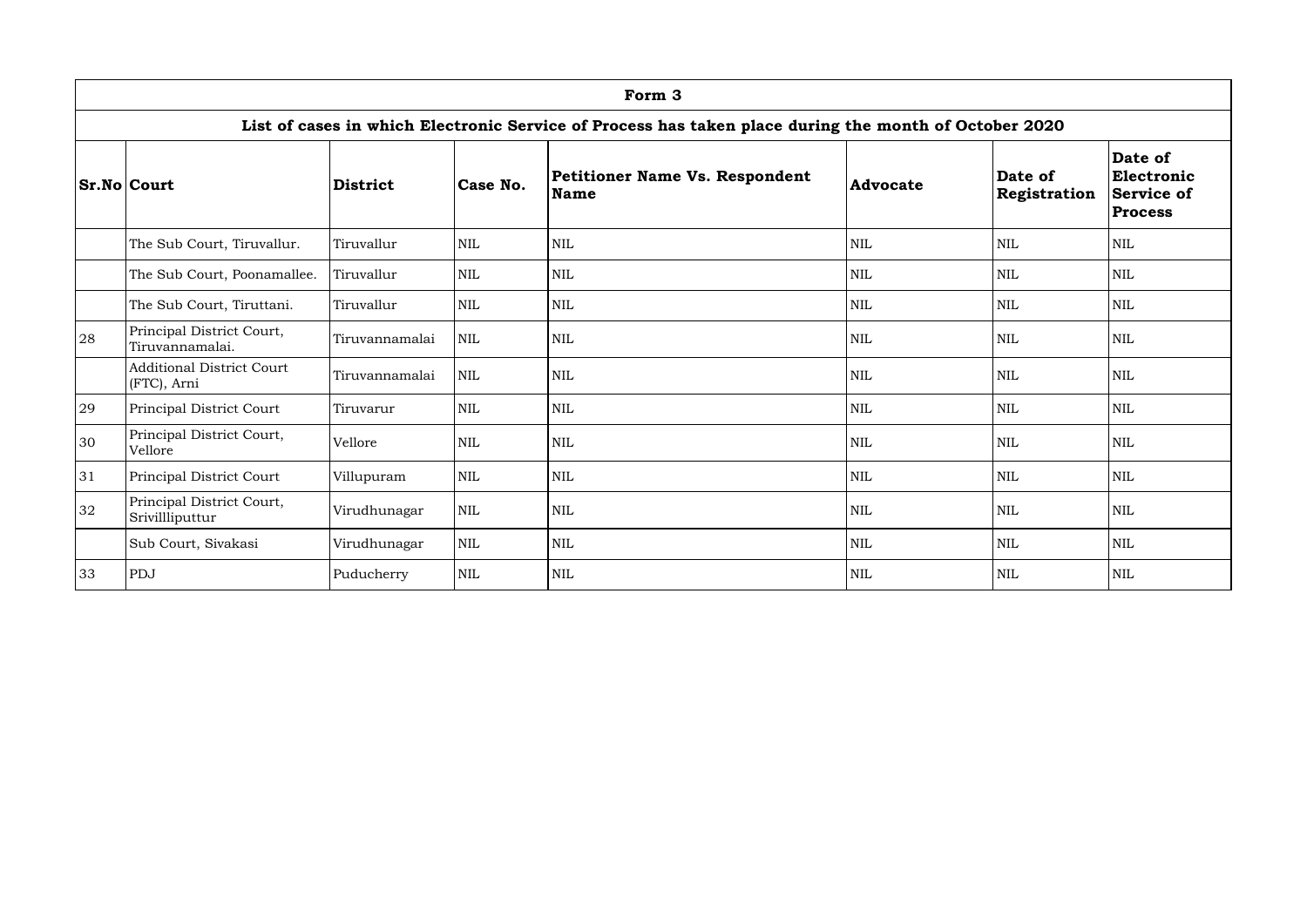$\Gamma$ 

|                 | Form 4                                                     |                 |                                                                                                |              |                  |                                                              |  |  |  |  |  |  |
|-----------------|------------------------------------------------------------|-----------------|------------------------------------------------------------------------------------------------|--------------|------------------|--------------------------------------------------------------|--|--|--|--|--|--|
|                 |                                                            |                 | List of total no. of cases randomly allocated during the month of October 2020                 |              |                  |                                                              |  |  |  |  |  |  |
|                 | $Sr.No $ Court                                             | <b>District</b> | Court Name                                                                                     | Court No.    | <b>Case Type</b> | <b>Case Count (No.</b><br>of cases<br>randomly<br>allocated) |  |  |  |  |  |  |
|                 | Principal District Court                                   | Ariyalur        | <b>NIL</b>                                                                                     | <b>NIL</b>   | <b>NIL</b>       | <b>NIL</b>                                                   |  |  |  |  |  |  |
| $\overline{2}$  | Principal Judge's Court                                    | Chennai         | Principal Judge's Court is designated to deal<br>with the cases under Commercial Original Suit | $\mbox{NIL}$ | <b>COS</b>       | <b>NIL</b>                                                   |  |  |  |  |  |  |
| 3               | Prl. District Court, CBE.                                  | Coimbatore      | Principal District & Sessions Court,<br>Coimbatore                                             | $\mbox{NIL}$ | Original Suit    |                                                              |  |  |  |  |  |  |
|                 | I Addl.District Court, CBE                                 | Coimbatore      | <b>NIL</b>                                                                                     | <b>NIL</b>   | <b>NIL</b>       | <b>NIL</b>                                                   |  |  |  |  |  |  |
|                 | III Addl. Dist. Court, CBE                                 | Coimbatore      | <b>NIL</b>                                                                                     | <b>NIL</b>   | $\mbox{NIL}$     | NIL                                                          |  |  |  |  |  |  |
|                 | IV Addl. Dist. Court, CBE                                  | Coimbatore      | <b>NIL</b>                                                                                     | <b>NIL</b>   | <b>NIL</b>       | <b>NIL</b>                                                   |  |  |  |  |  |  |
|                 | V Addl. Dist. Court, CBE                                   | Coimbatore      | <b>NIL</b>                                                                                     | <b>NIL</b>   | $\mbox{NIL}$     | NIL                                                          |  |  |  |  |  |  |
| $\overline{4}$  | Principal District and Sessions Court,<br>Cuddalore        | Cuddalore       | Principal District and Sessions Court,<br>Cuddalore                                            | <b>NIL</b>   | <b>COS</b>       | 4                                                            |  |  |  |  |  |  |
|                 | All other Courts                                           | Cuddalore       | <b>NIL</b>                                                                                     | <b>NIL</b>   | $\mbox{NIL}$     | <b>NIL</b>                                                   |  |  |  |  |  |  |
| $5\overline{5}$ | Principal District Court, Dharmapuri.                      | Dharmapuri      | <b>NIL</b>                                                                                     | <b>NIL</b>   | <b>NIL</b>       | <b>NIL</b>                                                   |  |  |  |  |  |  |
|                 | Judicial Magistrate No.II, Dharmapuri.                     | Dharmapuri      | <b>NIL</b>                                                                                     | <b>NIL</b>   | $\mbox{NIL}$     | $\mbox{NIL}$                                                 |  |  |  |  |  |  |
| 6               | Principal District Court, Dindigul                         | Dindigul        | <b>NIL</b>                                                                                     | <b>NIL</b>   | <b>NIL</b>       | NIL                                                          |  |  |  |  |  |  |
|                 | Principal District Court, Erode                            | Erode           | <b>NIL</b>                                                                                     | <b>NIL</b>   | <b>NIL</b>       | <b>NIL</b>                                                   |  |  |  |  |  |  |
|                 | Additional District Court, Erode                           | Erode           | <b>NIL</b>                                                                                     | <b>NIL</b>   | <b>NIL</b>       | <b>NIL</b>                                                   |  |  |  |  |  |  |
|                 | II Additional District Court, Erode                        | Erode           | <b>NIL</b>                                                                                     | <b>NIL</b>   | <b>NIL</b>       | NIL                                                          |  |  |  |  |  |  |
|                 | <b>III Additional District</b><br>Court, Gobichettipalayam | Erode           | <b>NIL</b>                                                                                     | $\mbox{NIL}$ | <b>NIL</b>       | NIL                                                          |  |  |  |  |  |  |
|                 | IV Additional District Court, Bhavani.                     | Erode           | <b>NIL</b>                                                                                     | $\mbox{NIL}$ | <b>NIL</b>       | NIL                                                          |  |  |  |  |  |  |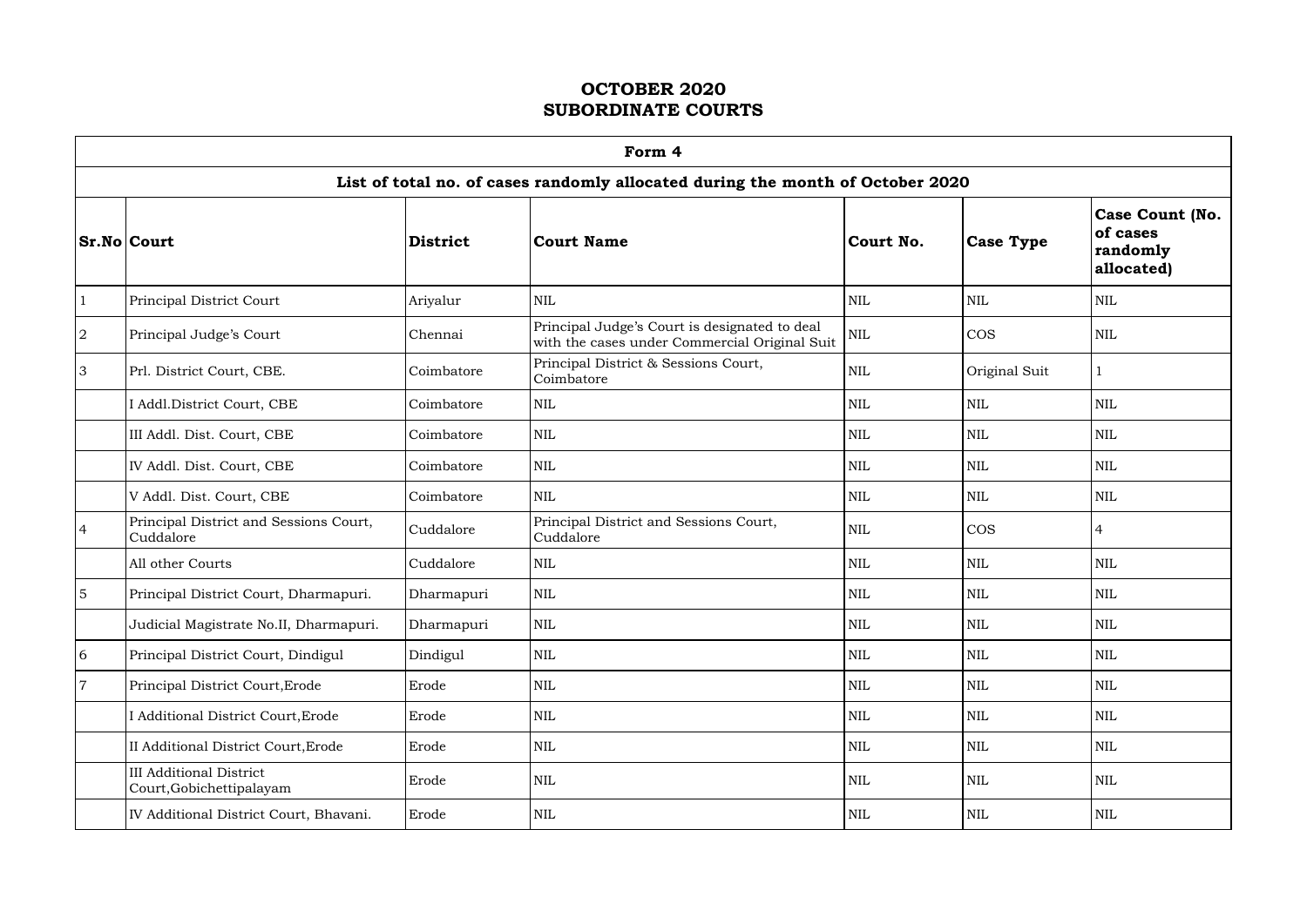|       | Form 4                                    |                |                                                                                |              |                  |                                                              |  |  |  |  |  |  |
|-------|-------------------------------------------|----------------|--------------------------------------------------------------------------------|--------------|------------------|--------------------------------------------------------------|--|--|--|--|--|--|
|       |                                           |                | List of total no. of cases randomly allocated during the month of October 2020 |              |                  |                                                              |  |  |  |  |  |  |
|       | <b>Sr.No Court</b>                        | District       | <b>Court Name</b>                                                              | Court No.    | <b>Case Type</b> | <b>Case Count (No.</b><br>of cases<br>randomly<br>allocated) |  |  |  |  |  |  |
|       | Principal Subordinate Court, Erode        | Erode          | <b>NIL</b>                                                                     | <b>NIL</b>   | <b>NIL</b>       | <b>NIL</b>                                                   |  |  |  |  |  |  |
|       | Additional Subordinate Court, Erode       | Erode          | <b>NIL</b>                                                                     | <b>NIL</b>   | <b>NIL</b>       | <b>NIL</b>                                                   |  |  |  |  |  |  |
|       | II Additional Subordinate Court, Erode    | Erode          | <b>NIL</b>                                                                     | <b>NIL</b>   | <b>NIL</b>       | NIL                                                          |  |  |  |  |  |  |
|       | Sub Court, Gobichettipalayam              | Erode          | <b>NIL</b>                                                                     | <b>NIL</b>   | <b>NIL</b>       | NIL                                                          |  |  |  |  |  |  |
| $8\,$ | Principal District Court, Chengalpattu    | Kancheepuram   | <b>NIL</b>                                                                     | <b>NIL</b>   | <b>NIL</b>       | <b>NIL</b>                                                   |  |  |  |  |  |  |
| 9     | Principal District Court                  | Kanniya Kumari | Principal District Court                                                       |              | <b>OS</b>        | <b>NIL</b>                                                   |  |  |  |  |  |  |
| 10    | Principal District Court                  | Karur          | <b>NIL</b>                                                                     | <b>NIL</b>   | <b>NIL</b>       | NIL                                                          |  |  |  |  |  |  |
| 11    | Principal District Court, Krishnagiri     | Krishnagiri    | <b>NIL</b>                                                                     | <b>NIL</b>   | <b>NIL</b>       | <b>NIL</b>                                                   |  |  |  |  |  |  |
|       | Additional District Court, Krishnagiri    | Krishnagiri    | <b>NIL</b>                                                                     | <b>NIL</b>   | <b>NIL</b>       | <b>NIL</b>                                                   |  |  |  |  |  |  |
|       | Additional District Court, Hosur.         | Krishnagiri    | <b>NIL</b>                                                                     | <b>NIL</b>   | <b>NIL</b>       | NIL                                                          |  |  |  |  |  |  |
| 12    | Prl. Dist. & Sessions Court               | Madurai        | <b>NIL</b>                                                                     | <b>NIL</b>   | <b>NIL</b>       | <b>NIL</b>                                                   |  |  |  |  |  |  |
|       | I Addl. Dist. & Sessions Court            | Madurai        | $\mbox{NIL}$                                                                   | $\mbox{NIL}$ | $\mbox{NIL}$     | NIL                                                          |  |  |  |  |  |  |
|       | I Addl. Sub Court                         | Madurai        | <b>NIL</b>                                                                     | <b>NIL</b>   | <b>NIL</b>       | NIL                                                          |  |  |  |  |  |  |
|       | II Addl. Sub Court                        | Madurai        | <b>NIL</b>                                                                     | <b>NIL</b>   | <b>NIL</b>       | NIL                                                          |  |  |  |  |  |  |
| 13    | District Court, Nagapattinam              | Nagapattinam   | $\mbox{NIL}$                                                                   | <b>NIL</b>   | <b>NIL</b>       | <b>NIL</b>                                                   |  |  |  |  |  |  |
|       | Fast Track Mahila Court, Nagapattinam     | Nagapattinam   | <b>NIL</b>                                                                     | <b>NIL</b>   | <b>NIL</b>       | NIL                                                          |  |  |  |  |  |  |
|       | Additional District Court, Mayiladuthurai | Nagapattinam   | <b>NIL</b>                                                                     | <b>NIL</b>   | <b>NIL</b>       | NIL                                                          |  |  |  |  |  |  |
|       | Sub Court, Nagapattinam                   | Nagapattinam   | $\mbox{NIL}$                                                                   | <b>NIL</b>   | <b>NIL</b>       | NIL                                                          |  |  |  |  |  |  |
|       | Principal Sub Court, Mayiladuthurai       | Nagapattinam   | $\mbox{NIL}$                                                                   | <b>NIL</b>   | <b>NIL</b>       | NIL                                                          |  |  |  |  |  |  |
|       | Additional Sub Court, Mayiladuthurai      | Nagapattinam   | $\mbox{NIL}$                                                                   | <b>NIL</b>   | <b>NIL</b>       | NIL                                                          |  |  |  |  |  |  |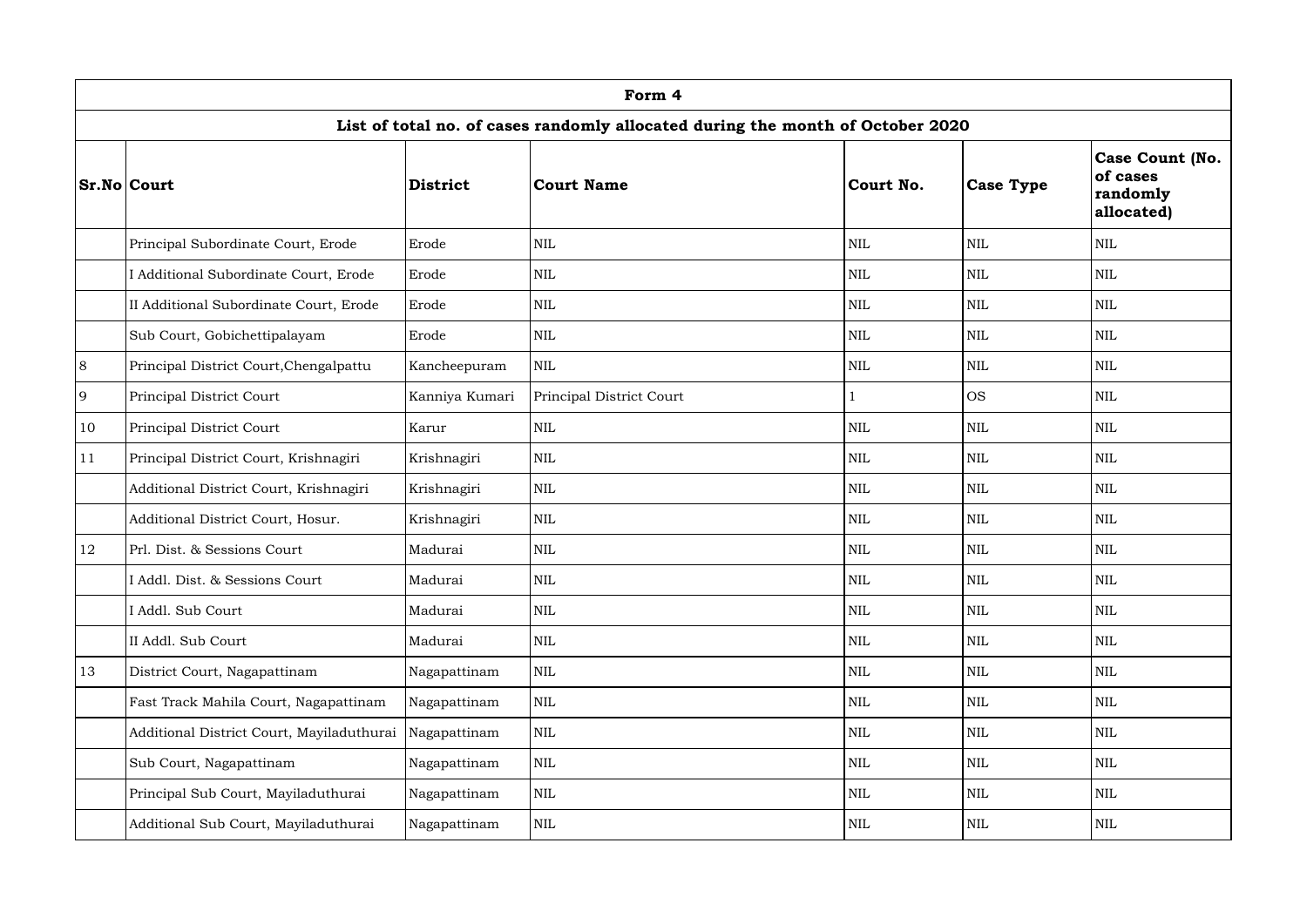|    | Form 4                                                 |                    |                                                                                |            |                  |                                                              |  |  |  |  |  |  |
|----|--------------------------------------------------------|--------------------|--------------------------------------------------------------------------------|------------|------------------|--------------------------------------------------------------|--|--|--|--|--|--|
|    |                                                        |                    | List of total no. of cases randomly allocated during the month of October 2020 |            |                  |                                                              |  |  |  |  |  |  |
|    | <b>Sr.No Court</b>                                     | <b>District</b>    | <b>Court Name</b>                                                              | Court No.  | <b>Case Type</b> | <b>Case Count (No.</b><br>of cases<br>randomly<br>allocated) |  |  |  |  |  |  |
| 14 | The Principal District Judge                           | Namakkal           | <b>NIL</b>                                                                     | <b>NIL</b> | <b>NIL</b>       | NIL                                                          |  |  |  |  |  |  |
| 15 | District Court Udhagamandalam, Nilgris                 | Nilgris            | <b>NIL</b>                                                                     | <b>NIL</b> | <b>NIL</b>       | <b>NIL</b>                                                   |  |  |  |  |  |  |
| 16 | Principal District Court                               | Perambalur         | <b>NIL</b>                                                                     | <b>NIL</b> | <b>NIL</b>       | <b>NIL</b>                                                   |  |  |  |  |  |  |
|    | Mahila Court                                           | Perambalur         | <b>NIL</b>                                                                     | <b>NIL</b> | <b>NIL</b>       | NIL                                                          |  |  |  |  |  |  |
|    | Sub Court                                              | Perambalur         | <b>NIL</b>                                                                     | NIL        | <b>NIL</b>       | <b>NIL</b>                                                   |  |  |  |  |  |  |
| 17 | The Principal District Court                           | Pudukottai         | <b>NIL</b>                                                                     | <b>NIL</b> | <b>NIL</b>       | <b>NIL</b>                                                   |  |  |  |  |  |  |
|    | The Mahila Court                                       | Pudukottai         | <b>NIL</b>                                                                     | <b>NIL</b> | <b>NIL</b>       | NIL                                                          |  |  |  |  |  |  |
|    | The Principal Sub Court                                | Pudukottai         | <b>NIL</b>                                                                     | <b>NIL</b> | <b>NIL</b>       | NIL                                                          |  |  |  |  |  |  |
|    | The Additional Sub Court                               | Pudukottai         | <b>NIL</b>                                                                     | <b>NIL</b> | <b>NIL</b>       | <b>NIL</b>                                                   |  |  |  |  |  |  |
|    | The Additional District Court                          | Pudukottai         | <b>NIL</b>                                                                     | <b>NIL</b> | <b>NIL</b>       | <b>NIL</b>                                                   |  |  |  |  |  |  |
|    | The Sub Court, Aranthangi                              | Pudukottai         | <b>NIL</b>                                                                     | <b>NIL</b> | <b>NIL</b>       | NIL                                                          |  |  |  |  |  |  |
| 18 | <b>Principal District Court</b>                        | Ramanathapuram NIL |                                                                                | NIL        | $\mbox{NIL}$     | NIL                                                          |  |  |  |  |  |  |
| 19 | Principal District Court, Salem.                       | Salem              | Principal District Court, Salem.                                               |            | <b>COS</b>       |                                                              |  |  |  |  |  |  |
| 20 | Principal District and Sessions Court                  | Sivagangai         | <b>NIL</b>                                                                     | <b>NIL</b> | <b>NIL</b>       | NIL                                                          |  |  |  |  |  |  |
| 21 | Prl. District Court                                    | Thanjavur          | <b>NIL</b>                                                                     | <b>NIL</b> | <b>NIL</b>       | NIL                                                          |  |  |  |  |  |  |
|    | III Additional District Judge, Pattukkottai. Thanjavur |                    | <b>NIL</b>                                                                     | <b>NIL</b> | <b>NIL</b>       | <b>NIL</b>                                                   |  |  |  |  |  |  |
| 22 | Principal District Court                               | Theni              | <b>NIL</b>                                                                     | <b>NIL</b> | <b>NIL</b>       | NIL                                                          |  |  |  |  |  |  |
| 23 | Principal District Court, Thoothukudi                  | Thoothukudi        | <b>NIL</b>                                                                     | <b>NIL</b> | <b>NIL</b>       | NIL                                                          |  |  |  |  |  |  |
| 24 | Principal District Court                               | Tiruchirappalli    | <b>NIL</b>                                                                     | <b>NIL</b> | <b>NIL</b>       | <b>NIL</b>                                                   |  |  |  |  |  |  |
|    | <b>II Additional District Court</b>                    | Tiruchirappalli    | $\mbox{NIL}$                                                                   | <b>NIL</b> | <b>NIL</b>       | NIL                                                          |  |  |  |  |  |  |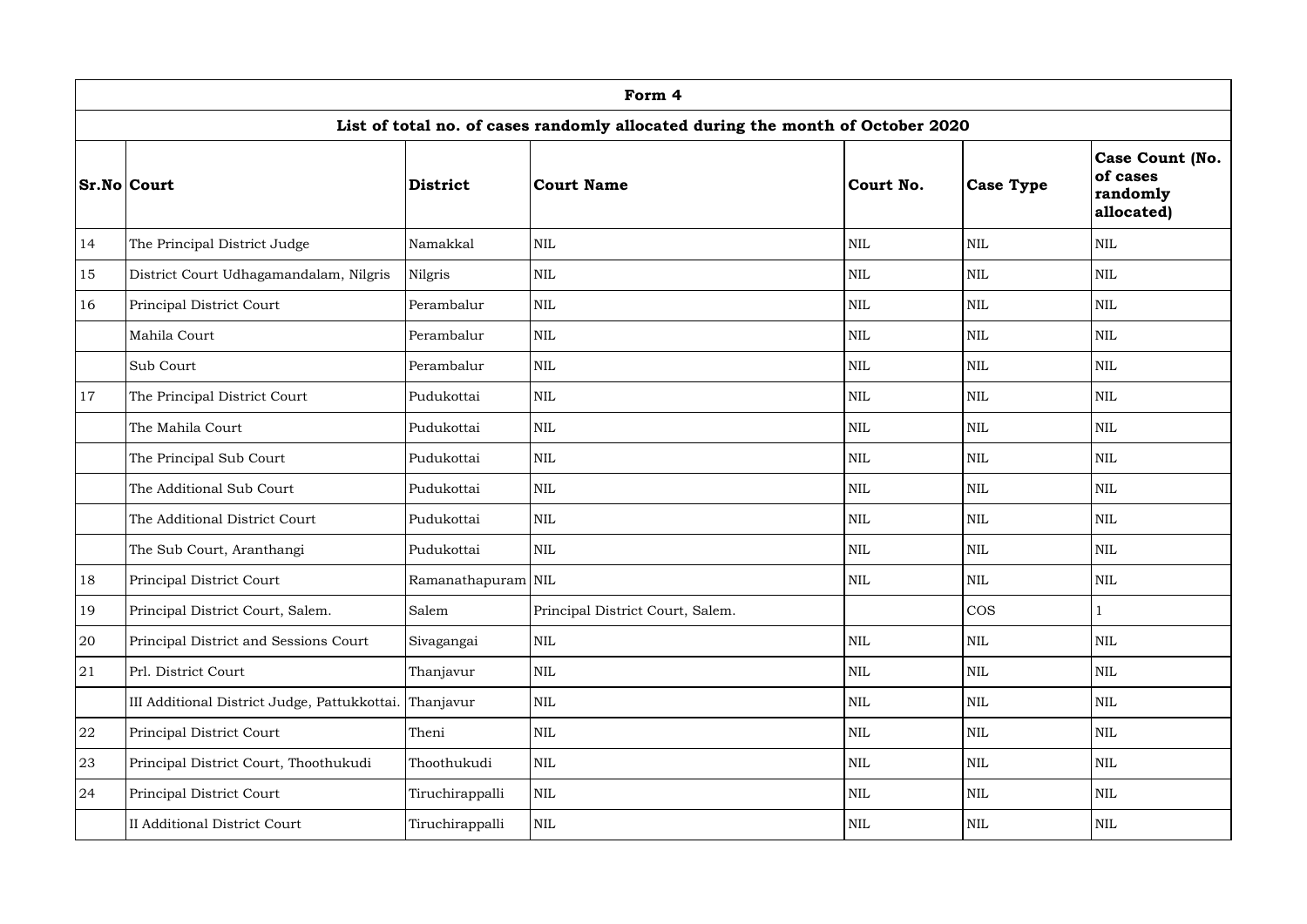|    | Form 4                                                          |                 |                                                                                |            |                  |                                                              |  |  |  |  |  |  |
|----|-----------------------------------------------------------------|-----------------|--------------------------------------------------------------------------------|------------|------------------|--------------------------------------------------------------|--|--|--|--|--|--|
|    |                                                                 |                 | List of total no. of cases randomly allocated during the month of October 2020 |            |                  |                                                              |  |  |  |  |  |  |
|    | <b>Sr.No Court</b>                                              | <b>District</b> | <b>Court Name</b>                                                              | Court No.  | <b>Case Type</b> | <b>Case Count (No.</b><br>of cases<br>randomly<br>allocated) |  |  |  |  |  |  |
| 25 | Principal District Court                                        | Tirunelveli     | <b>NIL</b>                                                                     | <b>NIL</b> | <b>OS</b>        | 18                                                           |  |  |  |  |  |  |
| 26 | Principal Subordinate Court, Tiruppur                           | Tiruppur        | <b>NIL</b>                                                                     | <b>NIL</b> | <b>NIL</b>       | <b>NIL</b>                                                   |  |  |  |  |  |  |
|    | Additional Sub Court, Tiruppur                                  | Tiruppur        | <b>NIL</b>                                                                     | <b>NIL</b> | <b>NIL</b>       | <b>NIL</b>                                                   |  |  |  |  |  |  |
| 27 | Principal District Court, Tiruvallur                            | Tiruvallur      | <b>NIL</b>                                                                     | <b>NIL</b> | <b>NIL</b>       | <b>NIL</b>                                                   |  |  |  |  |  |  |
|    | The I Additional District and Sessions<br>Court, Tiruvallur.    | Tiruvallur      | <b>NIL</b>                                                                     | <b>NIL</b> | <b>NIL</b>       | NIL                                                          |  |  |  |  |  |  |
|    | The II Additional District and Sessions<br>Court, Poonamallee.  | Tiruvallur      | <b>NIL</b>                                                                     | <b>NIL</b> | <b>NIL</b>       | NIL                                                          |  |  |  |  |  |  |
|    | The III Additional District and Sessions<br>Court, Poonamallee. | Tiruvallur      | <b>NIL</b>                                                                     | <b>NIL</b> | <b>NIL</b>       | <b>NIL</b>                                                   |  |  |  |  |  |  |
|    | The IV Additional District and Sessions<br>Court, Ponneri.      | Tiruvallur      | <b>NIL</b>                                                                     | <b>NIL</b> | <b>NIL</b>       | <b>NIL</b>                                                   |  |  |  |  |  |  |
|    | The Sub Court, Tiruvallur.                                      | Tiruvallur      | <b>NIL</b>                                                                     | <b>NIL</b> | <b>NIL</b>       | <b>NIL</b>                                                   |  |  |  |  |  |  |
|    | The Sub Court, Poonamallee.                                     | Tiruvallur      | <b>NIL</b>                                                                     | <b>NIL</b> | <b>NIL</b>       | NIL                                                          |  |  |  |  |  |  |
|    | The Sub Court, Tiruttani.                                       | Tiruvallur      | $\mbox{NIL}$                                                                   | <b>NIL</b> | <b>NIL</b>       | <b>NIL</b>                                                   |  |  |  |  |  |  |
| 28 | Principal District Court, Tiruvannamalai.                       | Tiruvannamalai  | <b>NIL</b>                                                                     | <b>NIL</b> | <b>NIL</b>       | NIL                                                          |  |  |  |  |  |  |
|    | Additional District Court (FTC), Arni                           | Tiruvannamalai  | <b>NIL</b>                                                                     | <b>NIL</b> | <b>NIL</b>       | <b>NIL</b>                                                   |  |  |  |  |  |  |
| 29 | Principal District Court                                        | Tiruvarur       | <b>NIL</b>                                                                     | <b>NIL</b> | <b>NIL</b>       | NIL                                                          |  |  |  |  |  |  |
| 30 | Principal District Court, Vellore                               | Vellore         | <b>NIL</b>                                                                     | NIL        | <b>NIL</b>       | <b>NIL</b>                                                   |  |  |  |  |  |  |
| 31 | Principal District Court                                        | Villupuram      | $\mbox{NIL}$                                                                   | <b>NIL</b> | <b>NIL</b>       | <b>NIL</b>                                                   |  |  |  |  |  |  |
| 32 | Principal District Court, Srivillliputtur                       | Virudhunagar    | <b>NIL</b>                                                                     | <b>NIL</b> | <b>NIL</b>       | NIL                                                          |  |  |  |  |  |  |
|    | Sub Court, Sivakasi                                             | Virudhunagar    | $\mbox{NIL}$                                                                   | NIL        | <b>NIL</b>       | <b>NIL</b>                                                   |  |  |  |  |  |  |
| 33 | PDJ                                                             | Puducherry      | $\mbox{NIL}$                                                                   | <b>NIL</b> | <b>NIL</b>       | <b>NIL</b>                                                   |  |  |  |  |  |  |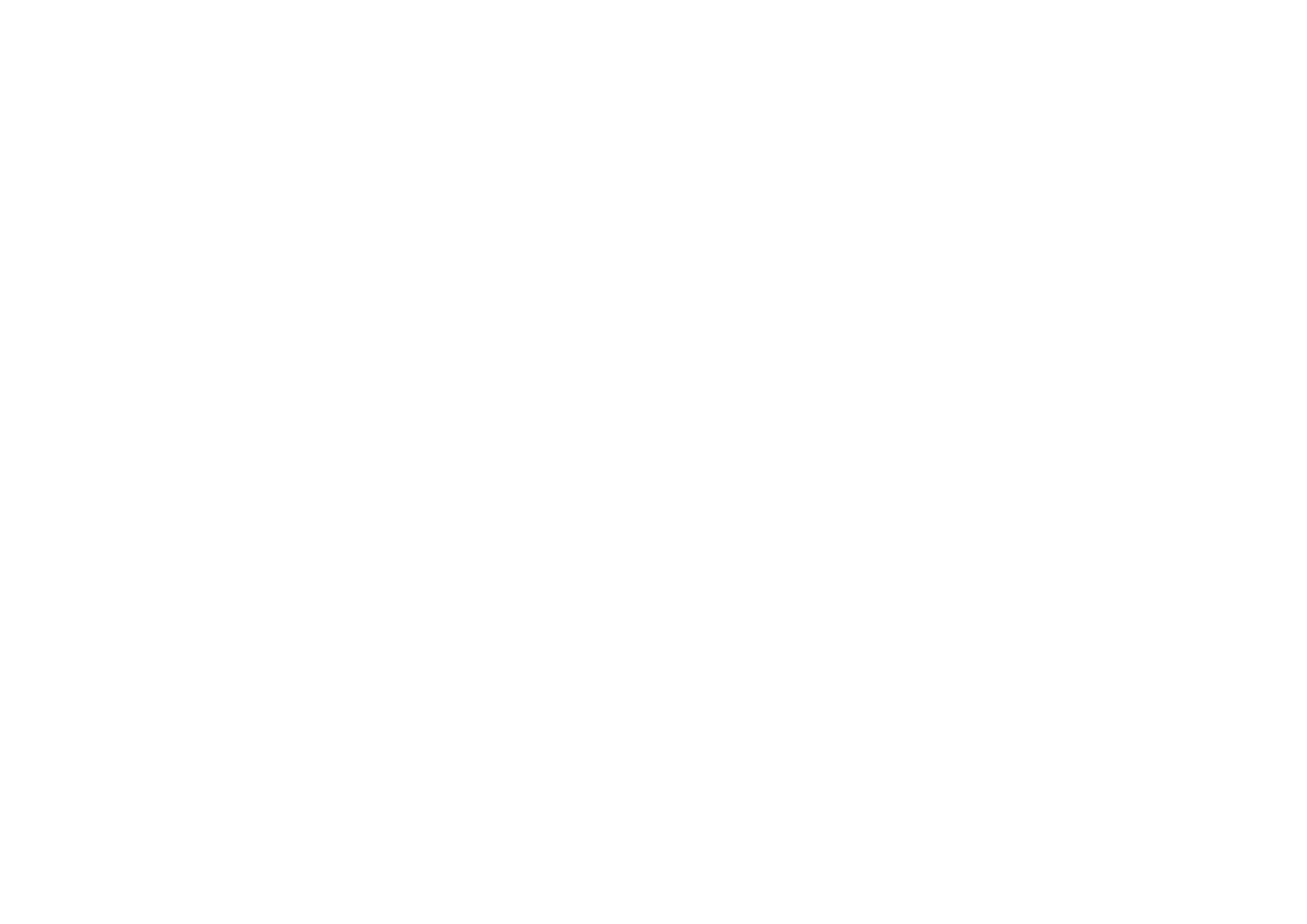$\mathsf{r}$ 

|                | Form 5                                                 |                 |            |                                                                                                                                                                                                                                                              |                                                                     |                         |                                       |  |  |  |  |
|----------------|--------------------------------------------------------|-----------------|------------|--------------------------------------------------------------------------------------------------------------------------------------------------------------------------------------------------------------------------------------------------------------|---------------------------------------------------------------------|-------------------------|---------------------------------------|--|--|--|--|
|                |                                                        |                 |            | List of cases in which Case Management Hearing was held during the month of October 2020                                                                                                                                                                     |                                                                     |                         |                                       |  |  |  |  |
|                | <b>Sr.No Court</b>                                     | <b>District</b> | Case No.   | Petitioner Name Vs. Respondent Name Advocate                                                                                                                                                                                                                 |                                                                     | Date of<br>Registration | Date of Case<br>Management<br>Hearing |  |  |  |  |
| $\mathbf 1$    | Principal District Court                               | Ariyalur        | <b>NIL</b> | <b>NIL</b>                                                                                                                                                                                                                                                   | <b>NIL</b>                                                          | $\mbox{NIL}$            | <b>NIL</b>                            |  |  |  |  |
| $\overline{2}$ | Principal Judge's Court                                | Chennai         | COS 6/2020 | Punjab National Bank, Erswhile Oriental Bank<br>of Commerce, Rep. by its Power of Attorney<br>Agent, Assistant Manager Mr.S. Dhayalan-<br>Plaintiff -VS- M/s.General Engineering<br>Components, Rep by its Proprietor, N. Kavitha<br>and another Defendants. | M/s. Anand Jain (Plantiff)                                          | 06.10.2020              | 07.12.2020                            |  |  |  |  |
|                | Principal Judge's Court                                | Chennai         | COS 7/2020 | Haja Mohideen - Plantiff S.V. Thangaraj -<br>Defendant                                                                                                                                                                                                       | Mr. K. Harishankar (Plantiff)<br>Mr. V. Deenadayalan<br>(Defendant) | 13.10.2020              | 19.11.2020                            |  |  |  |  |
| $\overline{3}$ | Prl. District Court, CBE.                              | Coimbatore      | <b>NIL</b> | $\mbox{NIL}$                                                                                                                                                                                                                                                 | <b>NIL</b>                                                          | $\mbox{NIL}$            | <b>NIL</b>                            |  |  |  |  |
|                | I Addl.District Court,<br><b>CBE</b>                   | Coimbatore      | <b>NIL</b> | <b>NIL</b>                                                                                                                                                                                                                                                   | <b>NIL</b>                                                          | <b>NIL</b>              | <b>NIL</b>                            |  |  |  |  |
|                | III Addl. Dist. Court,<br><b>CBE</b>                   | Coimbatore      | <b>NIL</b> | $\mbox{NIL}$                                                                                                                                                                                                                                                 | <b>NIL</b>                                                          | $\mbox{NIL}$            | <b>NIL</b>                            |  |  |  |  |
|                | IV Addl. Dist. Court,<br><b>CBE</b>                    | Coimbatore      | <b>NIL</b> | $\mbox{NIL}$                                                                                                                                                                                                                                                 | <b>NIL</b>                                                          | $\mbox{NIL}$            | <b>NIL</b>                            |  |  |  |  |
|                | V Addl. Dist. Court, CBE Coimbatore                    |                 | <b>NIL</b> | <b>NIL</b>                                                                                                                                                                                                                                                   | <b>NIL</b>                                                          | <b>NIL</b>              | <b>NIL</b>                            |  |  |  |  |
| $\overline{4}$ | Principal District and<br>Sessions Court,<br>Cuddalore | Cuddalore       | COS 1/2019 | Shree Kumarasamy poly Chem Rep by its GM,<br>M.Arul selvam<br>vs Vibrant Laminate pvt. Ltd and others                                                                                                                                                        | P.Baskar                                                            | 25.11.2019              | 29.10.2020                            |  |  |  |  |
|                | Principal District and<br>Sessions Court,<br>Cuddalore | Cuddalore       | COS 2/2019 | SPDS .Kumar vs D.Karthikeyan                                                                                                                                                                                                                                 | P.Baskar                                                            | 12.12.2019              | 28.10.2020                            |  |  |  |  |
|                | Principal District and<br>Sessions Court,<br>Cuddalore | Cuddalore       | COS 1/2020 | Kumarasamy Industries vs M/S Ether Coating<br>and<br>Engineers pvt. Ltd and others                                                                                                                                                                           | P.Baskar                                                            | 22.01.2020              | 28.10.2020                            |  |  |  |  |
|                | Principal District and<br>Sessions Court,              | Cuddalore       | COS 3/2020 | M/S Harini traders vs Skyline Impex                                                                                                                                                                                                                          | P.Baskar                                                            | 23.09.2020              | 29.10.2020                            |  |  |  |  |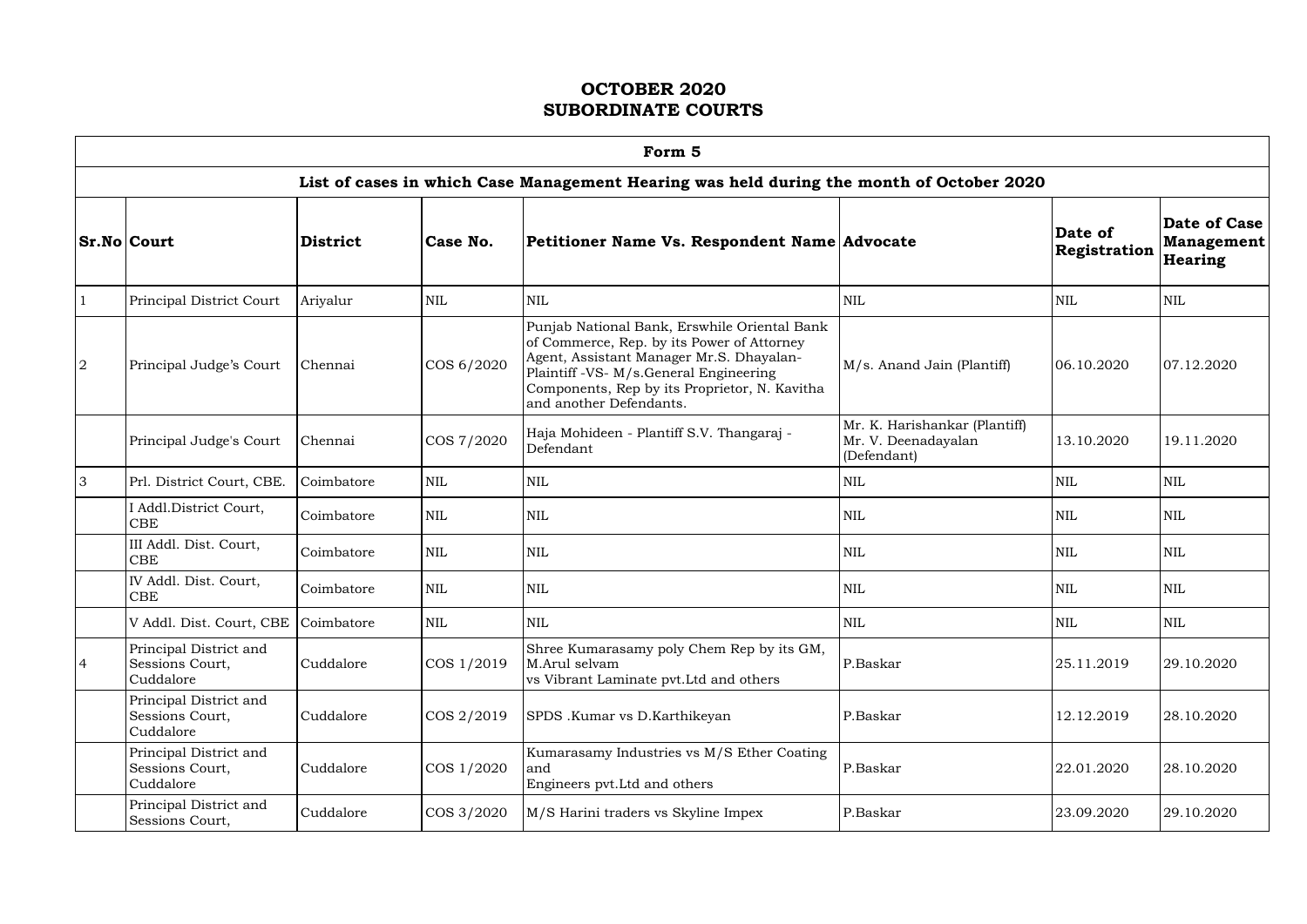|                | Form 5                                    |                 |                      |                                                                                          |                          |                         |                                              |  |  |
|----------------|-------------------------------------------|-----------------|----------------------|------------------------------------------------------------------------------------------|--------------------------|-------------------------|----------------------------------------------|--|--|
|                |                                           |                 |                      | List of cases in which Case Management Hearing was held during the month of October 2020 |                          |                         |                                              |  |  |
|                | <b>Sr.No Court</b>                        | <b>District</b> | Case No.             | Petitioner Name Vs. Respondent Name Advocate                                             |                          | Date of<br>Registration | Date of Case<br>Management<br><b>Hearing</b> |  |  |
|                | Cuddalore                                 |                 |                      |                                                                                          |                          |                         |                                              |  |  |
|                | All other Courts                          | Cuddalore       | <b>NIL</b>           | <b>NIL</b>                                                                               | <b>NIL</b>               | $\mbox{NIL}$            | <b>NIL</b>                                   |  |  |
| $\overline{5}$ | Principal District Court,<br>Dharmapuri.  | Dharmapuri      | $\mbox{NIL}$         | <b>NIL</b>                                                                               | <b>NIL</b>               | $\mbox{NIL}$            | <b>NIL</b>                                   |  |  |
|                | Judicial Magistrate No.II,<br>Dharmapuri. | Dharmapuri      | $\mbox{NIL}$         | <b>NIL</b>                                                                               | <b>NIL</b>               | <b>NIL</b>              | <b>NIL</b>                                   |  |  |
| 6              | Principal District Court,<br>Dindigul.    | Dindigul.       | AROP.No.<br>103/2018 | Muthappa Goundar vs District Collector,<br>Dindigul.                                     | S.Harihara Ramachandiran | 05.10.2018              | 30.11.2020                                   |  |  |
|                | Principal District Court,<br>Dindigul.    | Dindigul.       | AROP.No.<br>111/2018 | Shanthi Vs District Collector, Dindigul.                                                 | S.Harihara Ramachandiran | 30.10.2018              | 30.11.2020                                   |  |  |
|                | Principal District Court,<br>Dindigul.    | Dindigul.       | AROP.No.<br>129/2018 | Mani and 2 others Vs District Collector,<br>Dindigul.                                    | M.Ramalingam             | 12.12.2018              | 30.11.2020                                   |  |  |
|                | Principal District Court,<br>Dindigul.    | Dindigul.       | AROP.No.<br>136/2018 | Arayammal Vs District Collector, Dindigul.                                               | S.Harihara Ramachandiran | 21.12.2018              | 30.11.2020                                   |  |  |
|                | Principal District Court,<br>Dindigul.    | Dindigul.       | AROP.No.<br>137/2018 | Thangavel Vs District Collector, Dindigul.                                               | S.Harihara Ramachandiran | 21.12.2018              | 30.11.2020                                   |  |  |
|                | Principal District Court,<br>Dindigul.    | Dindigul.       | AROP.No.<br>138/2018 | Shanmugavel Vs District Collector, Dindigul.                                             | V.Arumugam               | 21.12.2018              | 30.11.2020                                   |  |  |
|                | Principal District Court,<br>Dindigul.    | Dindigul.       | AROP.No.<br>99/2019  | Palanichamy Vs District Collector, Dindigul.                                             | V.Palanichamy            | 18.07.2019              | 30.11.2020                                   |  |  |
|                | Principal District Court,<br>Dindigul.    | Dindigul.       | AROP.No.<br>109/2019 | Thangavel Vs District Collector, Dindigul.                                               | S.Harihara Ramachandiran | 19.08.2019              | 30.11.2020                                   |  |  |
|                | Principal District Court,<br>Dindigul.    | Dindigul.       | AROP.No.<br>110/2019 | Nachimuthu Vs District Collector, Dindigul.                                              | S.Harihara Ramachandiran | 19.08.2019              | 30.11.2020                                   |  |  |
|                | Principal District Court,<br>Dindigul.    | Dindigul.       | AROP.No.<br>46/2020  | Thirumalaichamy Vs District Collector,<br>Dindigul.                                      | P.Mahendiran             | 06.07.2020              | 30.11.2020                                   |  |  |
|                | Principal District Court,<br>Dindigul.    | Dindigul.       | AROP.No.<br>47/2020  | Karuppusamy Vs District Collector, Dindigul.                                             | P.Mahendiran             | 06.07.2020              | 30.11.2020                                   |  |  |
|                | Principal District Court,<br>Dindigul.    | Dindigul.       | AROP.No.<br>48/2020  | Murugesan Vs District Collector, Dindigul.                                               | P.Mahendiran             | 06.07.2020              | 30.11.2020                                   |  |  |
|                | Principal District Court,<br>Dindigul.    | Dindigul.       | AROP.No.<br>55/2020  | Sabapathi Vs District Collector, Dindigul.                                               | P.Mahendiran             | 14.08.2020              | 19.11.2020                                   |  |  |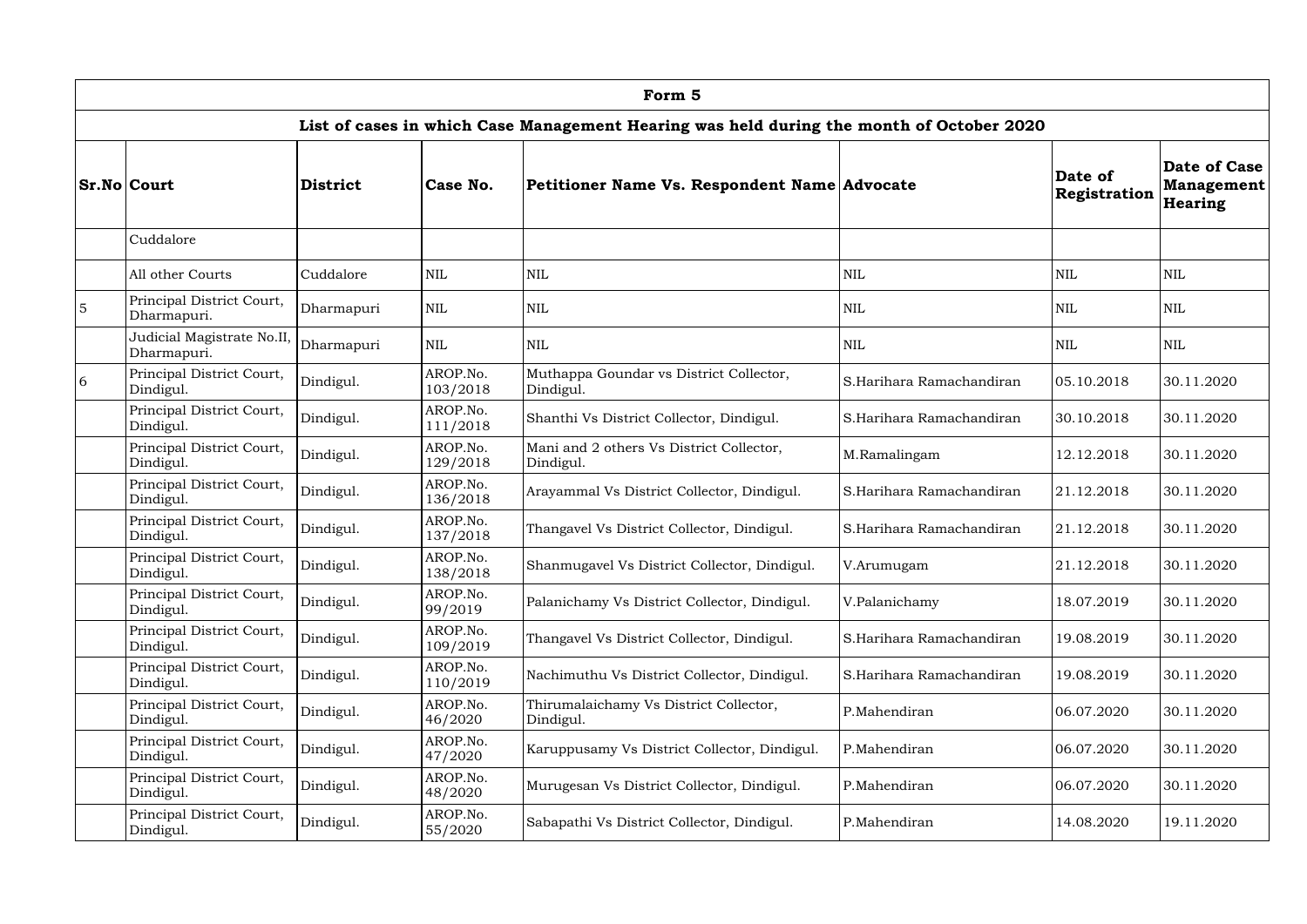| Form 5                                 |                 |                     |                                                                                                           |                        |                         |                                                            |  |  |  |  |
|----------------------------------------|-----------------|---------------------|-----------------------------------------------------------------------------------------------------------|------------------------|-------------------------|------------------------------------------------------------|--|--|--|--|
|                                        |                 |                     | List of cases in which Case Management Hearing was held during the month of October 2020                  |                        |                         |                                                            |  |  |  |  |
| <b>Sr.No Court</b>                     | <b>District</b> | Case No.            | Petitioner Name Vs. Respondent Name Advocate                                                              |                        | Date of<br>Registration | <b>Date of Case</b><br><b>Management</b><br><b>Hearing</b> |  |  |  |  |
| Principal District Court,<br>Dindigul. | Dindigul.       | AROP.No.<br>56/2020 | Selvaraj Vs District Collector, Dindigul.                                                                 | P.Mahendiran           | 14.08.2020              | 19.11.2020                                                 |  |  |  |  |
| Principal District Court,<br>Dindigul. | Dindigul.       | 0. S.49/2015        | Samiyappa Gounter Vs The Superintendent<br>engineer & 2 others                                            | S.M.Loganathan         | 07.07.2015              | 21.11.2020                                                 |  |  |  |  |
| Principal District Court,<br>Dindigul. | Dindigul.       | 0. S. 50 / 2015     | Samiyappa Gounter Vs The Superintendent<br>engineer & 2 others                                            | S.M.Loganathan         | 16.02.2015              | 21.11.2020                                                 |  |  |  |  |
| Principal District Court,<br>Dindigul. | Dindigul.       | 0. S. 58 / 2018     | Fathima Beevi Vs M/s Sura Leathers                                                                        | S.Krishnakumar         | 09.03.2018              | 11.11.2020                                                 |  |  |  |  |
| Principal District Court,<br>Dindigul. | Dindigul.       | 0. S. 73/2018       | Saleem Raja Vs M/s Sura Leathers                                                                          | S.Krishnakumar         | 09.04.2018              | 02.11.2020                                                 |  |  |  |  |
| Principal District Court,<br>Dindigul. | Dindigul.       | 0. S. 247 / 2018    | Hindu Nadar Uravin Murai & Others Vs The<br>Commissioner Hindu Religious Charitable<br>endoment, Chennai. | P.S.Nirmalkumar        | 20.12.2018              | 10.12.2020                                                 |  |  |  |  |
| Principal District Court,<br>Dindigul. | Dindigul.       | O.S. 8/2019         | Mohanraj & 2 others Vs Rajendran & 4 others                                                               | P.Velumani             | 11.01.2019              | 01.12.2020                                                 |  |  |  |  |
| Principal District Court,<br>Dindigul. | Dindigul.       | O.S.86/2020         | M/s. Sivaraj Spinning Mills Pvt., Ltd., Vs M/s<br>Sri Dhanalakshmi Enterprises                            | T.Manikandan           | 02.07.2020              | 08.12.2020                                                 |  |  |  |  |
| Principal District Court,<br>Dindigul. | Dindigul.       | O.S.<br>131/2020    | Canara Bank Batlagundu Branch Vs<br>.Selvameena 2.Thangapandian                                           | S.Krishnakumar         | 18.08.2020              | 11.11.2020                                                 |  |  |  |  |
| Principal District Court,<br>Dindigul. | Dindigul.       | O.S.<br>139/2020    | Canara Bank Batlagundu Branch Vs<br>Muneeswarar Sirpi magaleer self help group                            | S.Krishnakumar         | 25.08.2020              | 14.12.2020                                                 |  |  |  |  |
| Principal District Court,<br>Dindigul. | Dindigul.       | O.S 153/2020        | Canara Bank Dindigul Branch Vs 1.Shri<br>Krishna General Stores 2. Kanagavalli                            | A.S.Ratha Krishnan     | 09.09.2020              | 09.11.2020                                                 |  |  |  |  |
| Principal District Court,<br>Dindigul. | Dindigul.       | O.S.<br>156/2020    | Canara Bank SME Branch Dindigul Vs<br>1.Chiristy 2.Jayarani                                               | V.S.Gandhimathi Nathan | 08.09.2020              | 09.11.2020                                                 |  |  |  |  |
| Principal District Court,<br>Dindigul. | Dindigul.       | O.S.<br>159/2020    | Canara Bank Batlagundu Branch Vs 1.Raman<br>@ GopalaKrishnan 2.Ravi                                       | S.Krishnakumar         | 08.09.2020              | 10.11.2020                                                 |  |  |  |  |
| Principal District Court,<br>Dindigul. | Dindigul.       | O.S.161/2020        | Canara Bank, Nehrugi Nagar Branch, Dindigul<br>Vs Lourdhu Boss                                            | V.S.Gandhimathi Nathan | 08.09.2020              | 11.11.2020                                                 |  |  |  |  |
| Principal District Court,<br>Dindigul. | Dindigul.       | O.S.181/2020        | Canara Bank, Batlagundu Branch Vs<br>Pitchaimani @another                                                 | S.Krishnakumar         | 17.09.2020              | 24.11.2020                                                 |  |  |  |  |
| Principal District Court,<br>Dindigul. | Dindigul.       | O.S.<br>196/2020    | Canara Bank, Batlagundu Branch Vs Ashok<br>Kumar and another                                              | N.Arumugam             | 28.09.2020              | 30.11.2020                                                 |  |  |  |  |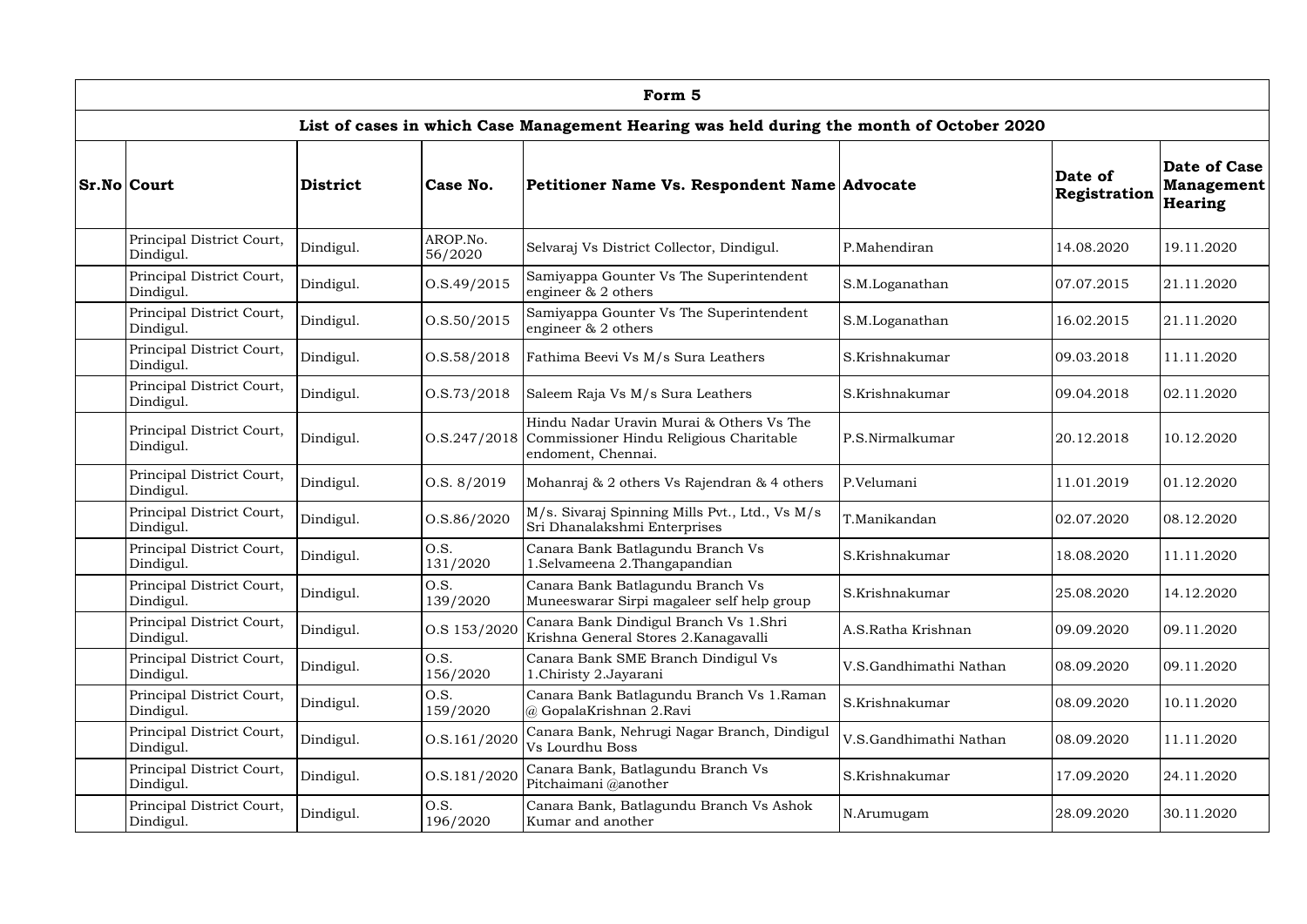| Form 5                                 |                 |                  |                                                                                                                    |                        |                         |                                              |  |  |  |
|----------------------------------------|-----------------|------------------|--------------------------------------------------------------------------------------------------------------------|------------------------|-------------------------|----------------------------------------------|--|--|--|
|                                        |                 |                  | List of cases in which Case Management Hearing was held during the month of October 2020                           |                        |                         |                                              |  |  |  |
| <b>Sr.No Court</b>                     | <b>District</b> | Case No.         | Petitioner Name Vs. Respondent Name Advocate                                                                       |                        | Date of<br>Registration | Date of Case<br>Management<br><b>Hearing</b> |  |  |  |
| Principal District Court,<br>Dindigul. | Dindigul.       | O.S.197/2020     | Canara Bank, Batlagundu Branch Vs<br>Hithayathullah and another                                                    | S.Krishnakumar         | 28.09.2020              | 30.11.2020                                   |  |  |  |
| Principal District Court,<br>Dindigul. | Dindigul.       |                  | O.S.199/2020 Bank of India Vs M.Karthick Kumar                                                                     | A.S.Radha Krishnan     | 01.10.2020              | 01.12.2020                                   |  |  |  |
| Principal District Court,<br>Dindigul. | Dindigul.       |                  | O.S.201/2020 Canara Bank Vs Selvam and another                                                                     | S.Krishnakumar         | 01.10.2020              | 01.12.2020                                   |  |  |  |
| Principal District Court,<br>Dindigul. | Dindigul.       |                  | O.S.203/2020 Canara Bank Vs Vijaya                                                                                 | S.Krishnakumar         | 01.10.2020              | 02.12.2020                                   |  |  |  |
| Principal District Court,<br>Dindigul. | Dindigul.       |                  | O.S.205/2020 Canara Bank Vs Ramakrishnan and another                                                               | S.Krishnakumar         | 01.10.2020              | 02.12.2020                                   |  |  |  |
| Principal District Court,<br>Dindigul. | Dindigul.       |                  | O.S.206/2020 Canara Bank Vs Sathik Batcha and another                                                              | S.Krishnakumar         | 05.10.2020              | 03.12.2020                                   |  |  |  |
| Principal District Court,<br>Dindigul. | Dindigul.       |                  | O.S.207/2020 Canara Bank Vs Kumaresan and another                                                                  | S.Krishnakumar         | 05.10.2020              | 03.12.2020                                   |  |  |  |
| Principal District Court,<br>Dindigul. | Dindigul.       | 0. S. 208 / 2020 | Canara Bank Vs Vaigai Magalir Self Help Group<br>through its president Tmt.B.Thangam and<br>another                | S.Krishnakumar         | 05.10.2020              | 04.12.2020                                   |  |  |  |
| Principal District Court,<br>Dindigul. | Dindigul.       |                  | Indian Bank Vs Rainbow Aangal self help group<br>O.S.209/2020 through its Animator T.Chandrasekar and<br>another   | V.S.Gandhi Mathinathan | 05.10.2020              | 04.12.2020                                   |  |  |  |
| Principal District Court,<br>Dindigul. | Dindigul.       | 0. S. 211/2020   | Indian Overseas Bank Vs M/s.Amman Agri<br>clinic represented through its proprietor<br>I.Singadurai                | D.C.Centhil            | 06.10.2020              | 07.12.2020                                   |  |  |  |
| Principal District Court,<br>Dindigul. | Dindigul.       |                  | O.S.214/2020 Canara Bank Vs Syed Abuthaheer and another                                                            | S.Krishnakumar         | 07.10.2020              | 07.12.2020                                   |  |  |  |
| Principal District Court,<br>Dindigul. | Dindigul.       |                  | O.S.217/2020 Canara Bank Vs Kavitha and another                                                                    | S.Krishnakumar         | 07.10.2020              | 08.12.2020                                   |  |  |  |
| Principal District Court,<br>Dindigul. | Dindigul.       | O.S.219/2020     | Canara Bank Vs M/s.S.P.Grawals represented<br>by its proprietor P.Ashokkumar and another                           | S.Krishnakumar         | 07.10.2020              | 08.12.2020                                   |  |  |  |
| Principal District Court,<br>Dindigul. | Dindigul.       |                  | O.S.221/2020 Canara Bank Vs E.Poonkothai and another                                                               | S.Krishnakumar         | 07.10.2020              | 09.12.2020                                   |  |  |  |
| Principal District Court,<br>Dindigul. | Dindigul.       |                  | Canara Bank Vs Kavimalar Magalir Mandram<br>O.S.222/2020 Represented by its Animator R.Muthulakshmi<br>and another | S.Krishnakumar         | 07.10.2020              | 09.12.2020                                   |  |  |  |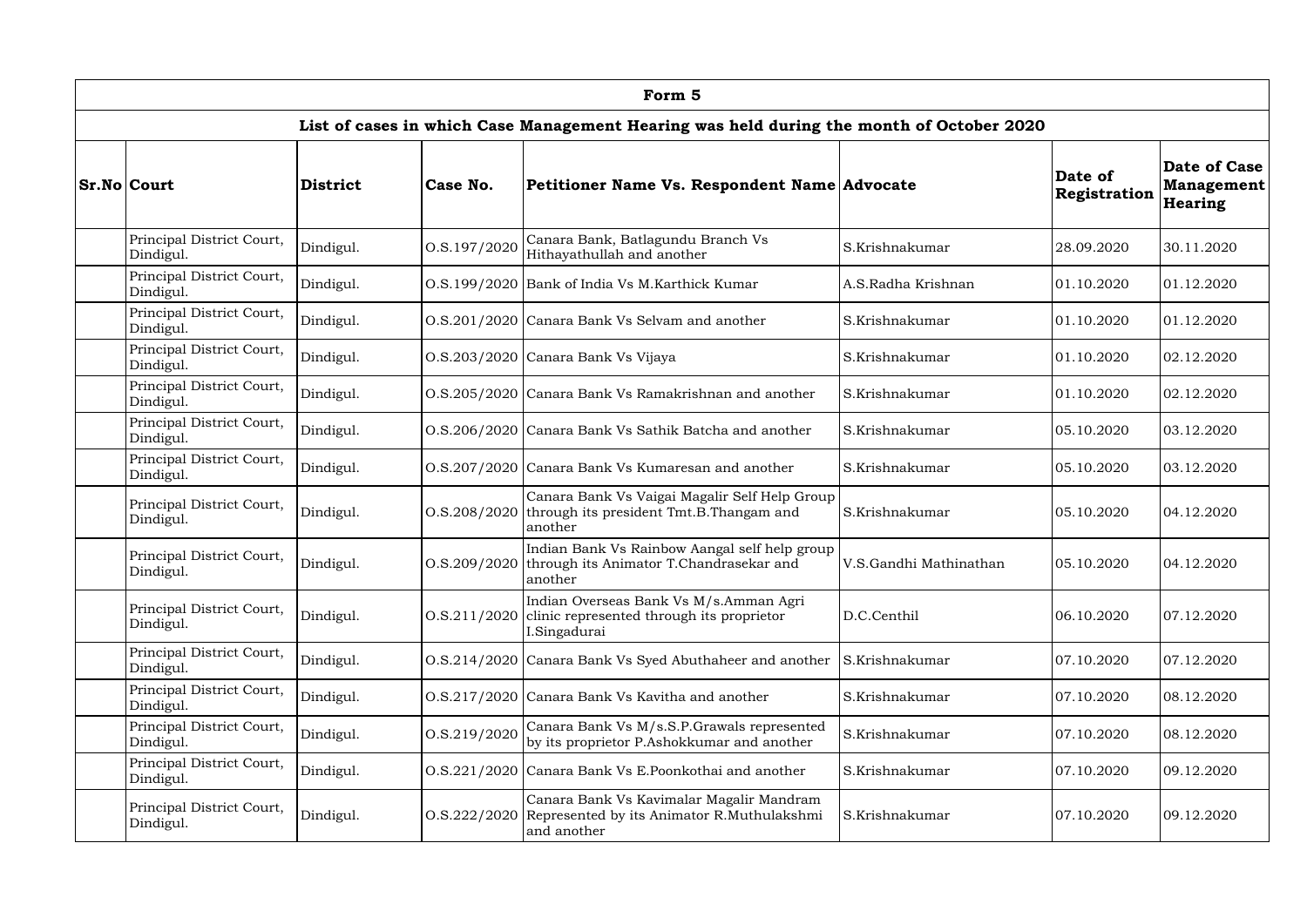|                | Form 5                                                     |                 |              |                                                                                                                                  |                                            |                         |                                        |  |  |  |  |
|----------------|------------------------------------------------------------|-----------------|--------------|----------------------------------------------------------------------------------------------------------------------------------|--------------------------------------------|-------------------------|----------------------------------------|--|--|--|--|
|                |                                                            |                 |              | List of cases in which Case Management Hearing was held during the month of October 2020                                         |                                            |                         |                                        |  |  |  |  |
|                | <b>Sr.No Court</b>                                         | <b>District</b> | Case No.     | Petitioner Name Vs. Respondent Name Advocate                                                                                     |                                            | Date of<br>Registration | Date of Case<br>Management<br>Hearing  |  |  |  |  |
|                | Principal District Court,<br>Dindigul.                     | Dindigul.       |              | O.S.225/2020 State Bank of Indian Vs N.Gobikrishnan                                                                              | G.Ilampooranan                             | 08.10.2020              | 10.12.2020                             |  |  |  |  |
|                | Principal District Court,<br>Dindigul.                     | Dindigul.       |              | O.S.227/2020 Canara Bank Vs Arockia Ananda Kulandaisamy S.Krishnakumar                                                           |                                            | 08.10.2020              | 10.12.2020                             |  |  |  |  |
|                | Principal District Court,<br>Dindigul.                     | Dindigul.       |              | Canara Bank Vs Sakthi Mariyamman Magalir<br>O.S.231/2020 Sangam through its President Jeyanthi and<br>another                    | S.Krishnakumar                             | 13.10.2020              | 11.12.2020                             |  |  |  |  |
|                | Principal District Court,<br>Dindigul.                     | Dindigul.       | O.S.238/2020 | Indian Overseas Bank Vs G, Ganesan and<br>another                                                                                | S.Krishnakumar                             | 15.10.2020              | 06.01.2021                             |  |  |  |  |
| $\overline{7}$ | Principal District<br>Court, Erode                         | Erode           | <b>NIL</b>   | <b>NIL</b>                                                                                                                       | <b>NIL</b>                                 | <b>NIL</b>              | <b>NIL</b>                             |  |  |  |  |
|                | <b>I</b> Additional District<br>Court, Erode               | Erode           | $\mbox{NIL}$ | <b>NIL</b>                                                                                                                       | <b>NIL</b>                                 | <b>NIL</b>              | NIL                                    |  |  |  |  |
|                | <b>II</b> Additional District<br>Court, Erode              | Erode           | $\mbox{NIL}$ | <b>NIL</b>                                                                                                                       | NIL                                        | <b>NIL</b>              | <b>NIL</b>                             |  |  |  |  |
|                | <b>III Additional District</b><br>Court, Gobichettipalayam | Erode           | <b>NIL</b>   | <b>NIL</b>                                                                                                                       | NIL                                        | <b>NIL</b>              | <b>NIL</b>                             |  |  |  |  |
|                | <b>IV Additional District</b><br>Court, Bhavani.           | Erode           | <b>NIL</b>   | <b>NIL</b>                                                                                                                       | <b>NIL</b>                                 | <b>NIL</b>              | <b>NIL</b>                             |  |  |  |  |
|                | Principal Subordinate<br>Court, Erode                      | Erode           | $\mbox{NIL}$ | <b>NIL</b>                                                                                                                       | <b>NIL</b>                                 | <b>NIL</b>              | <b>NIL</b>                             |  |  |  |  |
|                | <b>I</b> Additional Subordinate<br>Court, Erode            | Erode           | $\mbox{NIL}$ | $\mbox{NIL}$                                                                                                                     | NIL                                        | <b>NIL</b>              | NIL                                    |  |  |  |  |
|                | II Additional Subordinate  <br>Court, Erode                | Erode           | $\mbox{NIL}$ | <b>NIL</b>                                                                                                                       | NIL                                        | <b>NIL</b>              | NIL                                    |  |  |  |  |
|                | Sub Court,<br>Gobichettipalayam                            | Erode           | $\mbox{NIL}$ | <b>NIL</b>                                                                                                                       | NIL                                        | NIL                     | NIL                                    |  |  |  |  |
| 8              | Principal District<br>Court, Chengalpattu                  | Kancheepuram    | $\mbox{NIL}$ | <b>NIL</b>                                                                                                                       | <b>NIL</b>                                 | <b>NIL</b>              | NIL                                    |  |  |  |  |
| 9              | Principal District Court                                   | Kanniya Kumari  | <b>NIL</b>   | <b>NIL</b>                                                                                                                       | NIL                                        | <b>NIL</b>              | NIL                                    |  |  |  |  |
| 10             | Principal District Court                                   | Karur           | 03/2018      | Alaska Export USA Inc., Illinois, United State of<br>America, rep. by its Vice President,<br>Dr.Veerasikku Bommiasamy, Illinois. | N.Thirumoorthy/E.K.Kumaresa<br>$\mathbf n$ | 10.10.2018              | 05.10.2020<br>07.10.2020<br>15.10.2020 |  |  |  |  |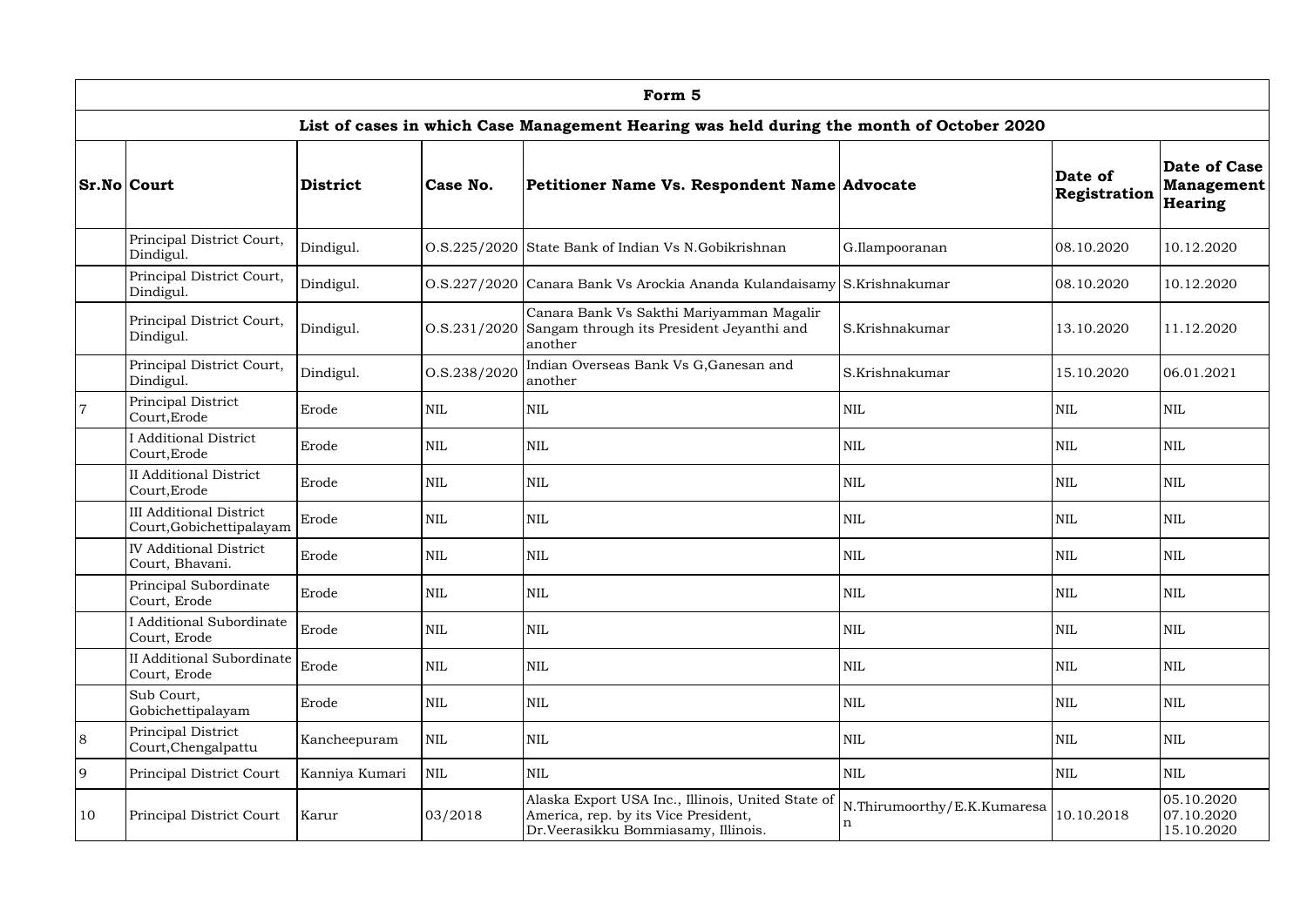|    | Form 5                                   |                 |                          |                                                                                                                                                                                                                                                                                                                           |                                    |                         |                                                     |  |  |  |  |
|----|------------------------------------------|-----------------|--------------------------|---------------------------------------------------------------------------------------------------------------------------------------------------------------------------------------------------------------------------------------------------------------------------------------------------------------------------|------------------------------------|-------------------------|-----------------------------------------------------|--|--|--|--|
|    |                                          |                 |                          | List of cases in which Case Management Hearing was held during the month of October 2020                                                                                                                                                                                                                                  |                                    |                         |                                                     |  |  |  |  |
|    | <b>Sr.No Court</b>                       | <b>District</b> | Case No.                 | Petitioner Name Vs. Respondent Name Advocate                                                                                                                                                                                                                                                                              |                                    | Date of<br>Registration | Date of Case<br><b>Management</b><br><b>Hearing</b> |  |  |  |  |
|    |                                          |                 |                          | . Plaintiff Vs "1. M/s. Alaska Exports, rep. by<br>its Managing partner, Karur.<br>2. J.M.Ramalingam<br>3. S. Thirunavakarasu<br>Defendants"                                                                                                                                                                              |                                    |                         | 28.10.2020                                          |  |  |  |  |
|    | Principal District Court                 | Karur           | 01/2019                  | M/s. Master Linens INC., a partnership firm,<br>represented by Manager cum Power of Attorney<br>M.Kumaravel  Plaintiff Vs M/s. SANECO SAS.,<br>a Limited Liablity Company by shares,<br>incorporated under the laws of France, rep by<br>its General Director, Mr.Benoit Dalle and<br>President Ms.Alix Pollet  Defendant | K.Suresh/N.Kumaresan               | 27.04.2019              | <b>NIL</b>                                          |  |  |  |  |
|    | Principal District Court                 | Karur           | 01/2020                  | Thirunavukarasu<br>Proprietor M/s. Best Blue metals, Aravakurichi<br>Plaintiff Vs "Ponnusamy, Proprietor M/s.<br>MSP Readymix Concrete, Namakkal.<br>. Defendant"                                                                                                                                                         | K.Ramesh/A.Prabakaran              | 22.01.2020              | 29.10.2020                                          |  |  |  |  |
|    | Principal District Court   Karur         |                 | 02/2020                  | M/s. Shobika Impex Private Ltd., Karur rep. by<br>its Managing Director M.Sivasamy  Plaintiff Vs<br>"1. M/s. Real Relief Health Aps, rep. by its<br>Director, Esbjergvej, 6000 Kolding, Denmark.<br>2. M/s. Sun Pack Company Limited, rep by its<br>General Manager, Changzhou, Jiangsu, China.<br>Defendants"            | R.Anbaiya                          | 25.06.2020              | 06.10.2020                                          |  |  |  |  |
| 11 | Principal District Court,<br>Krishnagiri | Krishnagiri     | <b>SFCOP</b><br>111/2011 | M/s. Tamil Nadu Industrial Investment<br>Corporation Ltd. Dharmapuri.<br>/VS/<br>1. M/s. Lakshmi Bakeries,<br>2. Thiru. G. Argunan, Krishnagiri.<br>3. Tmt. A. Tamilarasi, Krishnagiri.<br>4. Secretary Krishnagiri Co-op Housing Society,<br>Co-operative colony, Krishnagiri                                            | Tr. A. R. Chakrapani<br>Vs.<br>Nil | 19.11.2011              | 11.11.2020                                          |  |  |  |  |
|    | Principal District Court,<br>Krishnagiri | Krishnagiri     | 0. S. 60 / 2020          | Bank of Baroda, Krishnagiri Branch<br>/Vs/                                                                                                                                                                                                                                                                                | Tr. K. Velayudam<br>Vs.            | 24.02.2020              | 04.11.2020                                          |  |  |  |  |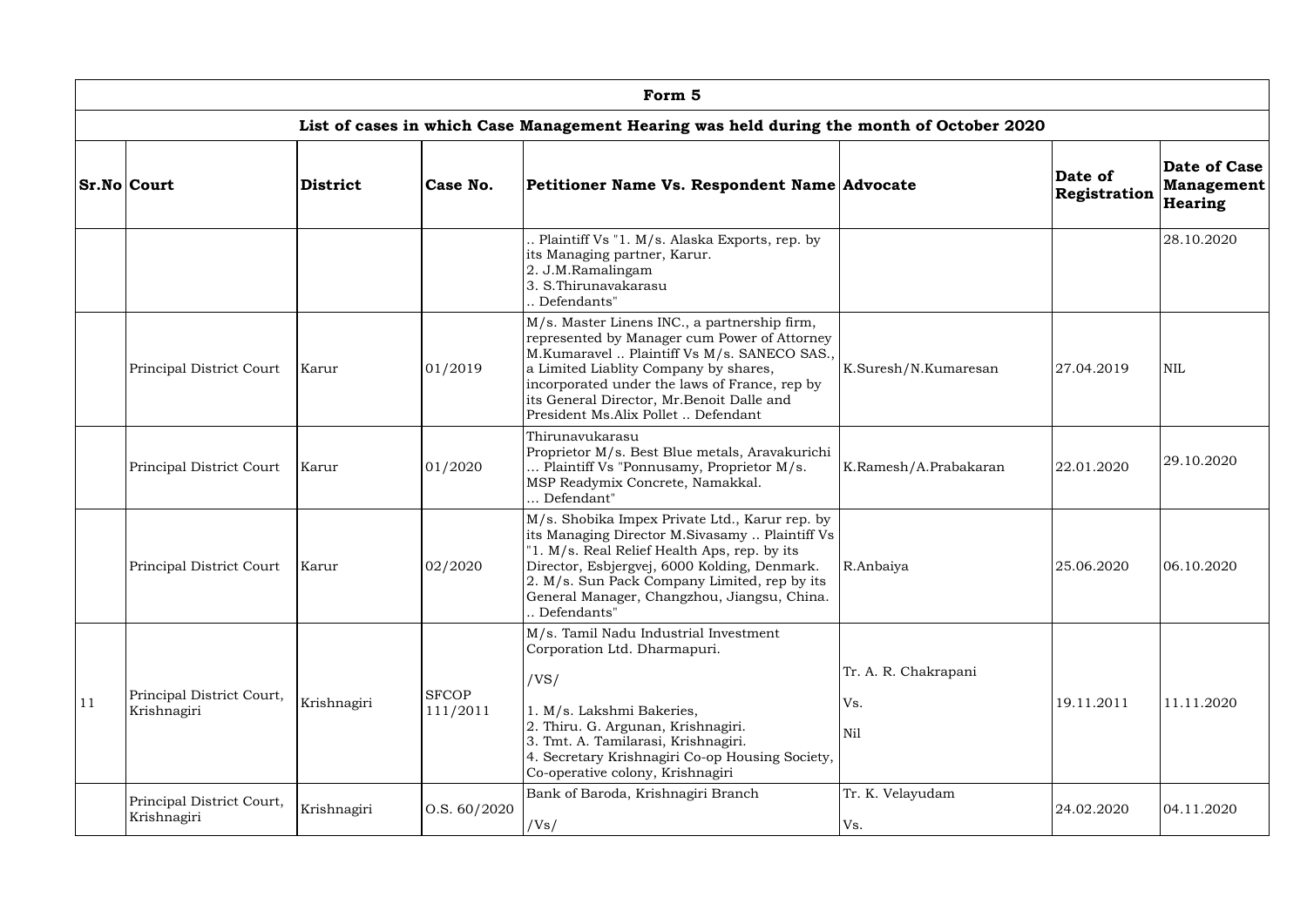| Form 5                                                              |                 |                    |                                                                                                                                                                 |                                                   |                         |                                       |  |  |  |  |
|---------------------------------------------------------------------|-----------------|--------------------|-----------------------------------------------------------------------------------------------------------------------------------------------------------------|---------------------------------------------------|-------------------------|---------------------------------------|--|--|--|--|
|                                                                     |                 |                    | List of cases in which Case Management Hearing was held during the month of October 2020                                                                        |                                                   |                         |                                       |  |  |  |  |
| <b>Sr.No Court</b>                                                  | <b>District</b> | Case No.           | Petitioner Name Vs. Respondent Name Advocate                                                                                                                    |                                                   | Date of<br>Registration | Date of Case<br>Management<br>Hearing |  |  |  |  |
|                                                                     |                 |                    | 1. M/s. Boys Xerox, Krishnagiri.<br>2. K. Suresh.                                                                                                               | Nil                                               |                         |                                       |  |  |  |  |
|                                                                     |                 |                    | Bank of Baroda, Krishnagiri Branch                                                                                                                              | Tr. K. Velayudam                                  |                         |                                       |  |  |  |  |
| Principal District Court,<br>Krishnagiri                            | Krishnagiri     | 0. S. 62 / 2020    | /Vs/                                                                                                                                                            | Vs.                                               | 24.02.2020              | 04.11.2020                            |  |  |  |  |
|                                                                     |                 |                    | 1. K. Santhi<br>2. N. Jayapal Krishnagiri                                                                                                                       | Nil                                               |                         |                                       |  |  |  |  |
|                                                                     |                 | O.S. 61/2020       | Bank of Baroda Krishnagiri                                                                                                                                      | Tr. K. Velayudam                                  |                         |                                       |  |  |  |  |
| Additional District Court, $\big _{\rm Krishnagiri}$<br>Krishnagiri |                 |                    | /Vs/                                                                                                                                                            | Vs.                                               | 24.02.2020              | 02.11.2020                            |  |  |  |  |
|                                                                     |                 |                    | 1. Manogari Kumaresan<br>2. Suresh Kannan                                                                                                                       | Nil                                               |                         |                                       |  |  |  |  |
| Additional District Court, $\big _{\rm Krishnagiri}$<br>Krishnagiri |                 | 0.S. 65/2020       | Bank of Baroda,<br>Krishnagiri Branch<br>/Vs/<br>1. M/S. Boys Stickers & Arts, Rep. By its prop.<br>K. Suresh<br>2. K. Suresh<br>3. P. Suresh Kumar Periyaswamy | Tr. K. Velayudam<br>Vs.<br>Nil                    | 24.02.2020              | 02.11.2020                            |  |  |  |  |
| Additional District Court, $\big _{\rm Krishnagiri}$<br>Hosur       |                 | O.S.No.<br>40/2014 | M/s.Rathna Packaging<br>India (P) Ltd, Rep.by S.Arumugam<br>//vs//<br>M/S.Rajaram Flour Mill (P) Ltd, rep.by M.D.<br>G.Balasubramaniam                          | Mr.M.Rajendran<br>/Vs/<br>Mr.K.Nanjegowdu         | 16.04.2014              | 26.11.2020                            |  |  |  |  |
| Additional District Court, $\big _{\rm Krishnagiri}$<br>Hosur       |                 | O.S.No<br>07/2017  | M/s.Harita Seating<br>Systems Ltd, Belagondapalli, Hosur Rep.by<br>Senion Executive Mr. Nagina Singh<br>//VS//                                                  | Mr.N.S.Vidhya Baskar<br>/VS/<br>Mr.K.N.Chakradhar | 27.01.2017              | 08.12.2020                            |  |  |  |  |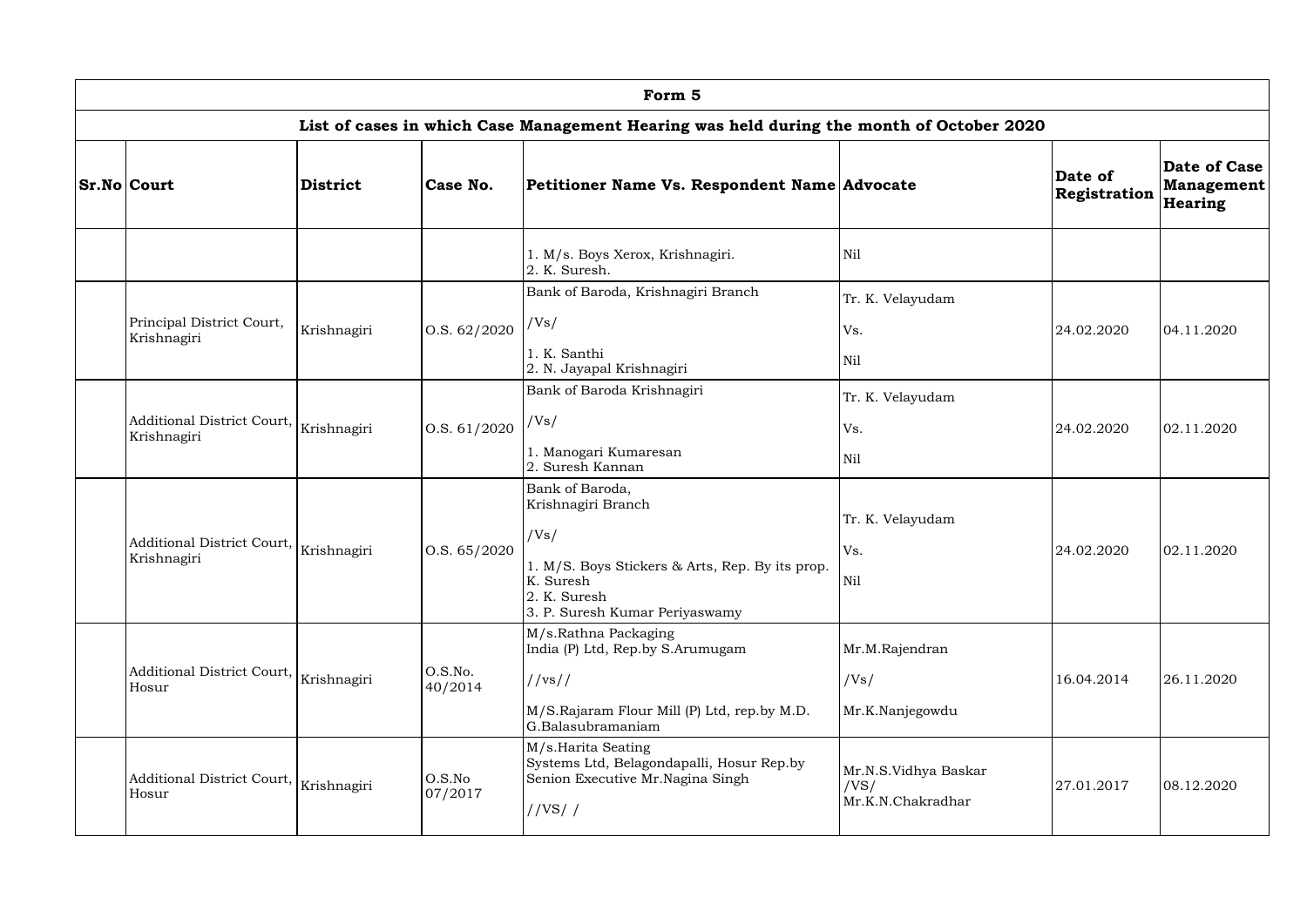| Form 5                                                                                   |                 |                     |                                                                                                                                                                                                                                                                                                                                                                                |                                          |                         |                                       |  |  |  |  |
|------------------------------------------------------------------------------------------|-----------------|---------------------|--------------------------------------------------------------------------------------------------------------------------------------------------------------------------------------------------------------------------------------------------------------------------------------------------------------------------------------------------------------------------------|------------------------------------------|-------------------------|---------------------------------------|--|--|--|--|
| List of cases in which Case Management Hearing was held during the month of October 2020 |                 |                     |                                                                                                                                                                                                                                                                                                                                                                                |                                          |                         |                                       |  |  |  |  |
| <b>Sr.No Court</b>                                                                       | <b>District</b> | Case No.            | Petitioner Name Vs. Respondent Name Advocate                                                                                                                                                                                                                                                                                                                                   |                                          | Date of<br>Registration | Date of Case<br>Management<br>Hearing |  |  |  |  |
|                                                                                          |                 |                     | M/s.Jaico Automobile Engineering Co.Pvt, Ltd,<br>rep.by M.D., Mr.Bupinder Singh Chandha,<br>Bangalore and 4 others                                                                                                                                                                                                                                                             |                                          |                         |                                       |  |  |  |  |
|                                                                                          |                 |                     | M/s.Global Actives Pvt., Ltd.,<br>Rep.by its Chief financial officer M.S.Chandra<br>Narayana now Rep.by Director Mr.Satish<br>Hebbar<br>1/Vs/1                                                                                                                                                                                                                                 | Tr.P.Vijayaragavan                       |                         |                                       |  |  |  |  |
| Additional District Court, Krishnagiri<br>Hosur                                          |                 | O.S.No.<br>56/2017  | 1.M/s.Techpro Systems Ltd, Chennai, Rep.by<br>its Managing Director<br>2. M/s.NTPC Ltd, New Delhi Pakri Barwadhih<br>Coal Mining Project, Jharkhand Rep.by it<br>Managing Director<br>3. M/s. NTPC Ltd, (A Govt.of India Enterprise),<br>Coal mining projects, Hazaribag duly rep.by its<br>Agm, Mr.Gautam Sen                                                                 | Vs.<br>Nil                               | 12.04.2017              | 20.11.2020                            |  |  |  |  |
| Additional District Court, $\big _{\rm Krishnagiri}$<br>Hosur                            |                 | O.S.No.<br>117/2017 | 1. M/s.TVS Motor Compay<br>Ltd, Haritha, Hosur rep.by power of attorney<br>agent M/s United India Insurance Co., Ltd,<br>rep.by Senior Divisional Manager Hosur<br>2. M/s. United India Insurance Co., Ltd,<br>Divisional Office, Hosur Rep.by Senior<br>Divisional Manager.<br>//Vs//<br>M/s Khaitan Logistics Pvt, Ltd, A-37, RIICO,<br>Industrial Area, Kukas, NH-8, Jaipur | Mr.M.Jayakumar<br>/VS/<br>Mrs.T.Aabeetha | 10.11.2017              | 10.11.2020                            |  |  |  |  |
| Additional District Court, Krishnagiri<br>Hosur                                          |                 | O.S.No.<br>65/2018  | Express Service Stations,<br>Rep.by its Working Partner M.Suresh<br>//Vs//<br>Viswas concrete products Private Limited Rep.<br>Its Managing Dirctor.B.R.Vishwas And Other                                                                                                                                                                                                      | Mr.K.Krishna<br>/Vs/<br>Sri.ArunBhat     | 17.05.2018              | 18.11.2020                            |  |  |  |  |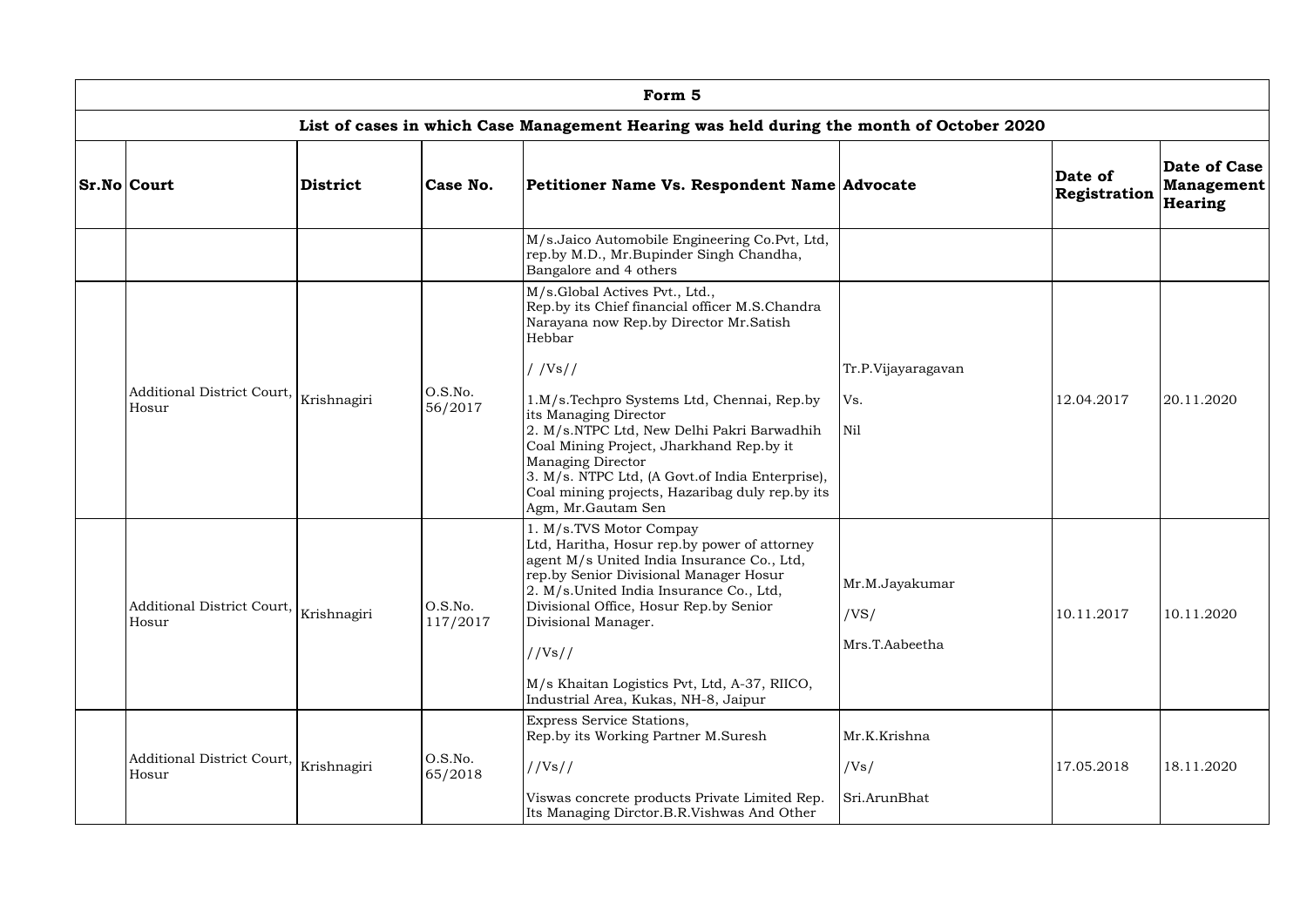| Form 5                                |                 |                     |                                                                                                                                                                                         |                                                       |                         |                                       |  |  |  |  |
|---------------------------------------|-----------------|---------------------|-----------------------------------------------------------------------------------------------------------------------------------------------------------------------------------------|-------------------------------------------------------|-------------------------|---------------------------------------|--|--|--|--|
|                                       |                 |                     | List of cases in which Case Management Hearing was held during the month of October 2020                                                                                                |                                                       |                         |                                       |  |  |  |  |
| <b>Sr.No Court</b>                    | <b>District</b> | Case No.            | Petitioner Name Vs. Respondent Name Advocate                                                                                                                                            |                                                       | Date of<br>Registration | Date of Case<br>Management<br>Hearing |  |  |  |  |
| Additional District Court,<br>Hosur   | Krishnagiri     | O.S.No.<br>133/2018 | Bio Safe Solutions,<br>Hosur rep.by its Prop. P.Srinivasan<br>/VS/<br>M/S.Faively Transport Rail Techonologies<br>Indian Limited, Hosur Rep.by its General<br>Manager                   | Mr.S.Raja Mahendra<br>/Vs/<br>Mr.T.Vijay              | 04.09.2018              | 18.11.2020                            |  |  |  |  |
| Additional District Court,  <br>Hosur | Krishnagiri     | O.S.No.<br>167/2018 | M/s Endeka Ceramics Pvt Ltd., Rep.by Acconts<br>Manager Mr.Shenbaga vinayagam<br>//VS//<br>M/s. Umbeto Ceramics International Pvt, Ltd.,<br>Mr. Vinay Kumbhat (Chief financial Officer) | Mr.S.Balaji<br>/VS/<br>Mr.E.Arunan                    | 22.10.2018              | 20.11.2020                            |  |  |  |  |
| Additional District Court,  <br>Hosur | Krishnagiri     | O.S.No.<br>175/2018 | Canara Bank, SME Hosur Branch, Rep.by its<br>Senior Manager<br>//VS//<br>1. Sri Balaji Printers, Rep.by its Prop.<br>J.P.Santhosh,<br>2.Mr.J.P.Santhosh, Prop.of Sri Balaji Printers    | Mr.K.Velayudham,<br>/VS/<br>Mr.A.Sathiya<br>Narayanan | 08.11.2018              | 17.12.2020                            |  |  |  |  |
| Additional District Court,<br>Hosur   | Krishnagiri     | O.S.No.<br>194/2018 | R.Subramani<br>//VS//<br>1. N.Venkatasamy, 2. V.Venkatesh,<br>3. V.Vinay                                                                                                                | Mr.P.Karthekeyan<br>/Vs/<br>Mr.M.S.Tamilnathan        | 01.12.2018              | 05.11.2020                            |  |  |  |  |
| Additional District Court,<br>Hosur   | Krishnagiri     | O.S.No.<br>196/2018 | M/s Venkraft Paper Mills Pvt. Ltd., Rep.by Its<br>SPA, Praksh<br>//VS//<br>1. Hemarani,<br>2. Minor. Roopashri,<br>3. Minor Chethan Minor Rep.by N.F Mother D1<br>Hemarani              | Mr.C.Karthick<br>/VS/<br>Mrs.Shobha                   | 03.12.2018              | 06.11.2020                            |  |  |  |  |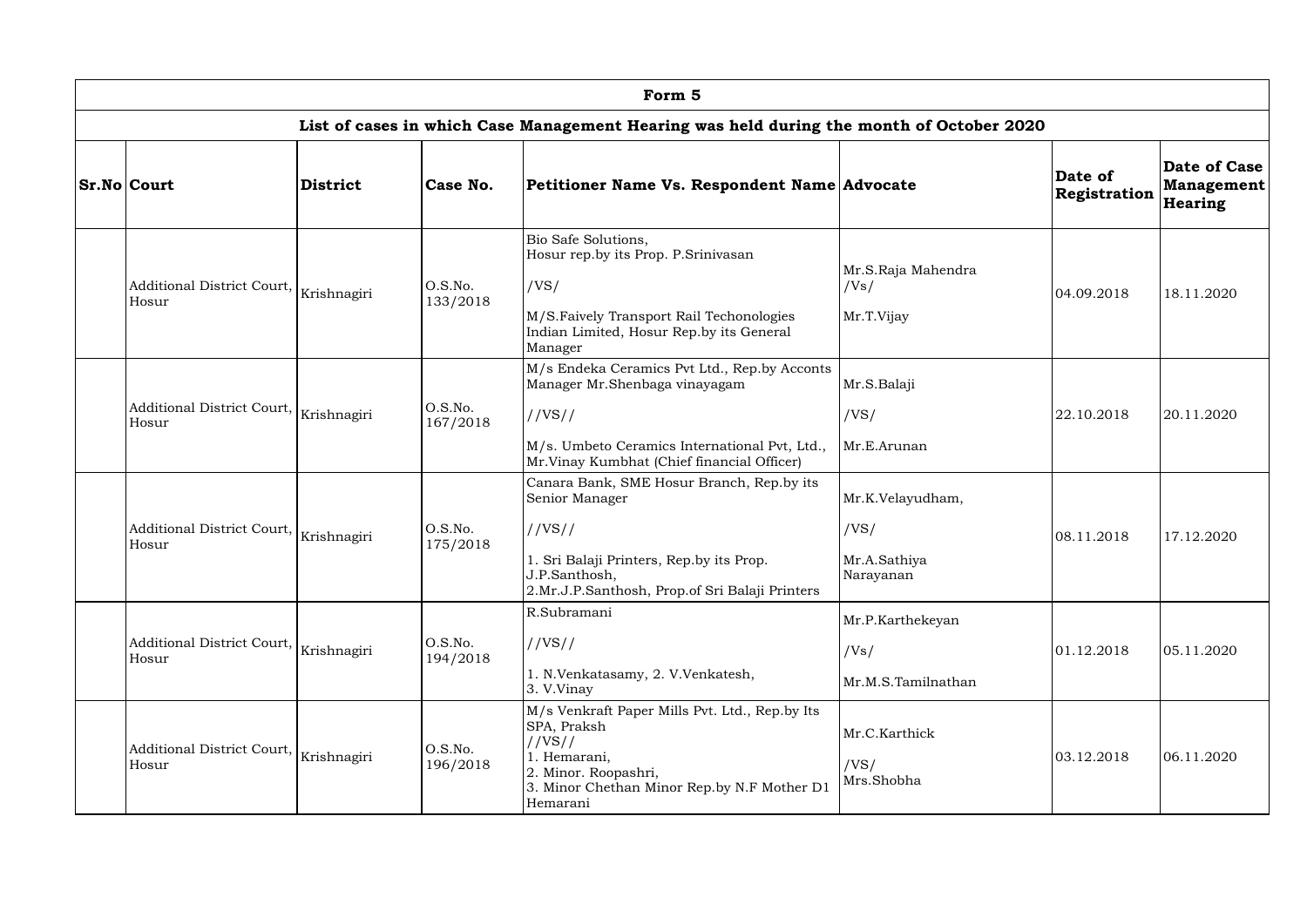| Form 5                                                        |                 |                     |                                                                                                                                                                                                                     |                                                |                         |                                              |  |  |  |  |
|---------------------------------------------------------------|-----------------|---------------------|---------------------------------------------------------------------------------------------------------------------------------------------------------------------------------------------------------------------|------------------------------------------------|-------------------------|----------------------------------------------|--|--|--|--|
|                                                               |                 |                     | List of cases in which Case Management Hearing was held during the month of October 2020                                                                                                                            |                                                |                         |                                              |  |  |  |  |
| <b>Sr.No Court</b>                                            | <b>District</b> | Case No.            | Petitioner Name Vs. Respondent Name Advocate                                                                                                                                                                        |                                                | Date of<br>Registration | Date of Case<br>Management<br><b>Hearing</b> |  |  |  |  |
| Additional District Court,<br>Hosur                           | Krishnagiri     | O.S.No.<br>109/2019 | State Bank of India,<br>Tank Street Branch, Hosur Rep.by Its Manager<br>//VS//<br>1. M/s.Vinayaka Business Co.op rep.by its<br>prop.Akila,<br>2. Mrs.Akila                                                          | Mr.S.Raj Vivekanand<br>/VS/<br>N <sub>il</sub> | 07.06.2019              | 03.11.2020                                   |  |  |  |  |
| Additional District Court, $\big _{\rm Krishnagiri}$<br>Hosur |                 | O.S.No.<br>113/2019 | State Bank of India,<br>Tank Street Branch, Hsour rep.by Its Branch<br>Manager<br>//VS//<br>1. M/s.Vinayaka concrete Products, rep.by its<br>Prop. S.Aditya<br>2. S.Aditya                                          | Mr.S.Raj Vivekanand<br>/VS/<br>Nil             | 10.06.2019              | 18.11.2020                                   |  |  |  |  |
| Additional District Court, Krishnagiri<br>Hosur               |                 | O.S.No<br>135/2019  | M/s.Copral Insulated Conductors (P) Ltd,<br>rep.by it Manager Thiru.N.Arumugam<br>//VS//<br>1. Stanislaus Prabhakaran,<br>2. Suzan Zenitha<br>3. M/s.Annai Auto Accessories.                                        | Mrs.T.Aabeetha<br>/VS/<br>J.K.Jayaseelan       | 19.06.2019              | 06.11.2020                                   |  |  |  |  |
| Additional District Court, $\big _{\rm Krishnagiri}$<br>Hosur |                 | O.S.No.<br>173/2019 | M/s.Poornimkumar, Concrete<br>Product, Rep.by its Prop. Meenakshi<br>//VS//<br>1. M/s. AB Rock Products Rep.by its prartners<br>Anitha Nandha Kumar and Baghya Kumar,<br>2. Anitha Nandha Kumar,<br>3. Baghya Kumar | Mrs.R.Kokila<br>/VS/<br>Mr.M.S. Tamilnathan    | 06.08.2019              | 18.11.2020                                   |  |  |  |  |
| Additional District Court,<br>Hosur                           | Krishnagiri     | O.S.No.<br>183/2019 | M/s.MAA Silk Ltd, Gawhati,<br>Rep.by its Managing Director, Sailendra Kumar<br>Bajoria,                                                                                                                             | Mr.G.T.Karunagaran<br>/VS/                     | 26.08.2019              | 06.11.2020                                   |  |  |  |  |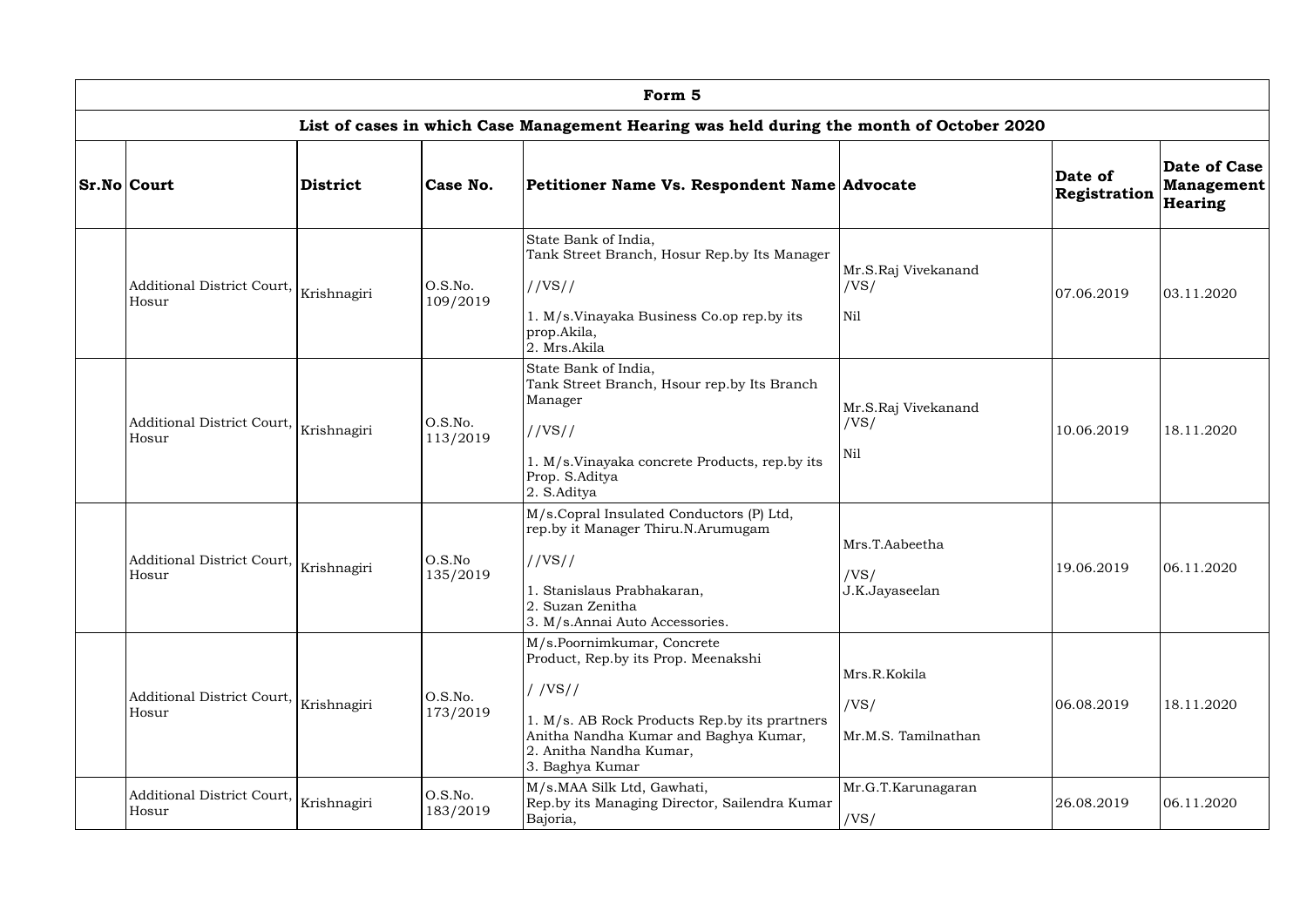| Form 5                                                        |          |                      |                                                                                                                                                                                                                   |                                                      |                         |                                              |  |  |  |  |
|---------------------------------------------------------------|----------|----------------------|-------------------------------------------------------------------------------------------------------------------------------------------------------------------------------------------------------------------|------------------------------------------------------|-------------------------|----------------------------------------------|--|--|--|--|
|                                                               |          |                      | List of cases in which Case Management Hearing was held during the month of October 2020                                                                                                                          |                                                      |                         |                                              |  |  |  |  |
| <b>Sr.No Court</b>                                            | District | Case No.             | Petitioner Name Vs. Respondent Name Advocate                                                                                                                                                                      |                                                      | Date of<br>Registration | Date of Case<br><b>Management</b><br>Hearing |  |  |  |  |
|                                                               |          |                      | //VS//                                                                                                                                                                                                            | Mr.P.Jayaseelan                                      |                         |                                              |  |  |  |  |
|                                                               |          |                      | M/s S.K.Signature, Mumbai, Rep.by its<br>Partner, Sagar Khanna                                                                                                                                                    |                                                      |                         |                                              |  |  |  |  |
| Additional District Court, $\big _{\rm Krishnagiri}$<br>Hosur |          | O.S.No.<br>185/2019  | M/s.ION Exchange<br>(India) Ltd, Rep.by Mr.Madhava Rao //VS//<br>M/s.OCB Engineers, Rep.by Mr.Chandrasekar<br>Ogale                                                                                               | Mr.D.Jayapraksh<br>/VS/<br>Nil                       | 27.08.2019              | 18.12.2020                                   |  |  |  |  |
| Additional District Court, $\big _{\rm Krishnagiri}$<br>Hosur |          | O.S.No.<br>187/2019  | M/s.ION Exchange<br>(India) Ltd, Rep.by Mr.Madhava Rao (Divisional<br>Manager Finance)<br>//VS//<br>M/s.OCB Engineers, Rep.by Mr.Chandrasekar<br>Ogale                                                            | Mr.D.Jayapraksh<br>/VS/<br>Exparte                   | 27.08.2019              | 20.11.2020                                   |  |  |  |  |
| Additional District Court, $\big _{\rm Krishnagiri}$<br>Hosur |          | $OS$ .No<br>222/2019 | M/s. Neocol represented by its partner<br>A.M.Sarathkumar,<br>//Vs. //<br>Nadesan S/o. Sampath Mooranapalli                                                                                                       | V.V.Venkateshan<br>//Vs://<br>D.Thirunaukarasu       | 26.09.2019              | 10.12.2020                                   |  |  |  |  |
| Additional District Court, $\big _{\rm Krishnagiri}$<br>Hosur |          | OS.No<br>228/2019    | State bank of Inida, Represented by it manager<br>RASMECC its SARC stressed asset resolution<br>center Sri vari building sipcot hosur<br>//Vs. //<br>1.M/s. Priasana Thimmarayasamy<br>2.G.Ramareddy<br>3.Anusuya | Tr.S.Rajvivekanand<br>//Vs. //<br>M.Venkataramareddy | 30.09.2019              | 04.11.2020                                   |  |  |  |  |
| Additional District Court, $\big _{\rm Krishnagiri}$<br>Hosur |          | OS.No<br>230/2019    | M/s. Sri Vinayaga Engineering Represented by<br>Proprietor M.Govindaraj S/o. Muniyappan<br>Sipcot hosur                                                                                                           | R.Parathasarathi<br>//Vs://                          | 03.10.2019              | 11.11.2020                                   |  |  |  |  |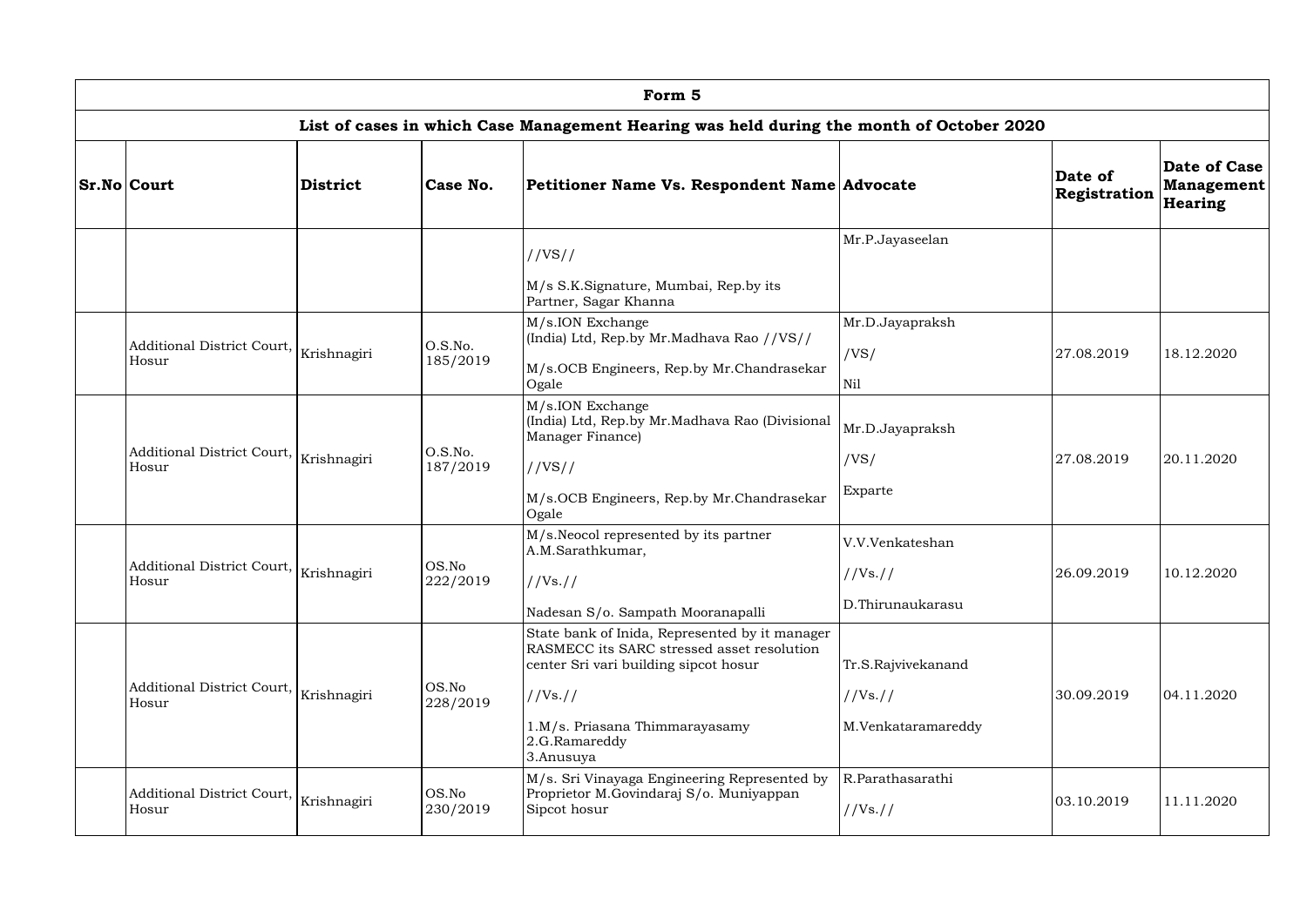| Form 5                                                        |             |                    |                                                                                                                                                                                                                               |                                                   |                         |                                              |  |  |  |  |
|---------------------------------------------------------------|-------------|--------------------|-------------------------------------------------------------------------------------------------------------------------------------------------------------------------------------------------------------------------------|---------------------------------------------------|-------------------------|----------------------------------------------|--|--|--|--|
|                                                               |             |                    | List of cases in which Case Management Hearing was held during the month of October 2020                                                                                                                                      |                                                   |                         |                                              |  |  |  |  |
| $Sr.No $ Court                                                | District    | Case No.           | Petitioner Name Vs. Respondent Name Advocate                                                                                                                                                                                  |                                                   | Date of<br>Registration | Date of Case<br><b>Management</b><br>Hearing |  |  |  |  |
|                                                               |             |                    | //Vs. //                                                                                                                                                                                                                      | N.S.Vidhaya baskar                                |                         |                                              |  |  |  |  |
|                                                               |             |                    | 1. M.S. Rasandik auto components pvt. ltd by<br>its M.D.Rajivu kapoor,<br>2.Gowtham Bhattacharya, New delhi<br>3. Krishnan Unit -2 Head<br>Nanjagud, Mysore                                                                   |                                                   |                         |                                              |  |  |  |  |
| Additional District Court,<br>Hosur                           | Krishnagiri | OS.No.<br>237/2019 | M/s.Ahya EXIM Rep. by its sole Propretior<br>Kalivani<br>//Vs://<br>1.M/s.Sri Saravana Electronics Rep. by its<br><b>Propretior Madhiyan</b><br>2.M/s. Sri Saravana TV Home Rep by its<br>Propretior Palaniyammal             | Tr.K.Baskar<br>//Vs://<br>T.Shankar               | 17.10.2019              | 18.11.2020                                   |  |  |  |  |
| Additional District Court,<br>Hosur                           | Krishnagiri | OS.No.<br>241/2019 | Bank of Baroda, Branch at Hosur by its Senior<br>Manager, Mrs. Anitha, Hosur<br>//Vs://<br>Alcot wires Rep. by its Propriteor<br>1.P.Velmurgan<br>2.P.Velmurugan S/o. Pichaimuth, Hosur                                       | Tr.K.Velayutham<br>//Vs. //<br>A.Sathiyanarayanan | 22.10.2019              | 04.11.2020                                   |  |  |  |  |
| Additional District Court, $\big _{\rm Krishnagiri}$<br>Hosur |             | OS.No.<br>295/2019 | State Bank of Inida, Mookanandapalli Branch<br>by its Manager (SARC) Sipcot Hosur<br>//Vs. //<br>Body Solid fitness center Gym, Rep. by it<br>Proprietor<br>1. Siva basavaraj<br>2. Siva Basavaraj S/o. Basavaraj, Arasanatty | Mr.S.Raj Vivekanand<br>/VS/<br>Nil                | 12.012.2019             | 06.11.2020                                   |  |  |  |  |
| Additional District Court, $\big _{\rm Krishnagiri}$<br>Hosur |             | OS.No.<br>300/2019 | Bank of Baroda its by Properitor Mr.arun<br>Kumar S/o. Narayana<br>//Vs://                                                                                                                                                    | Tr. K. Velayudam<br>Vs.                           | 19.12.2019              | 04.12.2020                                   |  |  |  |  |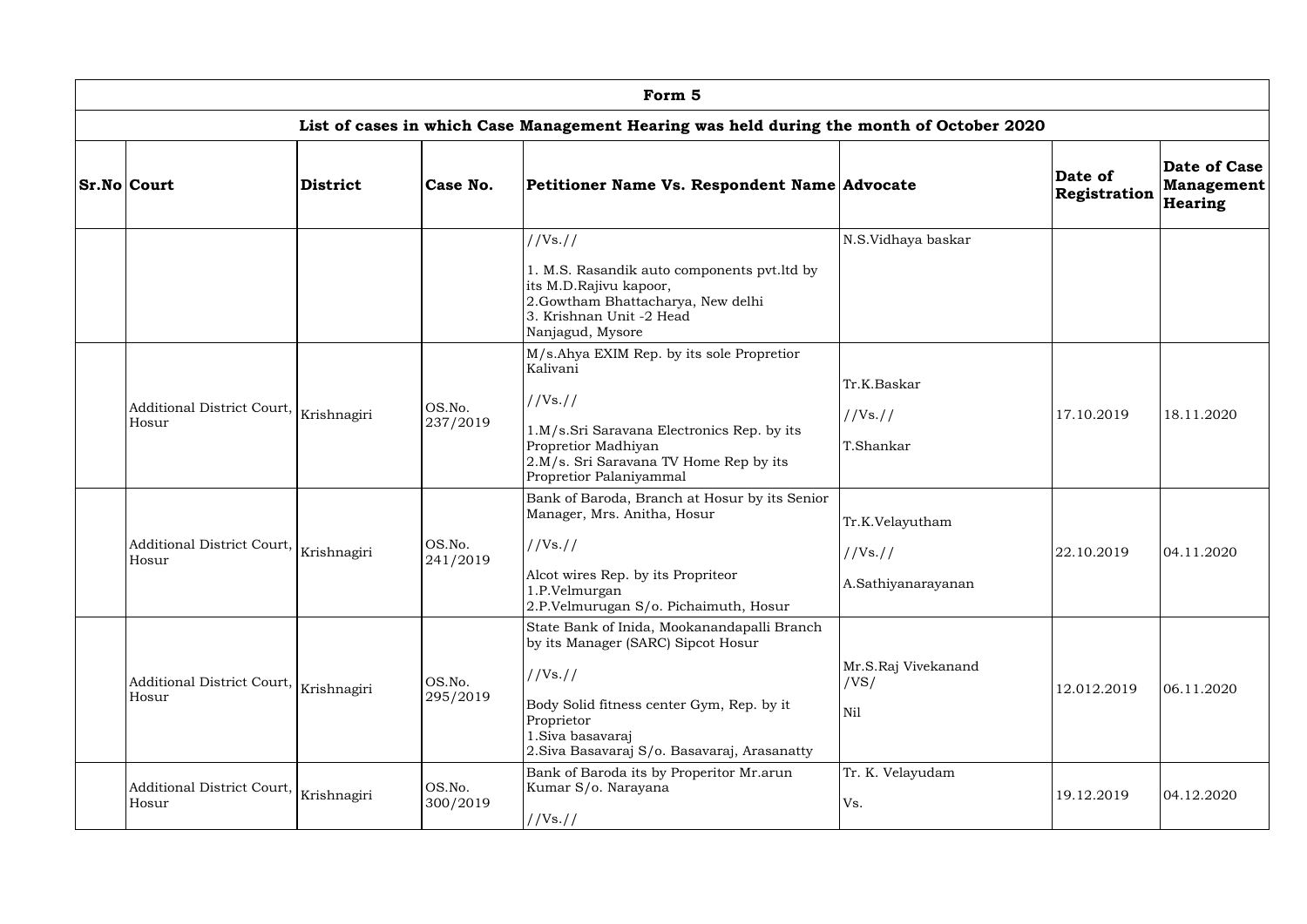| Form 5                                          |                 |                   |                                                                                                                                                                                                                                                                                                                                                                                                                                                          |                                       |                         |                                                     |  |  |  |  |
|-------------------------------------------------|-----------------|-------------------|----------------------------------------------------------------------------------------------------------------------------------------------------------------------------------------------------------------------------------------------------------------------------------------------------------------------------------------------------------------------------------------------------------------------------------------------------------|---------------------------------------|-------------------------|-----------------------------------------------------|--|--|--|--|
|                                                 |                 |                   | List of cases in which Case Management Hearing was held during the month of October 2020                                                                                                                                                                                                                                                                                                                                                                 |                                       |                         |                                                     |  |  |  |  |
| <b>Sr.No Court</b>                              | <b>District</b> | Case No.          | Petitioner Name Vs. Respondent Name Advocate                                                                                                                                                                                                                                                                                                                                                                                                             |                                       | Date of<br>Registration | Date of Case<br><b>Management</b><br><b>Hearing</b> |  |  |  |  |
|                                                 |                 |                   | M/s.Vimose Technologies Rep.by its Prop.<br>S. Sreevidhya having business ARRS Silk,<br>Hosur                                                                                                                                                                                                                                                                                                                                                            | Nil                                   |                         |                                                     |  |  |  |  |
| Additional District Court, Krishnagiri<br>Hosur |                 | OS.No.<br>16/2020 | Syndicate Bank having it branch office sipcopt<br>Phase-II by its branch manager Ravi<br>$1/Vs.$ //<br>MYCAB, Rep. by its Proprietor<br>1. Balraj, Railway station Hosur<br>2.Balraj, S/o. Jayaraman, Periyar Nager Eas,<br>Hosur                                                                                                                                                                                                                        | Tr. K. Velayudam<br>Vs.<br>Nil        | 27.01.2020              | 20.11.2020                                          |  |  |  |  |
| Additional District Court, Krishnagiri<br>Hosur |                 | OS.No.<br>17/2020 | Syndicate Bank having it branch office Sipcot<br>Phase-II by its Branch Manager Ravi<br>$1/Vs.$ //<br>L. Perumal, S/o. Lashmanan, Santhi Nagar,<br>Hosur                                                                                                                                                                                                                                                                                                 | Tr. K. Velayudam<br>Vs.<br><b>Nil</b> | 27.01.2020              | 19.11.2020                                          |  |  |  |  |
| Additional District Court,  <br>Hosur           | Krishnagiri     | OS.No.<br>19/2020 | Corporation Bank by its branch at Yesodha<br>Mahal, Hosur by its Chief Manager<br>G.K.Murugan<br>//Vs. //<br>1. Samana $@$ Munusamy, S/o. Munusamy $@$<br>Buddappa<br>2. Nandhish $S/O$ . Samana $@$ Munusamy<br>3.S.Munjula D/o. Samana @ Munusamy, W/o.<br>Suresh<br>4.Chowdeshwari, $D/\sigma$ . Samana $@$ munusamy<br>5.Shilpa D/o. Samana $@$ Munusamy<br>6. Jagadesh $S/\text{o}$ . Samana @ Munusamy<br>7. Minor. Eswari, D/o. Samana @ Munusamy | Tr. K. Velayudam<br>Vs.<br>Nil        | 29.01.2020              | 14.12.2020                                          |  |  |  |  |
| Additional District Court, Krishnagiri<br>Hosur |                 | OS.No<br>52/2020  | Bank of India having its Head Office at Mumbai   Tr. K. Velayudam<br>and also having Branch at Hosur Rep. by its                                                                                                                                                                                                                                                                                                                                         |                                       | 13.02.2020              | 03.12.2020                                          |  |  |  |  |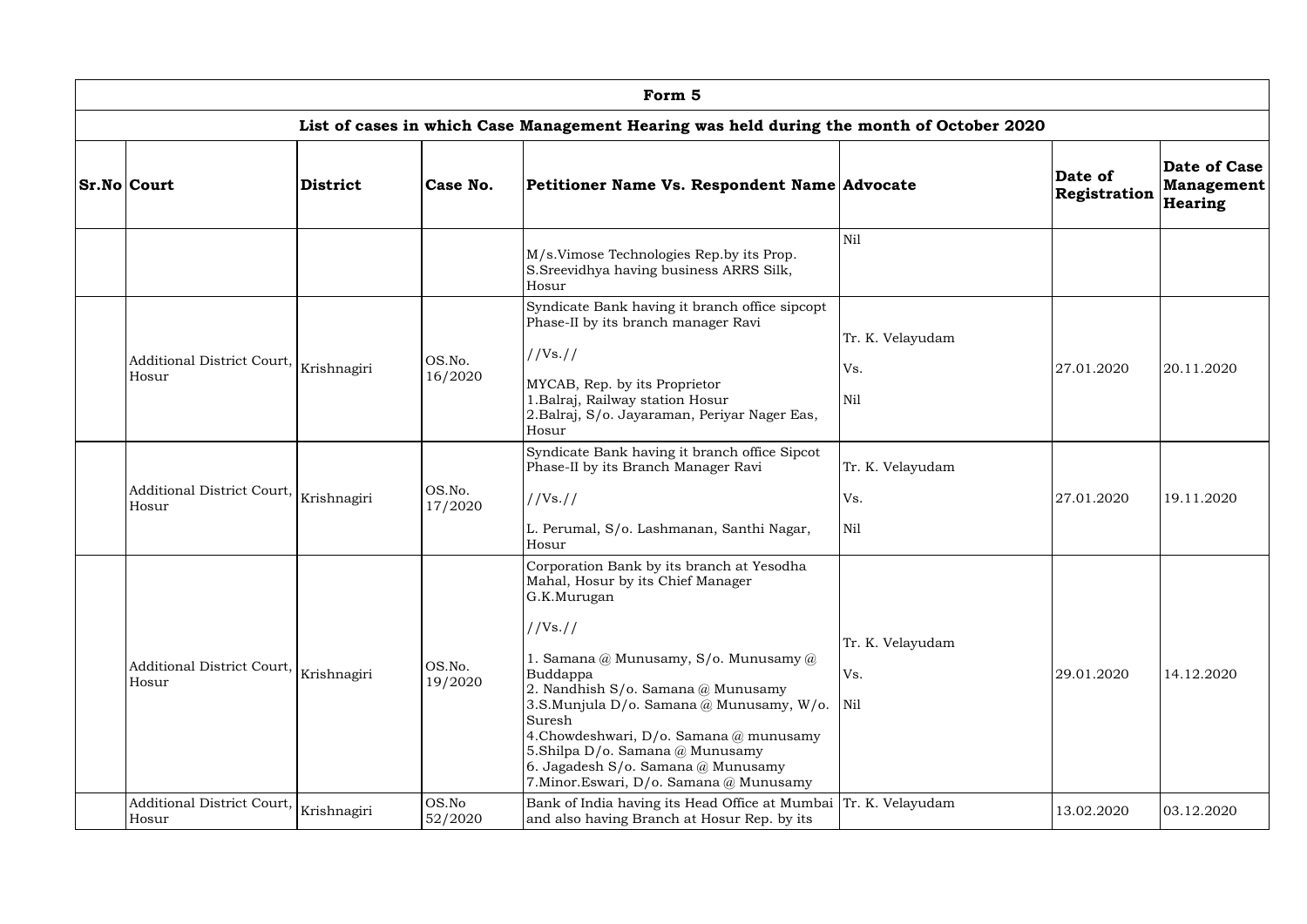| Form 5                                                        |                 |                   |                                                                                                                                                                                                |                    |                         |                                              |  |  |  |  |
|---------------------------------------------------------------|-----------------|-------------------|------------------------------------------------------------------------------------------------------------------------------------------------------------------------------------------------|--------------------|-------------------------|----------------------------------------------|--|--|--|--|
|                                                               |                 |                   | List of cases in which Case Management Hearing was held during the month of October 2020                                                                                                       |                    |                         |                                              |  |  |  |  |
| <b>Sr.No Court</b>                                            | <b>District</b> | Case No.          | Petitioner Name Vs. Respondent Name Advocate                                                                                                                                                   |                    | Date of<br>Registration | Date of Case<br><b>Management</b><br>Hearing |  |  |  |  |
|                                                               |                 |                   | Chife Manager Keshor Kumar                                                                                                                                                                     | Vs.                |                         |                                              |  |  |  |  |
|                                                               |                 |                   | //Vs. //                                                                                                                                                                                       | Nil                |                         |                                              |  |  |  |  |
|                                                               |                 |                   | ENIMA PUT AERO SPECE Rep. by it Proprietor<br>1.M.Manigandan<br>2. Manigandan, S/o. Madhan, Keel kuppam,<br>Pochampalli                                                                        |                    |                         |                                              |  |  |  |  |
|                                                               |                 |                   | Bank of Baroda having its Head Office Rep. by<br>its chief Manager Mr.Anit Kumar singh<br>S/o.Late.Chandstaka prasad singh R.K.G op.<br>Traffic polic station Bangalore, Bypass road<br>hosur. | Tr. K. Velayudam   |                         |                                              |  |  |  |  |
| Additional District Court, $\big _{\rm Krishnagiri}$<br>Hosur |                 | OS.No.<br>64/2020 | $1/Vs.$ //                                                                                                                                                                                     | Vs.                | 24.02.2020              | 07.11.2020                                   |  |  |  |  |
|                                                               |                 |                   | M/S.Balaji silks Turisting works, by it<br>Proprietor<br>1.Mrs.Kalavathi,<br>2. Mrs. Kalavathi W/o. Ragupathi, Therpetti road,<br>Denkanikottai, Krishnagiri                                   | Nil                |                         |                                              |  |  |  |  |
|                                                               |                 |                   | M/S. Swathi Alloy Steels Rep. by its Managing<br>Partner Mr. Lokesh Sagtani                                                                                                                    | Tr.K.Ananada Kumar |                         |                                              |  |  |  |  |
| Additional District Court, $\big _{\rm Krishnagiri}$<br>Hosur |                 | OS.No<br>68/2020  | //Vs. //                                                                                                                                                                                       | Vs.                | 25.02.2020              | 11.12.2020                                   |  |  |  |  |
|                                                               |                 |                   | Mr. R.Manjunath, S/o. Ramesh, Sipcot<br>Housing colony, Hosur                                                                                                                                  | Nil                |                         |                                              |  |  |  |  |
|                                                               |                 |                   | Syndicate Bank having its Branch Office at<br>sipcot Phase-II<br>Mr.Ravi S/o. Thammaiah                                                                                                        | Tr. K. Velayudam   |                         |                                              |  |  |  |  |
| Additional District Court, $\big _{\rm Krishnagiri}$<br>Hosur |                 | OS.No.<br>71/2020 | //Vs://                                                                                                                                                                                        | Vs.                | 27.02.2020              | 05.11.2020                                   |  |  |  |  |
|                                                               |                 |                   | 1.M/s.sudhakar Enterperiser, by its Proprietor<br>T.Sudhakar, Ganapathi Nagar, Hosur<br>2.T.Sudhakar S/o.Thiyagarajan, Meenachi<br>nagar, Chithanapalli, Hosur                                 | Nil                |                         |                                              |  |  |  |  |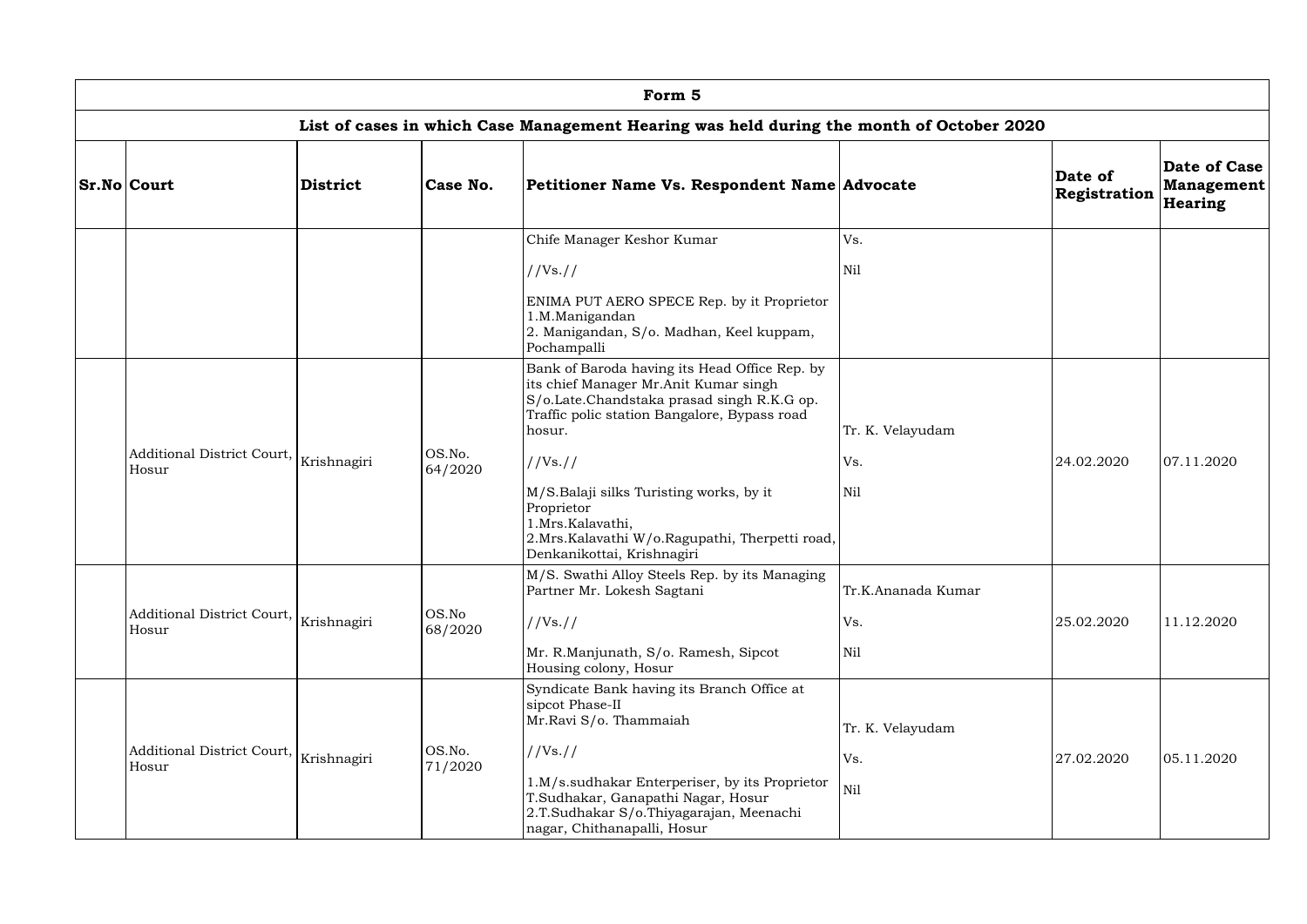| Form 5                                          |                 |                   |                                                                                                                                                                                                                                                                                                                                                             |                                 |                         |                                       |  |  |  |  |
|-------------------------------------------------|-----------------|-------------------|-------------------------------------------------------------------------------------------------------------------------------------------------------------------------------------------------------------------------------------------------------------------------------------------------------------------------------------------------------------|---------------------------------|-------------------------|---------------------------------------|--|--|--|--|
|                                                 |                 |                   | List of cases in which Case Management Hearing was held during the month of October 2020                                                                                                                                                                                                                                                                    |                                 |                         |                                       |  |  |  |  |
| <b>Sr.No Court</b>                              | <b>District</b> | Case No.          | Petitioner Name Vs. Respondent Name Advocate                                                                                                                                                                                                                                                                                                                |                                 | Date of<br>Registration | Date of Case<br>Management<br>Hearing |  |  |  |  |
| Additional District Court, Krishnagiri<br>Hosur |                 | OS.No.<br>72/2020 | Syndicate Bank having its Branch Office at<br>Sipcot Phase-II, Branch Hosur,<br>Rep.by its Branch Manager<br>M.Ravi, S/o.Thammaiah<br>//Vs. //<br>1.M/s. ASM Travels Rep. by it Proprietor<br>V.Madesh<br>2.V.Madesh, S/o.Venkatesh Thorapalli<br>Agraharam vill, Hosur                                                                                     | Tr. K. Velayudam<br>Vs.<br>Nil  | 27.02.2020              | 05.11.2020                            |  |  |  |  |
| Additional District Court,<br>Hosur             | Krishnagiri     | OS.No.<br>73/2020 | Synadicate Bank having its branch office at<br>Sipcot Phase-II, Rep. by its Branch Manager,<br>Mr.Ravi, S/o. Thimmaiah<br>//Vs. //<br>1.M/s.Revathi Travels Rep. by it Proprietor<br>B.Anusuya Bai, Bedrapalli, Sipcot Post, Hosur.<br>2.B.Anusuya Bai, W/o. Balaji Sigh, Bedarapalli,<br>Zuzuwadi, Hosur.                                                  | Tr. K. Velayudam<br>Vs.<br>Nil  | 27.02.2020              | 06.11.2020                            |  |  |  |  |
| Additional District Court,<br>Hosur             | Krishnagiri     | OS.No.<br>91/2020 | M/s.GLOBAL CALCIUM Pvt. Ltd., Rep. by its<br>Deputy General Manager, S.R.Muni Rao S/o.<br>Late.Rama Rao,Sipcot Industrial company,<br>Hosur<br>//Vs. //<br>1.M/s.ALMAS Technologies Pvt.Ltd Rep. by its<br>Proprietor Mr.Sudan singh.<br>2.Mr.Sudan Singh, M/s.ACMAS Technologies<br>Pvt.Ltd, having its registered office at kundli,<br>Sonepet, Hariyana. | Mt.T.Shankar<br>Vs.<br>Nil      | 09.03.2020              | 05.11.2020                            |  |  |  |  |
| Additional District Court, Krishnagiri<br>Hosur |                 | OS.No.<br>94/2020 | M/s. Barger paists India ltd represented by its<br>Authroised Mr.T.Srinivasan having Sipcot,<br>Hosur.<br>//Vs. //<br>M/s. SHREE Automaticity Industries C/o.                                                                                                                                                                                               | Tr.K.Ananda Kumar<br>Vs.<br>Nil | 10.03.2020              | 09.12.2020                            |  |  |  |  |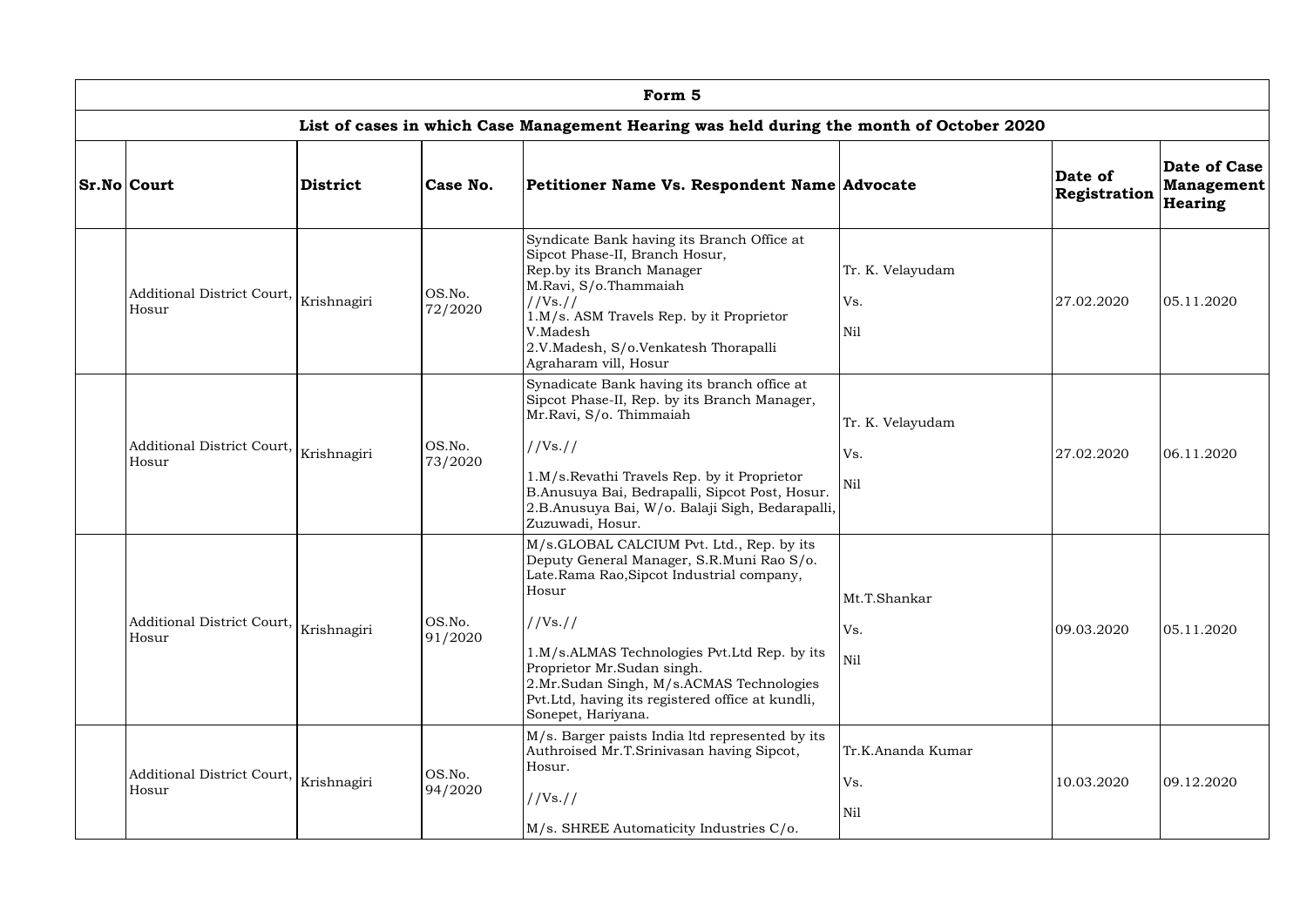| Form 5                                                                                   |                    |                    |                                                                                                                                                                                                                |                         |                         |                                              |  |  |  |  |
|------------------------------------------------------------------------------------------|--------------------|--------------------|----------------------------------------------------------------------------------------------------------------------------------------------------------------------------------------------------------------|-------------------------|-------------------------|----------------------------------------------|--|--|--|--|
| List of cases in which Case Management Hearing was held during the month of October 2020 |                    |                    |                                                                                                                                                                                                                |                         |                         |                                              |  |  |  |  |
| <b>Sr.No Court</b>                                                                       | <b>District</b>    | Case No.           | Petitioner Name Vs. Respondent Name Advocate                                                                                                                                                                   |                         | Date of<br>Registration | Date of Case<br><b>Management</b><br>Hearing |  |  |  |  |
|                                                                                          |                    |                    | Abishak Industrict by its Proprietor<br>M.RajaGowandr Mohanraj, Sipcot Hosur.                                                                                                                                  |                         |                         |                                              |  |  |  |  |
|                                                                                          |                    |                    | Andhra Bank having its branch ofice at Housr<br>Represented by its Branch Manager,<br>Mr.G.Abhishek, S/o.Mr.G.Prabhakar David,                                                                                 | Tr. K. Velayudam        |                         |                                              |  |  |  |  |
| Additional District Court, Krishnagiri<br>Hosur                                          |                    | OS.No.<br>102/2020 | //Vs. //                                                                                                                                                                                                       | Vs.                     | 24.03.2020              | 04.12.2020                                   |  |  |  |  |
|                                                                                          |                    |                    | 1.M/s.M.R.Automobiles, Res.by its<br>Prop.R.Prabhakar<br>2.R.Prabhakar, S/o.Ramakrishnappa, Prop. Of<br>M/s.M.R.Automobiles Nothikuppam, Hosur                                                                 | Nil                     |                         |                                              |  |  |  |  |
|                                                                                          |                    |                    | Andhra Bank having its branch Office at Hosur<br>represented by its Branch Manager,<br>Mr.G.Abhishek, S/o.Mr.G.Prabhakar David                                                                                 |                         |                         |                                              |  |  |  |  |
| Additional District Court, $\big _{\rm Krishnagiri}$                                     | OS.No.<br>103/2020 |                    | $1/Vs.$ //                                                                                                                                                                                                     | Tr. K. Velayudam<br>Vs. | 24.03.2020              | 16.12.2020                                   |  |  |  |  |
| Hosur                                                                                    |                    |                    | 1.M/s.Sri Manjunatha Hardware & Paints,<br>Rep.by its Prop.K.Manjunatha, Bagalur Road,<br>Hosur<br>2.K.Manjunatha, S/o.Kemparao, Prop.of<br>M/s.Sri Manjunatha Hardware & Paints,<br>Kumbalam, Krishnagiri dt. | Nil                     |                         |                                              |  |  |  |  |
| Additional District Court, $\big _{\rm Krishnagiri}$                                     |                    | OS.No              | Hosur COIR Foams Pvt. Ltd. Rep. by its<br>Manager (Account and finance)<br>Mr.M.V.R.K.Kishore S/o. M.V.Jaganmohan<br>Rao, Sipcot industrial East, Hosur.                                                       | Tr.M.S.Tamil Nathan     |                         |                                              |  |  |  |  |
| Hosur                                                                                    |                    | 110/2020           | //Vs://                                                                                                                                                                                                        | Vs.                     | 06.06.2020              | 11.12.2020                                   |  |  |  |  |
|                                                                                          |                    |                    | Mrs.Ankita Mishra Proprietor M/s.Gayathiri<br>Emporium, Narayana Street, Leelamahal road,<br>Vishakapatinam.                                                                                                   | Nil                     |                         |                                              |  |  |  |  |
| Additional District Court,<br>Hosur                                                      | Krishnagiri        | OS.No.<br>111/2020 | Bank of India, having its head Office Res. by its<br>consituent Attorney Mr.T.Sivakumar, S/o.<br>Thandavan at M.M.Reddy complex old                                                                            | Tr. K. Velayudam<br>Vs. | 06.06.2020              | 04.12.2020                                   |  |  |  |  |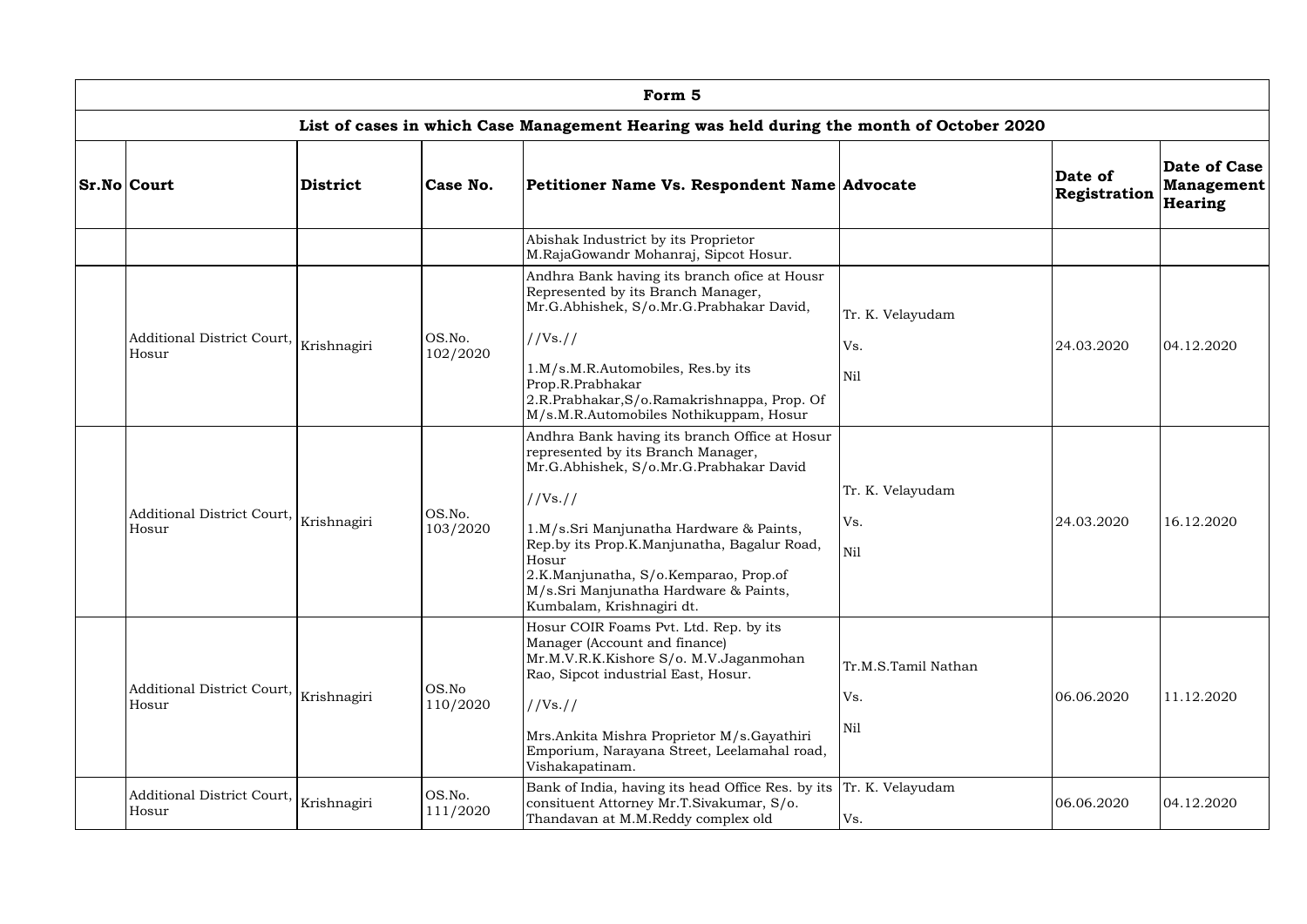|    | Form 5                                                        |                 |                    |                                                                                                                                                                                                                                                                                                                                                                                   |                                |                         |                                              |  |  |  |  |  |
|----|---------------------------------------------------------------|-----------------|--------------------|-----------------------------------------------------------------------------------------------------------------------------------------------------------------------------------------------------------------------------------------------------------------------------------------------------------------------------------------------------------------------------------|--------------------------------|-------------------------|----------------------------------------------|--|--|--|--|--|
|    |                                                               |                 |                    | List of cases in which Case Management Hearing was held during the month of October 2020                                                                                                                                                                                                                                                                                          |                                |                         |                                              |  |  |  |  |  |
|    | <b>Sr.No Court</b>                                            | <b>District</b> | Case No.           | Petitioner Name Vs. Respondent Name Advocate                                                                                                                                                                                                                                                                                                                                      |                                | Date of<br>Registration | Date of Case<br>Management<br><b>Hearing</b> |  |  |  |  |  |
|    |                                                               |                 |                    | Bangalore road, Hosur.<br>//Vs. //<br>1.M/s.Easik Kumaran Auto Pats, Rep. by its<br>Proprietor S.Jansi Rani Rajeshwari layout,<br>Sipcot, Hosur.<br>2.S.Jansi Rani W/o. Rathinam Bharathi Nagar,<br>Mookandapalli, Hosur                                                                                                                                                          | Nil                            |                         |                                              |  |  |  |  |  |
|    | Additional District Court, Krishnagiri<br>Hosur               |                 | OS.No.<br>112/2020 | Andhra Bank Having its Branch Office at<br>Hosur. Rep. by its Branch Managaer<br>Mr.G.Adhishek S/o. Prabhakar David<br>//Vs. //<br>Mr.H.Mahaboob Khan, So. Hassan khan,<br>Thorrapalli vill. Penandapalli post, Hosur.<br>2.M.Govinda Reddy Alasapalli vill. Hosur                                                                                                                | Tr. K. Velayudam<br>Vs.<br>Nil | 06.06.2020              | 04.12.2020                                   |  |  |  |  |  |
|    | Additional District Court, $\big _{\rm Krishnagiri}$<br>Hosur |                 | Os.No<br>114/2020  | Bank of India Having its head Office at<br>Mumbai, Rep. by its Mr.T.Sivakumar S/o.<br>S.Thandvan, MM Reddy complex old Bangalore<br>road, Hosur.<br>//Vs. //<br>1.M/s.Ganesh Engineering Rep. by it Prop.<br>U.Muthu Kumar Office at Kamaraj Nagar,<br>Sipcot, Hosur.<br>2.U.Muthu Kumar S/o. Uthandyapillai,<br>Kudiyana street, Muthal kattalai,<br>Pandurangapuram, Kumbakonam | Tr. K. Velayudam<br>Vs.<br>Nil | 06.06.2020              | 09.12.2020                                   |  |  |  |  |  |
| 12 | Prl. Dist. & Sessions<br>Court                                | Madurai         | $\mbox{NIL}$       | <b>NIL</b>                                                                                                                                                                                                                                                                                                                                                                        | NIL                            | $\mbox{NIL}$            | NIL                                          |  |  |  |  |  |
|    | I Addl. Dist. & Sessions<br>Court                             | Madurai         | $\mbox{NIL}$       | <b>NIL</b>                                                                                                                                                                                                                                                                                                                                                                        | NIL                            | <b>NIL</b>              | NIL                                          |  |  |  |  |  |
|    | I Addl. Sub Court                                             | Madurai         | <b>NIL</b>         | <b>NIL</b>                                                                                                                                                                                                                                                                                                                                                                        | NIL                            | <b>NIL</b>              | <b>NIL</b>                                   |  |  |  |  |  |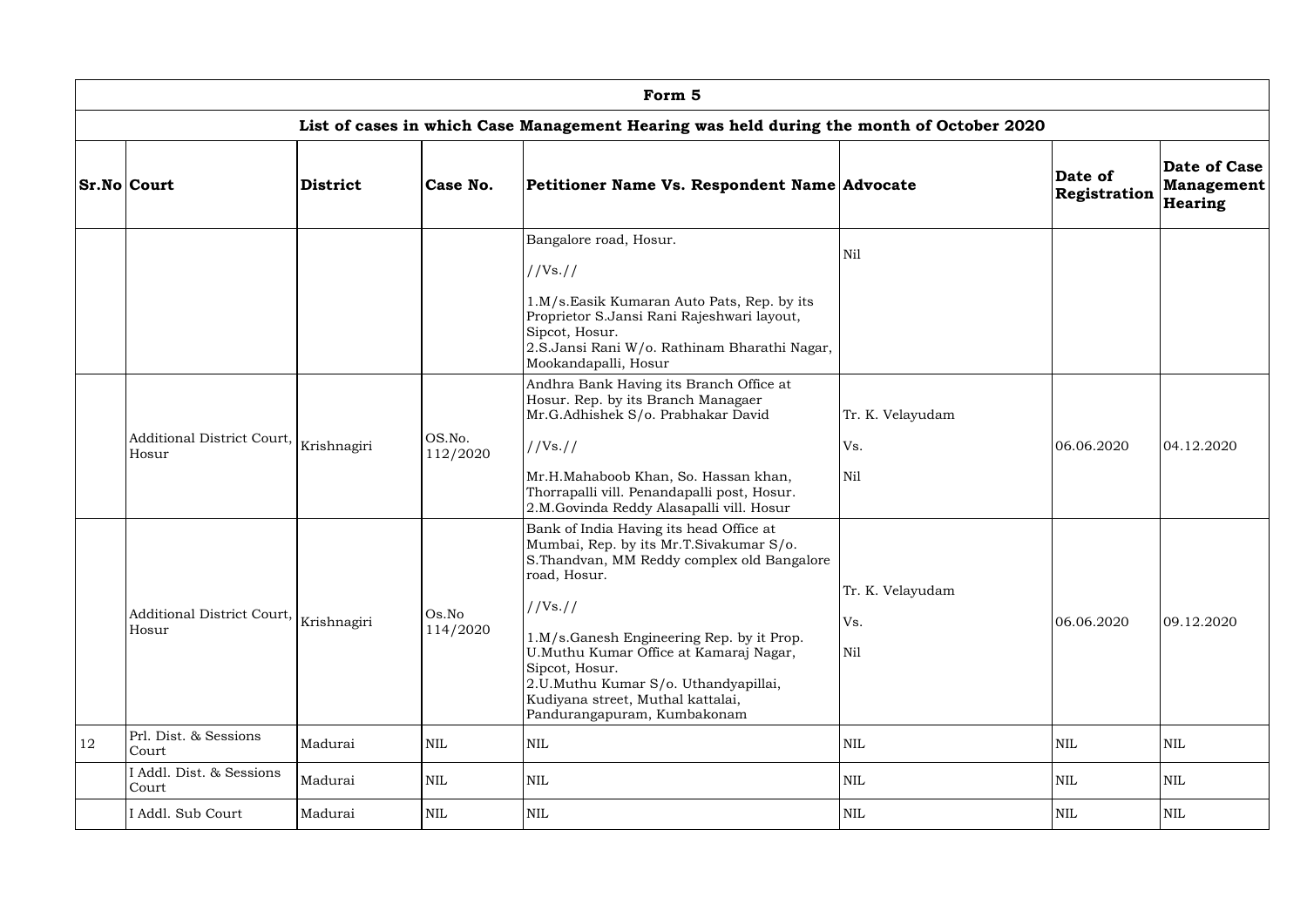|               | Form 5                                                                 |                                                                                                                                 |               |                                                                                                                                                        |                                        |                         |                                       |  |  |  |  |  |
|---------------|------------------------------------------------------------------------|---------------------------------------------------------------------------------------------------------------------------------|---------------|--------------------------------------------------------------------------------------------------------------------------------------------------------|----------------------------------------|-------------------------|---------------------------------------|--|--|--|--|--|
|               |                                                                        |                                                                                                                                 |               | List of cases in which Case Management Hearing was held during the month of October 2020                                                               |                                        |                         |                                       |  |  |  |  |  |
|               | <b>Sr.No Court</b>                                                     | <b>District</b>                                                                                                                 | Case No.      | Petitioner Name Vs. Respondent Name Advocate                                                                                                           |                                        | Date of<br>Registration | Date of Case<br>Management<br>Hearing |  |  |  |  |  |
|               | II Addl. Sub Court                                                     | Madurai                                                                                                                         | <b>NIL</b>    | <b>NIL</b>                                                                                                                                             | <b>NIL</b>                             | <b>NIL</b>              | NIL                                   |  |  |  |  |  |
| 13            | District Court,<br>Nagapattinam                                        | Nagapattinam                                                                                                                    | <b>NIL</b>    | $\mbox{NIL}$                                                                                                                                           | <b>NIL</b>                             | <b>NIL</b>              | <b>NIL</b>                            |  |  |  |  |  |
|               | Fast Track Mahila Court,<br>Nagapattinam                               | Nagapattinam<br><b>NIL</b><br><b>NIL</b>                                                                                        |               | <b>NIL</b>                                                                                                                                             | <b>NIL</b>                             | <b>NIL</b>              |                                       |  |  |  |  |  |
|               | <b>Additional District Court,</b><br>Mayiladuthurai                    | Nagapattinam                                                                                                                    | <b>NIL</b>    | <b>NIL</b>                                                                                                                                             | <b>NIL</b>                             | <b>NIL</b>              | NIL                                   |  |  |  |  |  |
|               | Sub Court,<br><b>NIL</b><br><b>NIL</b><br>Nagapattinam<br>Nagapattinam |                                                                                                                                 |               | <b>NIL</b>                                                                                                                                             | <b>NIL</b>                             | NIL                     |                                       |  |  |  |  |  |
|               | Principal Sub Court,<br>Mayiladuthurai                                 | Nagapattinam                                                                                                                    | <b>NIL</b>    | <b>NIL</b>                                                                                                                                             | <b>NIL</b>                             | <b>NIL</b>              | NIL                                   |  |  |  |  |  |
|               | <b>Additional Sub Court,</b><br>Mayiladuthurai                         | Nagapattinam                                                                                                                    | <b>NIL</b>    | <b>NIL</b>                                                                                                                                             | <b>NIL</b>                             | <b>NIL</b>              | <b>NIL</b>                            |  |  |  |  |  |
| <sup>14</sup> | The Principal District<br>Judge                                        | Namakkal                                                                                                                        | $\cos/2/2020$ | Vishnu Sudha Textiles Rep by its Sole<br>Properties TSudha Rep by her Power Agent<br>VRajagopalan Vs M/sKMS and Company Rep<br>by its Proprietor KBabu | Dakshinamoorthy.L(P),                  | $ 05 - 06 - 2018$       | $ 05 - 11 - 2020$                     |  |  |  |  |  |
|               | The Principal District<br>Judge                                        | Namakkal                                                                                                                        | COS/3/2020    | SSV Feeds rep by its Managing Partner Vs Mani<br>Poultry Farm rep by its Proprietor SMMani and Raghu.T.V(P),<br>another                                |                                        | 19-06-2018              | 10-11-2020                            |  |  |  |  |  |
|               | The Principal District<br>Judge                                        | Harin Feeds by its Manager MSenthilkumar Vs<br>Namakkal<br>Paramasivam Poultry Farm by its Manager<br>COS/5/2020<br>Paramasivam |               | Shanmugam.K(P),<br>Yoganathan.S(R),                                                                                                                    | 21-08-2018                             | 14-10-2020              |                                       |  |  |  |  |  |
|               | The Principal District<br>Judge                                        | Namakkal                                                                                                                        | COS/6/2020    | PePe Feeds by its Managing Partner<br>PTamilarasan Vs Perianna gounder and 8<br>others                                                                 | Shanmugam.K(P),                        | 18-12-2018              | 28-10-2020                            |  |  |  |  |  |
|               | The Principal District<br>Judge                                        | Namakkal                                                                                                                        | COS/7/2020    | NPA Foods and feeds by rep Patner of Velusamy<br>Vs Maruthappan                                                                                        | Rajasekaran.T(P),                      | 19-12-2018              | 29-10-2020                            |  |  |  |  |  |
|               | The Principal District<br>Judge                                        | Namakkal                                                                                                                        | COS/10/2020   | Senthamil Finance by its Managing partner Vs<br>Valarmathi and 2 others                                                                                | Balakrishnan.R(P),<br>Chinnusamy.R(R), | 18-01-2019              | 12-10-2020                            |  |  |  |  |  |
|               | The Principal District<br>Judge                                        | Namakkal                                                                                                                        | COS/11/2020   | RDomnic Xavier Vs Fues Gupta M/sInnovittil<br>church                                                                                                   | Raju.L(P),                             | 18-01-2019              | 12-10-2020                            |  |  |  |  |  |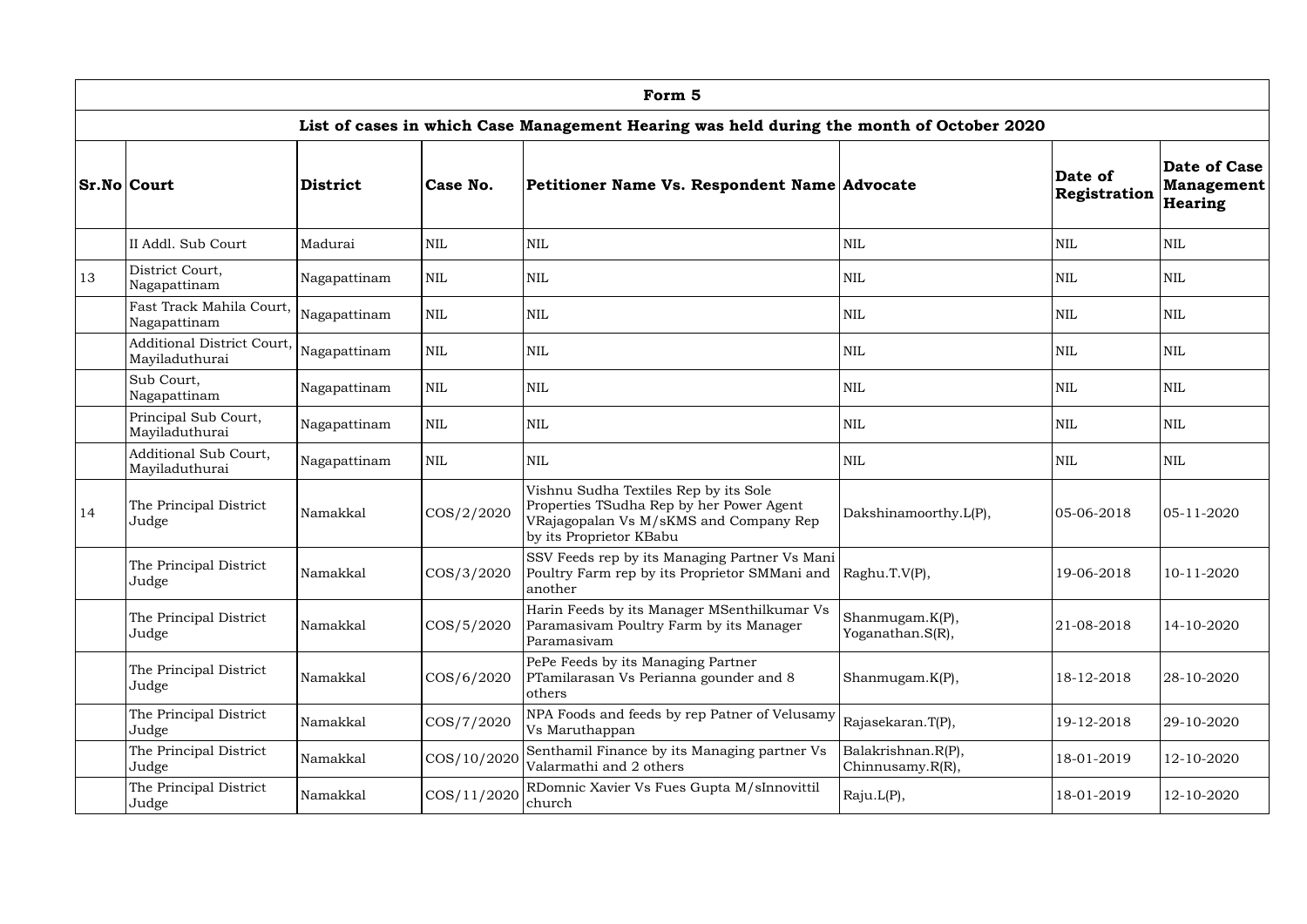| Form 5                                                     |                 |             |                                                                                                                                 |                                          |                                |                                              |  |  |  |  |  |  |
|------------------------------------------------------------|-----------------|-------------|---------------------------------------------------------------------------------------------------------------------------------|------------------------------------------|--------------------------------|----------------------------------------------|--|--|--|--|--|--|
|                                                            |                 |             | List of cases in which Case Management Hearing was held during the month of October 2020                                        |                                          |                                |                                              |  |  |  |  |  |  |
| <b>Sr.No Court</b>                                         | <b>District</b> | Case No.    | Petitioner Name Vs. Respondent Name Advocate                                                                                    |                                          | Date of<br><b>Registration</b> | Date of Case<br>Management<br><b>Hearing</b> |  |  |  |  |  |  |
| The Principal District<br>Judge                            | Namakkal        | COS/12/2020 | Mahindra Feeds and Foods by its partner<br>Palanisamy Vs Selvaraj                                                               | Shanmugam.K(P),                          | 02-03-2019                     | $ 05 - 10 - 2020 $                           |  |  |  |  |  |  |
| The Principal District<br>Judge                            | Namakkal        | COS/15/2020 | Saranya Spinning Mills Pvt Ltd rep by<br>Technical Director Ashokkumar Vs Om sakthi<br>Textiles rep by Properitor Arthanarisamy | Shanmugam.K(P),<br>Arthanari.K(R),       | 21-03-2019                     | 15-10-2020                                   |  |  |  |  |  |  |
| The Principal District<br>Judge                            | Namakkal        | COS/16/2020 | Sri Kumaran Finance by Managing Director<br>MGanesan Vs Sasikala and 2 others                                                   | Murugesan.J. $K(P)$ ,                    | 04-04-2019                     | $05 - 11 - 2020$                             |  |  |  |  |  |  |
| The Principal District<br>COS/17/2020<br>Namakkal<br>Judge |                 |             | Sree amman Finance Rep by its Managing<br>partner RGanesan Vs Kumaresan                                                         | Palanisamy. T.M.(P),<br>$Rxvi.M(R)$ ,    | 25-04-2019                     | 18-11-2020                                   |  |  |  |  |  |  |
| The Principal District<br>Namakkal<br>Judge                |                 | COS/20/2020 | Sri Lakshmi Finance by its Partner<br>PKrishnamoorthi Vs PElango and another                                                    | Krishnamoorthy.T.V(P),                   | 30-04-2019                     | 08-10-2020                                   |  |  |  |  |  |  |
| The Principal District<br>Judge                            | Namakkal        | COS/22/2020 | Gayathiri Finance by its Managing Partner Balu<br>Vs Ramachandiran and 2 others                                                 | Kumarasan.P(P),                          | 13-08-2019                     | 13-10-2020                                   |  |  |  |  |  |  |
| The Principal District<br>Judge                            | Namakkal        | COS/25/2020 | Mahendira feeds and foods by its Managing<br>Partner Palanisamy Vs MuthuKumar                                                   | Shanmugam.K(P),                          | 19-08-2019                     | $05 - 10 - 2020$                             |  |  |  |  |  |  |
| The Principal District<br>Judge                            | Namakkal        |             | COS/24/2020 Indian over seas bank Vs KRKala                                                                                     | Shanmugham.S.A(P),<br>Udhaya kumar.K(R), | 19-08-2019<br>19-08-2019       | $07 - 10 - 2020$                             |  |  |  |  |  |  |
| The Principal District<br>Judge                            | Namakkal        | COS/23/2020 | Syndicate bank Pallipalayam Branch Vs<br>JKavinkumar                                                                            | Shanmugham.S.A(P),                       |                                | $07 - 10 - 2020$                             |  |  |  |  |  |  |
| The Principal District<br>Judge                            | Namakkal        | COS/27/2020 | NPA Foods and Feeds by its Managing Partner<br>Velusamy Vs Kandasamy                                                            | Shanmugam.K(P),<br>Johnedwin.F(R),       | 21-08-2019                     | 14-10-2020                                   |  |  |  |  |  |  |
| The Principal District<br>Judge                            | Namakkal        | COS/28/2020 | Syndicate bank NPudupatti Branch Rep by its<br>Branch Manager Vs PIllaiyaraj and another                                        | Anbazhagan.P(P),                         | 10-09-2019                     | $07 - 10 - 2020$                             |  |  |  |  |  |  |
| The Principal District<br>Judge                            | Namakkal        |             | Syndicate bank NPudupatti Brach REp by its<br>COS/29/2020 Branch Manager Vs VMMadhuranthagai and<br>another                     | Anbazhagan.P(P),                         | 10-09-2019                     | 14-10-2020                                   |  |  |  |  |  |  |
| The Principal District<br>Judge                            | Namakkal        |             | COS/30/2020 RDinesh Vs Gautham Kanunga                                                                                          | Arthanari.K(P),                          | $04-10-2019$                   | 10-11-2020                                   |  |  |  |  |  |  |
| The Principal District<br>Judge                            | Namakkal        | COS/34/2020 | Mahendira Feeds and Foods by its Managing<br>Director Palanisamy Vs Nallaiyan                                                   | Shanmugam.K(P),                          | 02-01-2020                     | 14-10-2020                                   |  |  |  |  |  |  |
| The Principal District<br>Namakkal<br>Judge                |                 |             | M/S Palls Association by Owner<br>COS/35/2020 Radhakrishnan Vs KMS Poultary Parm rep by<br>its Latha @ Krishnalatha             | SureshKumar.P(P),                        | $ 03-01-2020$                  | $02 - 11 - 2020$                             |  |  |  |  |  |  |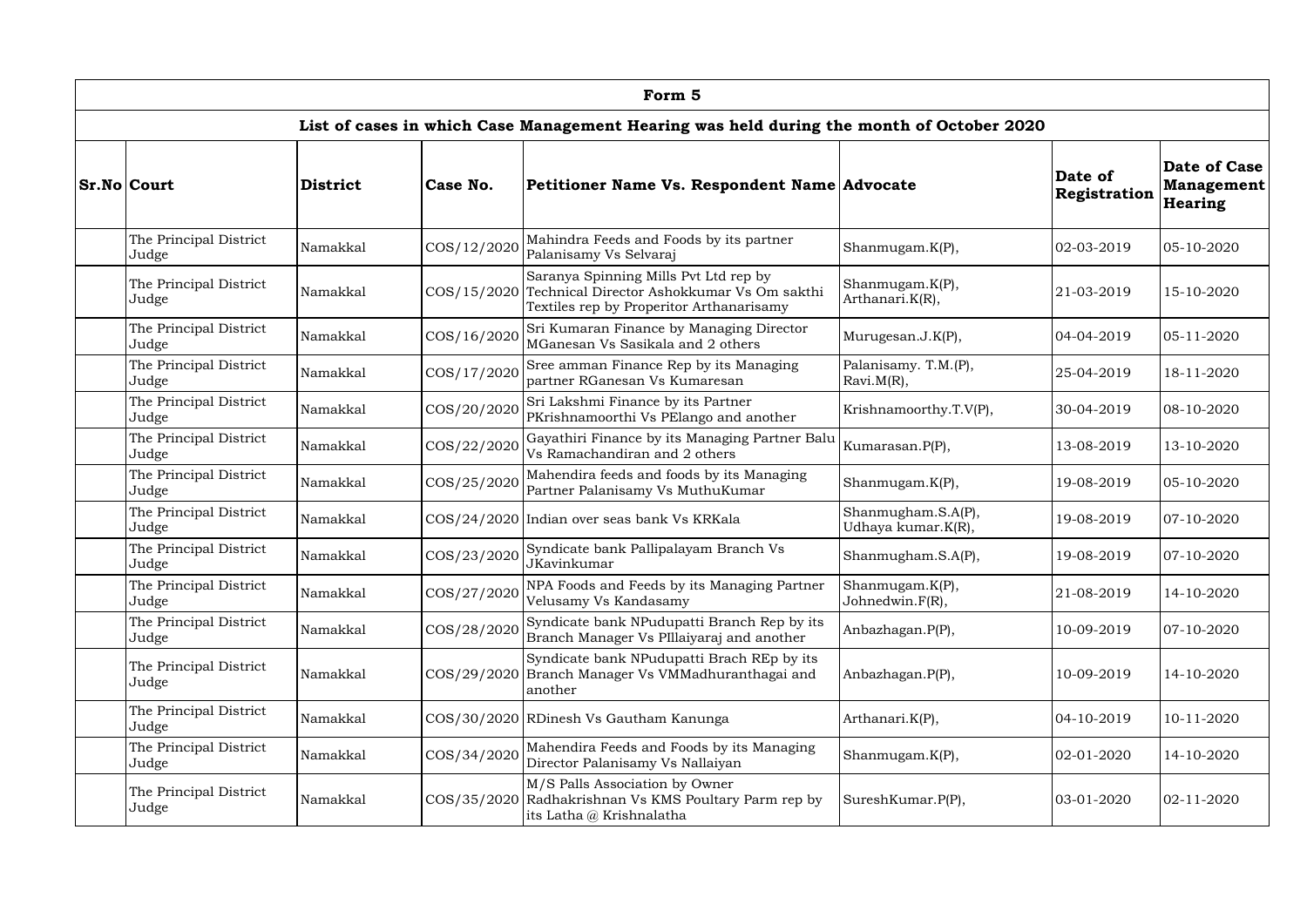| Form 5                                                     |                         |                                                                                   |                                                                                                                                                  |                                            |                         |                                              |  |  |  |  |  |
|------------------------------------------------------------|-------------------------|-----------------------------------------------------------------------------------|--------------------------------------------------------------------------------------------------------------------------------------------------|--------------------------------------------|-------------------------|----------------------------------------------|--|--|--|--|--|
|                                                            |                         |                                                                                   | List of cases in which Case Management Hearing was held during the month of October 2020                                                         |                                            |                         |                                              |  |  |  |  |  |
| <b>Sr.No Court</b>                                         | <b>District</b>         | Case No.                                                                          | Petitioner Name Vs. Respondent Name Advocate                                                                                                     |                                            | Date of<br>Registration | Date of Case<br>Management<br><b>Hearing</b> |  |  |  |  |  |
| The Principal District<br>Judge                            | Namakkal                | COS/37/2020                                                                       | Harin Feeds by its owner MSenthilkumar Vs<br>Sengottuvel                                                                                         | Shanmugam.K(P),<br>Kannan. $C(R)$ ,        | 07-01-2020              | 15-10-2020                                   |  |  |  |  |  |
| The Principal District<br>Judge                            | Namakkal                | COS/38/2020                                                                       | Selvaraj Vs United India Insurance company<br>Ltd by its branch manager                                                                          | Shanmugam.K(P),                            | $ 07-01-2020 $          | 15-10-2020                                   |  |  |  |  |  |
| The Principal District<br>Judge                            | Namakkal                | COS/36/2020                                                                       | Harin Feeds by its Owner MSenthilkumar Vs<br>Chinnusamy                                                                                          | Shanmugam.K(P),<br>Tamilselvan.R(R),       | $ 07-01-2020$           | $07 - 10 - 2020$                             |  |  |  |  |  |
| The Principal District<br>Judge                            | Namakkal                | COS/39/2020                                                                       | Subramani Vs RSR Feeds by its Managing<br>Partner Duraisamy and 5 others                                                                         | Shanmugam.K(P),                            | 08-01-2020              | $ 06-10-2020$                                |  |  |  |  |  |
| The Principal District<br>Judge                            | COS/40/2020<br>Namakkal |                                                                                   | M/sVictory Spinning Private Ltd by its Director<br>TBalachandran Vs M/sRitham Fibrarics and<br>another                                           | Paraneedharan.C(P),<br>Palanisamy. K.K(R), | 21-01-2020              | $07 - 10 - 2020$                             |  |  |  |  |  |
| The Principal District<br>Judge                            | Namakkal                | COS/41/2020                                                                       | M/sVadivel Textiles rep by its Prop PVadivel Vs<br>M/sSri Vaari Fabrics rep by its prop SSelvan                                                  | Gunasekaran.P.M(P),                        | 29-01-2020              | $ 06 - 10 - 2020 $                           |  |  |  |  |  |
| The Principal District<br>Judge                            | Namakkal                | COS/42/2020                                                                       | Canara Bank Namakkal Branch by its Manager<br>Vs KalaivaniK                                                                                      | Vinoth. $S(P)$ ,                           | 30-01-2020              | $ 09-10-2020$                                |  |  |  |  |  |
| The Principal District<br>Judge                            | Namakkal                | COS/43/2020                                                                       | M/sGlobalvet Enterprises by its Owner<br>RGeetharanjani Vs KMS Poultry Farm Latha@<br>Krishnalatha                                               | Suresh Kumar.P(P),                         | $ 05-02-2020$           | 12-10-2020                                   |  |  |  |  |  |
| The Principal District<br>Judge                            | Namakkal                |                                                                                   | Sri Aruljothi murugan Fianance by its<br>COS/45/2020 Managing Partner KMuthusamy Vs<br>SMuthukumaran                                             | Chinnusamy.R(P),                           | 12-03-2020              | 28-10-2020                                   |  |  |  |  |  |
| The Principal District<br>Judge                            | Namakkal                | COS/44/2020                                                                       | Sri Sivaganga Capitals by its Managing Partner<br>KGanesan Vs BVijayasarathi and 2 others                                                        | Chinnusamy.R(P),                           | 12-03-2020              | $ 03-11-2020 $                               |  |  |  |  |  |
| The Principal District<br>Judge                            | Namakkal                | COS/46/2020                                                                       | M/S Arul granites private limited sankari Rep<br>by its Power Agent CArumgam Vs M/S Sri<br>meenakshi granites A Partnership firm and 2<br>others | R.Tamilselvan(P),                          | 13-03-2020              | $ 09-10-2020$                                |  |  |  |  |  |
| The Principal District<br>Judge                            | Namakkal                |                                                                                   | Vijaya Bank (Bank of Baradoa) Rasipuram rep<br>$\cos/47/2020$ by its Branch Manager Vs VTex rep by its<br>proprieter Jayakumar and 2 others      | Satthivel.A(P),                            | 11-06-2020              | 13-10-2020                                   |  |  |  |  |  |
| The Principal District<br>Judge                            | Namakkal                |                                                                                   | COS/48/2020 Dhanlaxmi Bank ltd Vs Arun and another                                                                                               | Anbazhagan.P(P),                           | 17-06-2020              | 12-10-2020                                   |  |  |  |  |  |
| The Principal District<br>COS/49/2020<br>Namakkal<br>Judge |                         | Mahendran Feeds Foods by its managing<br>director Palanisamy Power Egent Mohan Vs | Shanmugam.K(P),                                                                                                                                  | 29-06-2020                                 | $ 06-11-2020 $          |                                              |  |  |  |  |  |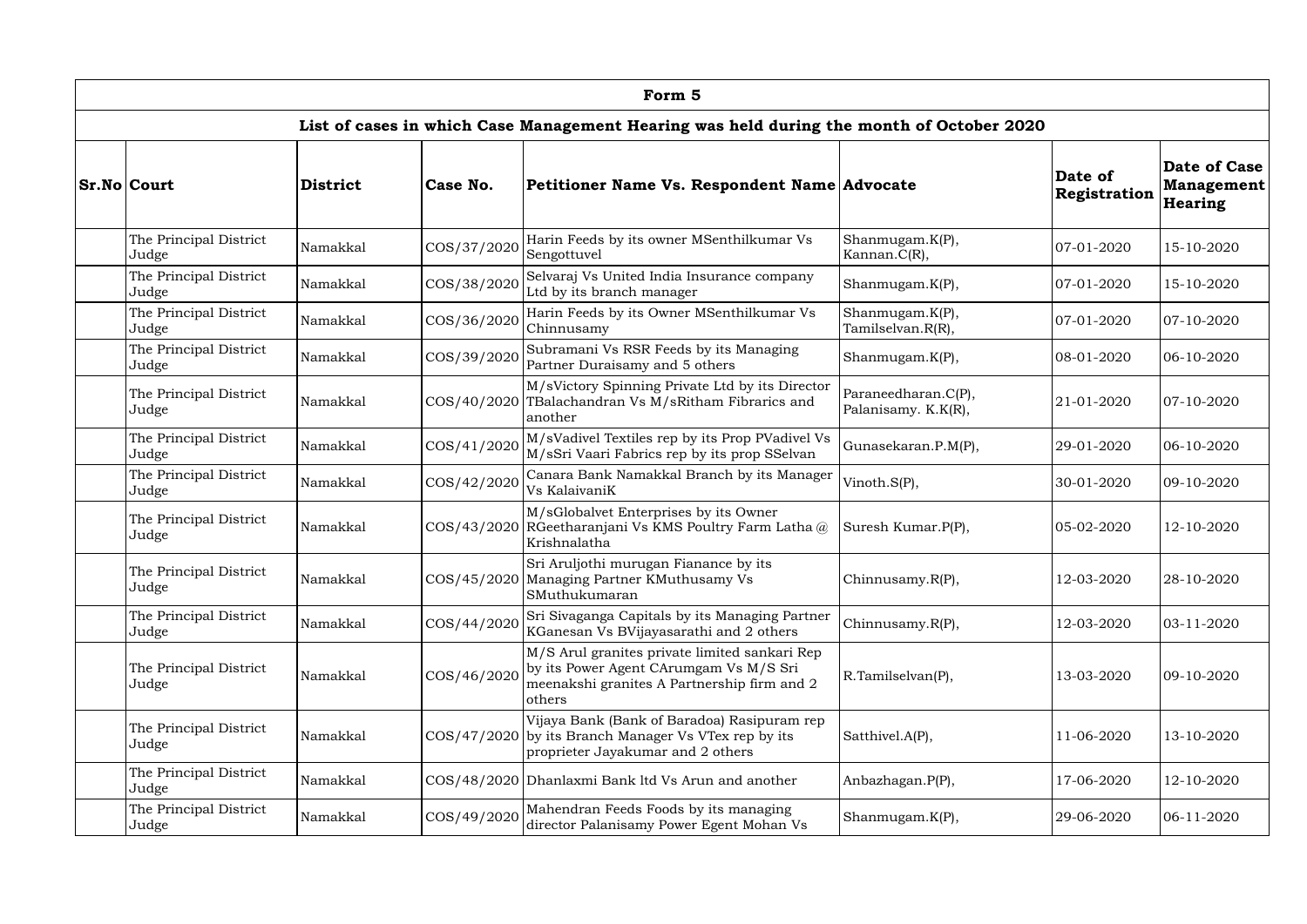|    | Form 5                                       |                                                                                                                                             |                 |                                                                                                                                                                                          |                                   |                         |                                                     |  |  |  |  |  |  |
|----|----------------------------------------------|---------------------------------------------------------------------------------------------------------------------------------------------|-----------------|------------------------------------------------------------------------------------------------------------------------------------------------------------------------------------------|-----------------------------------|-------------------------|-----------------------------------------------------|--|--|--|--|--|--|
|    |                                              |                                                                                                                                             |                 | List of cases in which Case Management Hearing was held during the month of October 2020                                                                                                 |                                   |                         |                                                     |  |  |  |  |  |  |
|    | <b>Sr.No Court</b>                           | <b>District</b>                                                                                                                             | Case No.        | Petitioner Name Vs. Respondent Name Advocate                                                                                                                                             |                                   | Date of<br>Registration | Date of Case<br><b>Management</b><br><b>Hearing</b> |  |  |  |  |  |  |
|    |                                              |                                                                                                                                             |                 | Poongodi                                                                                                                                                                                 |                                   |                         |                                                     |  |  |  |  |  |  |
|    | The Principal District<br>Judge              | Namakkal                                                                                                                                    | COS/50/2020     | Hain Feeds by its Owner MSenthilkumar by<br>power Agent PSellamuthu Vs Rajagopal                                                                                                         | Shanmugam.K(P),                   | 07-07-2020              | 09-10-2020                                          |  |  |  |  |  |  |
|    | The Principal District<br>Judge              | Namakkal                                                                                                                                    | COS/51/2020     | M/sLogical Agri Business India Private Limited<br>rep by its Managing Director Vs M/sSri<br>Lakshmi Narasimha Poultry Farm Pvt ltdrep by<br>its Managing Director MrKalidindi and 4 othe | Shanmugam.K(P),                   | 29-07-2020              | $ 06-10-2020$                                       |  |  |  |  |  |  |
|    | The Principal District<br>Judge              | Mahendra feeds foods by rep its Proseding<br>COS/52/2020 Partner Palanisamy Agent M Mohan Vs<br>Namakkal<br>Shanmugam.K(P),<br>Balakrishnan |                 |                                                                                                                                                                                          | 19-08-2020                        | 10-11-2020              |                                                     |  |  |  |  |  |  |
|    | The Principal District<br>Judge              | Namakkal                                                                                                                                    | COS/53/2020     | Mahendran feeds and foods by rep partner<br>palanisamy by rep agent MMohan Vs<br>Senthikumar                                                                                             | Shanmugam.K(P),<br>Vinoth.S(R),   | 19-08-2020              | 28-10-2020                                          |  |  |  |  |  |  |
|    | The Principal District<br>Judge              | Namakkal                                                                                                                                    | COS/54/2020     | Subashree Feeds by its Owner Umamaheswari<br>Vs Palanivel                                                                                                                                | Shanmugam.K(P),                   | 21-08-2020              | 28-10-2020                                          |  |  |  |  |  |  |
|    | The Principal District<br>Judge              | Namakkal                                                                                                                                    | $\cos(55/2020)$ | Saranya Spinning Mills Pvt.Ltd., rep. by<br>Techinical Director Ashokkumar Vs Sri<br>Saravana Fabarics rep. owner Abimanyuraja                                                           | Shanmugam.K(P),<br>A.K.C.S.(R),   | 13-10-2020              | 20-11-2020                                          |  |  |  |  |  |  |
|    | The Principal District<br>Judge              | Namakkal                                                                                                                                    |                 | Muthu Poultry Agencies by its Managing<br>COS/56/2020 Partner Thiyagarajan by power agent<br>Tamilselvan Vs Kannan                                                                       | Shanmugam.K(P),                   | 16-10-2020              | 24-11-2020                                          |  |  |  |  |  |  |
|    | The Principal District<br>Judge              | Namakkal                                                                                                                                    | COS/57/2020     | Muthu poultary Egency by rep Managing<br>partner thiyagarajan power Egent Tamilselvan<br>Vs Subramani                                                                                    | Shanmugam.K(P),                   | 16-10-2020              | 24-11-2020                                          |  |  |  |  |  |  |
|    | The Principal District<br>Judge              | Namakkal                                                                                                                                    | COS/58/2020     | Hari Feeds by its Owner M.Senthilkumar Vs<br>R.V.S.Poultry Farm by owner Velappan                                                                                                        | Shanmugam.K(P),<br>Raghu.T.V(R),  | 08-10-2020              | 20-11-2020                                          |  |  |  |  |  |  |
|    | The Principal District<br>Judge              | Namakkal                                                                                                                                    | $\cos(59/2020)$ | Harin Feeds by Manager M.Senthilkumar Vs<br>Krishnaveni Poultry Farm by its Manager<br>Periasamy                                                                                         | Shanmugam.K(P),<br>Krishnan.P(R), | 30-09-2020              | 20-11-2020                                          |  |  |  |  |  |  |
| 15 | District Court<br>Udhagamandalam,<br>Nilgris | Nilgris                                                                                                                                     | <b>NIL</b>      | <b>NIL</b>                                                                                                                                                                               | <b>NIL</b>                        | <b>NIL</b>              | NIL                                                 |  |  |  |  |  |  |
| 16 | Principal District Court                     | Perambalur                                                                                                                                  | <b>NIL</b>      | $\mbox{NIL}$                                                                                                                                                                             | <b>NIL</b>                        | <b>NIL</b>              | NIL                                                 |  |  |  |  |  |  |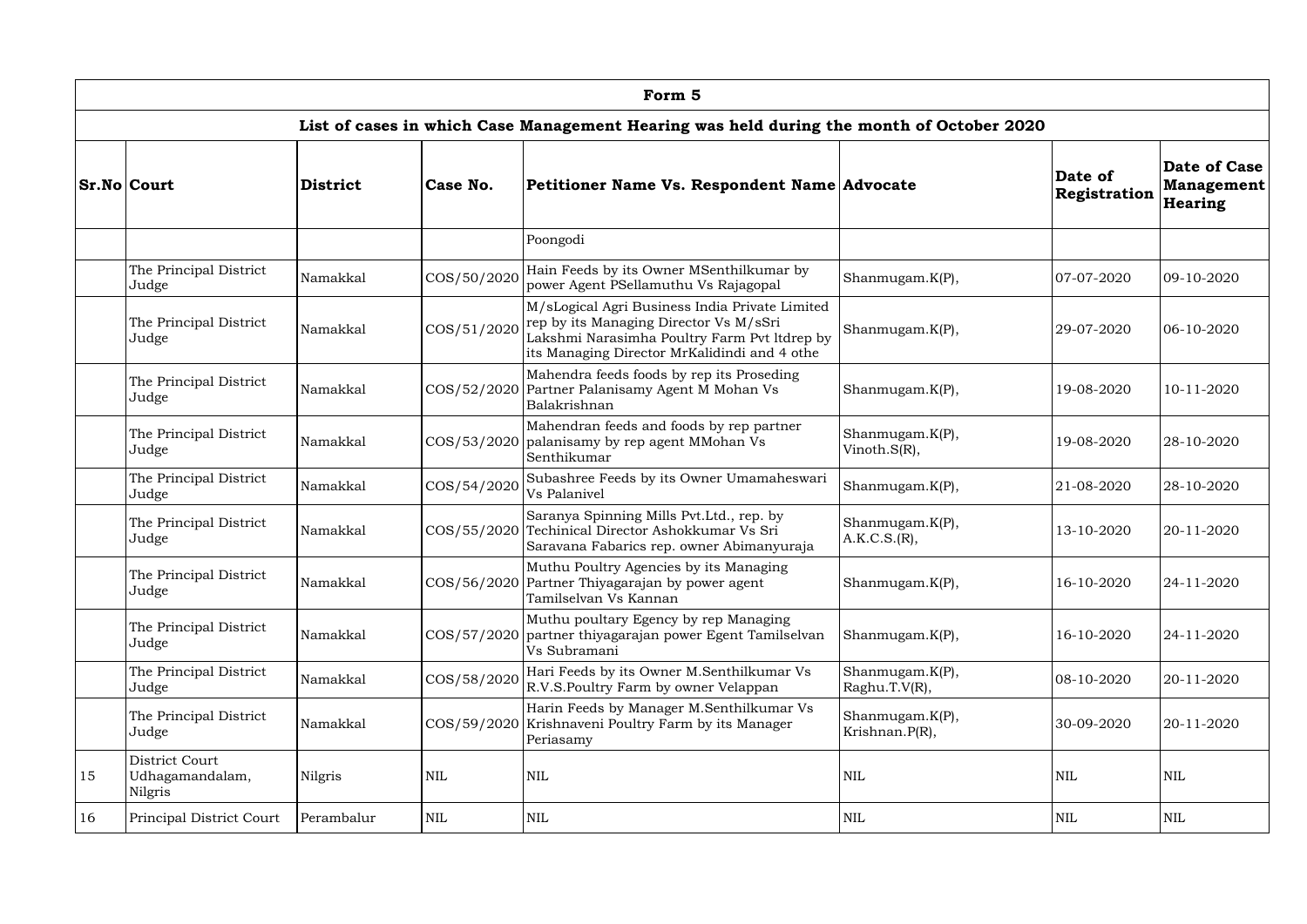|    | Form 5                                                 |                 |                                              |                                                                                          |                                                 |                         |                                       |  |  |  |  |  |
|----|--------------------------------------------------------|-----------------|----------------------------------------------|------------------------------------------------------------------------------------------|-------------------------------------------------|-------------------------|---------------------------------------|--|--|--|--|--|
|    |                                                        |                 |                                              | List of cases in which Case Management Hearing was held during the month of October 2020 |                                                 |                         |                                       |  |  |  |  |  |
|    | <b>Sr.No Court</b>                                     | <b>District</b> | Case No.                                     | Petitioner Name Vs. Respondent Name Advocate                                             |                                                 | Date of<br>Registration | Date of Case<br>Management<br>Hearing |  |  |  |  |  |
|    | Mahila Court                                           | Perambalur      | <b>NIL</b>                                   | <b>NIL</b>                                                                               | <b>NIL</b>                                      | <b>NIL</b>              | <b>NIL</b>                            |  |  |  |  |  |
|    | Sub Court                                              | Perambalur      | <b>NIL</b>                                   | <b>NIL</b>                                                                               | <b>NIL</b>                                      | <b>NIL</b>              | <b>NIL</b>                            |  |  |  |  |  |
| 17 | The Principal District<br>Court                        | Pudukkottai     | OS 71/18                                     | Subaithabegam Vs Balasubramanian                                                         | Thiru.M.Jeyanthan                               | 28.04.2018              | 03.11.2020                            |  |  |  |  |  |
|    | The Principal District<br>Court                        | Pudukkottai     | OS 64/18                                     | i) Gulgarini ii) Abdul Rahman Vs Rahamath<br>Nisa and 8 others                           | Thiru.K.Anbazhahan                              | 07.09.2018              | 20.11.2020                            |  |  |  |  |  |
|    | The Principal Sub Court                                | Pudukkottai     | OS 77/15                                     | Corpration Bank Vs. N. Shankar                                                           | .P. Jawaher Vs K. Murugesan                     | 18.02.2015              | 01.12.2020                            |  |  |  |  |  |
|    | The Principal Sub Court                                | Pudukkottai     | O.S.<br>451/2017                             | Canarabank Thirumayam Branch Vs R.<br>Vasanthi                                           | S. Dhananjaya Ramachandran<br>Vs Exp            | 04.10.2017              | 07.12.2020                            |  |  |  |  |  |
|    | The Principal Sub Court                                | Pudukkottai     | O.s.<br>305/2010                             | S. Nagarajan Vs. Dhanam Meenakhi & other                                                 | S. SivaJothi Vs S.<br>Chockalingam              | 01.09.2010              | 15.12.2020                            |  |  |  |  |  |
|    | The Principal Sub Court                                | Pudukkottai     | O.S.<br>533/2017                             | Canara Bank Thirumayam Branch Vs. K.<br>Karuppaiah                                       | S. Dhananjaya Ramachandran<br>Vs M. Raja        | 13.12.17                | 18.01.2021                            |  |  |  |  |  |
|    | The Principal Sub Court                                | Pudukkottai     |                                              | O.S.381/2015 Canara Bank Thirumayam Vs. U. Palanisamy                                    | S. Meyappan Vs A. Chellaiah                     | 24.08.15                | 01.12.2020                            |  |  |  |  |  |
|    | The Principal Sub Court                                | Pudukkottai     | O.S.231/2018                                 | State Bank of Inida Main Branch Pudukkottai<br>Vs. Pandiselvi                            | T. Kannadasan Vs Exp                            | 26.07.20                | 12.01.2021                            |  |  |  |  |  |
|    | The Principal Sub Court                                | Pudukkottai     | O.S.<br>171/2018                             | UCO Bank Pudukkottai Branch Vs. K.<br>Palanisamy                                         | S. M Kumar                                      | 21.06.18                | 05.01.2021                            |  |  |  |  |  |
|    | The Principal Sub Court                                | Pudukkottai     | O.S.125/2014                                 | State Bank of India Main Branch Thanjavour<br>vs. K. Perumal and other                   | s. Muthaiyan Vs Pon.<br>Gagendran               | 24.03.2014              | 08.12.2020                            |  |  |  |  |  |
|    | The Principal Sub Court                                | Pudukkottai     | O.S.<br>201/2016                             | Union Bank of India. Pudukkottai Vs.<br>Rajendran                                        | K. Narayanan Vs C.<br>Shanmugam                 | 20.06.2016              | 24.11.2020                            |  |  |  |  |  |
|    | The Principal Sub Court                                | Pudukkottai     | 0. S. 279/17                                 | Canara Bank Thirumayam Branch Vs.<br>Rengasamy                                           | S. Dhananjaya Ramachandran<br>Vs G. Arokiyasamy | 15.06.2017              | 03.11.2020                            |  |  |  |  |  |
|    | The Principal Sub Court                                | Pudukkottai     | 0.S. 449/17                                  | canara Bank Thirumayam Branch Vs .A.<br>annadurai                                        | S. Dhananjaya Ramachandran<br>Vs k. Rajakili.   | 03.10.17                | 04.12.2020                            |  |  |  |  |  |
|    | The Principal Sub Court                                | Pudukkottai     | 0. S. 87/16                                  | canara Bank Thirumayam Branch Vs A.<br>Chellaiah                                         | M. Veerappan Vs M.<br>Ganagarathenam            | 10.03.16                | 05.01.2021                            |  |  |  |  |  |
|    | 0. S. 273/17<br>The Principal Sub Court<br>Pudukkottai |                 | Canara Bank Thirumayam Branch Vs R.<br>Muthu | S. Dhananjaya Ramachandran<br>Vs Exp                                                     | 14.06.17                                        | 18.01.2021              |                                       |  |  |  |  |  |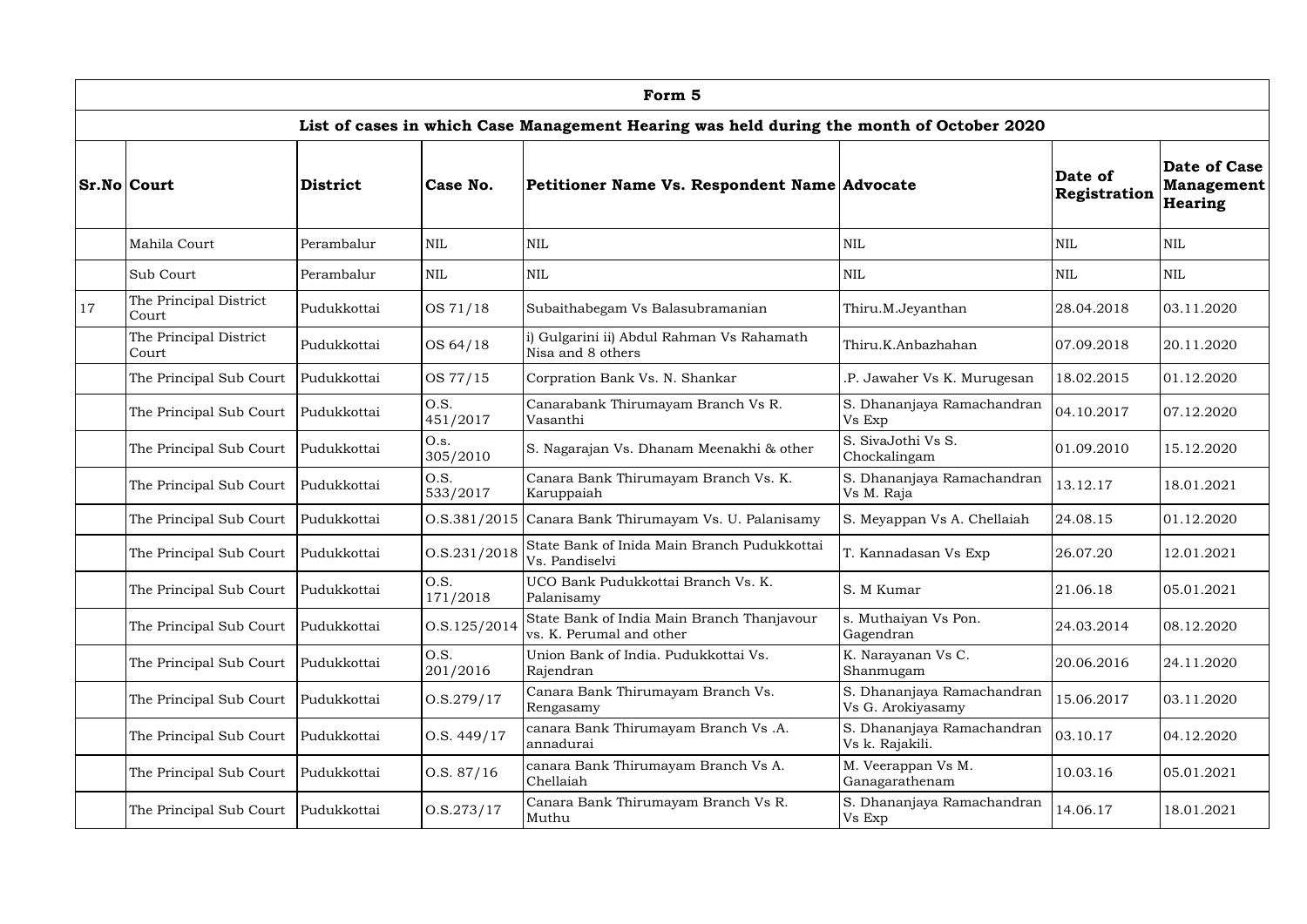| Form 5                                                   |                 |                                                    |                                                                                          |                                                       |                         |                                              |  |  |  |  |  |
|----------------------------------------------------------|-----------------|----------------------------------------------------|------------------------------------------------------------------------------------------|-------------------------------------------------------|-------------------------|----------------------------------------------|--|--|--|--|--|
|                                                          |                 |                                                    | List of cases in which Case Management Hearing was held during the month of October 2020 |                                                       |                         |                                              |  |  |  |  |  |
| <b>Sr.No Court</b>                                       | <b>District</b> | Case No.                                           | Petitioner Name Vs. Respondent Name Advocate                                             |                                                       | Date of<br>Registration | Date of Case<br>Management<br><b>Hearing</b> |  |  |  |  |  |
| The Principal Sub Court                                  | Pudukkottai     | 0. S. 205 / 18                                     | R. Ravindran Vs. Namachivayam                                                            | S. Sagadevan Vs S. Suresh<br>babu                     | 09.07.18                | 07.12.2020                                   |  |  |  |  |  |
| The Principal Sub Court                                  | Pudukkottai     | 0. S. 25 / 18                                      | Canara Bank Thirumayam Branch Vs. A.<br>Sangeli                                          | S. Dhananjaya Ramachandran<br>Vs S. Govindarasu       | 30.01.18                | 03.11.2020                                   |  |  |  |  |  |
| The Principal Sub Court                                  | Pudukkottai     | 0.S. 303/18                                        | Veerammal Vs. Muthu $(a)$ Eenamuthu                                                      | K. Kulanthivel Vs Exp                                 | 03.09.18                | 09.11.2020                                   |  |  |  |  |  |
| The Principal Sub Court                                  | Pudukkottai     | 0. S. 275 / 17                                     | canara Bank Thirumayam Branch Vs S.<br>Kannan                                            | S. Dhananjaya Ramachandran                            | 14.06.17                | 22.12.2020                                   |  |  |  |  |  |
| 0. S. 399/18<br>The Principal Sub Court<br>Pudukkottai   |                 | IOB Pudukkottai Vs. P.P. Sampathkura and<br>others | K. Narayanan                                                                             | 26.11.2018                                            | 12.01.2021              |                                              |  |  |  |  |  |
| The Principal Sub Court                                  | Pudukkottai     | 0. S. 171/19                                       | Lakshmi Vilas Bank Pudukkottai Branch, Vs.<br>S. Thirumeni & 2 others                    | M. Veerappan Vs P.T. Panneer<br>selvam & S. Murugesan | 30.04.19                | 04.01.2021                                   |  |  |  |  |  |
| The Principal Sub Court                                  | Pudukkottai     | 0.S. 31/19                                         | M. Nadanam Vs. A. Amutha                                                                 | C. Thirumoorthy Vs V.<br>Subramaniyan & Ganagambal    | 13.02.19                | 15.12.2020                                   |  |  |  |  |  |
| The Principal Sub Court                                  | Pudukkottai     | 0. S.475/19                                        | Canara Bank Pudukkottai Vs. A. Muthu<br>Rangiyam                                         | S. Dhananjaya Ramachandran                            | 26.11.19                | 04.01.2021                                   |  |  |  |  |  |
| The Principal Sub Court                                  | Pudukkottai     | 0.S. 47/19                                         | S. Veerasaamy VS. Nasimabeegam & 7 others                                                | K. Narayanan Vs Exp                                   | 25.02.19                | 10.11.2020                                   |  |  |  |  |  |
| The Principal Sub Court   Pudukkottai                    |                 | O.S. 217/19                                        | Indian Overseas Bank N arthamalai Branch vs<br>Navaneethakrishnan                        | G. Nangai Vs S. Sahadevan                             | 12.06.20                | 10.11.2020                                   |  |  |  |  |  |
| The Principal Sub Court                                  | Pudukkottai     | 0.S. 359/19                                        | Soosainathan Vs. Senthil & others                                                        | Solai Methaiah Vs C.<br>Karunaneethi                  | 24.09.19                | 15.12.2020                                   |  |  |  |  |  |
| The Principal Sub Court                                  | Pudukkottai     | O.S. 127/19                                        | S. Balasubramaniyan Vs. VG. kannan @<br>Thamarai kannan                                  | P.M. Shek Dhivan                                      | 05.4.19                 | 09.11.2020                                   |  |  |  |  |  |
| The Principal Sub Court                                  | Pudukkottai     | 0.S. 149/19                                        | Veerasekaran Vs. Ravichandran                                                            | T. Palaninathan                                       | 23.04.19                | 10.11.2020                                   |  |  |  |  |  |
| The Principal Sub Court                                  | Pudukkottai     | 0. S. 75/19                                        | Canara Bank Pudukkottai VS. S. Ravikumar &<br>another                                    | S. Dhananjaya Ramachandran<br>Vs P. Jawahar           | 08.03.19                | 30.11.2020                                   |  |  |  |  |  |
| The Principal Sub Court                                  | Pudukkottai     | 0.S. 227/19                                        | A.Palaniappan V.s. C. Elangoven                                                          | P. Balamurugan Vs A.<br>Chellaiah                     | 24.06.19                | 12.01.2021                                   |  |  |  |  |  |
| The Additional Sub<br>Court                              | Pudukkottai     | OS 258/2002                                        | Rajamanikam Vs Sethurajan Chrttiar                                                       | VS.Bathrinath Vs Mohamed                              | 19.11.2002              | 05.12.2020                                   |  |  |  |  |  |
| The Additional Sub<br>Pudukkottai<br>OS 60/2006<br>Court |                 | Muthuraman Vs Shanmugam and others                 | K.Narayanan Vs<br>K.Balasundaram                                                         | 07.04.2006                                            | 21.11.2020              |                                              |  |  |  |  |  |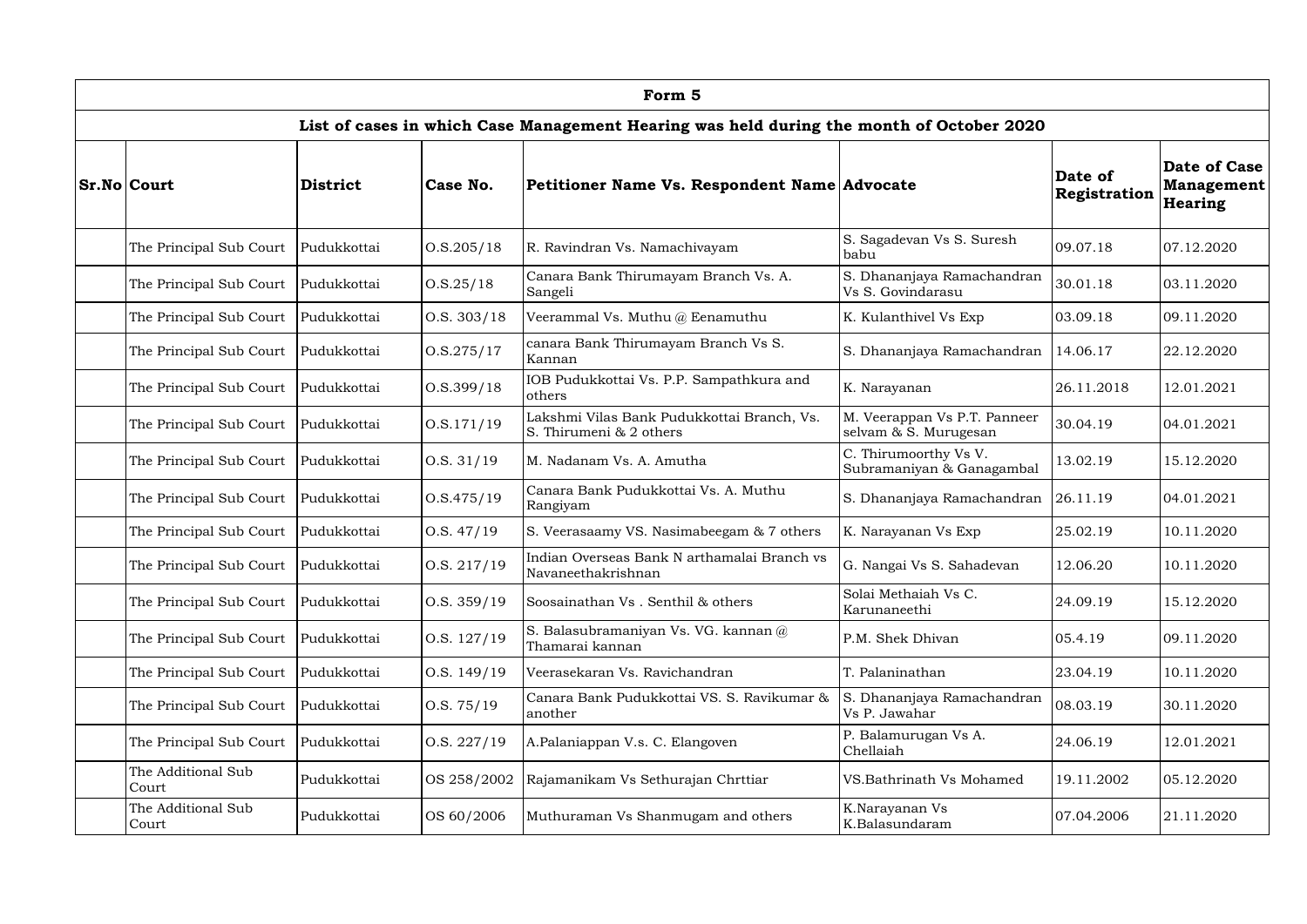|    | Form 5                                                 |                    |                                                                                                                                                                                             |                                                                                                                                                                                                                              |                                                         |                         |                                              |  |  |  |  |  |
|----|--------------------------------------------------------|--------------------|---------------------------------------------------------------------------------------------------------------------------------------------------------------------------------------------|------------------------------------------------------------------------------------------------------------------------------------------------------------------------------------------------------------------------------|---------------------------------------------------------|-------------------------|----------------------------------------------|--|--|--|--|--|
|    |                                                        |                    |                                                                                                                                                                                             | List of cases in which Case Management Hearing was held during the month of October 2020                                                                                                                                     |                                                         |                         |                                              |  |  |  |  |  |
|    | <b>Sr.No Court</b>                                     | <b>District</b>    | Case No.                                                                                                                                                                                    | Petitioner Name Vs. Respondent Name Advocate                                                                                                                                                                                 |                                                         | Date of<br>Registration | Date of Case<br><b>Management</b><br>Hearing |  |  |  |  |  |
|    | The Additional Sub<br>Court                            | Pudukkottai        | OS 68/2006                                                                                                                                                                                  | Sudagar Vs Special officer, PACB, Irungakkottai<br>and other                                                                                                                                                                 | K. Kulanthivel Vs<br>T.Senthilkumar                     | 20.04.2006              | 03.11.2020                                   |  |  |  |  |  |
|    | The Additional Sub<br>Court                            | Pudukkottai        | OS 180/2009                                                                                                                                                                                 | A/M Muthumariammal Temple, Narthamalai Vs<br>Karippaiah and others                                                                                                                                                           | S.Rajaathmoolam Vs<br>S.Mutrhukumar                     | 09.10.2009              | 03.11.2020                                   |  |  |  |  |  |
|    | The Additional Sub<br>Court                            | Pudukkottai        | OS 410/2010                                                                                                                                                                                 | Br. Manager TMB, Pudukkottai Vs Amusu and<br>others                                                                                                                                                                          | K.Shanmugam                                             | 26.11.2020              | 03.12.2020                                   |  |  |  |  |  |
|    | Sub Court, Aranthangi                                  | Pudukkottai        | OS 74/18                                                                                                                                                                                    | SBI, Mimisal Branch Rep. by its Manager Vs<br>I)Sebasthiyammal ii) Malarvizhi                                                                                                                                                | Thiru.S.Padmananthan Vs<br>Thiru.B.Venkatesan           | 19.04.2018              | 02.11.2020                                   |  |  |  |  |  |
|    | OS 49/19<br>Sub Court, Aranthangi<br>Pudukkottai       |                    |                                                                                                                                                                                             | The karur Vysya Bank Ltd., Rep by its Branch<br>Manager, Aranthangi Vs Muthukrishnan                                                                                                                                         | Thiru.B.Venkatesan Vs<br>Thiru.A.M.Shanmuga<br>sundaram | 25.07.2019              | 03.11.2020                                   |  |  |  |  |  |
|    | The Mahila Court                                       | Pudukkottai        | OS 74/19                                                                                                                                                                                    | i)P. Venkata Subbu ii)V. Subhassree VS R.R.<br>Srinivasan and 2 another                                                                                                                                                      | Thiru.S.Chockalingam                                    | 19.08.2019              | 10.11.2020                                   |  |  |  |  |  |
| 18 | Principal District Court                               | Ramanathapuram NIL |                                                                                                                                                                                             | <b>NIL</b>                                                                                                                                                                                                                   | <b>NIL</b>                                              | <b>NIL</b>              | <b>NIL</b>                                   |  |  |  |  |  |
| 19 | Principal District Court,<br>Salem.                    | Salem              | $\text{NIL}$                                                                                                                                                                                | <b>NIL</b>                                                                                                                                                                                                                   | <b>NIL</b>                                              | <b>NIL</b>              | <b>NIL</b>                                   |  |  |  |  |  |
| 20 | Principal District and<br>Sessions Court               | Sivagangai         | $\text{NIL}$                                                                                                                                                                                | <b>NIL</b>                                                                                                                                                                                                                   | $\mbox{NIL}$                                            | <b>NIL</b>              | NIL                                          |  |  |  |  |  |
| 21 | Prl. District Court                                    | Thanjavur          | $\mbox{NIL}$                                                                                                                                                                                | $\mbox{NIL}$                                                                                                                                                                                                                 | <b>NIL</b>                                              | $\mbox{NIL}$            | <b>NIL</b>                                   |  |  |  |  |  |
|    | <b>III Additional District</b><br>Judge, Pattukkottai. | Thanjavur          | $\mbox{NIL}$                                                                                                                                                                                | <b>NIL</b>                                                                                                                                                                                                                   | <b>NIL</b>                                              | <b>NIL</b>              | NIL                                          |  |  |  |  |  |
| 22 | Principal District Court,<br>Theni                     | Theni              | 87/19                                                                                                                                                                                       | Petitioner name: Shri Amsapriya Store<br>(Through Proprietor S. Sudhakar) Respondent<br>Name: 1) T.Gurusamy Nadar and Sons Maligai,<br>Rep. by Managing Partener G.Vijayakumar<br>Babu and another<br>2) G. Vijayakumar Babu | Amarnathbabau.R.N.S/Anbura<br>j.A                       | 13.11.2019              | 14.10.2020                                   |  |  |  |  |  |
|    | Principal District Court,<br>Theni<br>87/20<br>Theni   |                    | Petitioner name: Theni Guru Krishna Textiles<br>Mills (p) Ltd, Rep. by its Managing Director T.K.<br>Ponraj<br>Respondents name: 1) M/s. Vel Textile, Rep. by<br>its Managing Partner Kalai | Guru.Rathakrishnan.G                                                                                                                                                                                                         | 29.06.2020                                              | 29.10.2020              |                                              |  |  |  |  |  |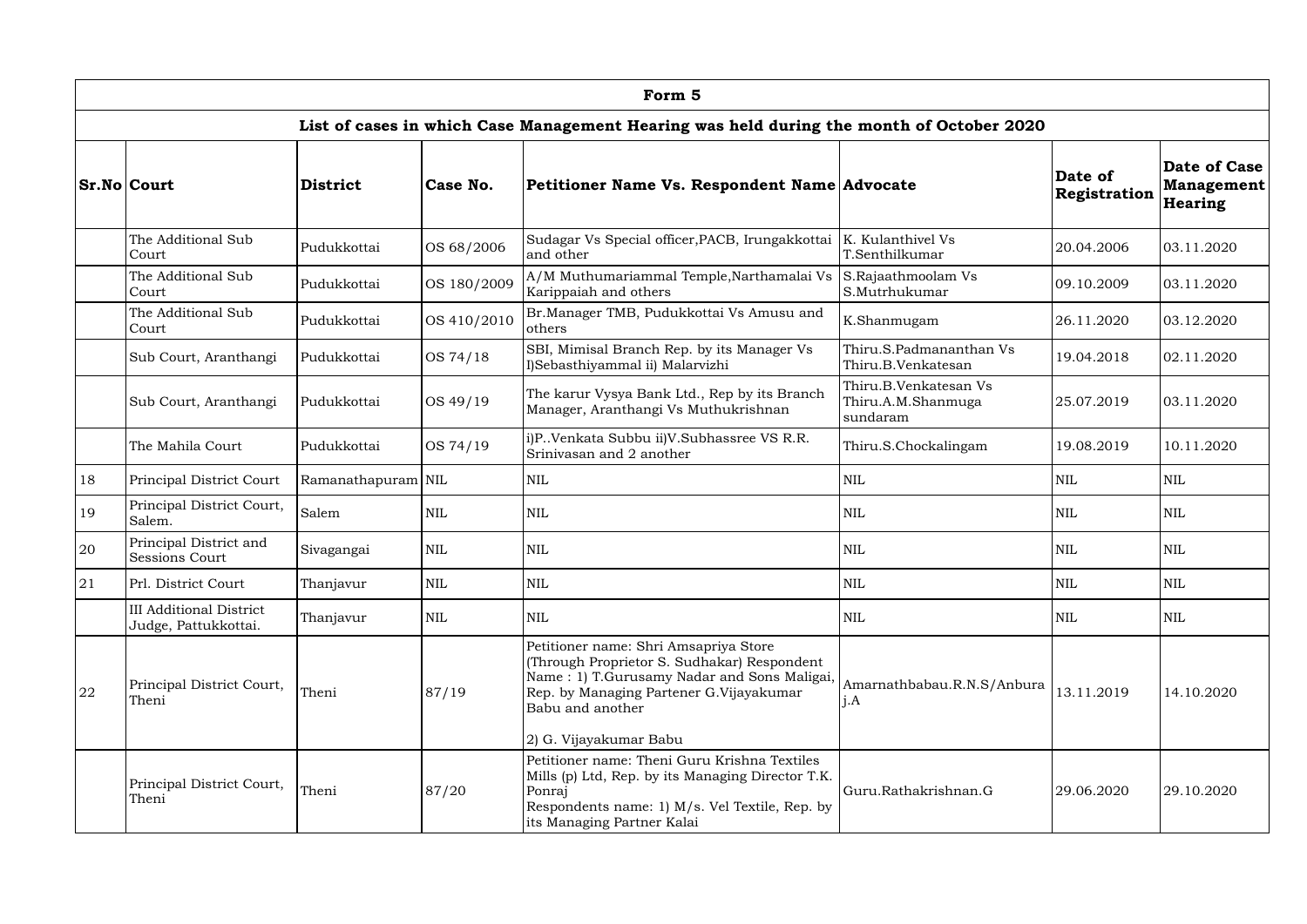|    | Form 5                                                                                         |                 |              |                                                                                          |              |                         |                                       |  |  |  |  |  |
|----|------------------------------------------------------------------------------------------------|-----------------|--------------|------------------------------------------------------------------------------------------|--------------|-------------------------|---------------------------------------|--|--|--|--|--|
|    |                                                                                                |                 |              | List of cases in which Case Management Hearing was held during the month of October 2020 |              |                         |                                       |  |  |  |  |  |
|    | <b>Sr.No Court</b>                                                                             | <b>District</b> | Case No.     | Petitioner Name Vs. Respondent Name Advocate                                             |              | Date of<br>Registration | Date of Case<br>Management<br>Hearing |  |  |  |  |  |
|    |                                                                                                |                 |              | 2) Kalai<br>3) M/s Dharshin Fabriks, Rep. by its Properitor<br>Jeyapaul                  |              |                         |                                       |  |  |  |  |  |
| 23 | Principal District Court,<br>Thoothukudi                                                       | Thoothukudi     | $\mbox{NIL}$ | $\mbox{NIL}$                                                                             | $\mbox{NIL}$ | NIL                     | <b>NIL</b>                            |  |  |  |  |  |
| 24 | $\mbox{NIL}$<br>Principal District Court<br>Tiruchirappalli                                    |                 | <b>NIL</b>   | NIL                                                                                      | <b>NIL</b>   | NIL                     |                                       |  |  |  |  |  |
|    | <b>II</b> Additional District<br>Court                                                         | Tiruchirappalli | <b>NIL</b>   | <b>NIL</b>                                                                               | <b>NIL</b>   | <b>NIL</b>              | <b>NIL</b>                            |  |  |  |  |  |
| 25 | $\mbox{NIL}$<br>Principal District Court<br>Tirunelveli                                        |                 |              | $\mbox{NIL}$                                                                             | NIL          | NIL                     | NIL                                   |  |  |  |  |  |
| 26 | Principal Subordinate<br>Court, Tiruppur                                                       | Tiruppur        | $\mbox{NIL}$ | $\mbox{NIL}$                                                                             | <b>NIL</b>   | $\mbox{NIL}$            | NIL                                   |  |  |  |  |  |
|    | Additional Sub Court,<br>Tiruppur                                                              | Tiruppur        | $\mbox{NIL}$ | $\mbox{NIL}$                                                                             | NIL          | NIL                     | NIL                                   |  |  |  |  |  |
| 27 | Principal District Court,<br>Tiruvallur                                                        | Tiruvallur      | $\mbox{NIL}$ | $\mbox{NIL}$                                                                             | <b>NIL</b>   | <b>NIL</b>              | NIL                                   |  |  |  |  |  |
|    | The I Additional District<br>and Sessions Court,<br>Tiruvallur.                                | Tiruvallur      | <b>NIL</b>   | <b>NIL</b>                                                                               | <b>NIL</b>   | <b>NIL</b>              | <b>NIL</b>                            |  |  |  |  |  |
|    | The II Additional District<br>and Sessions Court,<br>Poonamallee.                              | Tiruvallur      | $\mbox{NIL}$ | $\mbox{NIL}$                                                                             | NIL          | NIL                     | NIL                                   |  |  |  |  |  |
|    | The III Additional District<br><b>NIL</b><br>and Sessions Court,<br>Tiruvallur<br>Poonamallee. |                 |              | <b>NIL</b>                                                                               | NIL          | <b>NIL</b>              | NIL                                   |  |  |  |  |  |
|    | The IV Additional District<br><b>NIL</b><br>and Sessions Court,<br>Tiruvallur<br>Ponneri.      |                 |              | <b>NIL</b>                                                                               | <b>NIL</b>   | <b>NIL</b>              | NIL                                   |  |  |  |  |  |
|    | The Sub Court,<br><b>NIL</b><br>Tiruvallur<br>Tiruvallur.                                      |                 |              | <b>NIL</b>                                                                               | NIL          | NIL                     | NIL                                   |  |  |  |  |  |
|    | The Sub Court,<br>Poonamallee.                                                                 | Tiruvallur      | $\mbox{NIL}$ | $\mbox{NIL}$                                                                             | <b>NIL</b>   | NIL                     | NIL                                   |  |  |  |  |  |
|    | The Sub Court,                                                                                 | Tiruvallur      | <b>NIL</b>   | <b>NIL</b>                                                                               | NIL          | <b>NIL</b>              | NIL                                   |  |  |  |  |  |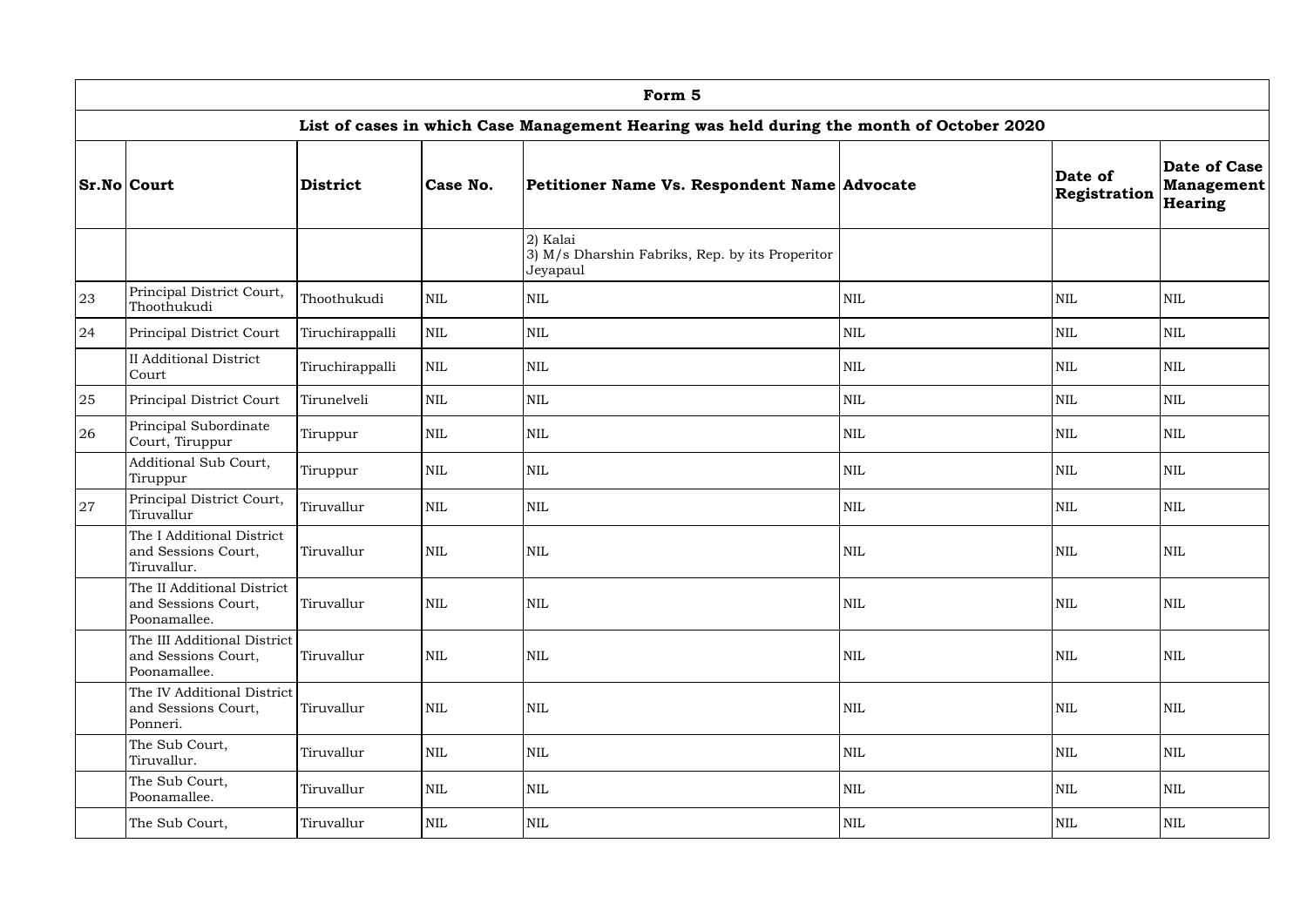|    | Form 5                                          |                 |            |                                                                                                                                                                                                                                        |                                         |                         |                                              |  |  |  |  |  |
|----|-------------------------------------------------|-----------------|------------|----------------------------------------------------------------------------------------------------------------------------------------------------------------------------------------------------------------------------------------|-----------------------------------------|-------------------------|----------------------------------------------|--|--|--|--|--|
|    |                                                 |                 |            | List of cases in which Case Management Hearing was held during the month of October 2020                                                                                                                                               |                                         |                         |                                              |  |  |  |  |  |
|    | <b>Sr.No Court</b>                              | <b>District</b> | Case No.   | Petitioner Name Vs. Respondent Name Advocate                                                                                                                                                                                           |                                         | Date of<br>Registration | Date of Case<br>Management<br><b>Hearing</b> |  |  |  |  |  |
|    | Tiruttani.                                      |                 |            |                                                                                                                                                                                                                                        |                                         |                         |                                              |  |  |  |  |  |
| 28 | Principal District Court,<br>Tiruvannamalai.    | Tiruvannamalai  | <b>NIL</b> | $\mbox{NIL}$                                                                                                                                                                                                                           | <b>NIL</b>                              | <b>NIL</b>              | <b>NIL</b>                                   |  |  |  |  |  |
|    | <b>Additional District Court</b><br>(FTC), Arni | Tiruvannamalai  | <b>NIL</b> | <b>NIL</b>                                                                                                                                                                                                                             | <b>NIL</b>                              | <b>NIL</b>              | <b>NIL</b>                                   |  |  |  |  |  |
| 29 | Principal District Court                        | Tiruvarur       | <b>NIL</b> | $\mbox{NIL}$                                                                                                                                                                                                                           | <b>NIL</b>                              | <b>NIL</b>              | NIL                                          |  |  |  |  |  |
| 30 | Principal District Court,<br>Vellore            | Vellore         | <b>NIL</b> | $\mbox{NIL}$                                                                                                                                                                                                                           | <b>NIL</b>                              | <b>NIL</b>              | <b>NIL</b>                                   |  |  |  |  |  |
| 31 | <b>Principal District Court</b>                 | Villupuram      | <b>NIL</b> | <b>NIL</b>                                                                                                                                                                                                                             | <b>NIL</b>                              | <b>NIL</b>              | <b>NIL</b>                                   |  |  |  |  |  |
| 32 | Principal District Court,<br>Srivillliputtur    | Virudhunagar    | <b>NIL</b> | $\mbox{NIL}$                                                                                                                                                                                                                           | <b>NIL</b>                              | <b>NIL</b>              | <b>NIL</b>                                   |  |  |  |  |  |
|    | Sub Court, Sivakasi                             | Virudhunagar    | <b>NIL</b> | <b>NIL</b>                                                                                                                                                                                                                             | <b>NIL</b>                              | <b>NIL</b>              | <b>NIL</b>                                   |  |  |  |  |  |
| 33 | PDJ                                             | Puducherry      | 134/2019   | M/s. Grace Infrastructure P. Ltd Vs M/s.<br>Ultramax Hydrojet Pvt. Limited                                                                                                                                                             | Mr. Rajaprakash Vs Senthil<br>Narayanan | 21.06.2019              | 05.10.2020<br>06.10.2020                     |  |  |  |  |  |
|    | PDJ                                             | Puducherry      | 242/2019   | M/s. Strides Pharma Science Ltd Rep. by its<br>Sr Manager A. Maria Francis Xavier Vs Mr. K.<br>Sudharsan The proprietor, M/s Trust India<br>Pondicherry                                                                                | Mr. L. Sathish                          | 05.12.2019              | 06.10.2020<br>13.10.2020                     |  |  |  |  |  |
|    | PDJ                                             | Puducherry      | 83/2020    | M/s. Prashanth Properties Pvt. Ltd., Rep. by its<br>M.D., Premraja Vs 1) Om Ganeshaya Food and<br>Beverages Pvt.Ltd., Rep. By its Director, Sumit<br>Shital 2) Shreem Food and Beverages rp by<br>Partner Mrs. Shreedevi Chandrasekran | Mr. L. Sathish Vs Mr. P.<br>Natarajan   | 08.07.2020              | 12.10.2020<br>16.102020<br>28.10.2020        |  |  |  |  |  |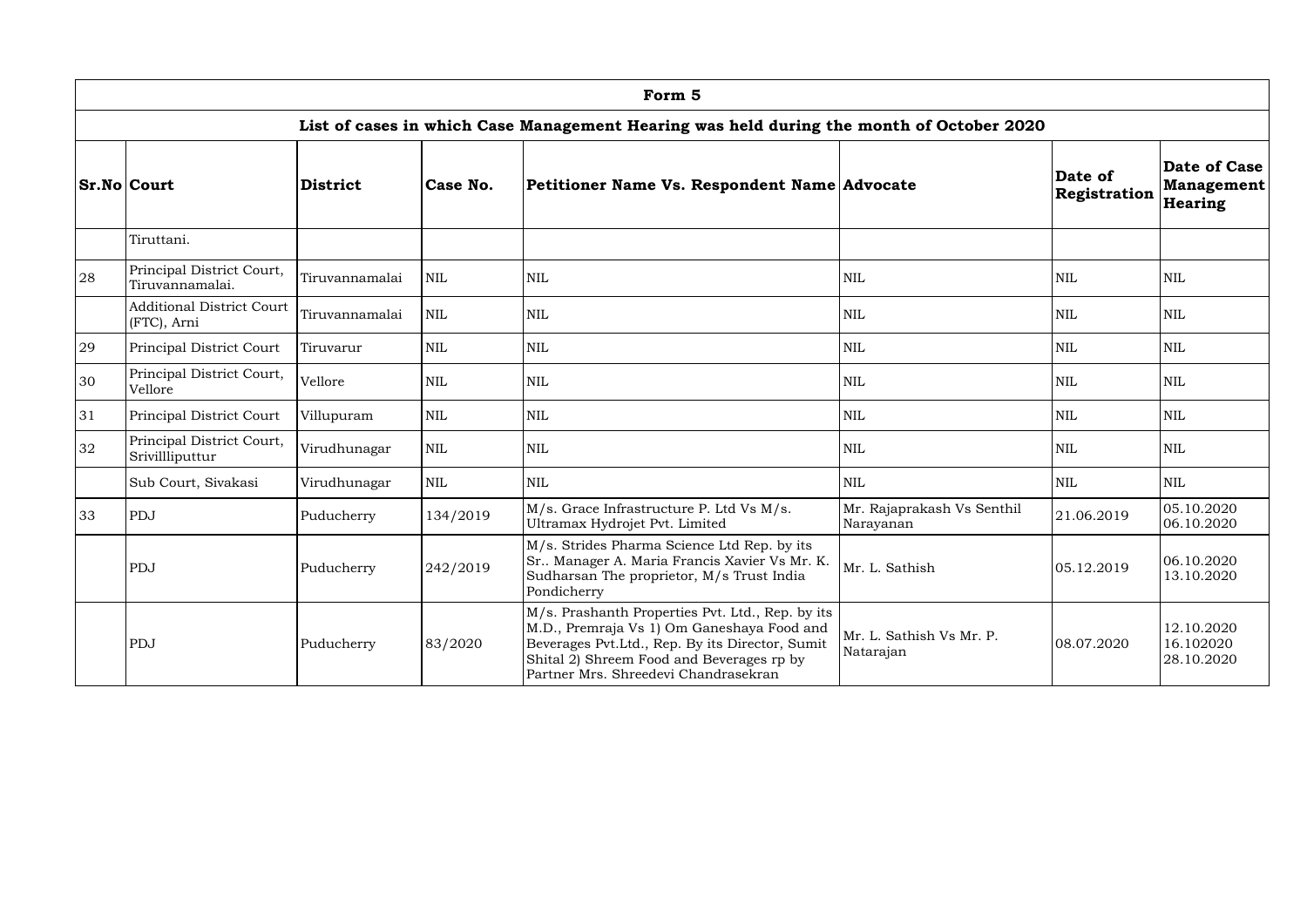|                  | Form 6                                    |                 |                           |                                                                                            |                  |                               |                                                                                                                                                                |                |                    |                                                                                          |                                       |                                                                                                  |                           |
|------------------|-------------------------------------------|-----------------|---------------------------|--------------------------------------------------------------------------------------------|------------------|-------------------------------|----------------------------------------------------------------------------------------------------------------------------------------------------------------|----------------|--------------------|------------------------------------------------------------------------------------------|---------------------------------------|--------------------------------------------------------------------------------------------------|---------------------------|
|                  |                                           |                 |                           | Contested commercial cases disposed during the month of October 2020                       |                  |                               |                                                                                                                                                                |                |                    |                                                                                          |                                       |                                                                                                  |                           |
| Sr.<br><b>No</b> | Court                                     | <b>District</b> | Case<br>No.               | <b>Petitioner</b><br>Name Vs.<br>Responde $ e $<br>nt Name                                 | <b>Advocat</b>   | Date of<br>Registrati  <br>on | <b>Whether</b><br>Urgent<br><b>Relief</b><br>was<br>sought<br>and Pre- Date of<br>Instituti<br>on<br><b>Mediatio</b><br>n did<br>not take<br>place<br>(Yes/No) | Decisio<br>n   | <b>Days</b><br>for | Nature of<br><b>Disposal</b><br>disposa (Contested/Sett<br>$\left  \mathbf{1ed} \right $ | Date of<br>executi<br>on of<br>decree | <b>Number</b><br>of days<br>for<br>executi<br>on of<br>decree<br>from<br>date of<br>decisio<br>n | Act<br><b>Secti</b><br>on |
| $\vert$ 1        | Principal District<br>Court               | Ariyalur        | <b>NIL</b>                | $\mbox{NIL}$                                                                               | <b>NIL</b>       | $\mbox{NIL}$                  | $\mbox{NIL}$                                                                                                                                                   | $\mbox{NIL}$   | $\mbox{NIL}$       | <b>NIL</b>                                                                               | $\mbox{NIL}$                          | $\mbox{NIL}$                                                                                     | $\rm NIL$                 |
| $\overline{2}$   | Principal Judge's<br>Court                | Chennai         | <b>NIL</b>                | $\mbox{NIL}$                                                                               | <b>NIL</b>       | <b>NIL</b>                    | $\mbox{NIL}$                                                                                                                                                   | $\mbox{NIL}$   | $\mbox{NIL}$       | <b>NIL</b>                                                                               | <b>NIL</b>                            | <b>NIL</b>                                                                                       | $\mbox{NIL}$              |
| 3                | Prl. District Court,<br>CBE.              | Coimbatore      | <b>OS</b><br>822/20<br>19 | <b>NIL</b>                                                                                 | NIL              | $\mbox{NIL}$                  | <b>NIL</b>                                                                                                                                                     | 16.10.20<br>20 | $\mbox{NIL}$       | Dismissed                                                                                | <b>NIL</b>                            | $\mbox{NIL}$                                                                                     | <b>NIL</b>                |
|                  | I Addl.District Court,<br>${\rm CBE}$     | Coimbatore      | <b>NIL</b>                | $\mbox{NIL}$                                                                               | <b>NIL</b>       | $\mbox{NIL}$                  | $\mbox{NIL}$                                                                                                                                                   | <b>NIL</b>     | $\mbox{NIL}$       | $\mbox{NIL}$                                                                             | $\mbox{NIL}$                          | $\mbox{NIL}$                                                                                     | $\mbox{NIL}$              |
|                  | III Addl. Dist. Court,<br>CBE             | Coimbatore      | <b>NIL</b>                | $\text{NIL}$                                                                               | $\mbox{NIL}$     | <b>NIL</b>                    | NIL                                                                                                                                                            | <b>NIL</b>     | $\mbox{NIL}$       | $\mbox{NIL}$                                                                             | <b>NIL</b>                            | $\mbox{NIL}$                                                                                     | <b>NIL</b>                |
|                  | IV Addl. Dist. Court,<br>CBE              | Coimbatore      | <b>OS</b><br>477/20<br>19 | <b>SSEC</b><br>Foundary<br>Equipment<br>Pvt.Ltd., Vs<br>Vitthalai<br>Foundary<br>Pvt Ltd., | R.Srinivas<br>an | 25.07.2019                    | No                                                                                                                                                             | 09.09.20<br>20 |                    | 415 days Uncontested                                                                     | $\mbox{NIL}$                          | $\mbox{NIL}$                                                                                     | <b>NIL</b>                |
|                  | V Addl. Dist. Court,<br><b>CBE</b>        | Coimbatore      | $\mbox{NIL}$              | $\mbox{NIL}$                                                                               | <b>NIL</b>       | $\mbox{NIL}$                  | $\mbox{NIL}$                                                                                                                                                   | <b>NIL</b>     | $\mbox{NIL}$       | <b>NIL</b>                                                                               | $\mbox{NIL}$                          | $\mbox{NIL}$                                                                                     | $\mbox{NIL}$              |
| $\vert 4 \vert$  | Principal District and<br>Sessions Court, | Cuddalore       | $\mbox{NIL}$              | $\mbox{NIL}$                                                                               | <b>NIL</b>       | $\mbox{NIL}$                  | $\mbox{NIL}$                                                                                                                                                   | $\mbox{NIL}$   | $\mbox{NIL}$       | $\mbox{NIL}$                                                                             | $\mbox{NIL}$                          | $\mbox{NIL}$                                                                                     | $\mbox{NIL}$              |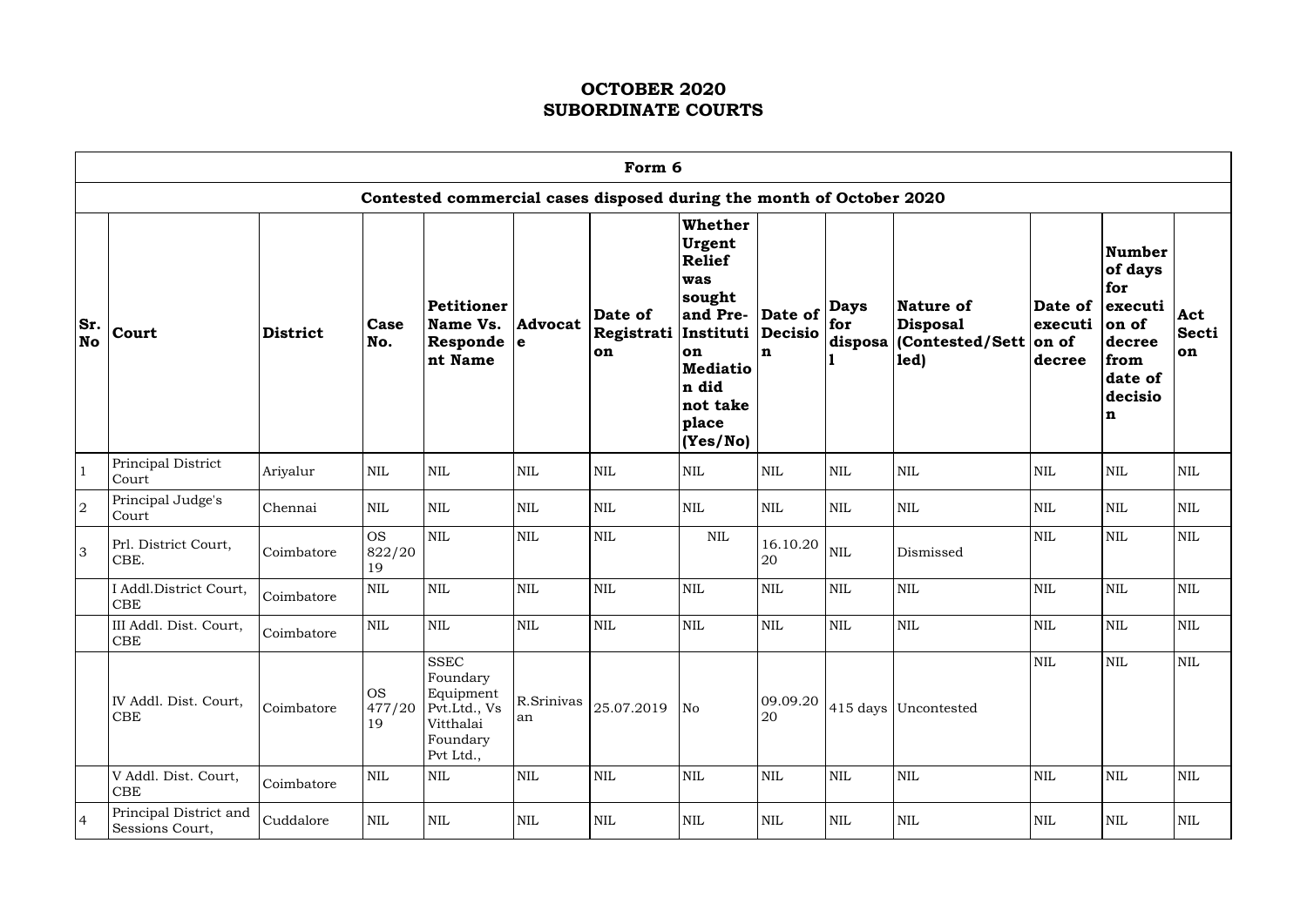|                 | Cuddalore                                                            |                   |              |              |              |              |              |              |              |              |              |              |              |
|-----------------|----------------------------------------------------------------------|-------------------|--------------|--------------|--------------|--------------|--------------|--------------|--------------|--------------|--------------|--------------|--------------|
|                 | All other Courts                                                     | Cuddalore         | $\mbox{NIL}$ | <b>NIL</b>   | <b>NIL</b>   | $\mbox{NIL}$ | $\mbox{NIL}$ | $\mbox{NIL}$ | $\mbox{NIL}$ | $\mbox{NIL}$ | $\mbox{NIL}$ | $\mbox{NIL}$ | $\mbox{NIL}$ |
| $5\overline{5}$ | Principal District<br>Court, Dharmapuri.                             | Dharmapuri        | $\mbox{NIL}$ | <b>NIL</b>   | NIL          | $\text{NIL}$ | <b>NIL</b>   | <b>NIL</b>   | <b>NIL</b>   | $\mbox{NIL}$ | <b>NIL</b>   | <b>NIL</b>   | $\mbox{NIL}$ |
|                 | Judicial Magistrate<br>No.II, Dharmapuri.                            | Dharmapuri        | $\mbox{NIL}$ | <b>NIL</b>   | <b>NIL</b>   | $\text{NIL}$ | <b>NIL</b>   | <b>NIL</b>   | $\mbox{NIL}$ | <b>NIL</b>   | <b>NIL</b>   | <b>NIL</b>   | $\mbox{NIL}$ |
| <sup>6</sup>    | Principal District<br>Court, Dindigul                                | Dindigul          | <b>NIL</b>   | <b>NIL</b>   | <b>NIL</b>   | $\mbox{NIL}$ | $\mbox{NIL}$ | <b>NIL</b>   | <b>NIL</b>   | <b>NIL</b>   | <b>NIL</b>   | <b>NIL</b>   | $\mbox{NIL}$ |
| $\overline{7}$  | Principal District<br>Court, Erode                                   | Erode             | $\mbox{NIL}$ | <b>NIL</b>   | <b>NIL</b>   | $\mbox{NIL}$ | $\mbox{NIL}$ | <b>NIL</b>   | $\mbox{NIL}$ | $\mbox{NIL}$ | $\mbox{NIL}$ | <b>NIL</b>   | $\mbox{NIL}$ |
|                 | <b>I</b> Additional District<br>Court, Erode                         | Erode             | $\mbox{NIL}$ | <b>NIL</b>   | <b>NIL</b>   | $\mbox{NIL}$ | $\mbox{NIL}$ | <b>NIL</b>   | $\mbox{NIL}$ | $\mbox{NIL}$ | $\mbox{NIL}$ | <b>NIL</b>   | $\mbox{NIL}$ |
|                 | <b>II Additional District</b><br>Court, Erode                        | Erode             | <b>NIL</b>   | <b>NIL</b>   | <b>NIL</b>   | $\mbox{NIL}$ | $\mbox{NIL}$ | <b>NIL</b>   | $\mbox{NIL}$ | <b>NIL</b>   | $\mbox{NIL}$ | <b>NIL</b>   | $\mbox{NIL}$ |
|                 | <b>III Additional District</b><br>Court, Gobichettipalay Erode<br>am |                   | <b>NIL</b>   | <b>NIL</b>   | <b>NIL</b>   | <b>NIL</b>   | <b>NIL</b>   | <b>NIL</b>   | <b>NIL</b>   | <b>NIL</b>   | <b>NIL</b>   | <b>NIL</b>   | <b>NIL</b>   |
|                 | <b>IV Additional District</b><br>Court, Bhavani.                     | Erode             | <b>NIL</b>   | <b>NIL</b>   | <b>NIL</b>   | NIL          | <b>NIL</b>   | <b>NIL</b>   | $\mbox{NIL}$ | $\mbox{NIL}$ | $\mbox{NIL}$ | $\mbox{NIL}$ | $\mbox{NIL}$ |
|                 | Principal Subordinate<br>Court, Erode                                | Erode             | $\mbox{NIL}$ | $\text{NIL}$ | <b>NIL</b>   | $\mbox{NIL}$ | $\mbox{NIL}$ | $\mbox{NIL}$ | $\mbox{NIL}$ | <b>NIL</b>   | $\mbox{NIL}$ | $\mbox{NIL}$ | $\mbox{NIL}$ |
|                 | <b>I</b> Additional<br>Subordinate Court,<br>Erode                   | Erode             | <b>NIL</b>   | <b>NIL</b>   | <b>NIL</b>   | <b>NIL</b>   | <b>NIL</b>   | <b>NIL</b>   | $\mbox{NIL}$ | $\mbox{NIL}$ | <b>NIL</b>   | $\mbox{NIL}$ | $\mbox{NIL}$ |
|                 | <b>II</b> Additional<br>Subordinate Court,<br>Erode                  | Erode             | <b>NIL</b>   | <b>NIL</b>   | <b>NIL</b>   | $\mbox{NIL}$ | <b>NIL</b>   | <b>NIL</b>   | <b>NIL</b>   | <b>NIL</b>   | <b>NIL</b>   | <b>NIL</b>   | $\mbox{NIL}$ |
|                 | Sub Court,<br>Gobichettipalayam                                      | Erode             | $\mbox{NIL}$ | $\mbox{NIL}$ | $\mbox{NIL}$ | $\mbox{NIL}$ | $\mbox{NIL}$ | <b>NIL</b>   | $\mbox{NIL}$ | NIL          | $\mbox{NIL}$ | <b>NIL</b>   | $\mbox{NIL}$ |
| 8               | Principal District<br>Court, Chengalpattu                            | Kancheepura<br>m  | $\mbox{NIL}$ | $\mbox{NIL}$ | <b>NIL</b>   | $\mbox{NIL}$ | $\mbox{NIL}$ | <b>NIL</b>   | $\mbox{NIL}$ | NIL          | <b>NIL</b>   | NIL          | $\mbox{NIL}$ |
| 9               | Principal District<br>Court                                          | Kanniya<br>Kumari | $\mbox{NIL}$ | $\mbox{NIL}$ | $\mbox{NIL}$ | $\mbox{NIL}$ | $\mbox{NIL}$ | <b>NIL</b>   | $\mbox{NIL}$ | $\mbox{NIL}$ | $\mbox{NIL}$ | <b>NIL</b>   | $\mbox{NIL}$ |
| 10              | Principal District<br>Court                                          | Karur             | <b>NIL</b>   | NIL          | <b>NIL</b>   | $\mbox{NIL}$ | $\mbox{NIL}$ | NIL          | NIL          | NIL          | <b>NIL</b>   | <b>NIL</b>   | $\mbox{NIL}$ |
| 11              | Principal District<br>Court, Krishnagiri                             | Krishnagiri       | $\mbox{NIL}$ | $\mbox{NIL}$ | $\mbox{NIL}$ | $\mbox{NIL}$ | $\mbox{NIL}$ | <b>NIL</b>   | $\mbox{NIL}$ | $\mbox{NIL}$ | $\mbox{NIL}$ | <b>NIL</b>   | $\mbox{NIL}$ |
|                 | <b>Additional District</b><br>Court, Krishnagiri                     | Krishnagiri       | $\mbox{NIL}$ | $\mbox{NIL}$ | $\mbox{NIL}$ | $\mbox{NIL}$ | $\mbox{NIL}$ | <b>NIL</b>   | $\mbox{NIL}$ | <b>NIL</b>   | $\mbox{NIL}$ | <b>NIL</b>   | $\mbox{NIL}$ |
|                 | <b>Additional District</b>                                           | Krishnagiri       | $\mbox{NIL}$ | $\mbox{NIL}$ | $\mbox{NIL}$ | $\mbox{NIL}$ | $\mbox{NIL}$ | $\mbox{NIL}$ | $\mbox{NIL}$ | <b>NIL</b>   | NIL          | NIL          | <b>NIL</b>   |
|                 |                                                                      |                   |              |              |              |              |              |              |              |              |              |              |              |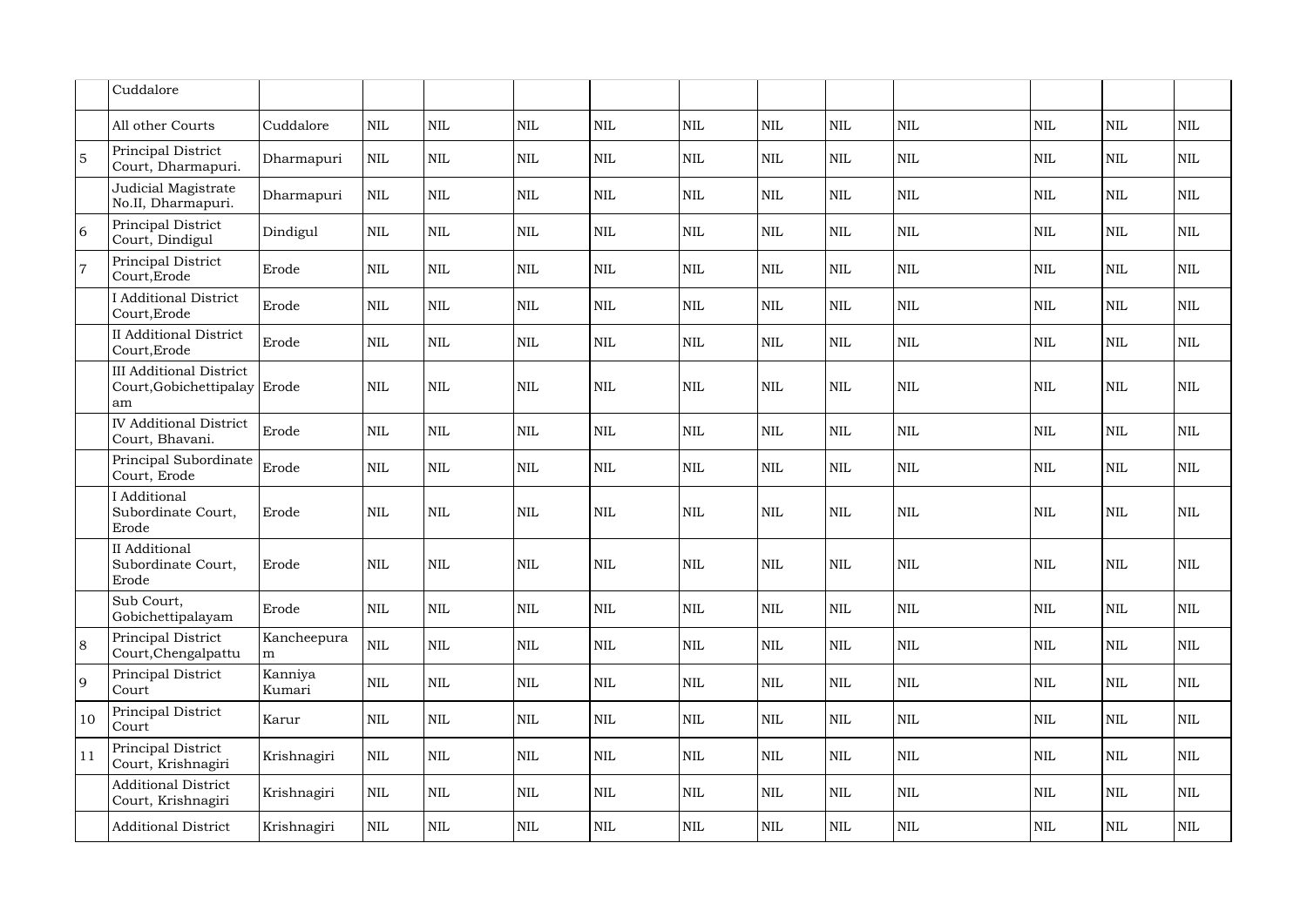|    | Court, Hosur.                                          |                    |              |                                                                                                                    |              |              |              |                |              |                                     |                |              |              |
|----|--------------------------------------------------------|--------------------|--------------|--------------------------------------------------------------------------------------------------------------------|--------------|--------------|--------------|----------------|--------------|-------------------------------------|----------------|--------------|--------------|
| 12 | Prl. Dist. & Sessions<br>Court                         | Madurai            | <b>NIL</b>   | <b>NIL</b>                                                                                                         | <b>NIL</b>   | $\mbox{NIL}$ | <b>NIL</b>   | <b>NIL</b>     | $\mbox{NIL}$ | <b>NIL</b>                          | <b>NIL</b>     | <b>NIL</b>   | $\mbox{NIL}$ |
|    | I Addl. Dist. &<br><b>Sessions Court</b>               | Madurai            | <b>NIL</b>   | $\mbox{NIL}$                                                                                                       | <b>NIL</b>   | $\mbox{NIL}$ | $\mbox{NIL}$ | $\mbox{NIL}$   | $\mbox{NIL}$ | $\mbox{NIL}$                        | <b>NIL</b>     | <b>NIL</b>   | $\mbox{NIL}$ |
|    | I Addl. Sub Court                                      | Madurai            | <b>NIL</b>   | $\mbox{NIL}$                                                                                                       | <b>NIL</b>   | <b>NIL</b>   | <b>NIL</b>   | <b>NIL</b>     | $\mbox{NIL}$ | <b>NIL</b>                          | <b>NIL</b>     | <b>NIL</b>   | <b>NIL</b>   |
|    | II Addl. Sub Court                                     | Madurai            | $\mbox{NIL}$ | $\mbox{NIL}$                                                                                                       | <b>NIL</b>   | $\mbox{NIL}$ | $\mbox{NIL}$ | <b>NIL</b>     | $\mbox{NIL}$ | <b>NIL</b>                          | <b>NIL</b>     | <b>NIL</b>   | $\mbox{NIL}$ |
| 13 | District Court,<br>Nagapattinam                        | Nagapattinam       | <b>NIL</b>   | <b>NIL</b>                                                                                                         | <b>NIL</b>   | $\mbox{NIL}$ | <b>NIL</b>   | <b>NIL</b>     | $\mbox{NIL}$ | $\mbox{NIL}$                        | <b>NIL</b>     | <b>NIL</b>   | $\mbox{NIL}$ |
|    | Fast Track Mahila<br>Court, Nagapattinam               | Nagapattinam       | <b>NIL</b>   | <b>NIL</b>                                                                                                         | <b>NIL</b>   | $\mbox{NIL}$ | $\mbox{NIL}$ | <b>NIL</b>     | $\mbox{NIL}$ | $\mbox{NIL}$                        | <b>NIL</b>     | <b>NIL</b>   | $\mbox{NIL}$ |
|    | <b>Additional District</b><br>Court,<br>Mayiladuthurai | Nagapattinam       | <b>NIL</b>   | <b>NIL</b>                                                                                                         | <b>NIL</b>   | $\mbox{NIL}$ | $\mbox{NIL}$ | <b>NIL</b>     | $\mbox{NIL}$ | <b>NIL</b>                          | <b>NIL</b>     | <b>NIL</b>   | $\mbox{NIL}$ |
|    | Sub Court,<br>Nagapattinam                             | Nagapattinam       | $\mbox{NIL}$ | <b>NIL</b>                                                                                                         | <b>NIL</b>   | $\mbox{NIL}$ | $\mbox{NIL}$ | <b>NIL</b>     | $\mbox{NIL}$ | $\mbox{NIL}$                        | <b>NIL</b>     | <b>NIL</b>   | $\mbox{NIL}$ |
|    | Principal Sub Court,<br>Mayiladuthurai                 | Nagapattinam       | $\mbox{NIL}$ | <b>NIL</b>                                                                                                         | <b>NIL</b>   | <b>NIL</b>   | $\mbox{NIL}$ | <b>NIL</b>     | $\mbox{NIL}$ | $\mbox{NIL}$                        | <b>NIL</b>     | <b>NIL</b>   | $\mbox{NIL}$ |
|    | Additional Sub Court,<br>Mayiladuthurai                | Nagapattinam       | <b>NIL</b>   | $\mbox{NIL}$                                                                                                       | <b>NIL</b>   | <b>NIL</b>   | <b>NIL</b>   | <b>NIL</b>     | $\mbox{NIL}$ | <b>NIL</b>                          | <b>NIL</b>     | <b>NIL</b>   | $\mbox{NIL}$ |
| 14 | The Principal District<br>Judge                        | Namakkal           | $\mbox{NIL}$ | <b>NIL</b>                                                                                                         | <b>NIL</b>   | $\mbox{NIL}$ | $\mbox{NIL}$ | <b>NIL</b>     | $\mbox{NIL}$ | $\mbox{NIL}$                        | <b>NIL</b>     | $\mbox{NIL}$ | $\mbox{NIL}$ |
| 15 | District Court<br>Udhagamandalam,<br>Nilgris           | Nilgris            | <b>NIL</b>   | <b>NIL</b>                                                                                                         | <b>NIL</b>   | $\mbox{NIL}$ | $\mbox{NIL}$ | <b>NIL</b>     | $\mbox{NIL}$ | <b>NIL</b>                          | <b>NIL</b>     | <b>NIL</b>   | $\mbox{NIL}$ |
| 16 | Principal District<br>Court                            | Perambalur         | <b>NIL</b>   | $\mbox{NIL}$                                                                                                       | $\mbox{NIL}$ | $\mbox{NIL}$ | $\mbox{NIL}$ | $\mbox{NIL}$   | NIL          | <b>NIL</b>                          | <b>NIL</b>     | <b>NIL</b>   | $\mbox{NIL}$ |
|    | Mahila Court                                           | Perambalur         | <b>NIL</b>   | $\mbox{NIL}$                                                                                                       | <b>NIL</b>   | $\mbox{NIL}$ | $\mbox{NIL}$ | <b>NIL</b>     | $\mbox{NIL}$ | <b>NIL</b>                          | <b>NIL</b>     | <b>NIL</b>   | $\mbox{NIL}$ |
|    | Sub Court                                              | Perambalur         | <b>NIL</b>   | <b>NIL</b>                                                                                                         | <b>NIL</b>   | <b>NIL</b>   | $\mbox{NIL}$ | <b>NIL</b>     | NIL          | <b>NIL</b>                          | <b>NIL</b>     | $\mbox{NIL}$ | $\mbox{NIL}$ |
| 17 | The Additional Sub<br>Court                            | Pudukkottai        | 130/20<br>08 | City Union<br>Bank,<br>Pudukkottai<br>Branch Vs<br>M.V.R.Agenc an<br>ies rep.by its<br>proprietrix<br>K.pandiselvi | K.Narayan    | 07.8.2008    | No           | 28.10.20<br>20 | 20           | $28.10.20$ Setteled out of<br>Court | 09.11.20<br>20 | 10           | <b>O6R14</b> |
| 18 | Principal District<br>Court                            | Ramanathapu<br>ram | $\mbox{NIL}$ | $\mbox{NIL}$                                                                                                       | $\mbox{NIL}$ | $\mbox{NIL}$ | $\mbox{NIL}$ | $\mbox{NIL}$   | $\mbox{NIL}$ | <b>NIL</b>                          | <b>NIL</b>     | $\mbox{NIL}$ | $\mbox{NIL}$ |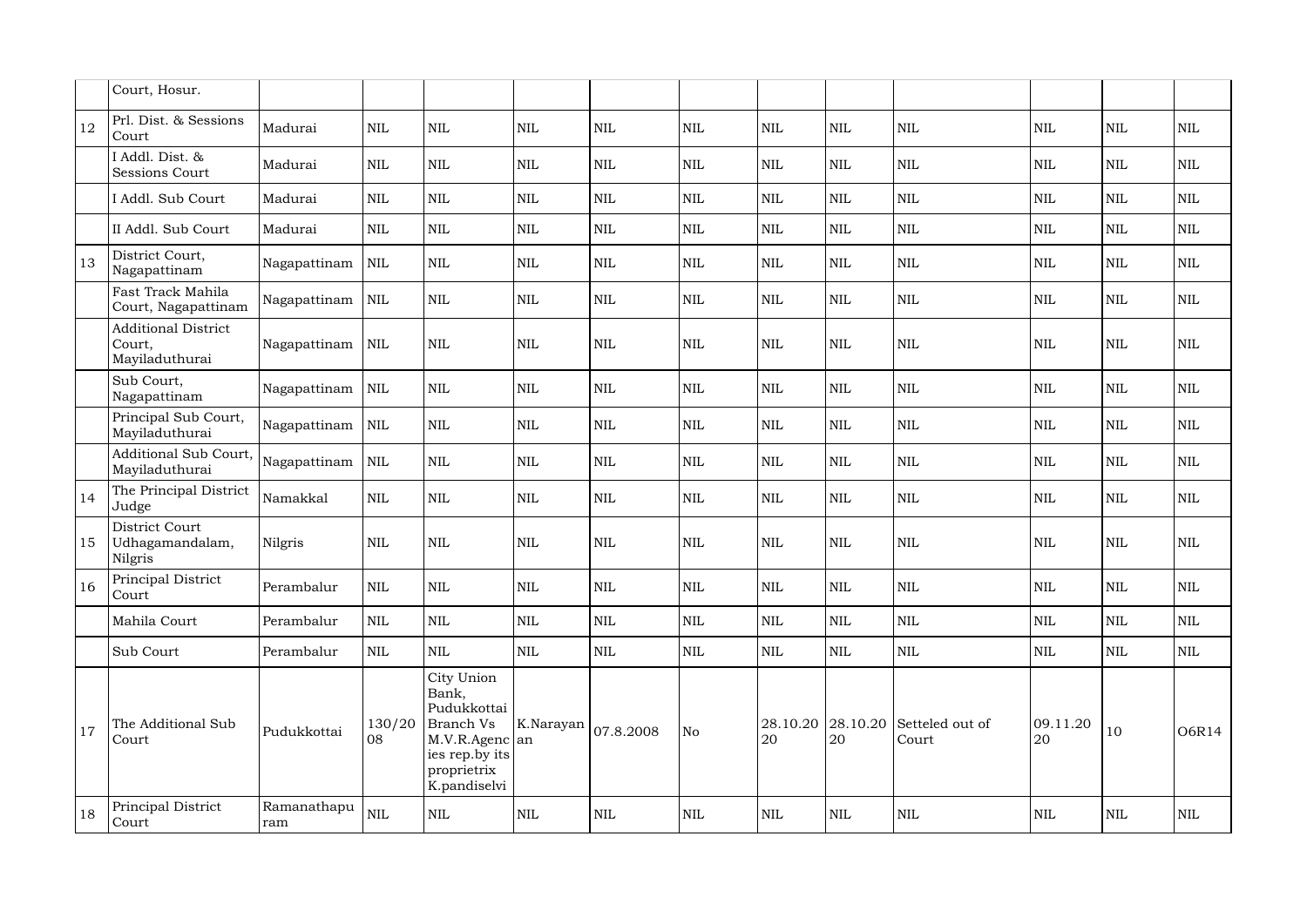| 19 | Principal District<br>Court, Salem.                                      | Salem                 | <b>NIL</b>   | <b>NIL</b>   | <b>NIL</b> | <b>NIL</b>   | $\mbox{NIL}$ | <b>NIL</b>   | $\mbox{NIL}$ | $\mbox{NIL}$ | <b>NIL</b> | <b>NIL</b>   | $\mbox{NIL}$ |
|----|--------------------------------------------------------------------------|-----------------------|--------------|--------------|------------|--------------|--------------|--------------|--------------|--------------|------------|--------------|--------------|
| 20 | Principal District and<br><b>Sessions Court</b>                          | Sivagangai            | <b>NIL</b>   | <b>NIL</b>   | <b>NIL</b> | <b>NIL</b>   | $\mbox{NIL}$ | <b>NIL</b>   | <b>NIL</b>   | <b>NIL</b>   | <b>NIL</b> | <b>NIL</b>   | $\mbox{NIL}$ |
| 21 | Prl. District Court                                                      | Thanjavur             | <b>NIL</b>   | $\mbox{NIL}$ | <b>NIL</b> | <b>NIL</b>   | <b>NIL</b>   | $\mbox{NIL}$ | $\mbox{NIL}$ | <b>NIL</b>   | <b>NIL</b> | <b>NIL</b>   | $\mbox{NIL}$ |
|    | <b>III Additional District</b><br>Judge, Pattukkottai.                   | Thanjavur             | $\mbox{NIL}$ | <b>NIL</b>   | <b>NIL</b> | $\mbox{NIL}$ | $\mbox{NIL}$ | <b>NIL</b>   | $\mbox{NIL}$ | $\mbox{NIL}$ | <b>NIL</b> | <b>NIL</b>   | $\mbox{NIL}$ |
| 22 | Principal District<br>Court                                              | Theni                 | <b>NIL</b>   | <b>NIL</b>   | <b>NIL</b> | $\mbox{NIL}$ | $\mbox{NIL}$ | <b>NIL</b>   | $\mbox{NIL}$ | $\mbox{NIL}$ | <b>NIL</b> | <b>NIL</b>   | $\mbox{NIL}$ |
| 23 | Principal District<br>Court, Thoothukudi                                 | Thoothukudi           | $\mbox{NIL}$ | <b>NIL</b>   | <b>NIL</b> | $\mbox{NIL}$ | $\mbox{NIL}$ | <b>NIL</b>   | $\mbox{NIL}$ | $\mbox{NIL}$ | <b>NIL</b> | <b>NIL</b>   | $\mbox{NIL}$ |
| 24 | Principal District<br>Court                                              | Tiruchirappalli   NIL |              | $\mbox{NIL}$ | <b>NIL</b> | <b>NIL</b>   | $\mbox{NIL}$ | <b>NIL</b>   | $\mbox{NIL}$ | <b>NIL</b>   | <b>NIL</b> | <b>NIL</b>   | $\mbox{NIL}$ |
|    | <b>II</b> Additional District<br>Court                                   | Tiruchirappalli   NIL |              | <b>NIL</b>   | <b>NIL</b> | <b>NIL</b>   | <b>NIL</b>   | <b>NIL</b>   | $\mbox{NIL}$ | $\mbox{NIL}$ | NIL        | <b>NIL</b>   | $\mbox{NIL}$ |
| 25 | Principal District<br>Court                                              | Tirunelveli           | <b>NIL</b>   | $\mbox{NIL}$ | <b>NIL</b> | $\mbox{NIL}$ | $\mbox{NIL}$ | <b>NIL</b>   | $\mbox{NIL}$ | <b>NIL</b>   | <b>NIL</b> | <b>NIL</b>   | $\mbox{NIL}$ |
| 26 | Principal Subordinate<br>Court, Tiruppur                                 | Tiruppur              | <b>NIL</b>   | <b>NIL</b>   | <b>NIL</b> | $\mbox{NIL}$ | $\mbox{NIL}$ | <b>NIL</b>   | $\mbox{NIL}$ | $\mbox{NIL}$ | <b>NIL</b> | <b>NIL</b>   | $\mbox{NIL}$ |
|    | Additional Sub Court, Tiruppur<br>Tiruppur                               |                       | <b>NIL</b>   | <b>NIL</b>   | <b>NIL</b> | $\mbox{NIL}$ | $\mbox{NIL}$ | <b>NIL</b>   | $\mbox{NIL}$ | $\mbox{NIL}$ | <b>NIL</b> | <b>NIL</b>   | $\mbox{NIL}$ |
| 27 | <b>Principal District</b><br>Court, Tiruvallur                           | Tiruvallur            | $\mbox{NIL}$ | $\mbox{NIL}$ | <b>NIL</b> | $\mbox{NIL}$ | $\mbox{NIL}$ | <b>NIL</b>   | $\mbox{NIL}$ | $\mbox{NIL}$ | <b>NIL</b> | <b>NIL</b>   | $\mbox{NIL}$ |
|    | The I Additional<br><b>District and Sessions</b><br>Court, Tiruvallur.   | Tiruvallur            | <b>NIL</b>   | <b>NIL</b>   | <b>NIL</b> | $\mbox{NIL}$ | $\mbox{NIL}$ | <b>NIL</b>   | $\mbox{NIL}$ | <b>NIL</b>   | <b>NIL</b> | <b>NIL</b>   | <b>NIL</b>   |
|    | The II Additional<br><b>District and Sessions</b><br>Court, Poonamallee. | Tiruvallur            | <b>NIL</b>   | <b>NIL</b>   | <b>NIL</b> | $\mbox{NIL}$ | $\mbox{NIL}$ | <b>NIL</b>   | $\mbox{NIL}$ | <b>NIL</b>   | <b>NIL</b> | <b>NIL</b>   | <b>NIL</b>   |
|    | The III Additional<br>District and Sessions<br>Court, Poonamallee.       | Tiruvallur            | <b>NIL</b>   | $\mbox{NIL}$ | <b>NIL</b> | $\mbox{NIL}$ | $\mbox{NIL}$ | <b>NIL</b>   | $\mbox{NIL}$ | <b>NIL</b>   | <b>NIL</b> | <b>NIL</b>   | <b>NIL</b>   |
|    | The IV Additional<br><b>District and Sessions</b><br>Court, Ponneri.     | Tiruvallur            | $\mbox{NIL}$ | $\mbox{NIL}$ | <b>NIL</b> | $\mbox{NIL}$ | $\mbox{NIL}$ | $\mbox{NIL}$ | $\mbox{NIL}$ | <b>NIL</b>   | <b>NIL</b> | $\mbox{NIL}$ | $\mbox{NIL}$ |
|    | The Sub Court,<br>Tiruvallur.                                            | Tiruvallur            | <b>NIL</b>   | $\mbox{NIL}$ | <b>NIL</b> | <b>NIL</b>   | $\mbox{NIL}$ | <b>NIL</b>   | <b>NIL</b>   | <b>NIL</b>   | <b>NIL</b> | <b>NIL</b>   | $\mbox{NIL}$ |
|    | The Sub Court,<br>Poonamallee.                                           | Tiruvallur            | <b>NIL</b>   | $\text{NIL}$ | <b>NIL</b> | $\mbox{NIL}$ | $\mbox{NIL}$ | <b>NIL</b>   | $\mbox{NIL}$ | <b>NIL</b>   | <b>NIL</b> | <b>NIL</b>   | $\mbox{NIL}$ |
|    | The Sub Court,<br>Tiruttani.                                             | Tiruvallur            | <b>NIL</b>   | $\mbox{NIL}$ | <b>NIL</b> | $\mbox{NIL}$ | $\mbox{NIL}$ | <b>NIL</b>   | NIL          | <b>NIL</b>   | <b>NIL</b> | $\mbox{NIL}$ | $\mbox{NIL}$ |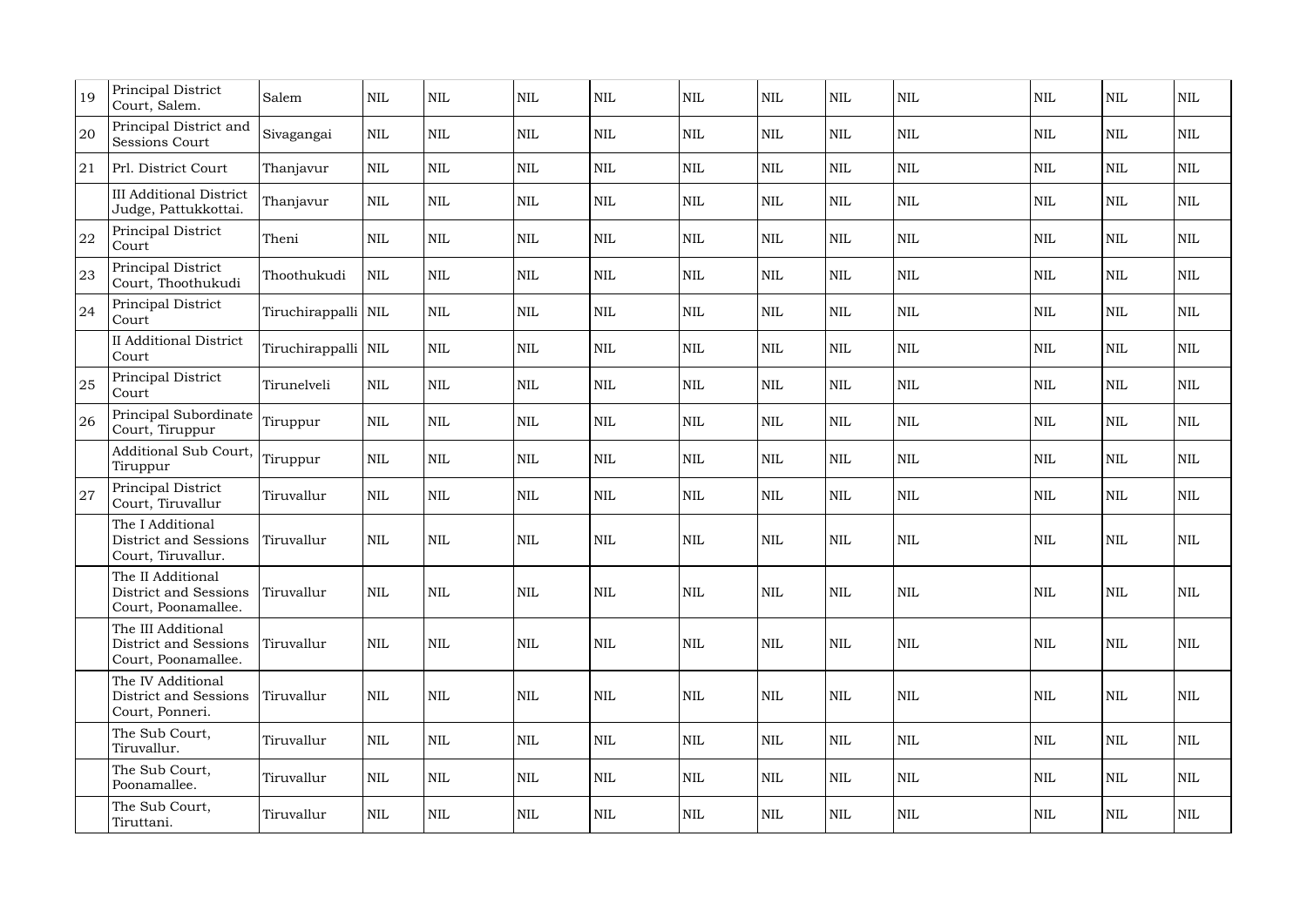| 28 | <b>Principal District</b><br>Court,<br>Tiruvannamalai. | Tiruvannamal<br>a <sub>1</sub> | <b>NIL</b> | <b>NIL</b>   | <b>NIL</b> | NIL        | <b>NIL</b> | $\mbox{NIL}$ | <b>NIL</b> | <b>NIL</b> | <b>NIL</b> | <b>NIL</b> | <b>NIL</b> |
|----|--------------------------------------------------------|--------------------------------|------------|--------------|------------|------------|------------|--------------|------------|------------|------------|------------|------------|
|    | <b>Additional District</b><br>Court (FTC), Arni        | Tiruvannamal<br>a <sub>1</sub> | <b>NIL</b> | $\mbox{NIL}$ | <b>NIL</b> | NIL        | NIL        | <b>NIL</b>   | <b>NIL</b> | <b>NIL</b> | <b>NIL</b> | <b>NIL</b> | <b>NIL</b> |
| 29 | Principal District<br>Court                            | Tiruvarur                      | <b>NIL</b> | $\text{NIL}$ | <b>NIL</b> | NIL        | NIL        | NIL          | <b>NIL</b> | <b>NIL</b> | <b>NIL</b> | <b>NIL</b> | <b>NIL</b> |
| 30 | Principal District<br>Court, Vellore                   | Vellore                        | <b>NIL</b> | <b>NIL</b>   | <b>NIL</b> | NIL        | <b>NIL</b> | <b>NIL</b>   | <b>NIL</b> | <b>NIL</b> | <b>NIL</b> | <b>NIL</b> | <b>NIL</b> |
| 31 | Principal District<br>Court                            | Villupuram                     | <b>NIL</b> | <b>NIL</b>   | <b>NIL</b> | NIL        | <b>NIL</b> | <b>NIL</b>   | <b>NIL</b> | <b>NIL</b> | <b>NIL</b> | <b>NIL</b> | <b>NIL</b> |
| 32 | Principal District<br>Court, Srivillliputtur           | Virudhunagar                   | <b>NIL</b> | <b>NIL</b>   | <b>NIL</b> | NIL        | <b>NIL</b> | <b>NIL</b>   | <b>NIL</b> | <b>NIL</b> | <b>NIL</b> | <b>NIL</b> | <b>NIL</b> |
|    | Sub Court, Sivakasi                                    | Virudhunagar                   | <b>NIL</b> | <b>NIL</b>   | <b>NIL</b> | <b>NIL</b> | <b>NIL</b> | <b>NIL</b>   | <b>NIL</b> | <b>NIL</b> | <b>NIL</b> | <b>NIL</b> | <b>NIL</b> |
| 33 | PDJ                                                    | Puducherry                     | <b>NIL</b> | <b>NIL</b>   | <b>NIL</b> | NIL        | NIL        | <b>NIL</b>   | <b>NIL</b> | <b>NIL</b> | <b>NIL</b> | <b>NIL</b> | <b>NIL</b> |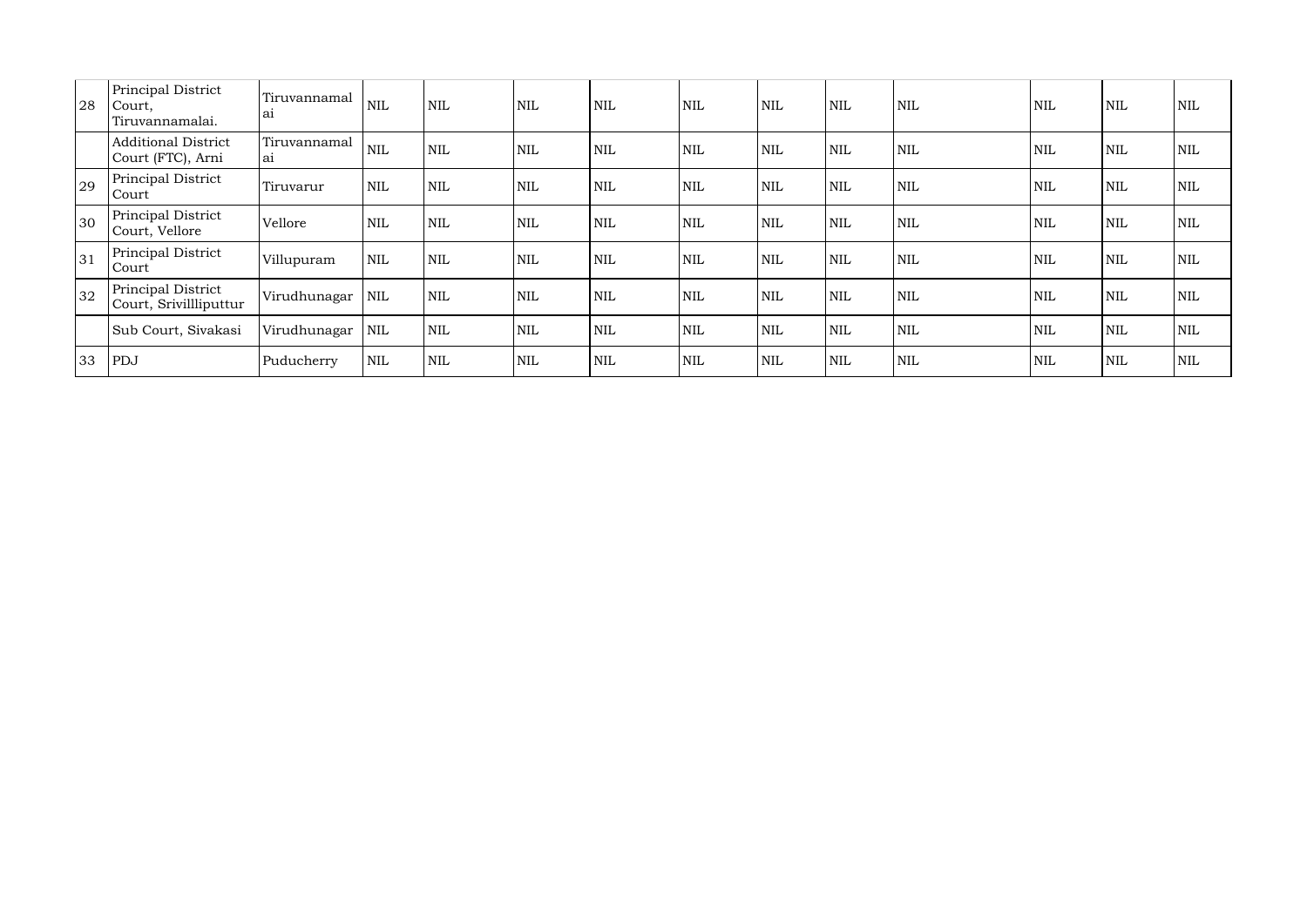|                | Form 7                                                       |                         |                                                                              |                                                                   |                                                                    |                                                                          |  |  |  |  |
|----------------|--------------------------------------------------------------|-------------------------|------------------------------------------------------------------------------|-------------------------------------------------------------------|--------------------------------------------------------------------|--------------------------------------------------------------------------|--|--|--|--|
|                | Summary of Commercial Cases during the month of October 2020 |                         |                                                                              |                                                                   |                                                                    |                                                                          |  |  |  |  |
| Sr.No          | Court                                                        | <b>District</b>         | <b>Total number</b><br>of cases<br>pending on<br>the 1st day<br>of the month | <b>Total number of</b><br>cases instituted<br>during the<br>month | <b>Total number</b><br>of cases<br>disposed<br>during the<br>month | <b>Total number</b><br>of cases<br>pending at<br>the end of<br>the month |  |  |  |  |
|                | Principal District Court                                     | Ariyalur                | $\Omega$                                                                     | $\overline{0}$                                                    | $\mathbf{0}$                                                       | $\overline{0}$                                                           |  |  |  |  |
|                |                                                              | <b>Ariyalur Total</b>   | $\mathbf 0$                                                                  | $\mathbf 0$                                                       | $\mathbf 0$                                                        | $\mathbf 0$                                                              |  |  |  |  |
| $\overline{2}$ | Principal City Civil Court                                   | Chennai                 | 6                                                                            | $\overline{2}$                                                    | $\mathbf 0$                                                        | $8\,$                                                                    |  |  |  |  |
|                |                                                              | <b>Chennai Total</b>    | 6                                                                            | $\boldsymbol{2}$                                                  | $\mathbf 0$                                                        | 8                                                                        |  |  |  |  |
| $\mathfrak{Z}$ | Prl. District Court, CBE.                                    | Coimbatore              | 143                                                                          |                                                                   |                                                                    | 143                                                                      |  |  |  |  |
|                | I Addl.District Court, CBE                                   | Coimbatore              | 10                                                                           | $\overline{0}$                                                    | $\mathbf{0}$                                                       | 10                                                                       |  |  |  |  |
|                | III Addl. Dist. Court, CBE                                   | Coimbatore              | 25                                                                           | $\mathbf 0$                                                       | $\mathbf 0$                                                        | 25                                                                       |  |  |  |  |
|                | IV Addl. Dist. Court, CBE                                    | Coimbatore              | 38                                                                           | $\boldsymbol{0}$                                                  | $\mathbf{1}$                                                       | 37                                                                       |  |  |  |  |
|                | V Addl. Dist. Court, CBE                                     | Coimbatore              | 34                                                                           | $\overline{0}$                                                    | $\mathbf{0}$                                                       | 34                                                                       |  |  |  |  |
|                |                                                              | <b>Coimbatore Total</b> | 250                                                                          |                                                                   | $\mathbf{2}$                                                       | 249                                                                      |  |  |  |  |
| 4              | Principal District and Sessions Court,<br>Cuddalore          | Cuddalore               | 5                                                                            | $\overline{0}$                                                    | $\Omega$                                                           | 5                                                                        |  |  |  |  |
|                | All other Courts                                             | Cuddalore               | $\overline{0}$                                                               | $\overline{0}$                                                    | $\mathbf{0}$                                                       | $\overline{0}$                                                           |  |  |  |  |
|                |                                                              | <b>Cuddalore Total</b>  | 5                                                                            | $\mathbf 0$                                                       | $\mathbf 0$                                                        | 5                                                                        |  |  |  |  |
| 5              | Principal District Court, Dharmapuri.                        | Dharmapuri              | 10                                                                           | $\overline{O}$                                                    | $\mathbf{0}$                                                       | 10                                                                       |  |  |  |  |
|                | Judicial Magistrate No.II, Dharmapuri.                       | Dharmapuri              | $\Omega$                                                                     | $\overline{0}$                                                    | $\mathbf{0}$                                                       | $\overline{0}$                                                           |  |  |  |  |
|                |                                                              | Dharmapuri Total        | 10                                                                           | $\mathbf 0$                                                       | $\mathbf 0$                                                        | 10                                                                       |  |  |  |  |
| 6              | Principal District Court, Dindigul                           | Dindigul                | 28                                                                           | 20                                                                | $\overline{0}$                                                     | 48                                                                       |  |  |  |  |
|                |                                                              | <b>Dindigul Total</b>   | 28                                                                           | 20                                                                | $\mathbf 0$                                                        | 48                                                                       |  |  |  |  |
| $\overline{7}$ | Principal District Court, Erode                              | Erode                   | 22                                                                           | 10                                                                | $\mathbf{0}$                                                       | $\frac{32}{2}$                                                           |  |  |  |  |
|                | I Additional District Court, Erode                           | Erode                   | $\overline{7}$                                                               | $\boldsymbol{0}$                                                  | $\mathbf{0}$                                                       | $\overline{7}$                                                           |  |  |  |  |
|                | II Additional District Court, Erode                          | Erode                   | $\overline{7}$                                                               |                                                                   | 6                                                                  | $\overline{2}$                                                           |  |  |  |  |
|                | III Additional District Court, Gobichettipalayam             | Erode                   | $\overline{0}$                                                               | $\boldsymbol{0}$                                                  | $\overline{0}$                                                     | $\overline{0}$                                                           |  |  |  |  |
|                | IV Additional District Court, Bhavani.                       | Erode                   | $\overline{2}$                                                               | $\overline{0}$                                                    |                                                                    |                                                                          |  |  |  |  |
|                | Principal Subordinate Court, Erode                           | Erode                   | 17                                                                           |                                                                   | $\overline{0}$                                                     | 18                                                                       |  |  |  |  |
|                | I Additional Subordinate Court, Erode                        | Erode                   | 14                                                                           |                                                                   | $\mathbf{0}$                                                       | 15                                                                       |  |  |  |  |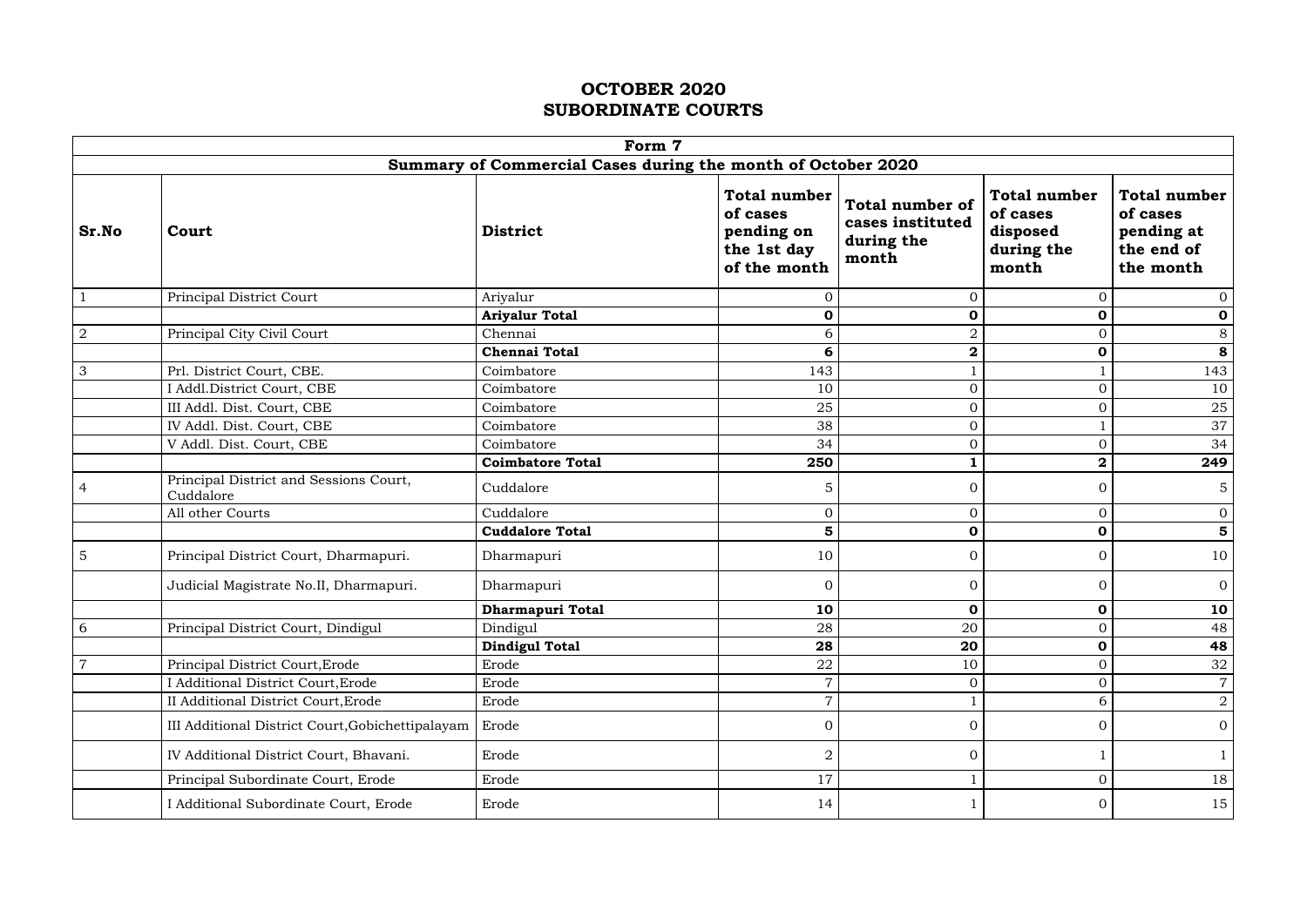|       | Form 7                                                       |                           |                                                                              |                                                                   |                                                                    |                                                                          |  |  |  |  |
|-------|--------------------------------------------------------------|---------------------------|------------------------------------------------------------------------------|-------------------------------------------------------------------|--------------------------------------------------------------------|--------------------------------------------------------------------------|--|--|--|--|
|       | Summary of Commercial Cases during the month of October 2020 |                           |                                                                              |                                                                   |                                                                    |                                                                          |  |  |  |  |
| Sr.No | Court                                                        | <b>District</b>           | <b>Total number</b><br>of cases<br>pending on<br>the 1st day<br>of the month | <b>Total number of</b><br>cases instituted<br>during the<br>month | <b>Total number</b><br>of cases<br>disposed<br>during the<br>month | <b>Total number</b><br>of cases<br>pending at<br>the end of<br>the month |  |  |  |  |
|       | II Additional Subordinate Court, Erode                       | Erode                     | 4                                                                            | $\Omega$                                                          | $\overline{0}$                                                     | $\overline{4}$                                                           |  |  |  |  |
|       | Sub Court, Gobichettipalayam                                 | Erode                     |                                                                              | $\Omega$                                                          | $\overline{0}$                                                     | $\mathbf{1}$                                                             |  |  |  |  |
|       |                                                              | <b>Erode Total</b>        | 74                                                                           | 13                                                                | $\mathbf 7$                                                        | 80                                                                       |  |  |  |  |
| 8     | Principal District Court, Chengalpattu                       | Kancheepuram              | 39                                                                           | $\overline{2}$                                                    | $\overline{0}$                                                     | 41                                                                       |  |  |  |  |
|       |                                                              | <b>Kancheepuram Total</b> | 39                                                                           | $\mathbf 2$                                                       | $\mathbf 0$                                                        | 41                                                                       |  |  |  |  |
| 9     | Principal District Court                                     | Kanniya Kumari            | 29                                                                           | $\overline{0}$                                                    | $\boldsymbol{0}$                                                   | 29                                                                       |  |  |  |  |
|       |                                                              | Kanniya Kumari Total      | 29                                                                           | $\mathbf 0$                                                       | $\mathbf 0$                                                        | 29                                                                       |  |  |  |  |
| 10    | Principal District Court                                     | Karur                     | 4                                                                            | $\Omega$                                                          | $\mathbf{0}$                                                       | $\overline{4}$                                                           |  |  |  |  |
|       |                                                              | <b>Karur Total</b>        | 4                                                                            | $\mathbf 0$                                                       | $\mathbf 0$                                                        | 4                                                                        |  |  |  |  |
| 11    | Principal District Court, Krishnagiri                        | Krishnagiri               | 3                                                                            | $\overline{0}$                                                    | $\overline{0}$                                                     | 3                                                                        |  |  |  |  |
|       | Additional District Court, Krishnagiri                       | Krishnagiri               | $\overline{2}$                                                               | $\overline{0}$                                                    | $\overline{0}$                                                     | $\overline{2}$                                                           |  |  |  |  |
|       | Additional District Court, Hosur.                            | Krishnagiri               | 41                                                                           | $\mathbf 0$                                                       | $\mathbf{0}$                                                       | 41                                                                       |  |  |  |  |
|       |                                                              | Krishnagiri Total         | 46                                                                           | $\mathbf 0$                                                       | $\mathbf 0$                                                        | 46                                                                       |  |  |  |  |
| 12    | Prl. Dist. & Sessions Court                                  | Madurai                   | 36                                                                           |                                                                   | $\mathbf{0}$                                                       | 37                                                                       |  |  |  |  |
|       | I Addl. Dist. & Sessions Court                               | Madurai                   | ∩                                                                            | $\overline{0}$                                                    | $\mathbf{0}$                                                       | $\overline{2}$                                                           |  |  |  |  |
|       | I Addl. Sub Court                                            | Madurai                   | 3                                                                            | $\overline{0}$                                                    | $\overline{0}$                                                     | 3                                                                        |  |  |  |  |
|       | II Addl. Sub Court                                           | Madurai                   | $\overline{2}$                                                               | $\overline{0}$                                                    | $\overline{O}$                                                     | $\overline{2}$                                                           |  |  |  |  |
|       |                                                              | <b>Madurai Total</b>      | 43                                                                           | 1                                                                 | $\mathbf 0$                                                        | 44                                                                       |  |  |  |  |
| 13    | District Court, Nagapattinam                                 | Nagapattinam              |                                                                              | $\overline{0}$                                                    | $\overline{0}$                                                     | $\overline{0}$                                                           |  |  |  |  |
|       | Fast Track Mahila Court, Nagapattinam                        | Nagapattinam              | $\overline{0}$                                                               | $\overline{0}$                                                    | $\overline{0}$                                                     | $\overline{0}$                                                           |  |  |  |  |
|       | Additional District Court, Mayiladuthurai                    | Nagapattinam              | $\overline{0}$                                                               | $\boldsymbol{0}$                                                  | $\overline{0}$                                                     | $\overline{0}$                                                           |  |  |  |  |
|       | Sub Court, Nagapattinam                                      | Nagapattinam              | $\overline{0}$                                                               | $\overline{0}$                                                    | $\mathbf{0}$                                                       | $\overline{0}$                                                           |  |  |  |  |
|       | Principal Sub Court, Mayiladuthurai                          | Nagapattinam              | $\overline{0}$                                                               | $\overline{0}$                                                    | $\overline{0}$                                                     | $\overline{0}$                                                           |  |  |  |  |
|       | Additional Sub Court, Mayiladuthurai                         | Nagapattinam              | $\overline{0}$                                                               | $\mathbf{0}$                                                      | $\overline{0}$                                                     | $\overline{0}$                                                           |  |  |  |  |
|       |                                                              | <b>Nagapattinam Total</b> | $\mathbf 0$                                                                  | $\mathbf 0$                                                       | $\mathbf 0$                                                        | $\mathbf 0$                                                              |  |  |  |  |
| 14    | The Principal District Judge                                 | Namakkal                  | 41                                                                           | $\mathbf 5$                                                       | $\mathbf{0}$                                                       | 46                                                                       |  |  |  |  |
|       |                                                              | <b>Namakkal Total</b>     | 41                                                                           | 5                                                                 | $\mathbf 0$                                                        | 46                                                                       |  |  |  |  |
| 15    | District Court Udhagamandalam, Nilgiris                      | Nilgiris                  | $\overline{2}$                                                               | $\overline{0}$                                                    | $\overline{0}$                                                     | $\overline{2}$                                                           |  |  |  |  |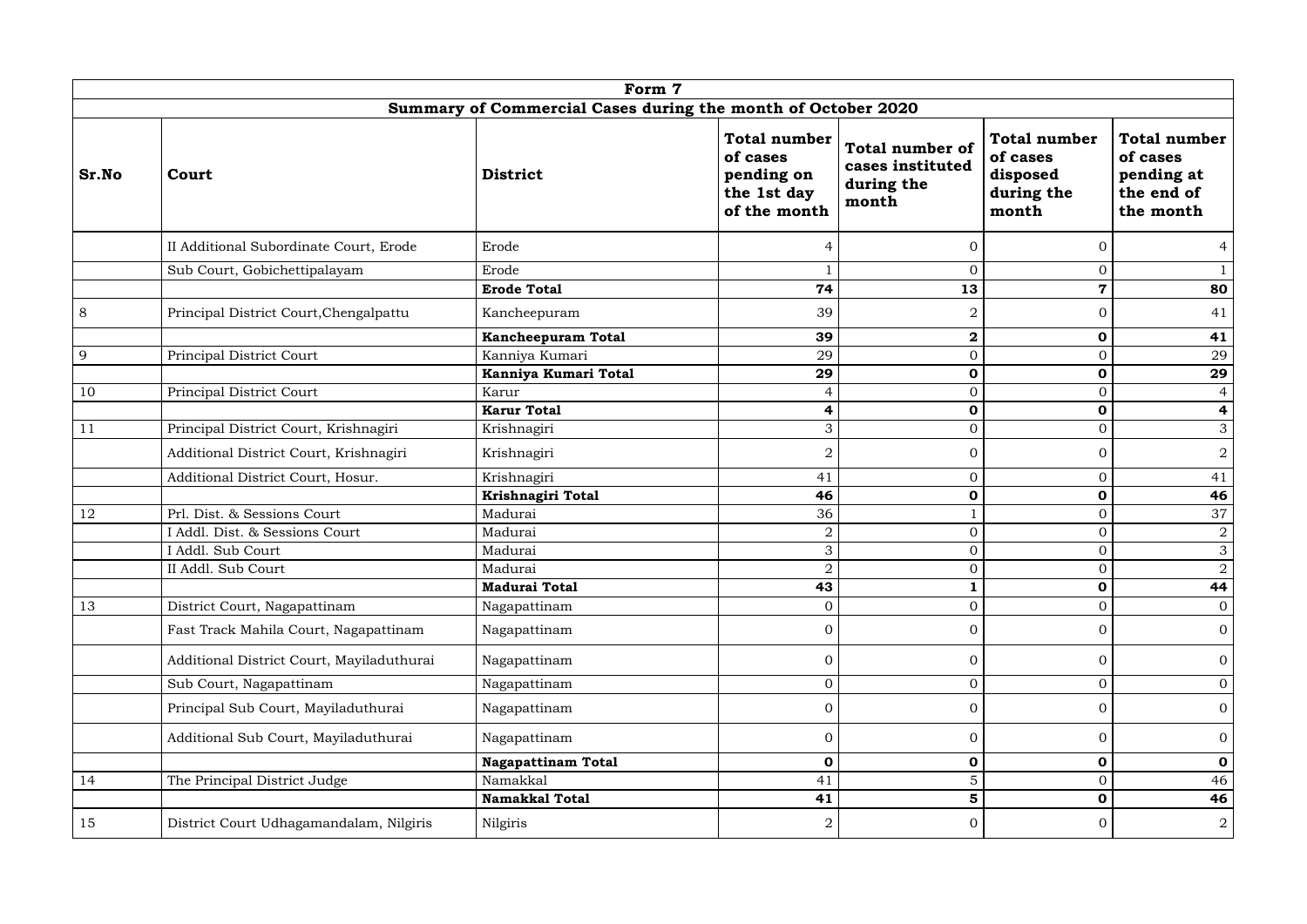|       |                                                              | Form 7                  |                                                                              |                                                                   |                                                                    |                                                                          |  |  |  |  |
|-------|--------------------------------------------------------------|-------------------------|------------------------------------------------------------------------------|-------------------------------------------------------------------|--------------------------------------------------------------------|--------------------------------------------------------------------------|--|--|--|--|
|       | Summary of Commercial Cases during the month of October 2020 |                         |                                                                              |                                                                   |                                                                    |                                                                          |  |  |  |  |
| Sr.No | Court                                                        | <b>District</b>         | <b>Total number</b><br>of cases<br>pending on<br>the 1st day<br>of the month | <b>Total number of</b><br>cases instituted<br>during the<br>month | <b>Total number</b><br>of cases<br>disposed<br>during the<br>month | <b>Total number</b><br>of cases<br>pending at<br>the end of<br>the month |  |  |  |  |
|       | District Court Udhagamandalam, Nilgiris                      | Nilgiris                |                                                                              | $\overline{0}$                                                    | $\Omega$                                                           |                                                                          |  |  |  |  |
|       |                                                              | <b>Nilgiris Total</b>   | 3                                                                            | $\mathbf 0$                                                       | $\mathbf 0$                                                        | 3                                                                        |  |  |  |  |
| 16    | Principal District Court                                     | Perambalur              | $\overline{O}$                                                               | $\overline{0}$                                                    | $\boldsymbol{0}$                                                   | $\overline{0}$                                                           |  |  |  |  |
|       | Mahila Court                                                 | Perambalur              | $\Omega$                                                                     | $\overline{0}$                                                    | $\mathbf{0}$                                                       | $\overline{0}$                                                           |  |  |  |  |
|       | Sub Court                                                    | Perambalur              | $\overline{0}$                                                               | $\mathbf 0$                                                       | $\mathbf{0}$                                                       | $\overline{0}$                                                           |  |  |  |  |
|       |                                                              | <b>Perambalur Total</b> | 0                                                                            | $\mathbf 0$                                                       | $\mathbf 0$                                                        | $\mathbf 0$                                                              |  |  |  |  |
| 17    | The Principal District Court                                 | Pudukottai              | 7                                                                            | $\overline{0}$                                                    | $\mathbf{0}$                                                       | $\overline{7}$                                                           |  |  |  |  |
|       | The Mahila Court                                             | Pudukottai              |                                                                              | $\overline{0}$                                                    | $\boldsymbol{0}$                                                   |                                                                          |  |  |  |  |
|       | The Principal Sub Court                                      | Pudukottai              | 28                                                                           | $\overline{0}$                                                    | $\mathbf 0$                                                        | 28                                                                       |  |  |  |  |
|       | The Additional Sub Court                                     | Pudukottai              | 45                                                                           | $\mathbf 0$                                                       | $\mathbf{1}$                                                       | 44                                                                       |  |  |  |  |
|       | The Additional District Court                                | Pudukottai              | 7                                                                            | $\mathbf{0}$                                                      | $\mathbf 0$                                                        | $\overline{7}$                                                           |  |  |  |  |
|       | The Sub Court, Aranthangi                                    | Pudukottai              | $\overline{2}$                                                               | $\overline{0}$                                                    | $\boldsymbol{0}$                                                   | $\overline{2}$                                                           |  |  |  |  |
|       |                                                              | Pudukottai Total        | 90                                                                           | $\mathbf 0$                                                       | $\mathbf{1}$                                                       | 89                                                                       |  |  |  |  |
| 18    | Principal District Court                                     | Ramanathapuram          |                                                                              | $\Omega$                                                          | $\overline{0}$                                                     |                                                                          |  |  |  |  |
|       |                                                              | Ramanathapuram Total    |                                                                              | $\mathbf 0$                                                       | $\mathbf 0$                                                        | $\mathbf{1}$                                                             |  |  |  |  |
| 19    | Principal District Court, Salem.                             | Salem                   | 82                                                                           |                                                                   | $\overline{2}$                                                     | 81                                                                       |  |  |  |  |
|       |                                                              | <b>Salem Total</b>      | 82                                                                           |                                                                   | $\overline{\mathbf{2}}$                                            | 81                                                                       |  |  |  |  |
| 20    | Principal District and Sessions Court                        | Sivagangai              | $\overline{0}$                                                               | <sup>O</sup>                                                      | <sup>O</sup>                                                       | $\overline{0}$                                                           |  |  |  |  |
|       |                                                              | Sivagangai Total        | $\mathbf 0$                                                                  | $\mathbf 0$                                                       | $\mathbf 0$                                                        | $\mathbf 0$                                                              |  |  |  |  |
| 21    | Prl. District Court                                          | Thanjavur               | 47                                                                           | $\mathbf 0$                                                       | $\overline{0}$                                                     | 47                                                                       |  |  |  |  |
|       | III Additional District Judge, Pattukkottai.                 | Thanjavur               | $\overline{2}$                                                               | $\mathbf{0}$                                                      | $\overline{0}$                                                     | $\overline{2}$                                                           |  |  |  |  |
|       |                                                              | <b>Thanjavur Total</b>  | 49                                                                           | $\mathbf 0$                                                       | $\mathbf 0$                                                        | 49                                                                       |  |  |  |  |
| 22    | Principal District Court                                     | Theni                   | $\overline{2}$                                                               | $\boldsymbol{0}$                                                  | $\mathbf{0}$                                                       | $\overline{2}$                                                           |  |  |  |  |
|       |                                                              | <b>Theni Total</b>      | $\mathbf{2}$                                                                 | $\mathbf 0$                                                       | $\mathbf 0$                                                        | $\overline{\mathbf{2}}$                                                  |  |  |  |  |
| 23    | Principal District Court, Thoothukudi                        | Thoothukudi             | 24                                                                           | $\Omega$                                                          | $\overline{0}$                                                     | 24                                                                       |  |  |  |  |
|       |                                                              | Thoothukudi Total       | 24                                                                           | $\mathbf 0$                                                       | $\mathbf 0$                                                        | 24                                                                       |  |  |  |  |
| 24    | Principal District Court                                     | Tiruchirappalli         | 21                                                                           | $\mathbf{0}$                                                      | $\boldsymbol{0}$                                                   | 21                                                                       |  |  |  |  |
|       | <b>II Additional District Court</b>                          | Tiruchirappalli         | $\overline{0}$                                                               | $\mathbf{0}$                                                      | $\overline{0}$                                                     | $\overline{0}$                                                           |  |  |  |  |
|       |                                                              | Tiruchirappalli Total   | 21                                                                           | $\mathbf 0$                                                       | $\mathbf 0$                                                        | 21                                                                       |  |  |  |  |
| 25    | Principal District Court                                     | Tirunelveli             | 17                                                                           |                                                                   | $\mathbf{0}$                                                       | 18                                                                       |  |  |  |  |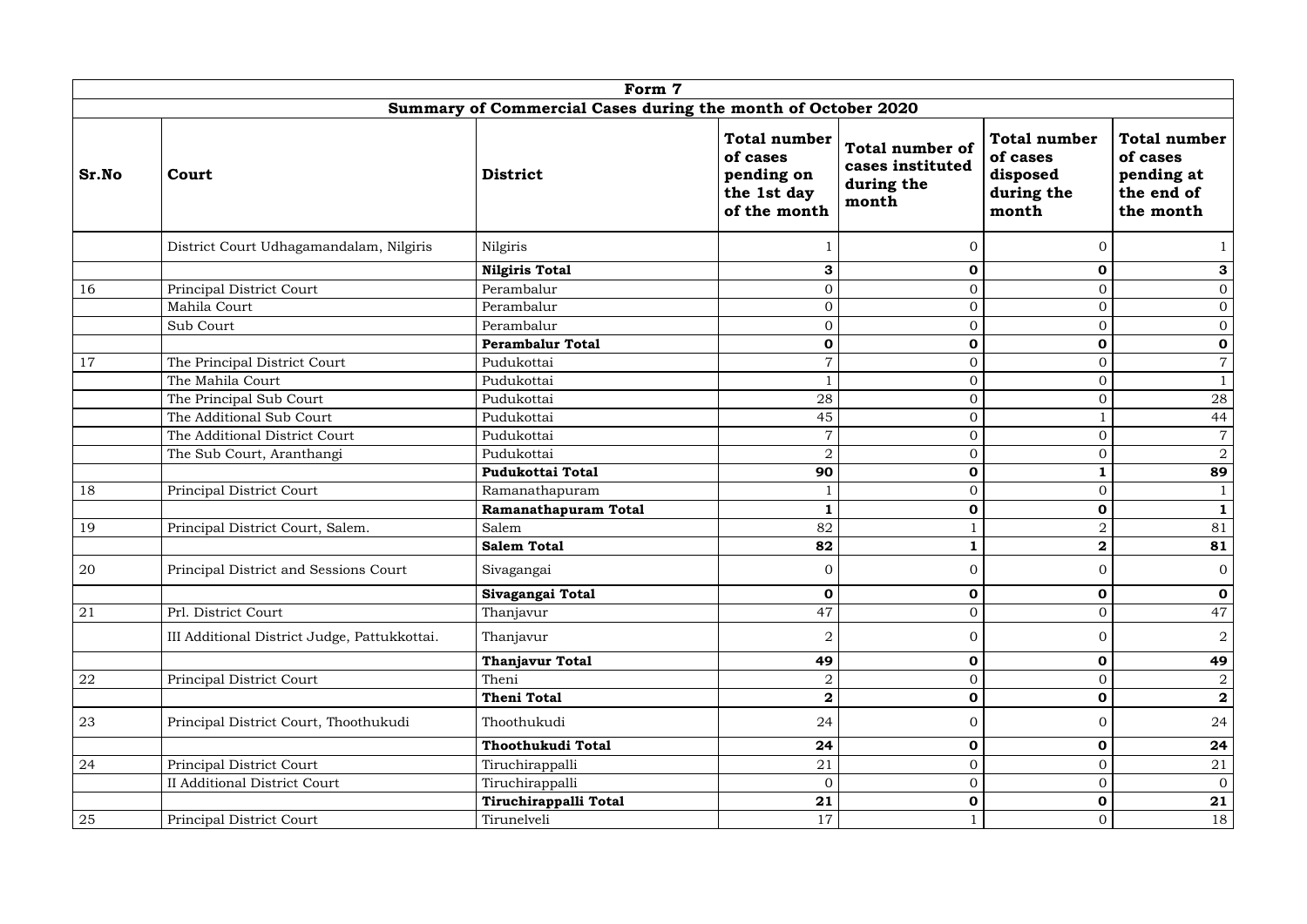|       | Form 7<br>Summary of Commercial Cases during the month of October 2020 |                          |                                                                              |                                                                   |                                                                    |                                                                          |  |  |  |  |
|-------|------------------------------------------------------------------------|--------------------------|------------------------------------------------------------------------------|-------------------------------------------------------------------|--------------------------------------------------------------------|--------------------------------------------------------------------------|--|--|--|--|
|       |                                                                        |                          |                                                                              |                                                                   |                                                                    |                                                                          |  |  |  |  |
| Sr.No | Court                                                                  | <b>District</b>          | <b>Total number</b><br>of cases<br>pending on<br>the 1st day<br>of the month | <b>Total number of</b><br>cases instituted<br>during the<br>month | <b>Total number</b><br>of cases<br>disposed<br>during the<br>month | <b>Total number</b><br>of cases<br>pending at<br>the end of<br>the month |  |  |  |  |
|       |                                                                        | <b>Tirunelveli Total</b> | 17                                                                           |                                                                   | $\mathbf 0$                                                        | 18                                                                       |  |  |  |  |
| 26    | Principal District Court, Tiruppur                                     | Tiruppur                 | 20                                                                           | $\mathbf 0$                                                       |                                                                    | 19                                                                       |  |  |  |  |
|       | I Additional District Court, Tiruppur                                  | Tiruppur                 | 53                                                                           | $\overline{0}$                                                    | $\mathbf{0}$                                                       | 53                                                                       |  |  |  |  |
|       | II Additional District Court, Tiruppur                                 | Tiruppur                 | 22                                                                           | $\overline{0}$                                                    | $\mathbf{0}$                                                       | 22                                                                       |  |  |  |  |
|       | Principal Sub Court, Tiruppur                                          | Tiruppur                 | 95                                                                           | $\mathbf 0$                                                       | $\overline{0}$                                                     | 95                                                                       |  |  |  |  |
|       | Additional Sub Court, Tiruppur                                         | Tiruppur                 | 72                                                                           | $\overline{O}$                                                    | $\mathbf{0}$                                                       | 72                                                                       |  |  |  |  |
|       | Sub Court, Udumalpet                                                   | Tiruppur                 | 8                                                                            | $\boldsymbol{0}$                                                  | $\mathbf 0$                                                        | 8                                                                        |  |  |  |  |
|       | Sub Court, Avinashi                                                    | Tiruppur                 | 13                                                                           | $\overline{0}$                                                    | $\mathbf{0}$                                                       | 13                                                                       |  |  |  |  |
|       |                                                                        | <b>Tiruppur Total</b>    | 283                                                                          | $\mathbf 0$                                                       |                                                                    | 282                                                                      |  |  |  |  |
| 27    | Principal District Court, Tiruvallur                                   | Tiruvallur               | 6                                                                            | $\overline{2}$                                                    | $\overline{0}$                                                     | 8                                                                        |  |  |  |  |
|       | The I Additional District and Sessions Court,<br>Tiruvallur.           | Tiruvallur               | 12                                                                           | $\mathbf{0}$                                                      | $\overline{0}$                                                     | 12                                                                       |  |  |  |  |
|       | The II Additional District and Sessions Court,<br>Poonamallee.         | Tiruvallur               | 13                                                                           | $\overline{O}$                                                    | $\overline{0}$                                                     | 13                                                                       |  |  |  |  |
|       | The III Additional District and Sessions Court,<br>Poonamallee.        | Tiruvallur               | 4                                                                            | $\boldsymbol{0}$                                                  | $\overline{0}$                                                     | $\overline{4}$                                                           |  |  |  |  |
|       | The IV Additional District and Sessions Court,<br>Ponneri.             | Tiruvallur               | 4                                                                            | $\overline{0}$                                                    | $\overline{0}$                                                     | 4                                                                        |  |  |  |  |
|       | The Sub Court, Tiruvallur.                                             | Tiruvallur               | 23                                                                           | $\overline{0}$                                                    | $\overline{0}$                                                     | 23                                                                       |  |  |  |  |
|       | The Sub Court, Poonamallee.                                            | Tiruvallur               |                                                                              | $\cup$                                                            | $\overline{O}$                                                     | $\mathbf{1}$                                                             |  |  |  |  |
|       | The Sub Court, Tiruttani.                                              | Tiruvallur               | 59                                                                           | $\overline{0}$                                                    | $\mathbf{0}$                                                       | 59                                                                       |  |  |  |  |
|       |                                                                        | <b>Tiruvallur Total</b>  | 122                                                                          | $\boldsymbol{2}$                                                  | $\mathbf 0$                                                        | 124                                                                      |  |  |  |  |
| 28    | Principal District Court, Tiruvannamalai.                              | Tiruvannamalai           | 7                                                                            | $\boldsymbol{0}$                                                  | $\overline{0}$                                                     | $\overline{7}$                                                           |  |  |  |  |
|       | Additional District Court (FTC), Arni                                  | Tiruvannamalai           | $\overline{0}$                                                               | $\mathbf{0}$                                                      | $\overline{0}$                                                     | $\overline{0}$                                                           |  |  |  |  |
|       |                                                                        | Tiruvannamalai Total     | 7                                                                            | 0                                                                 | $\mathbf 0$                                                        | $\mathbf 7$                                                              |  |  |  |  |
| 29    | Principal District Court                                               | Tiruvarur                | 3                                                                            |                                                                   | $\mathbf{0}$                                                       | $\overline{4}$                                                           |  |  |  |  |
|       |                                                                        | <b>Tiruvarur Total</b>   | 3                                                                            |                                                                   | $\mathbf 0$                                                        | $\overline{\mathbf{4}}$                                                  |  |  |  |  |
| 30    | Principal District Court, Vellore                                      | Vellore                  | 20                                                                           | $\boldsymbol{0}$                                                  | $\mathbf{0}$                                                       | 20                                                                       |  |  |  |  |
|       | II Additional District Court, Ranipet                                  | Vellore                  | $\Omega$                                                                     | $\overline{2}$                                                    | $\mathbf{0}$                                                       | $\overline{2}$                                                           |  |  |  |  |
|       |                                                                        | <b>Vellore Total</b>     | 20                                                                           | $\mathbf 2$                                                       | $\mathbf 0$                                                        | 22                                                                       |  |  |  |  |
| 31    | Principal District Court                                               | Villupuram               | $\overline{0}$                                                               | $\boldsymbol{0}$                                                  | $\mathbf{0}$                                                       | $\overline{0}$                                                           |  |  |  |  |
|       |                                                                        | <b>Villupuram Total</b>  | $\mathbf 0$                                                                  | $\mathbf 0$                                                       | $\mathbf 0$                                                        | $\mathbf 0$                                                              |  |  |  |  |